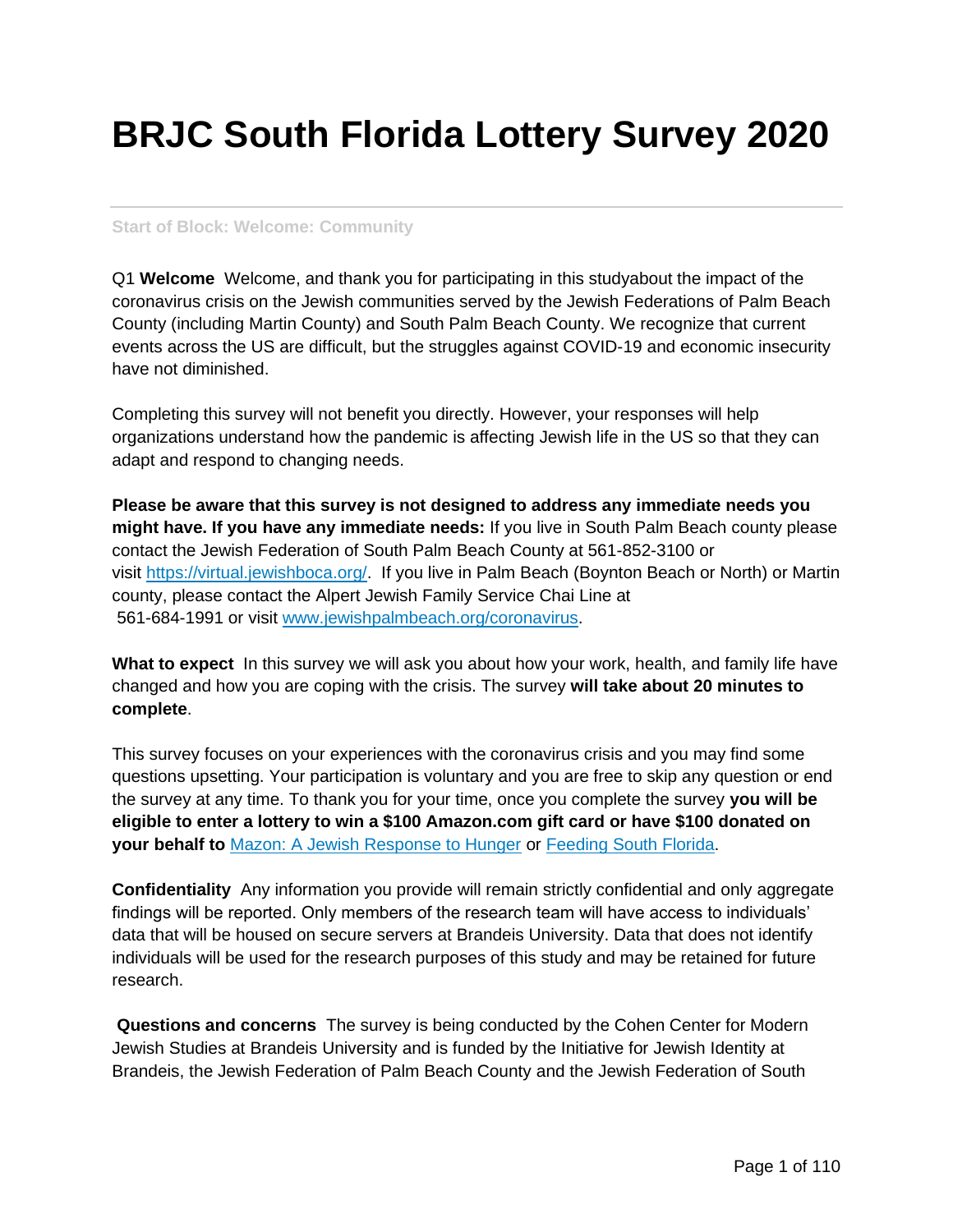Palm Beach County. If you have any questions or concerns about the research, you can contact the Cohen Center at 781-736-2936 or **BRJCstudy@brandeis.edu or visit [our website.](https://www.brandeis.edu/cmjs/researchprojects/brjc/general.html)** 

If you have any questions or concerns about your rights as a participant, you may contact the Brandeis University Human Research Protection Program (781-736-8133, [irb@brandeis.edu\)](mailto:irb@brandeis.edu). This committee works to safeguard the interests of individuals who participate in Brandeissponsored research. To download a copy of this introductory message, which serves as your informed consent to participate in this research, please [click here.](https://www.brandeis.edu/cmjs/researchprojects/brjc/pdfs/brjc-study-informed-consent-v_1.pdf)

**How to complete the survey** Throughout the survey, please use the arrow buttons to move around in the survey. Do not use the Forward and Back buttons on your browser. If you need to take a break, simply close the browser window. Your responses will be saved and when you return the survey will start where you left off.

**Who can participate in this survey** You are eligible for the survey if you consider yourself Jewish in any way. You must be at least 18 years old to participate. By clicking the button below to start the survey, you affirm that you are 18 years or older.

To begin the survey please click the button below.

Page Break -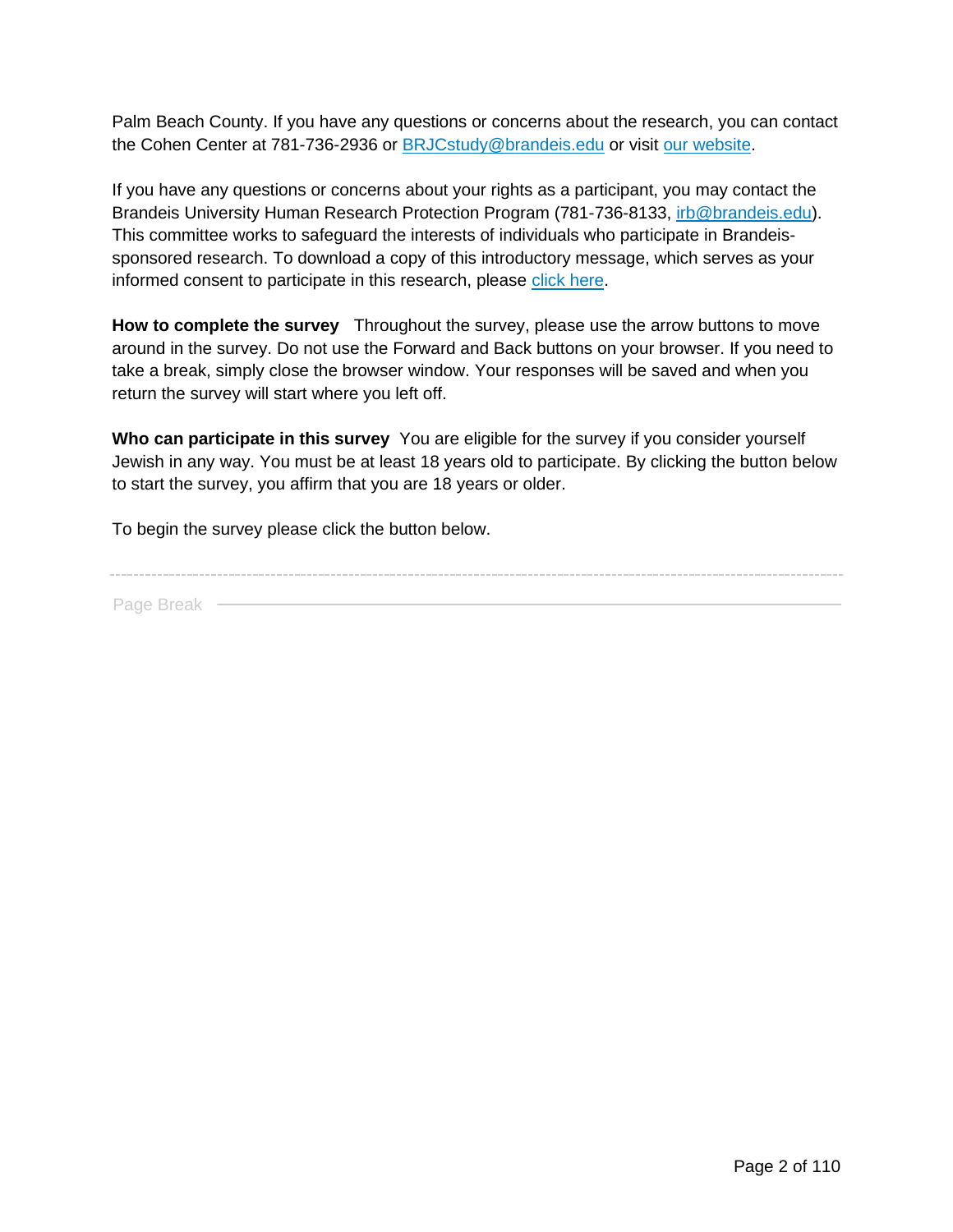**End of Block: Welcome: Community**

**Start of Block: Introduction**

| OPENEVET These are tumultuous times. Overall, how well would you say you are coping in |  |
|----------------------------------------------------------------------------------------|--|
| light of recent events in the US?                                                      |  |

| Not coping well at all                       |
|----------------------------------------------|
| Not coping too well                          |
| Coping pretty well<br>$\left( \quad \right)$ |
| $\bigcirc$ Coping very well                  |
|                                              |
| 3reak                                        |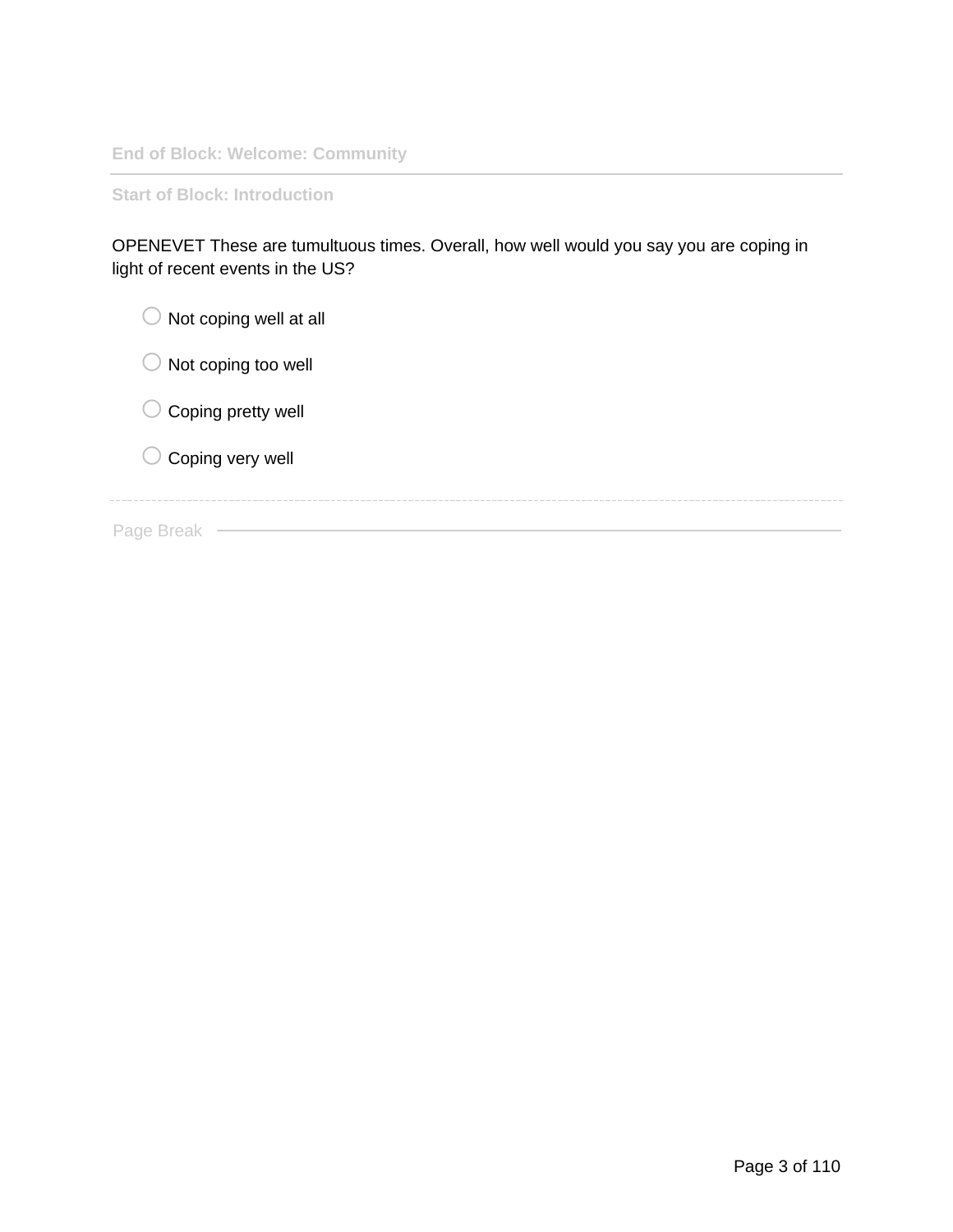## OPENISSUE Thinking about recent events in the United States, how concerned are you about each of the following?

|                                                                   | Not at all<br>concerned | Not too<br>concerned | Somewhat<br>concerned | Very concerned |
|-------------------------------------------------------------------|-------------------------|----------------------|-----------------------|----------------|
| Economic<br>impacts of<br>coronavirus on<br>the public            |                         |                      |                       |                |
| Police violence<br>against Black<br>people                        |                         |                      |                       |                |
| Coronavirus<br>restrictions being<br>lifted too quickly           |                         |                      |                       |                |
| Health impacts<br>of coronavirus<br>on the public                 |                         |                      |                       |                |
| Coronavirus<br>restrictions not<br>being lifted<br>quickly enough |                         |                      |                       |                |
| Destruction of<br>property during<br>recent protests              |                         |                      |                       |                |
| Outcome of the<br>presidential<br>election                        |                         |                      |                       |                |
| Something else,<br>please specify:                                |                         |                      |                       |                |
| Dogo Drook                                                        |                         |                      |                       |                |

Page Break

 $[\infty]$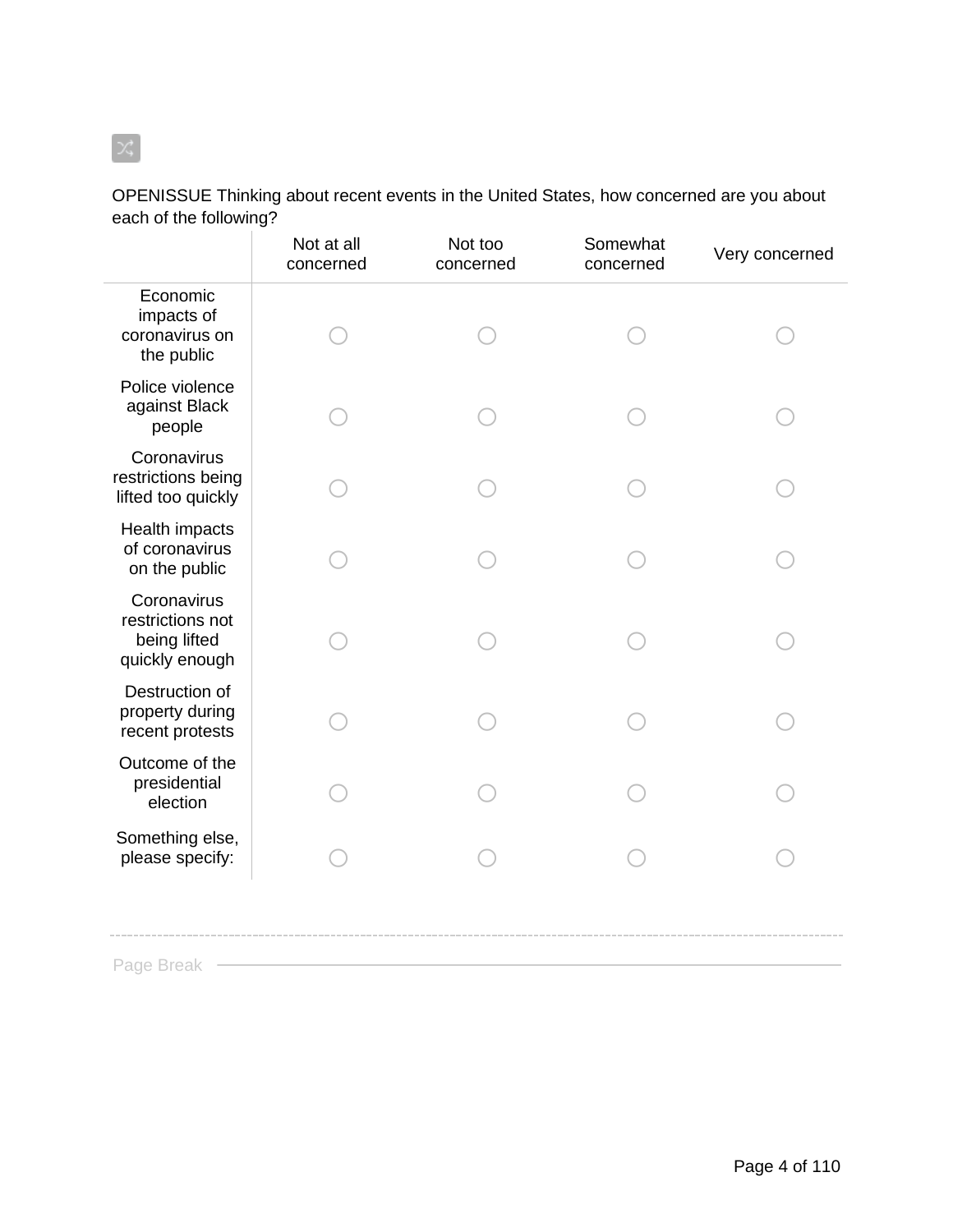**End of Block: Introduction**

**Start of Block: Screener**

Q8 The remainder of this survey focuses on the impact of the coronavirus crisis. We would like to begin by learning a little bit more about you.

\_\_\_\_\_\_\_\_\_\_\_\_\_\_\_\_\_\_\_\_\_\_\_\_\_\_\_\_\_\_\_\_\_\_\_\_\_\_\_\_\_\_\_\_\_\_\_\_\_\_\_\_\_\_\_\_\_\_\_\_\_\_\_\_

 $\ast$ 

RESPAGE What is your age?

Page Break —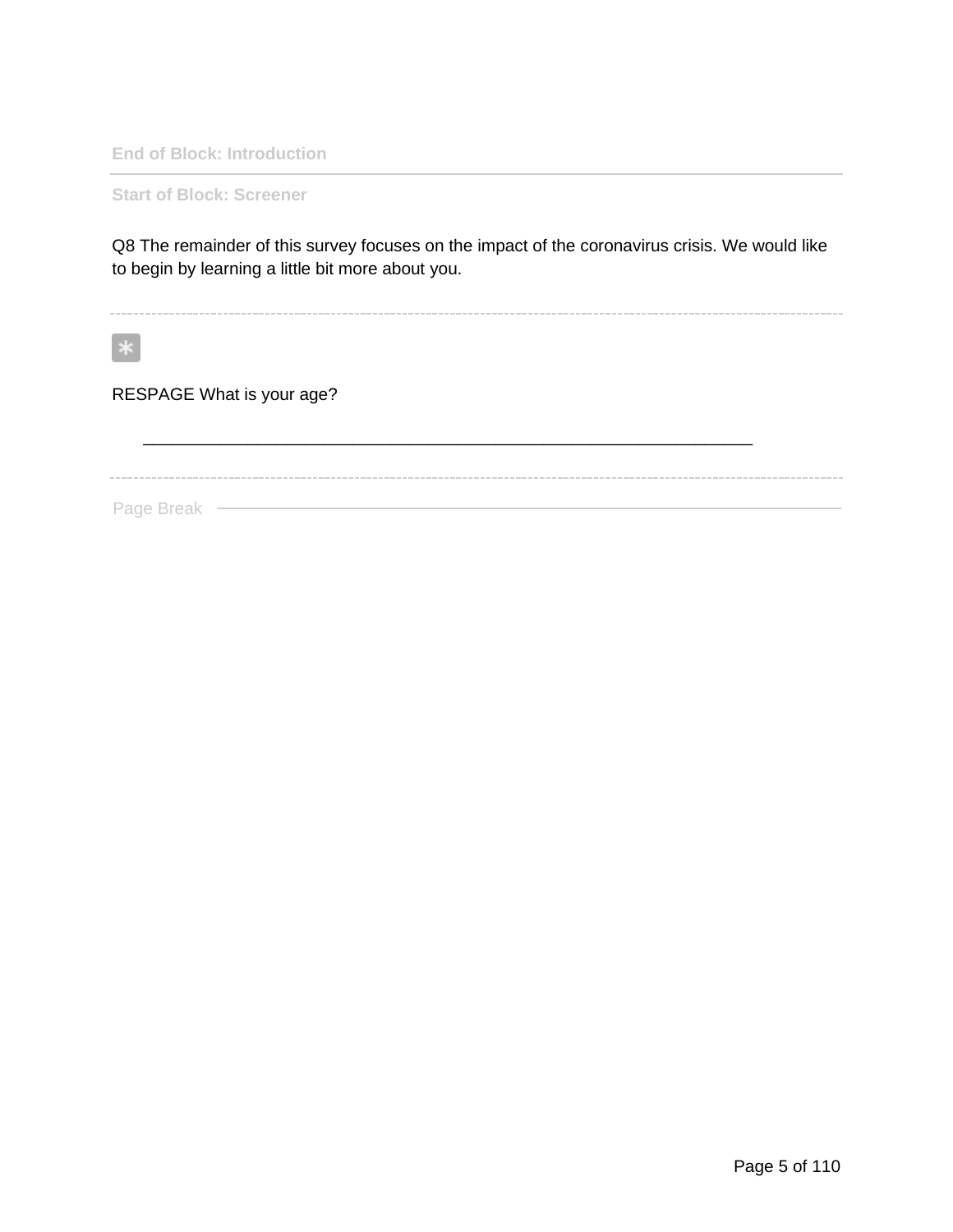| RESPRELIG What is your religion, if any? |  |  |  |  |  |
|------------------------------------------|--|--|--|--|--|
|------------------------------------------|--|--|--|--|--|

 $\bigcirc$  Jewish

| Jewish and something else (please specify) |
|--------------------------------------------|
| Christian                                  |
| <b>Buddhist</b>                            |
| Hindu                                      |
| <b>Muslim</b>                              |

\_\_\_\_\_\_\_\_\_\_\_\_\_\_\_\_\_\_\_\_\_\_\_\_\_\_\_\_\_\_\_\_\_\_\_\_\_\_\_\_\_\_\_\_\_\_\_\_

 $\bigcirc$  Atheist

 $\bigcirc$  Agnostic

 $\bigcirc$  Other religion (please specify)

 $\bigcirc$  No religion

Page Break —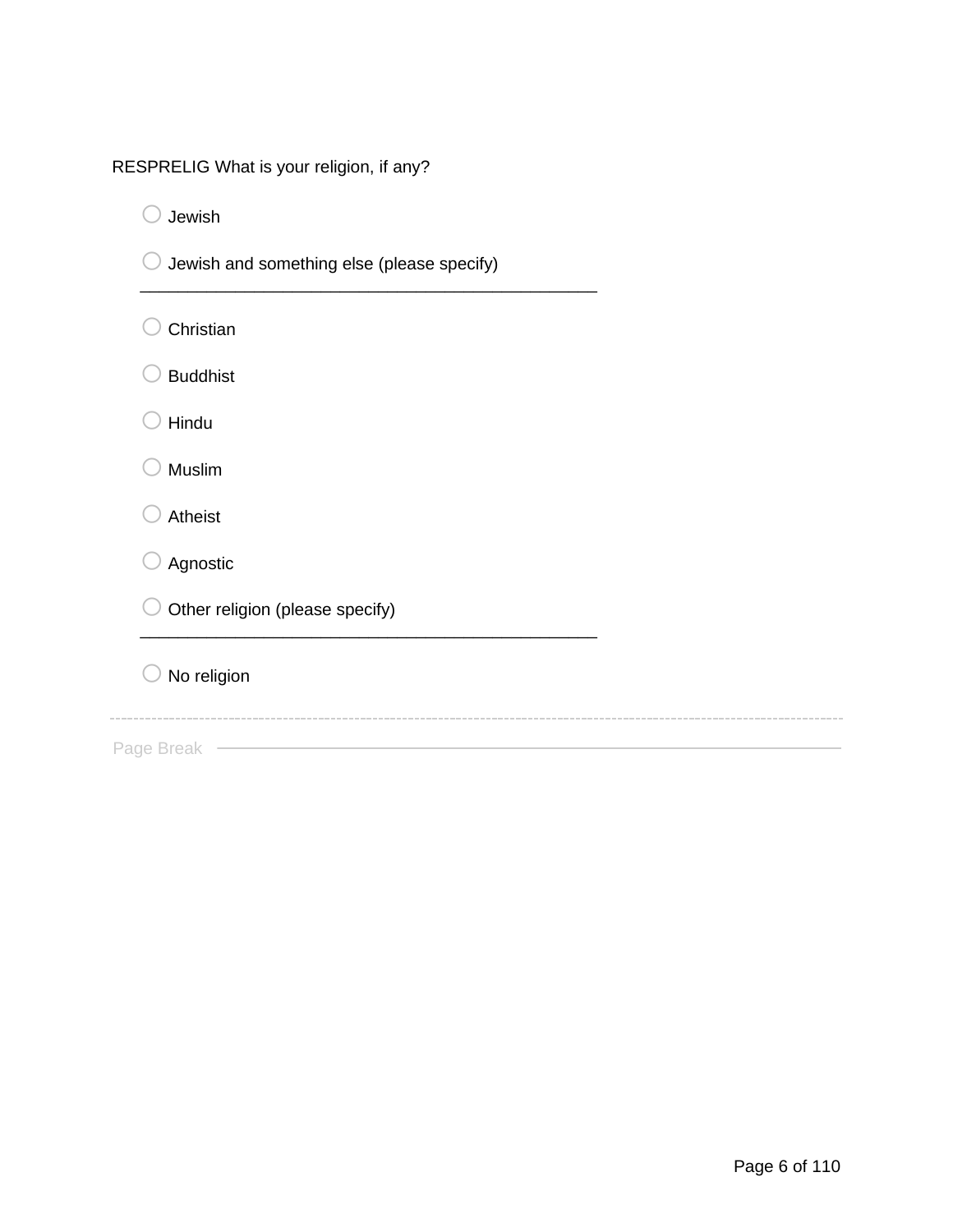| <b>Display This Question:</b>                                                       |  |
|-------------------------------------------------------------------------------------|--|
| If What is your religion, if any? $I =$ Jewish                                      |  |
| And What is your religion, if any? $I =$ Jewish and something else (please specify) |  |
| RESPCONS Do you consider yourself to be Jewish in any way?                          |  |
| Yes                                                                                 |  |

 $\bigcirc$  No

Page Break -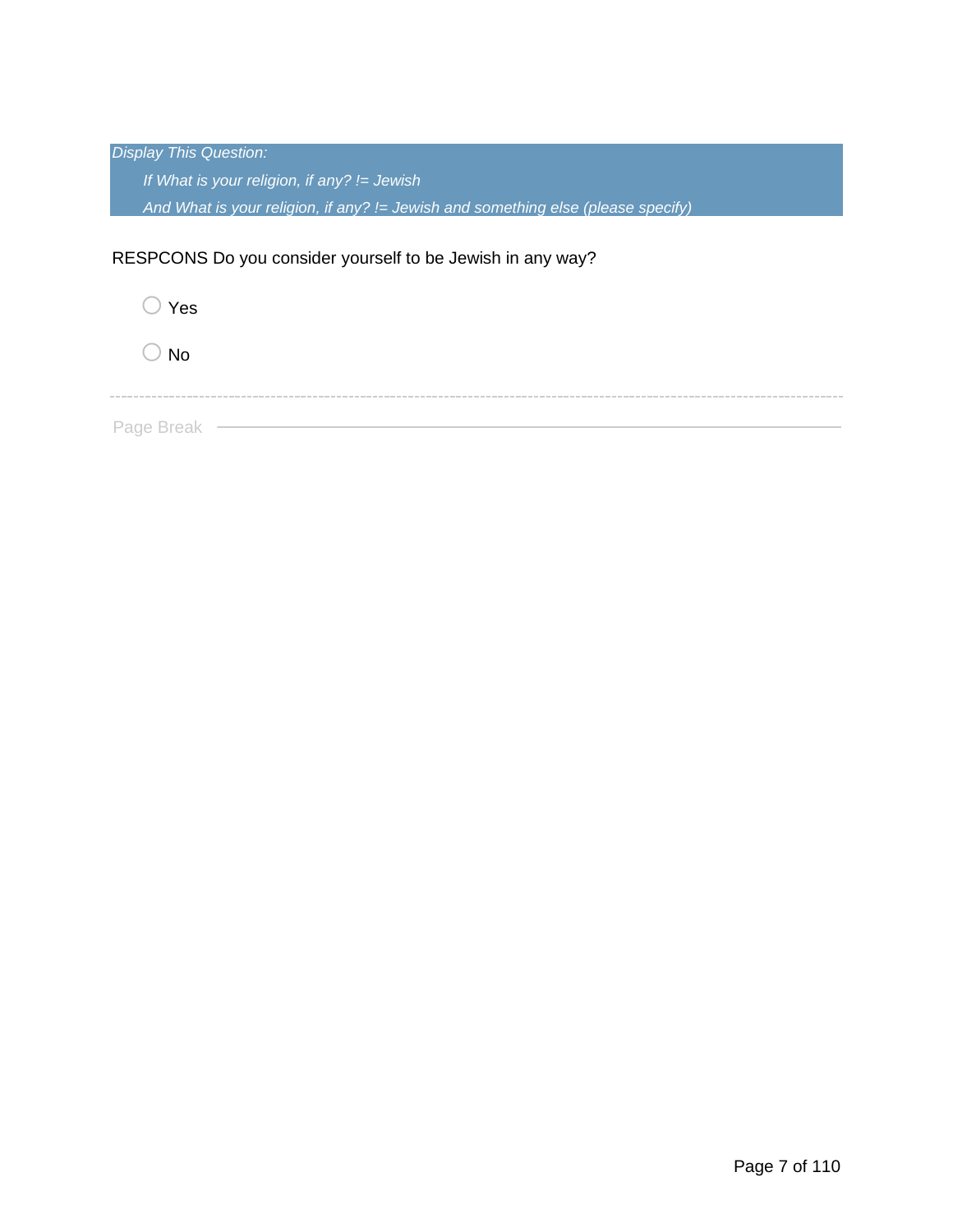HHREGION Do you currently live in one of the following counties in Florida for any part of the year, either permanently or temporarily?

| Palm Beach County                                                                                                                    |
|--------------------------------------------------------------------------------------------------------------------------------------|
| <b>Martin County</b>                                                                                                                 |
| <b>Neither</b>                                                                                                                       |
|                                                                                                                                      |
| <b>Display This Question:</b>                                                                                                        |
| If Do you currently live in one of the following counties in Florida for any part of the year, eithe $=$<br><b>Palm Beach County</b> |
|                                                                                                                                      |
| HHPBC Is your Palm Beach County home in Boca Raton, Delray Beach, or Highland Beach?                                                 |
| Yes                                                                                                                                  |
| <b>No</b>                                                                                                                            |
|                                                                                                                                      |
| <b>Display This Question:</b>                                                                                                        |
| If Do you currently live in one of the following counties in Florida for any part of the year, eithe =<br><b>Palm Beach County</b>   |
| Or Do you currently live in one of the following counties in Florida for any part of the year, eithe =<br><b>Martin County</b>       |

\_\_\_\_\_\_\_\_\_\_\_\_\_\_\_\_\_\_\_\_\_\_\_\_\_\_\_\_\_\_\_\_\_\_\_\_\_\_\_\_\_\_\_\_\_\_\_\_\_\_\_\_\_\_\_\_\_\_\_\_\_\_\_\_

HHZIP What is the ZIP code where you currently live in \${HHREGION/ChoiceGroup/SelectedChoices}?

**End of Block: Screener**

**Start of Block: Primary Residence**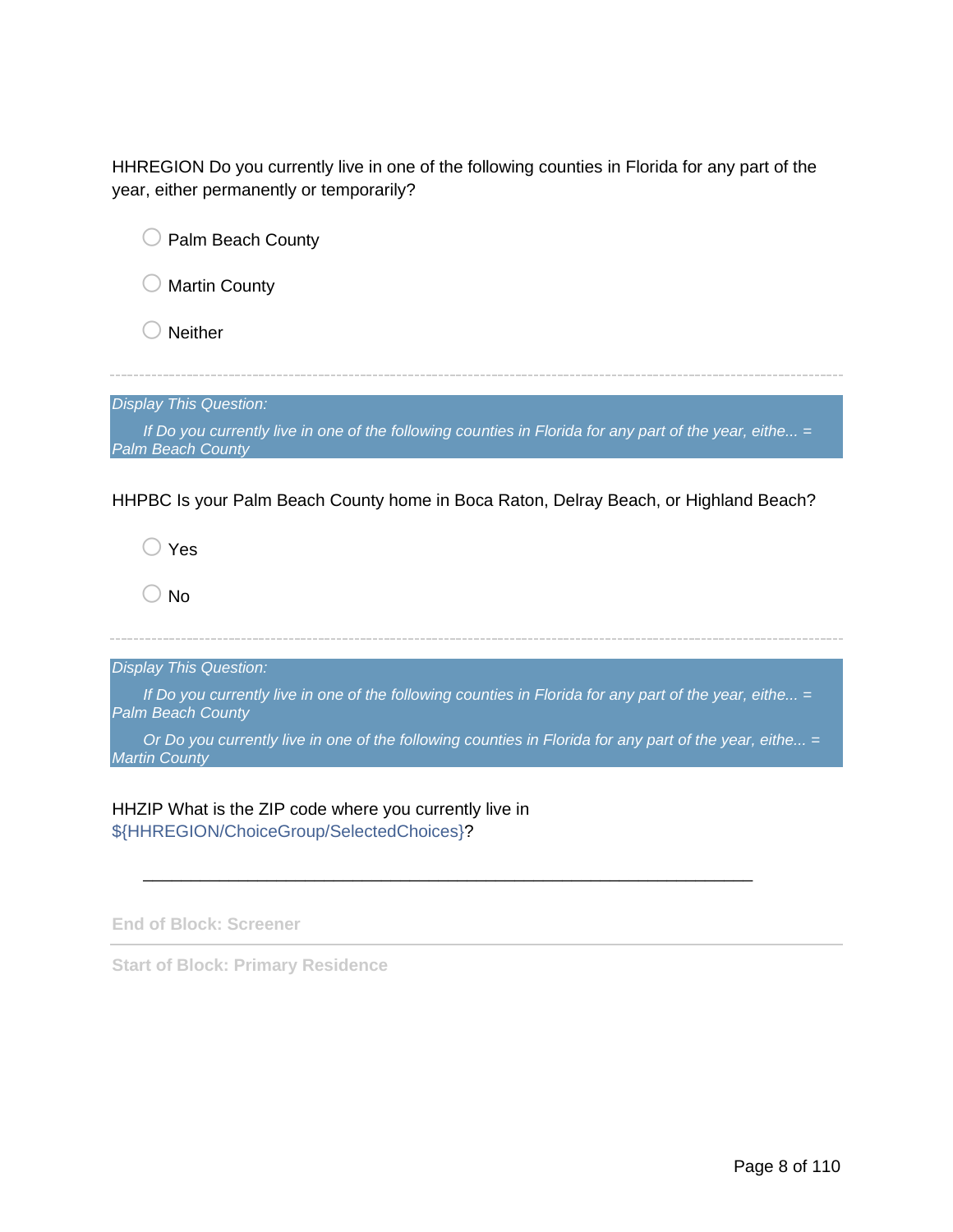LOCSECHOME Aside from where you live in \${e://Field/COUNTYNAME}, do you rent or own another home?

 $\bigcirc$  Yes, have another home

 $\bigcirc$  No, don't have another home

*Display This Question:*

*If Aside from where you live in \${e://Field/COUNTYNAME}, do you rent or own another home? = Yes, have another home*

 $\ast$ 

LOCSECMOS In a typical year, how many months do you spend in \${e://Field/COUNTYNAME}? Please enter a whole number.

*Display This Question:*

*If Aside from where you live in \${e://Field/COUNTYNAME}, do you rent or own another home? = Yes, have another home*

\_\_\_\_\_\_\_\_\_\_\_\_\_\_\_\_\_\_\_\_\_\_\_\_\_\_\_\_\_\_\_\_\_\_\_\_\_\_\_\_\_\_\_\_\_\_\_\_\_\_\_\_\_\_\_\_\_\_\_\_\_\_\_\_

LOCSECPRIM Would you consider your \${e://Field/COUNTYNAME} address your primary residence?

 $\bigcirc$  Yes, primary residence

 $\bigcirc$  No, not primary residence

Page Break -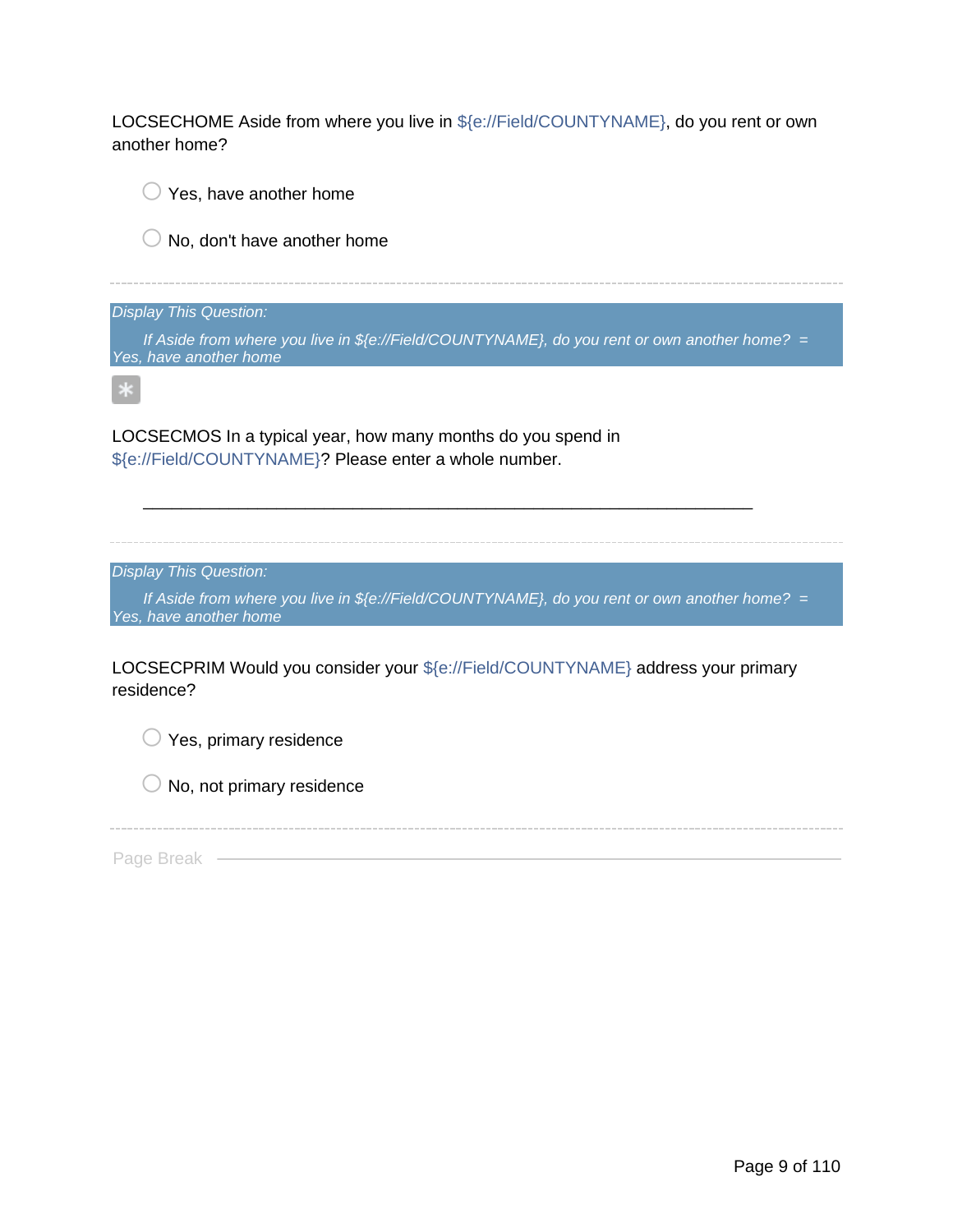*Display This Question:*

*If Aside from where you live in \${e://Field/COUNTYNAME}, do you rent or own another home? = Yes, have another home*

LOCSECCHGPAST As a result of the coronavirus crisis, have you...?

 $\bigcirc$  Spent less time than usual in \$ $\{e$ ://Field/COUNTYNAME}

 $\bigcirc$  Spent more time than usual in \${e://Field/COUNTYNAME}

 $\bigcirc$  Not changed the amount of time I spent in  $\S$ {e://Field/COUNTYNAME}

*Display This Question:*

*If Aside from where you live in \${e://Field/COUNTYNAME}, do you rent or own another home? = Yes, have another home*

LOCSECCHGFUT Next year, in 2020-2021, do you expect the amount of time you send in \${e://Field/COUNTYNAME} to…?

oIncrease

O Decrease

 $\bigcirc$  Stay the same

 $\bigcirc$  Not sure

**End of Block: Primary Residence**

**Start of Block: Marital Status**

Page Break -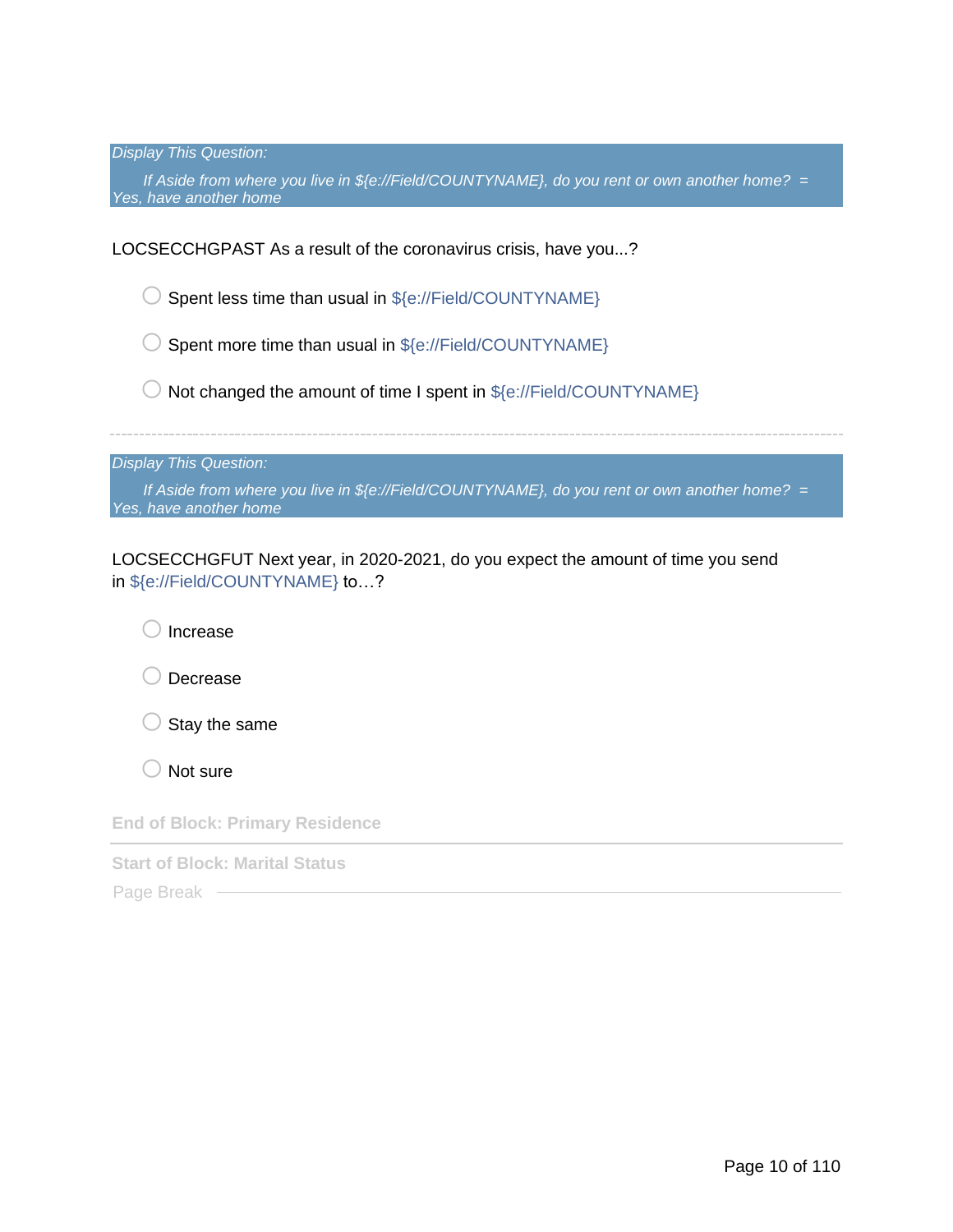Q343 The following questions are about your family.

MARITAL What is your current marital status?



**Start of Block: Spouse and Children** *Display This Question:*

*If What is your current marital status? = Married Or What is your current marital status? = Living with partner*

SPJEW Does your \${e://Field/SPTEXT} consider him or herself to be Jewish in any way?

| $\bigcirc$ Yes |
|----------------|
| $\bigcirc$ No  |
|                |
| Page Break —   |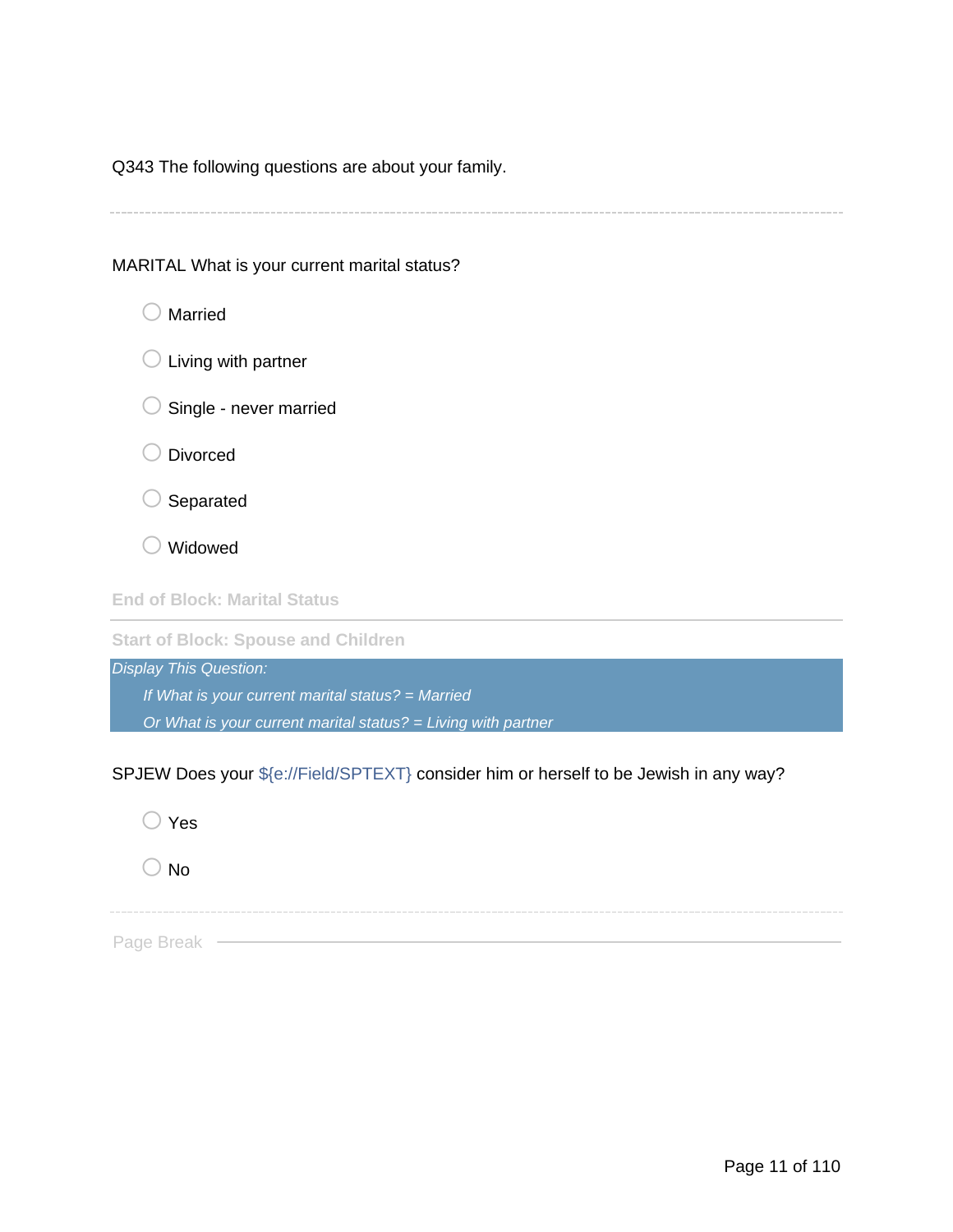| CHILDANY Do you have any children? |  |  |  |  |
|------------------------------------|--|--|--|--|
|------------------------------------|--|--|--|--|

o Yes

 $\bigcirc$  No

| <b>Display This Question:</b>        |  |  |
|--------------------------------------|--|--|
| If Do you have any children? = $Yes$ |  |  |
|                                      |  |  |

CHILD In the past academic year (2019-2020) were any of your children... (check all that apply)

|           | Babies, toddlers, preschoolers, or not yet in kindergarten  |
|-----------|-------------------------------------------------------------|
|           | Enrolled in elementary or middle school                     |
|           | Enrolled in high school                                     |
|           | Enrolled as undergraduate students in college or university |
|           | lone of these                                               |
| Page Brea |                                                             |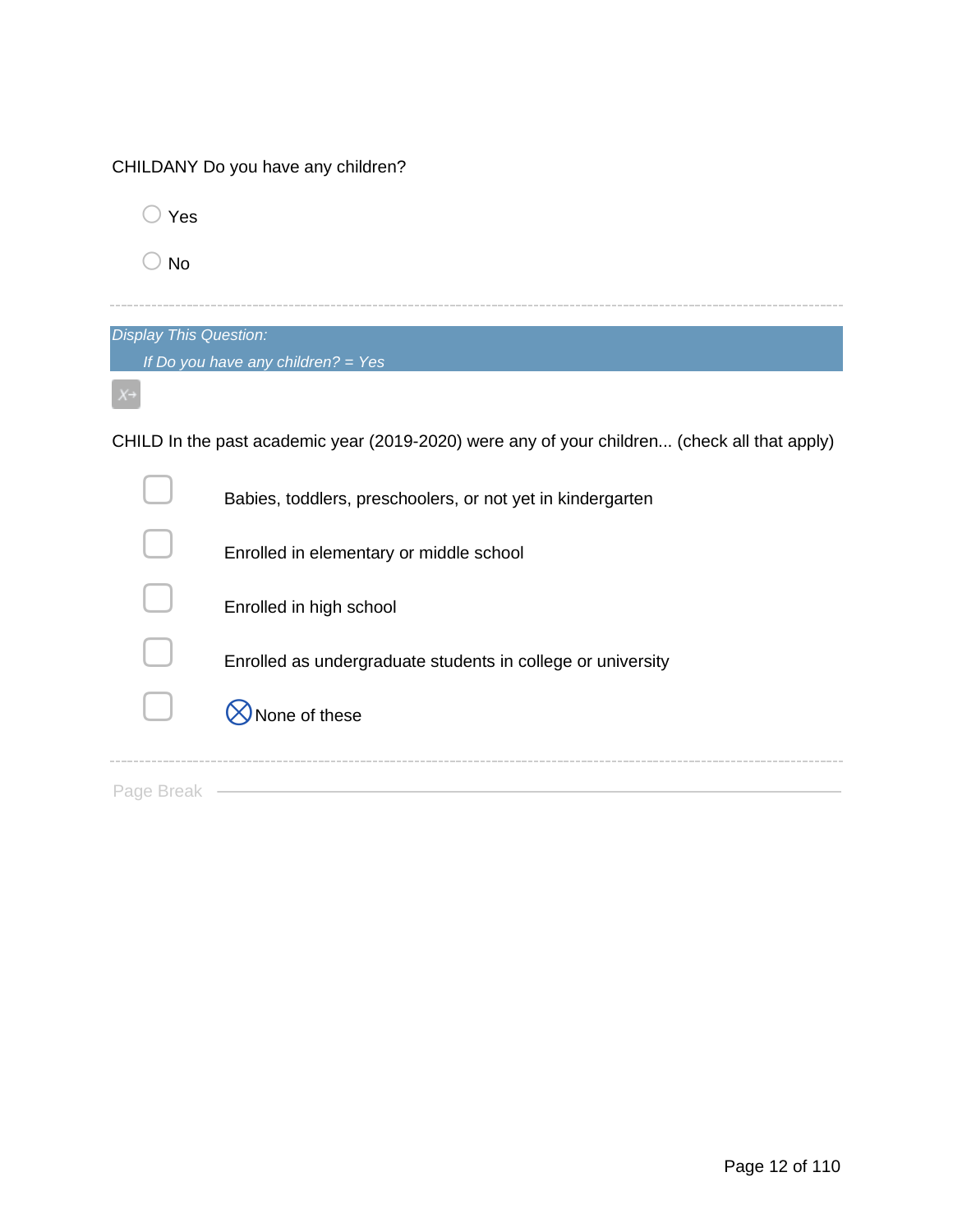**End of Block: Spouse and Children**

**Start of Block: The COVID-19 Medical Crisis**

Q252 The coronavirus crisis has affected the lives of most people in countless ways.

OPENCOPE Overall, how well would you say you are coping with the coronavirus crisis?

 $\bigcirc$  Not coping well at all

 $\bigcirc$  Not coping too well

- $\bigcirc$  Coping pretty well
- $\bigcirc$  Coping very well

HLCVHAD Do you think that YOU OR SOMEONE **CLOSE TO YOU** (e.g., spouse, partner, parents, children, grandparents, sibling, close friend) have had coronavirus (COVID-19), whether or not you or they have been tested?

 $\bigcirc$  Yes, me

 $\bigcirc$  Yes, someone else close to me

 $\bigcirc$  Yes, both me and someone close to me

 $\bigcirc$  No

o Don't know

*Display This Question:*

*If Do you think that YOU OR SOMEONE CLOSE TO YOU (e.g., spouse, partner, parents, children, grandpar... = Yes, me*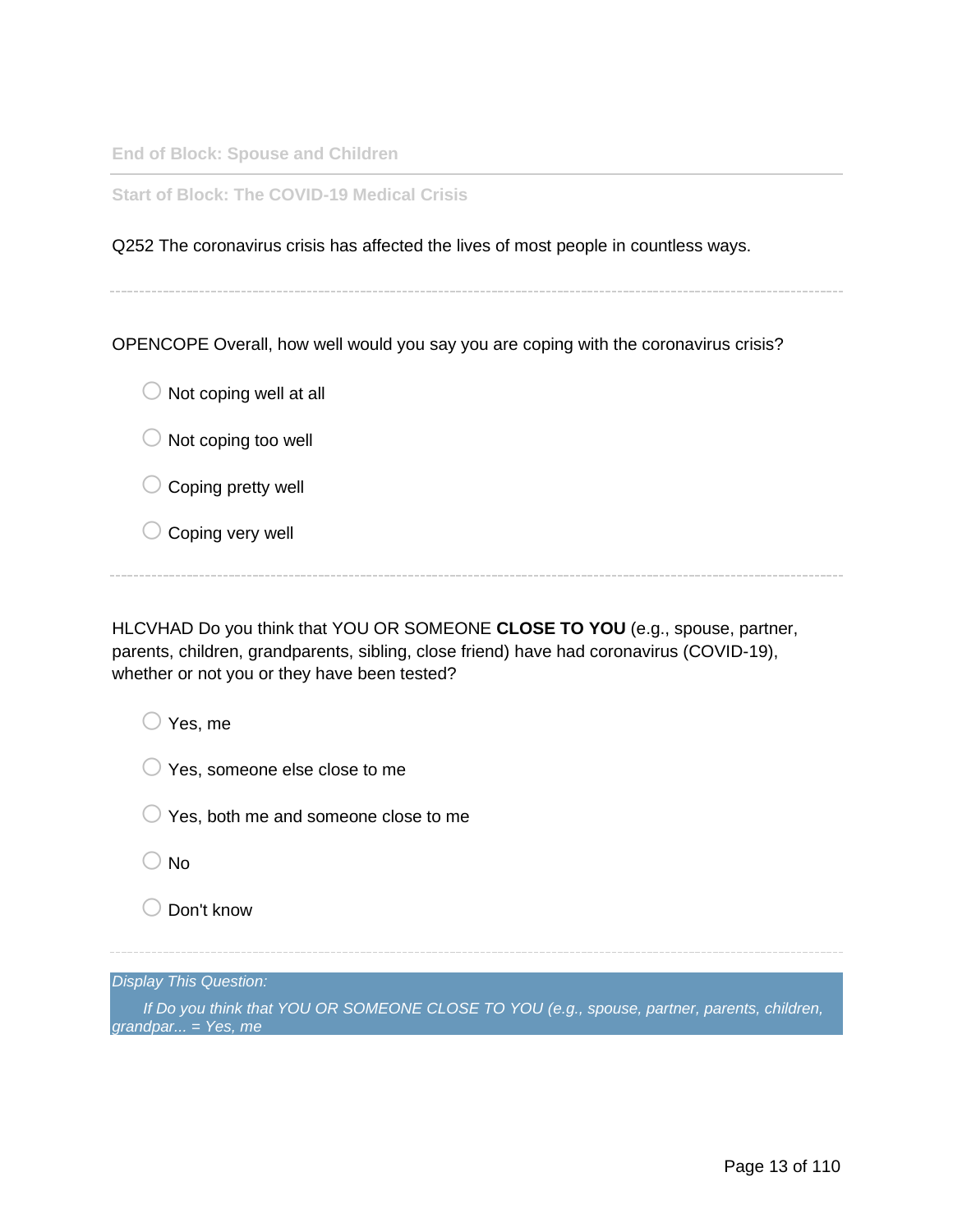HLCVSICKME Did you become very ill due to coronavirus (COVID-19), whether or not you were hospitalized?

 $\bigcirc$  Yes, I became very ill

 $\bigcirc$  No, I did not become very ill

*Display This Question:*

*If Do you think that YOU OR SOMEONE CLOSE TO YOU (e.g., spouse, partner, parents, children, grandpar... = Yes, someone else close to me*

HLCVSICKSE Did anyone **close to you** become very ill due to coronavirus (COVID-19), whether or not they were hospitalized?

 $\bigcirc$  Yes, became very ill

 $\bigcirc$  No, did not become very ill

*Display This Question:*

*If Do you think that YOU OR SOMEONE CLOSE TO YOU (e.g., spouse, partner, parents, children, grandpar... = Yes, both me and someone close to me*

HLCVSICKBOTH Did YOU OR SOMEONE CLOSE TO YOU become very ill due to coronavirus (COVID-19), whether or not you or they were hospitalized?

 $\bigcirc$  Yes, I became very ill

 $\bigcirc$  Yes, someone else close to me be became very ill

 $\bigcirc$  Yes, both me and someone else became very ill

 $\bigcirc$  No, nobody became very ill

Page 14 of 110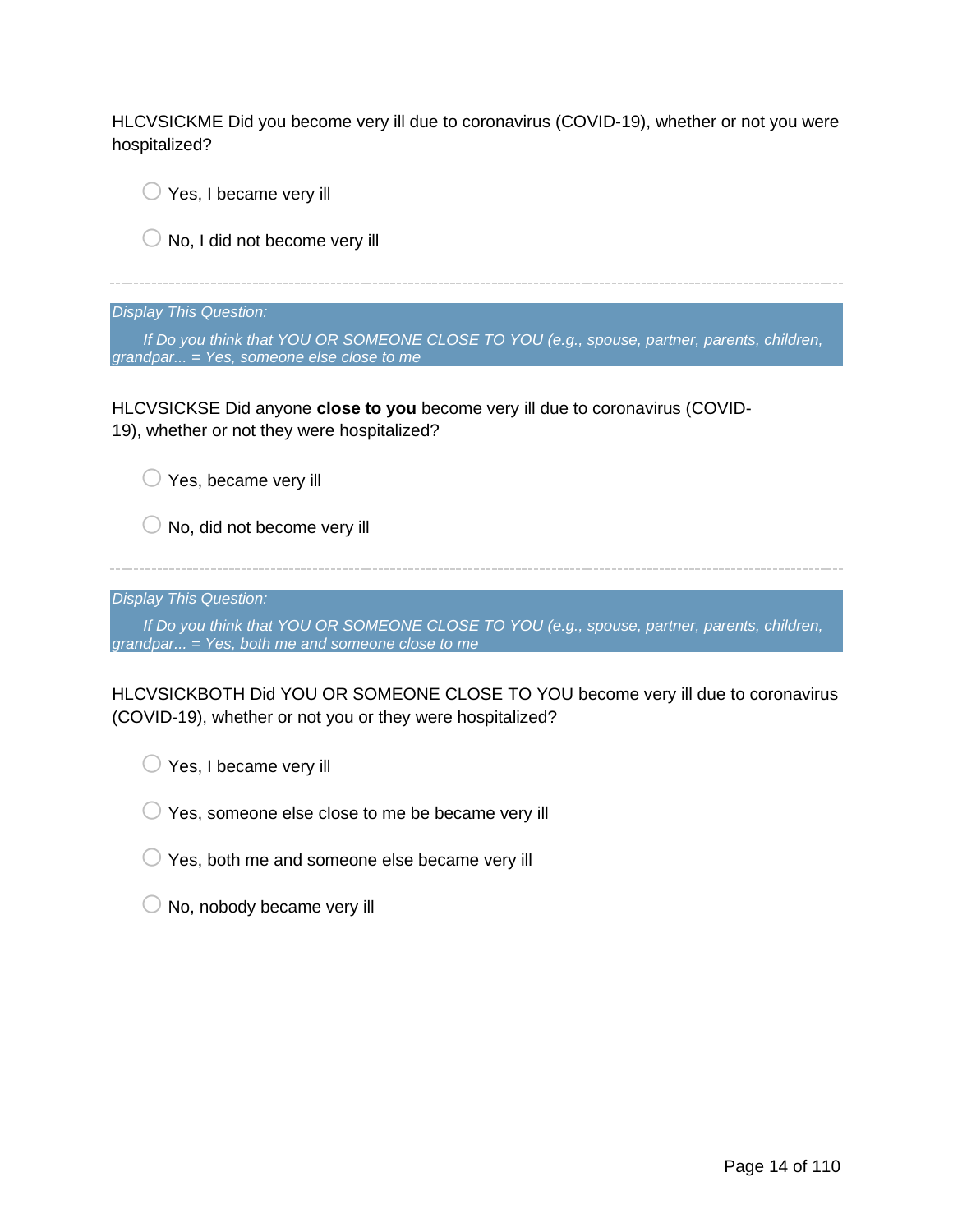| <b>Display This Question:</b>                                                                                                                               |
|-------------------------------------------------------------------------------------------------------------------------------------------------------------|
| If Did anyone close to you become very ill due to coronavirus (COVID-19), whether or not they were<br>$h$ = Yes, became very ill                            |
| Or Did YOU OR SOMEONE CLOSE TO YOU become very ill due to coronavirus (COVID-<br>19), whether or not you = Yes, someone else close to me be became very ill |
| Or Did YOU OR SOMEONE CLOSE TO YOU become very ill due to coronavirus (COVID-<br>19), whether or not you = Yes, both me and someone else became very ill    |
|                                                                                                                                                             |
| HLCVPASSED Did anyone close to you pass away from COVID-19?                                                                                                 |
| Yes                                                                                                                                                         |

 $\bigcirc$  No

*Display This Question: If Did anyone close to you pass away from COVID-19? = Yes*

HLCVPASSEDWHO We are extremely sorry for your loss and appreciate you taking the time to inform us. As a reminder, you may stop the survey at any time and return to complete it later.

\_\_\_\_\_\_\_\_\_\_\_\_\_\_\_\_\_\_\_\_\_\_\_\_\_\_\_\_\_\_\_\_\_\_\_\_\_\_\_\_\_\_\_\_\_\_\_\_\_\_\_\_\_\_\_\_\_\_\_\_\_\_\_\_

\_\_\_\_\_\_\_\_\_\_\_\_\_\_\_\_\_\_\_\_\_\_\_\_\_\_\_\_\_\_\_\_\_\_\_\_\_\_\_\_\_\_\_\_\_\_\_\_\_\_\_\_\_\_\_\_\_\_\_\_\_\_\_\_

\_\_\_\_\_\_\_\_\_\_\_\_\_\_\_\_\_\_\_\_\_\_\_\_\_\_\_\_\_\_\_\_\_\_\_\_\_\_\_\_\_\_\_\_\_\_\_\_\_\_\_\_\_\_\_\_\_\_\_\_\_\_\_\_

\_\_\_\_\_\_\_\_\_\_\_\_\_\_\_\_\_\_\_\_\_\_\_\_\_\_\_\_\_\_\_\_\_\_\_\_\_\_\_\_\_\_\_\_\_\_\_\_\_\_\_\_\_\_\_\_\_\_\_\_\_\_\_\_

If you would like to, please tell us about the person who passed away:

\_\_\_\_\_\_\_\_\_\_\_\_\_\_\_\_\_\_\_\_\_\_\_\_\_\_\_\_\_\_\_\_\_\_\_\_\_\_\_\_\_\_\_\_\_\_\_\_\_\_\_\_\_\_\_\_\_\_\_\_\_\_\_\_ Page Break -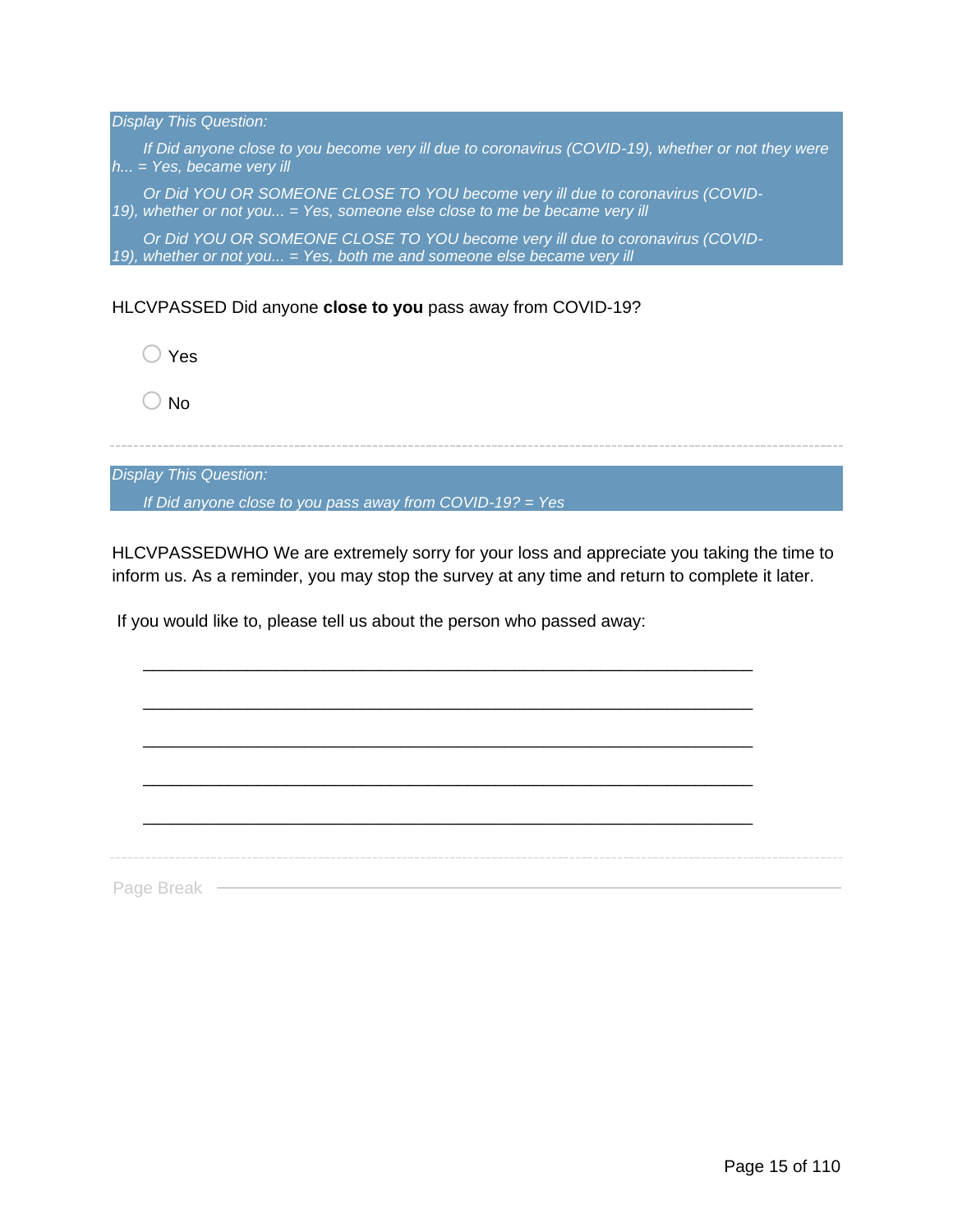**End of Block: The COVID-19 Medical Crisis**

**Start of Block: Coronavirus Exposure and Risk**

HLRISK Thinking about the situation today, are YOU OR SOMEONE CLOSE TO YOU (e.g., spouse, partner, parents, children, grandparents, sibling, close friend) at greater risk of being exposed to coronavirus because of work, living situation, or for any other reason?

| Yes, me                                             |
|-----------------------------------------------------|
| Yes, someone else close to me<br>$\cup$             |
| Yes, both me and someone else close to me<br>$\cup$ |
| <b>No</b>                                           |
| Don't know                                          |

HLRISKSICK Are **YOU** OR SOMEONE CLOSE TO YOU at greater risk of becoming seriously ill if exposed to coronavirus because of age, health status, or any other reason?

| Yes, me                                            |  |  |
|----------------------------------------------------|--|--|
| Yes, someone else close to me                      |  |  |
| Yes, both me and someone else close to me          |  |  |
| No                                                 |  |  |
| Don't know                                         |  |  |
| <b>End of Block: Coronavirus Exposure and Risk</b> |  |  |

**Start of Block: Living Arrangements**

*Display This Question:*

*If If What is your age? Text Response Is Greater Than 55*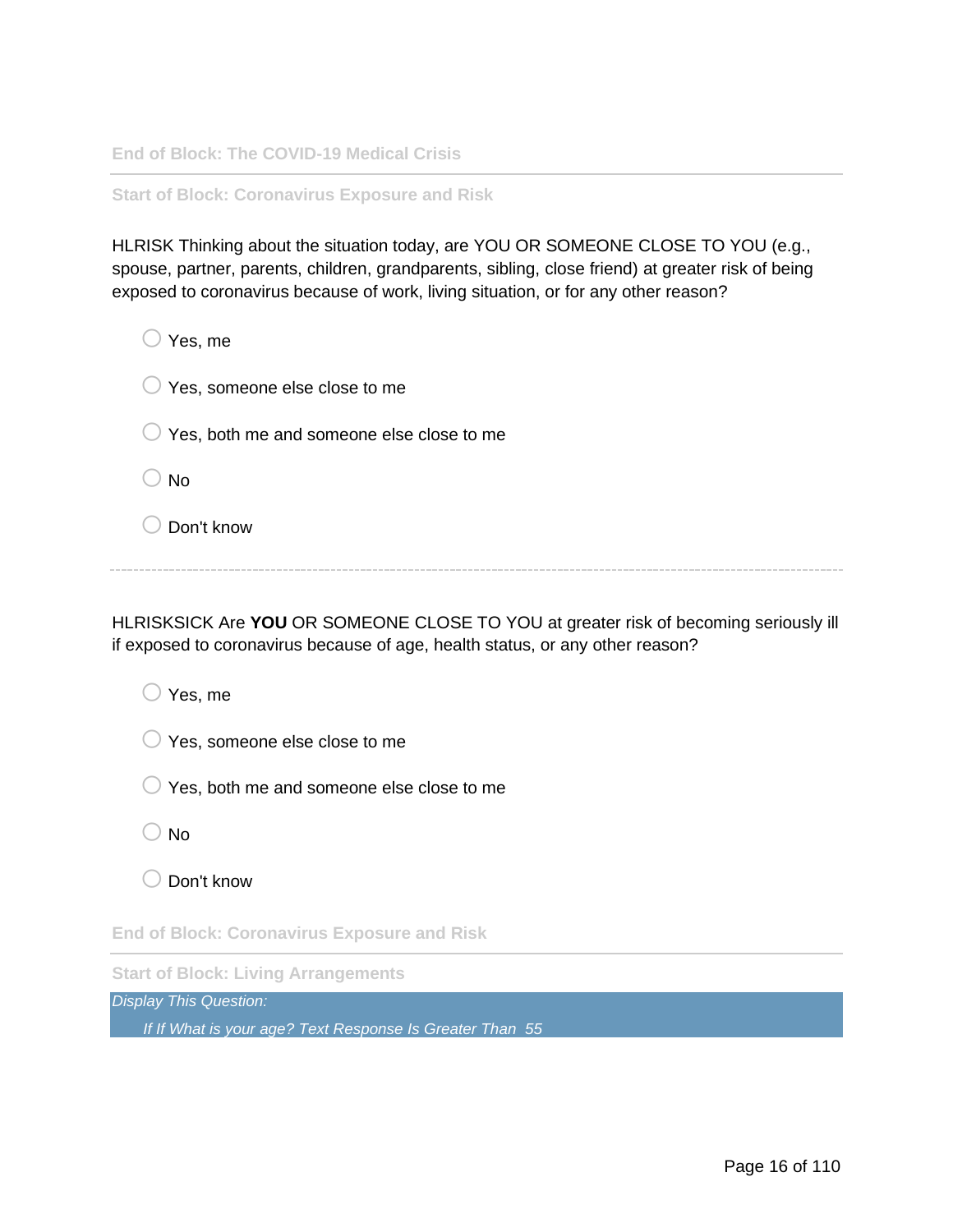HLRESPNH Do you currently live in any of the following in \${e://Field/COUNTYNAME}?

 $\bigcirc$  An independent senior living building or community

- $\bigcirc$  An active senior living community
- $\bigcirc$  An assisted living facility
- $\bigcirc$  A nursing home
- $\bigcirc$  Some other type of senior living community. Please specify:

\_\_\_\_\_\_\_\_\_\_\_\_\_\_\_\_\_\_\_\_\_\_\_\_\_\_\_\_\_\_\_\_\_\_\_\_\_\_\_\_\_\_\_\_\_\_\_\_

 $\bigcirc$  None of these

*Display This Question:*

*If Do you currently live in any of the following in \${e://Field/COUNTYNAME}? = None of these Or Or What is your age? Text Response Is Less Than or Equal to 55*

RESPLIVEBFR Thinking about your living arrangement, do you currently live with... (check all that apply)

*What is your current marital status? = Married Or What is your current marital status? = Living with partner*

|  |  | Your \${e://Field/SPTEXT} |
|--|--|---------------------------|
|--|--|---------------------------|

*Do you have any children? = Yes*

| Your children              |
|----------------------------|
| Roommates                  |
| Your \${e://Field/PARENTS} |
| Someone else:              |
| live alone                 |
|                            |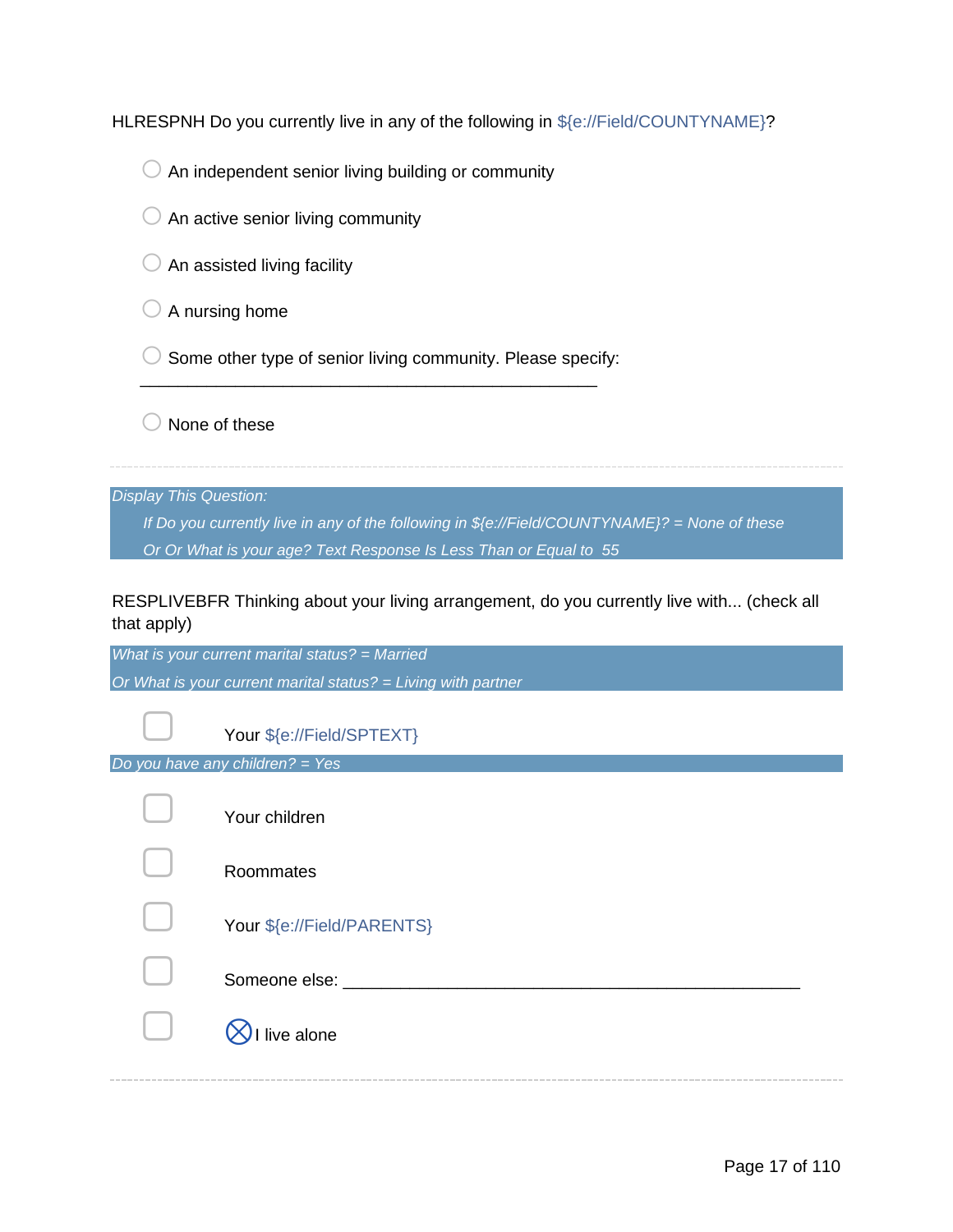| <b>Display This Question:</b>                                                                                                                                                                                                                                                     |
|-----------------------------------------------------------------------------------------------------------------------------------------------------------------------------------------------------------------------------------------------------------------------------------|
| If Do you currently live in any of the following in $\frac{6}{5}$ (e://Field/COUNTYNAME)? = None of these                                                                                                                                                                         |
| Or Or What is your age? Text Response Is Less Than or Equal to 55                                                                                                                                                                                                                 |
|                                                                                                                                                                                                                                                                                   |
| RESPLIVING Many individuals experienced changes in their living arrangements as a result of<br>the coronavirus crisis. Thinking about your living situation, has it changed because of the<br>coronavirus crisis, either temporarily or permanently in any of the following ways? |
| No change                                                                                                                                                                                                                                                                         |
| I moved in with family or friends                                                                                                                                                                                                                                                 |
| Do you currently live in any of the following in $\frac{6}{2}$ //Field/COUNTYNAME}? = None of these                                                                                                                                                                               |
| Or Or What is your age? Text Response Is Less Than or Equal to 55                                                                                                                                                                                                                 |
| Family or friends came to live with me                                                                                                                                                                                                                                            |
|                                                                                                                                                                                                                                                                                   |
| <b>End of Block: Living Arrangements</b>                                                                                                                                                                                                                                          |
| <b>Start of Block: Assisted Living RESP change</b>                                                                                                                                                                                                                                |
| NHMOVE Thinking about your current living arrangements, in the next year do you expect to?                                                                                                                                                                                        |
| Stay where you are                                                                                                                                                                                                                                                                |
| Move to a different senior living building, facility, or community in Palm Beach or Martin<br>County                                                                                                                                                                              |
| Move to a private home in Palm Beach or Martin County                                                                                                                                                                                                                             |
| Move away from Palm Beach or Martin County                                                                                                                                                                                                                                        |
| Something else, please specify:                                                                                                                                                                                                                                                   |
|                                                                                                                                                                                                                                                                                   |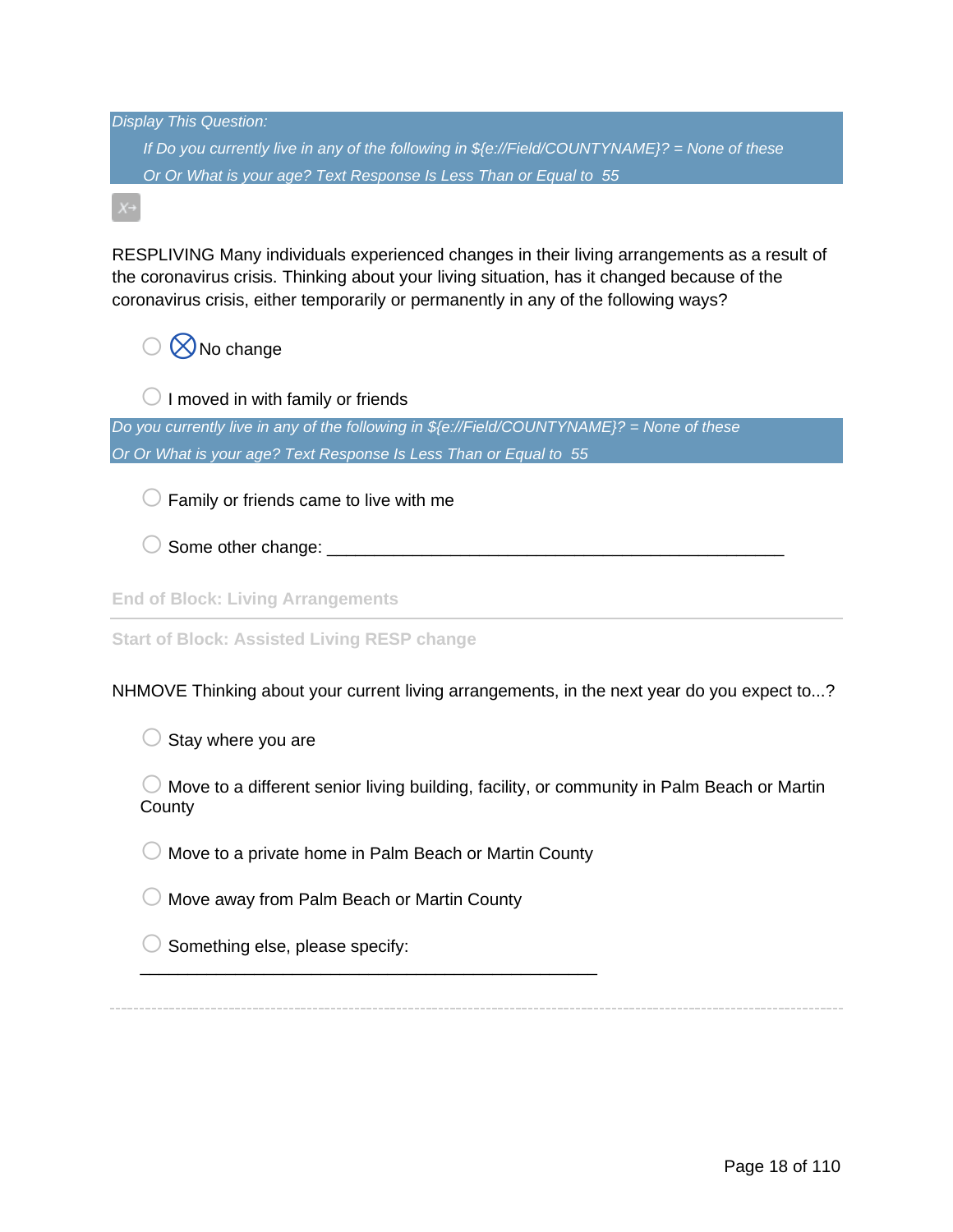*Display This Question:*

*If Thinking about your current living arrangements, in the next year do you expect to...? = Move to a different senior living building, facility, or community in Palm Beach or Martin County*

*Or Thinking about your current living arrangements, in the next year do you expect to...? = Move to a private home in Palm Beach or Martin County*

*Or Thinking about your current living arrangements, in the next year do you expect to...? = Move away from Palm Beach or Martin County*

NHWHYRESP What are the reasons you are considering moving? (Check all that apply)

| <b>Financial reasons</b>              |
|---------------------------------------|
| Dissatisfaction with current facility |
| Change in health conditions           |
| To be closer to family                |
| Another reason, please specify:       |

**End of Block: Assisted Living RESP change**

**Start of Block: Assisted Living Family**

HHASTLIVP Do you have a \${e://Field/PARTXT} who resides in an assisted living facility, nursing home, or an independent senior living building or community in Palm Beach or Martin County?

 $\bigcirc$  Yes, have

 $\bigcirc$  No, don't have

#### *Display This Question:*

*If Do you have a \${e://Field/PARTXT} who resides in an assisted living facility, nursing home, or an... = Yes, have*

NHMOVEPAR The following questions are about your  $\frac{1}{2}$  (e://Field/PARTXT) who currently lives in an independent senior living building or community, assisted living facility, or nursing home. If you have more than one \${e://Field/PARTXT} in this situation, please think about the OLDEST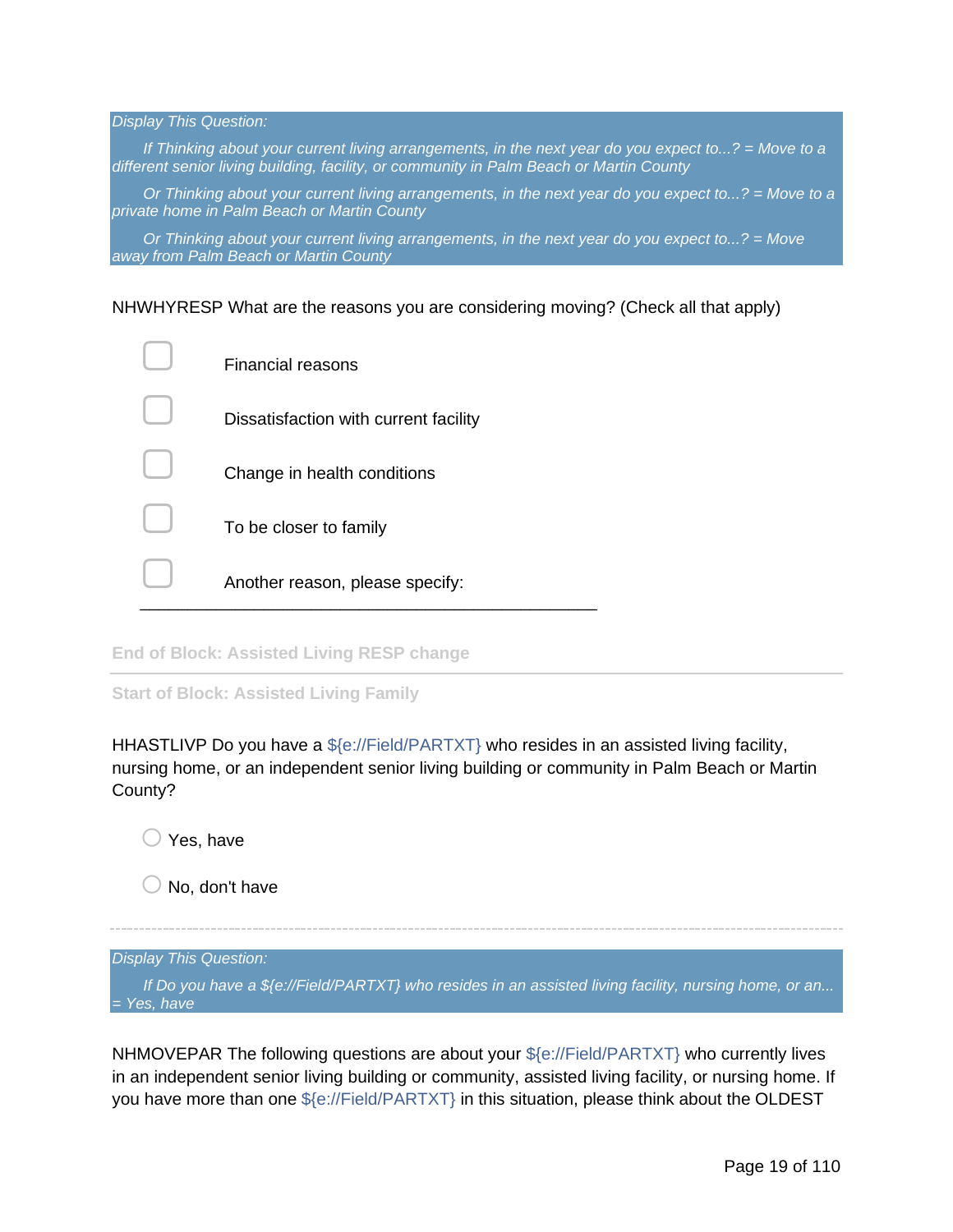one.

Do you expect this  $f(e)/Field/PARTXT$  to make any changes in their living arrangement in the next year?

 $\bigcirc$  No, stay where they are

 $\bigcirc$  Yes, move to a different building, facility, or community in Palm Beach or Martin County

 $\bigcirc$  Yes, move to a private home in Palm Beach or Martin County

\_\_\_\_\_\_\_\_\_\_\_\_\_\_\_\_\_\_\_\_\_\_\_\_\_\_\_\_\_\_\_\_\_\_\_\_\_\_\_\_\_\_\_\_\_\_\_\_

 $\bigcirc$  Yes, move to a private home outside of Palm Beach or Martin County

 $\bigcirc$  Something else, please specify:

*Display This Question:*

*If The following questions are about your \${e://Field/PARTXT} who currently lives in an independent... = Yes, move to a different building, facility, or community in Palm Beach or Martin County*

*Or The following questions are about your \${e://Field/PARTXT} who currently lives in an independent... = Yes, move to a private home in Palm Beach or Martin County*

*Or The following questions are about your \${e://Field/PARTXT} who currently lives in an independent... = Yes, move to a private home outside of Palm Beach or Martin County*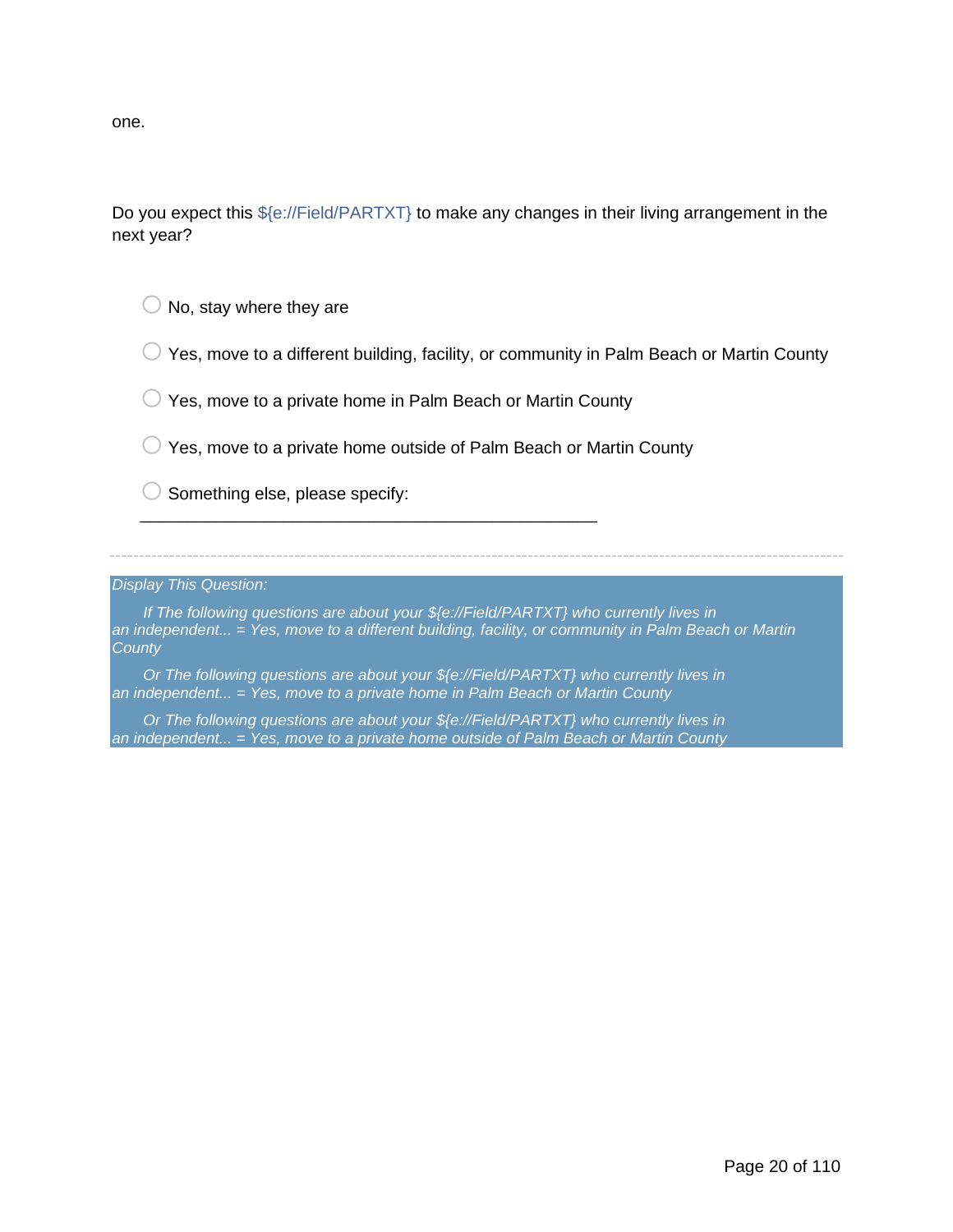NHWHYPAR What are the reasons that this \${e://Field/PARTXT} is considering moving? (Check all that apply)

| Financial reasons                     |
|---------------------------------------|
| Dissatisfaction with current facility |
| Change in health conditions           |
| To be closer to family                |
| Another reason. Please specify:       |

**End of Block: Assisted Living Family**

**Start of Block: Student Work Status**

Q231 The following questions are about your occupation **BEFORE** the coronavirus crisis.

STUDENT During the spring of 2020, were you a student in a degree-granting program at a college or university?

 $\bigcirc$  Yes, undergraduate student

- $\bigcirc$  Yes, graduate student
- $\bigcirc$  No, not a student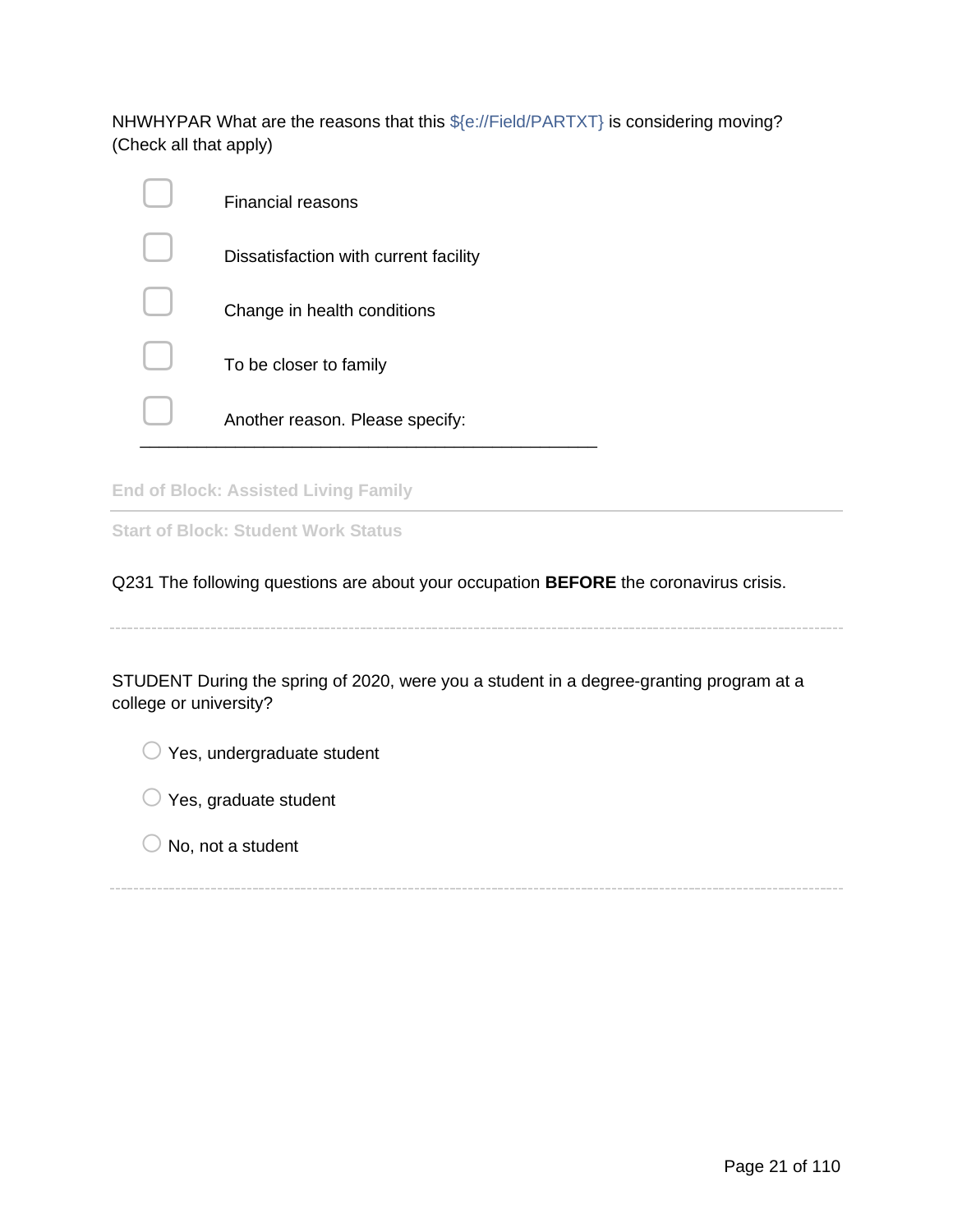EMPBFR Prior to the start of the coronavirus crisis, were you working for pay?

- $\bigcirc$  Yes, full-time in one job or position
- $\bigcirc$  Yes, part-time in one job or position
- $\bigcirc$  Yes, working in multiple positions
- $\bigcirc$  No, unemployed
- $\bigcirc$  No, full-time student
- $\bigcirc$  No, on medical leave or disability
- $\bigcirc$  No, not working by choice

 $\bigcirc$  No, retired

the control of the control of the control of the control of the control of

Page Break –––––––––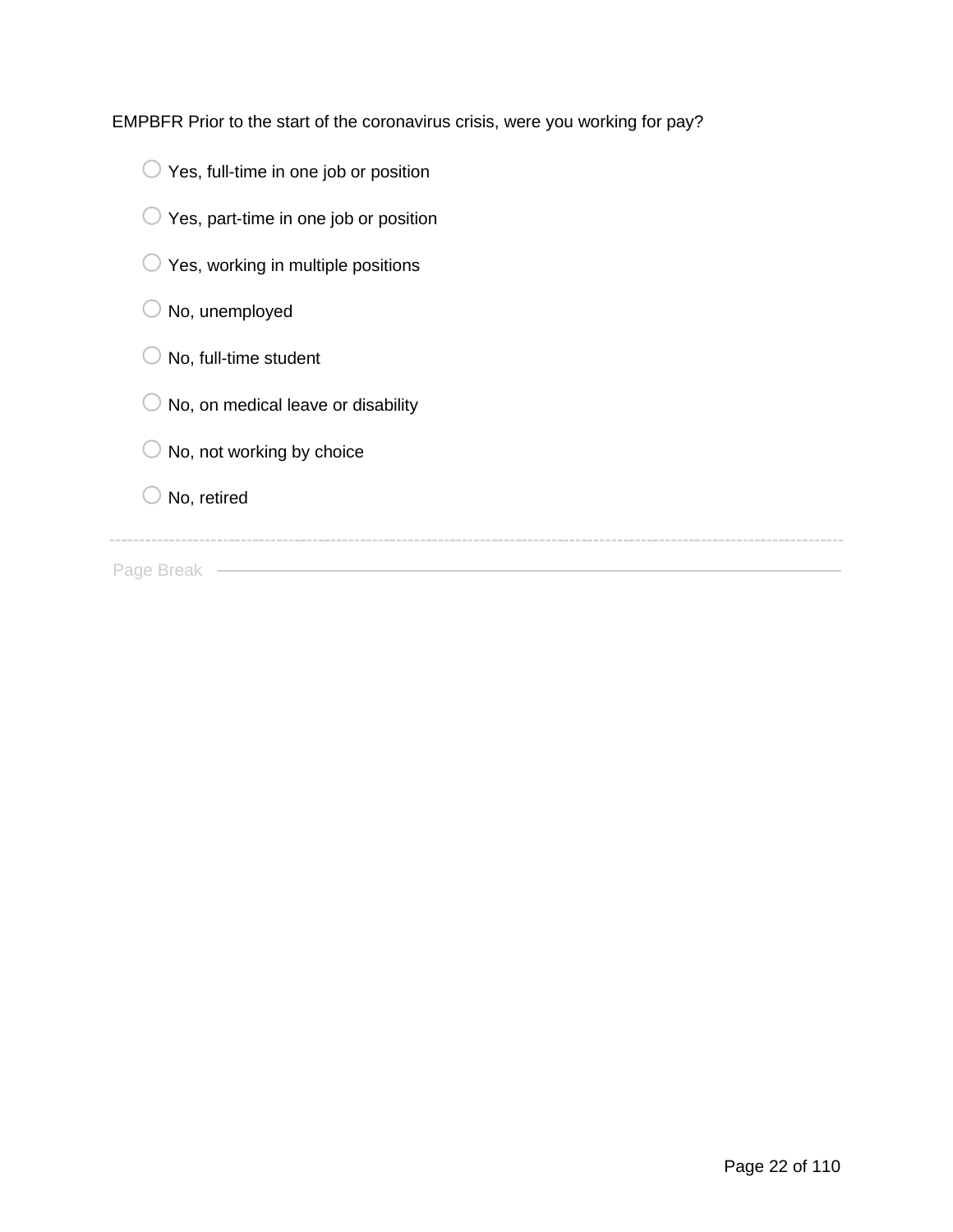*Display This Question: If Prior to the start of the coronavirus crisis, were you working for pay? = Yes, full-time in one job or position Or Prior to the start of the coronavirus crisis, were you working for pay? = Yes, part-time in one job or position*

*Or Prior to the start of the coronavirus crisis, were you working for pay? = Yes, working in multiple positions*

CAREERBFR Thinking about your job prior to the coronavirus crisis, did you think of it as...?

 $\bigcirc$  A career

 $\bigcirc$  A stepping stone to a career

 $\bigcirc$  Just a job to get you by

*Display This Question:*

*If Prior to the start of the coronavirus crisis, were you working for pay? = Yes, full-time in one job or position*

*Or Prior to the start of the coronavirus crisis, were you working for pay? = Yes, part-time in one job or position*

*Or Prior to the start of the coronavirus crisis, were you working for pay? = Yes, working in multiple positions*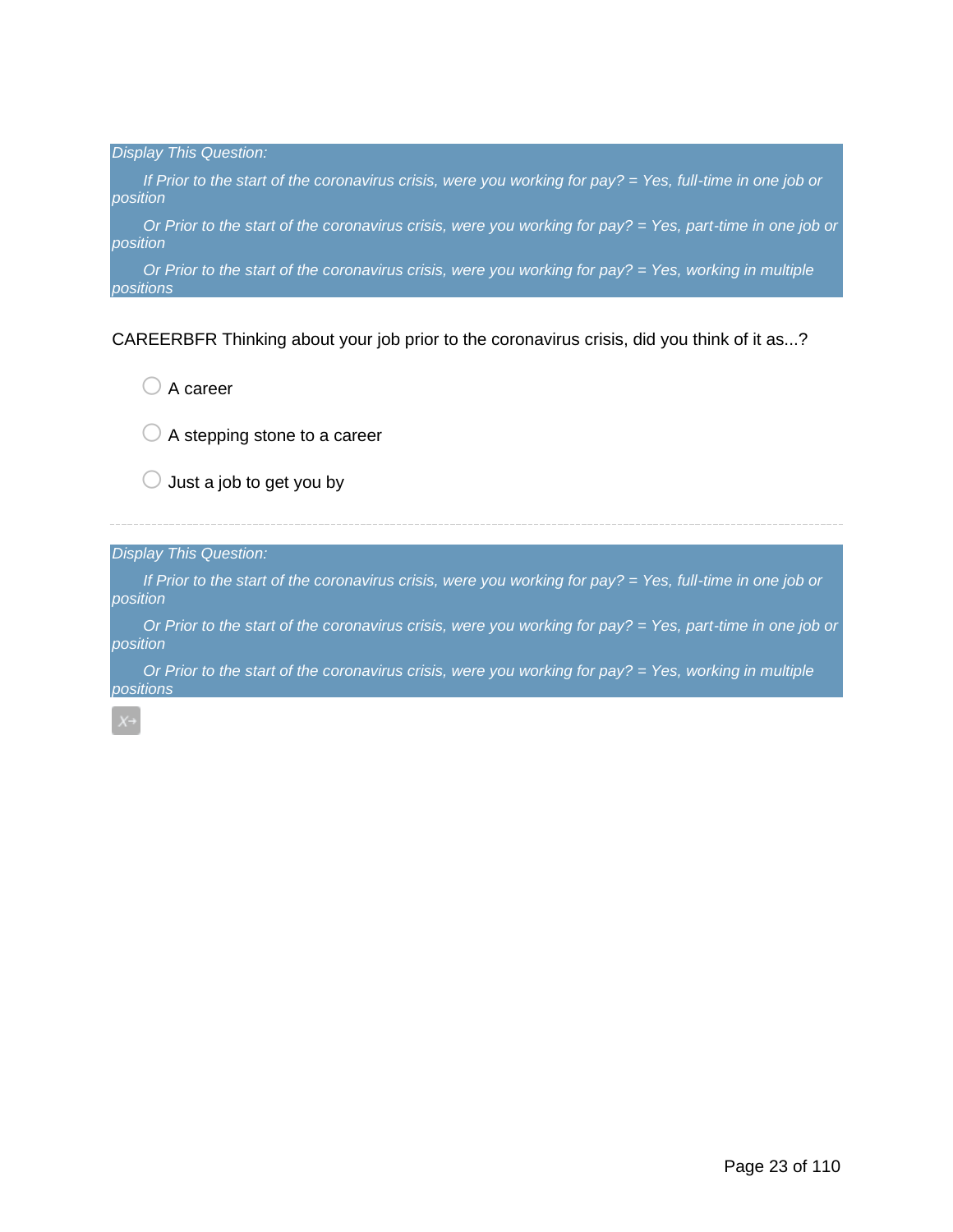JOBTYPEBFR Thinking about the work you were doing before the start of the coronavirus crisis, which of the following was true for you? (check all that apply)

| Owned a small business or professional services firm         |
|--------------------------------------------------------------|
| Self-employed, an independent contractor or, "gig" worker    |
| Worked for an employer                                       |
| Worked for a Jewish organization or as a Jewish professional |
| Worked in healthcare                                         |
| Worked in education                                          |
| Worked primarily from home                                   |
| าe of these                                                  |
|                                                              |

**End of Block: Student Work Status**

**Start of Block: Student**

Q204 The following questions are about your experiences as a student.

STDNTSAT Thinking about your academic performance since your college or university moved to online instruction, would you say it....

| $\bigcirc$ Declined a lot |
|---------------------------|

| $\bigcirc$ Declined a little |
|------------------------------|

- $\bigcirc$  Stayed about the same
- $\bigcirc$  Improved a little

 $\bigcirc$  Improved a lot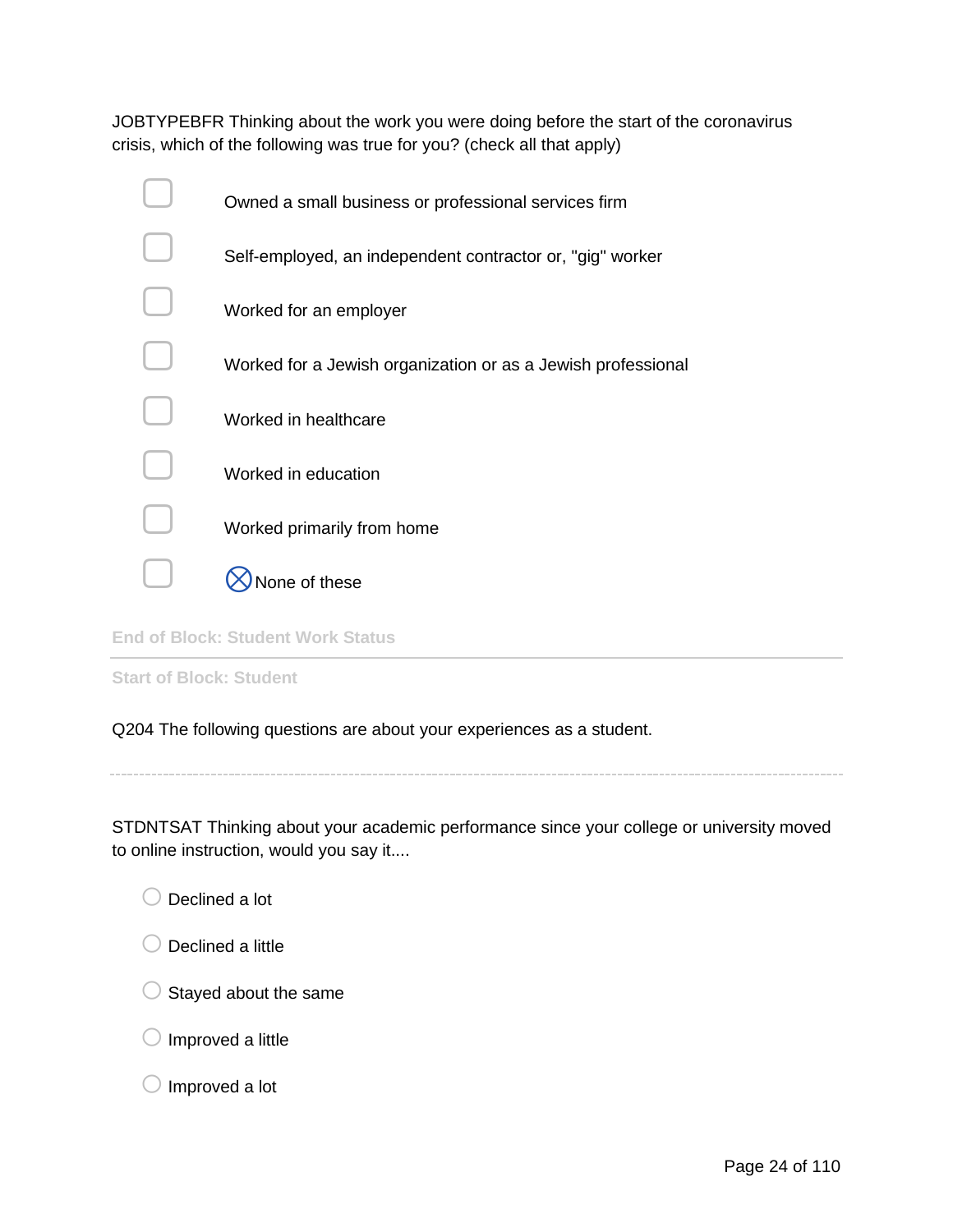*Display This Question:*

*If During the spring of 2020, were you a student in a degree-granting program at a college or univer... = Yes, undergraduate student*

*Or During the spring of 2020, were you a student in a degree-granting program at a college or univer... = Yes, graduate student*

#### STDNTGRAD When do you anticipate graduating?

| I have graduated already                                           |
|--------------------------------------------------------------------|
| I anticipate graduating sometime in 2020                           |
| I will graduate after 2020                                         |
|                                                                    |
| <b>Display This Question:</b>                                      |
| If When do you anticipate graduating? = I will graduate after 2020 |
|                                                                    |

STDNTWORR How worried are you, if at all, that because of the coronavirus crisis in-person classes won't resume as normal in the fall?

 $\bigcirc$  Not at all worried

 $\bigcirc$  Not too worried

 $\bigcirc$  Somewhat worried

 $\bigcirc$  Very worried

 $\bigcirc$  My college or university announced virtual classes in the fall

*Display This Question:*

*If When do you anticipate graduating? = I will graduate after 2020*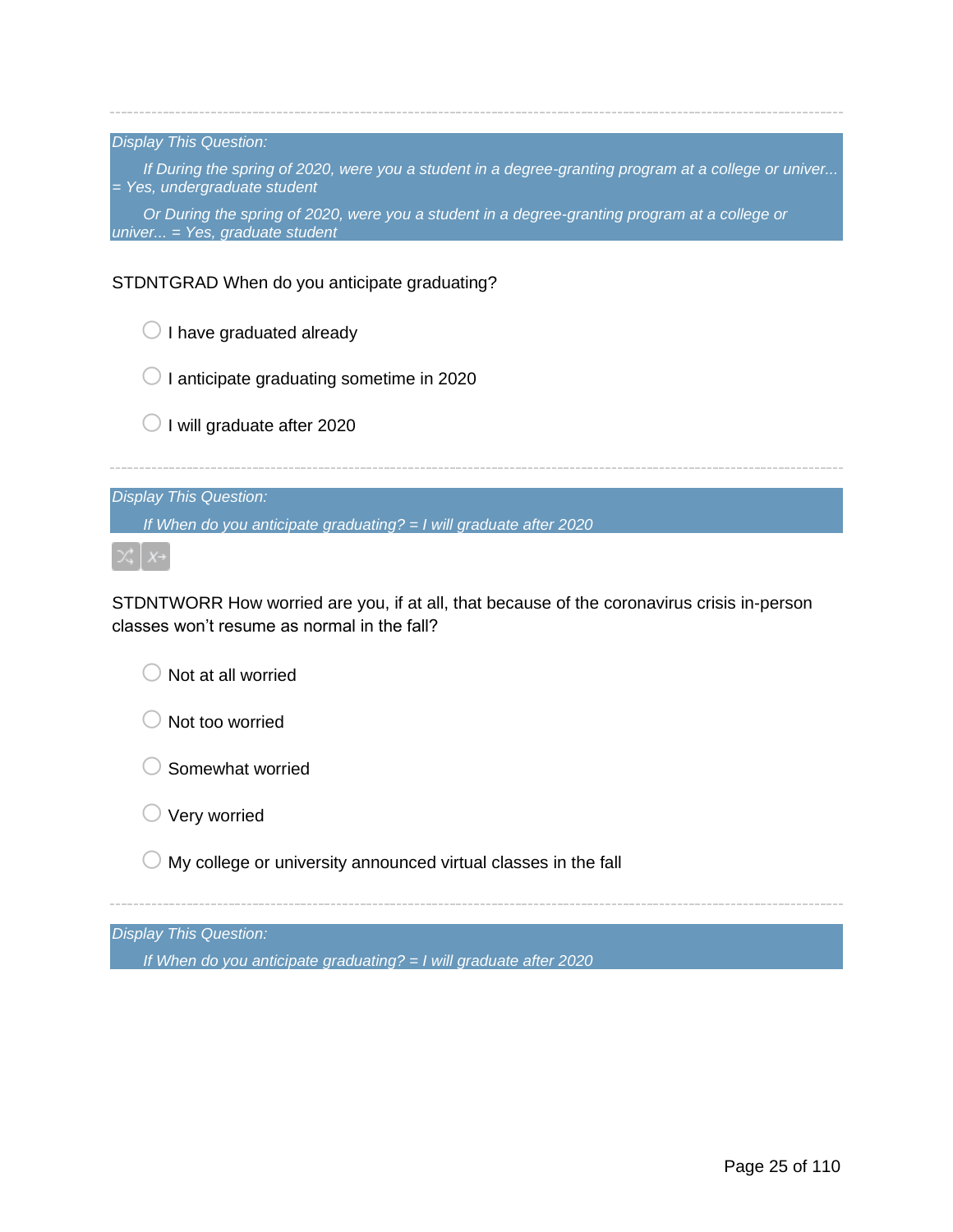STDNTFIN How worried are you, if at all, that because of the coronavirus crisis you will not be able to afford to continue your education?

| Not at all worried      |  |
|-------------------------|--|
| Not too worried         |  |
| Somewhat worried        |  |
| $\bigcirc$ Very worried |  |
|                         |  |
| Page Break              |  |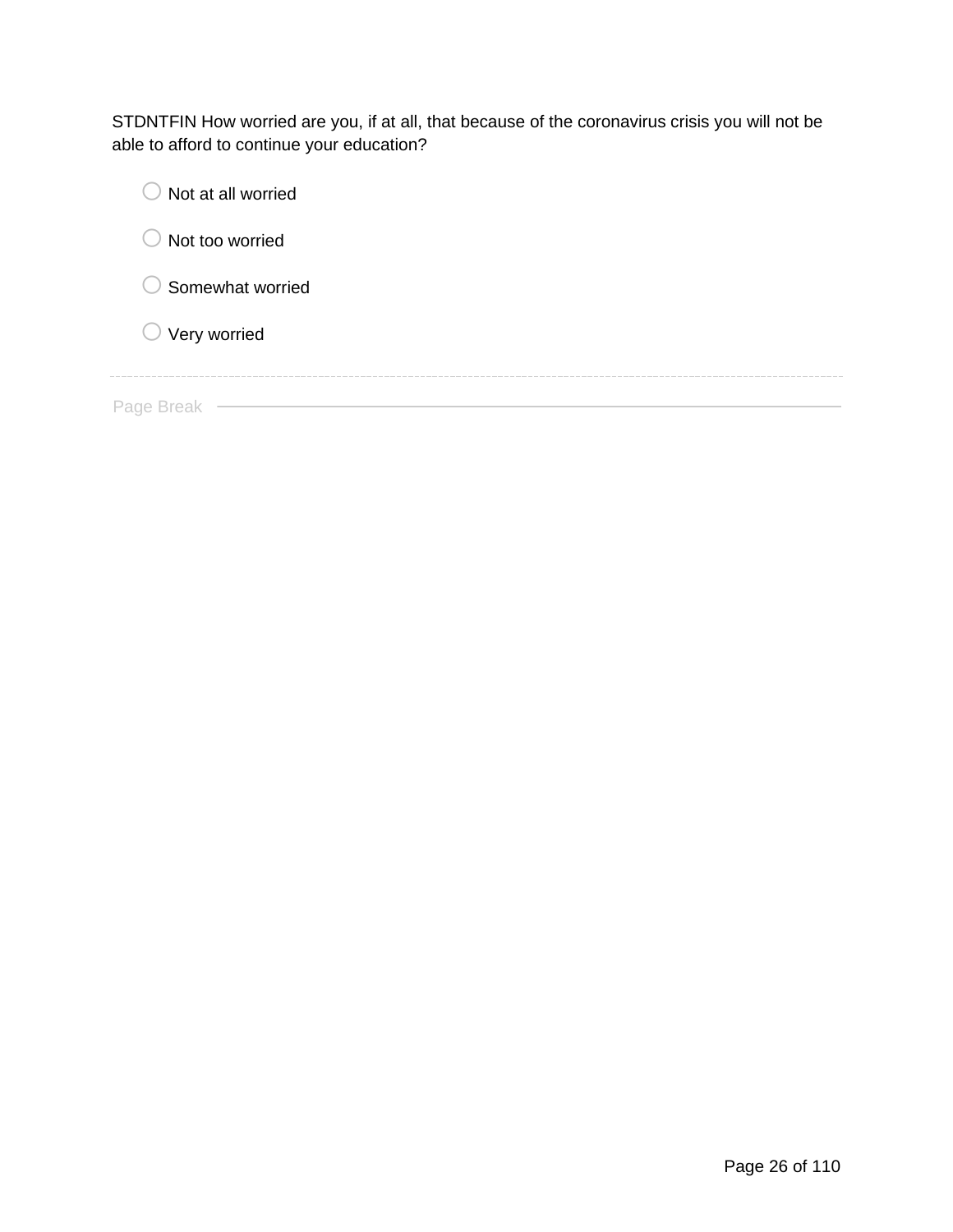*Display This Question:*

*If When do you anticipate graduating? = I will graduate after 2020*

STDNTSCL2021 Based on what you know about your college or university's plans for reopening in the fall, are you MOST likely to...?

 $\bigcirc$  Remain at my college or university as a full-time student  $\bigcirc$  Remain at my college or university as a part-time student

 $\bigcirc$  Transfer to another college or university

 $\bigcirc$  Take the semester or the year off

o Something else: \_\_\_\_\_\_\_\_\_\_\_\_\_\_\_\_\_\_\_\_\_\_\_\_\_\_\_\_\_\_\_\_\_\_\_\_\_\_\_\_\_\_\_\_\_\_\_\_

 $\bigcirc$  Don't know

Page Break ––––––––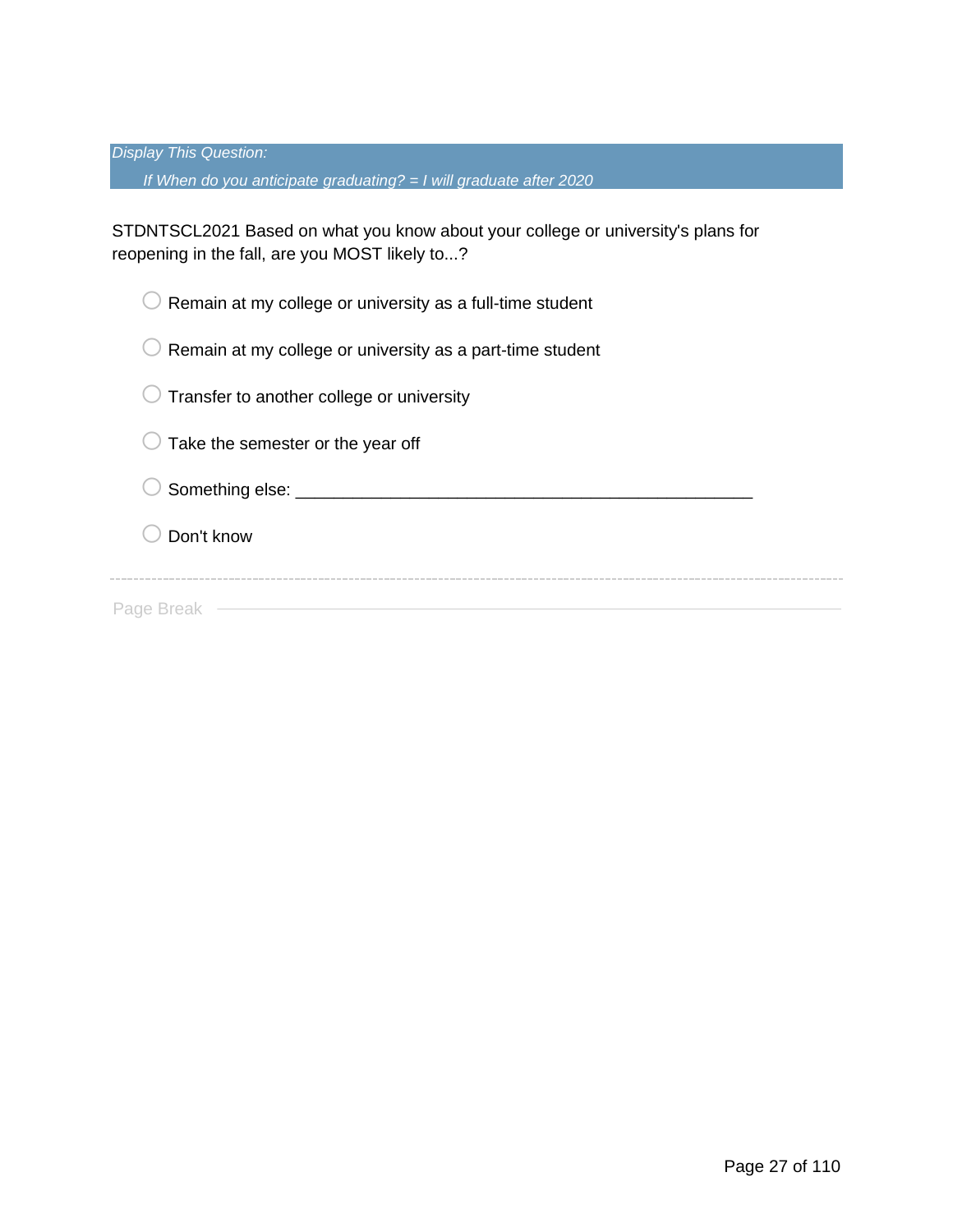#### **Start of Block: Respondent Work**

#### *Display This Question:*

*If Prior to the start of the coronavirus crisis, were you working for pay? = Yes, full-time in one job or position*

*Or Prior to the start of the coronavirus crisis, were you working for pay? = Yes, part-time in one job or position*

*Or Prior to the start of the coronavirus crisis, were you working for pay? = Yes, working in multiple positions*

*Or Prior to the start of the coronavirus crisis, were you working for pay? = No, unemployed*

*Or Prior to the start of the coronavirus crisis, were you working for pay? = No, full-time student*

*Or Prior to the start of the coronavirus crisis, were you working for pay? = No, on medical leave or disability*

*Or Prior to the start of the coronavirus crisis, were you working for pay? = No, not working by choice*

*Or Prior to the start of the coronavirus crisis, were you working for pay? = No, retired*

Q33 The coronavirus crisis has altered the work life of many people. The following questions are about the impact of the crisis on your employment and career.

#### *Display This Question:*

*If Prior to the start of the coronavirus crisis, were you working for pay? = Yes, full-time in one job or position*

*Or Prior to the start of the coronavirus crisis, were you working for pay? = Yes, part-time in one job or position*

*Or Prior to the start of the coronavirus crisis, were you working for pay? = Yes, working in multiple positions*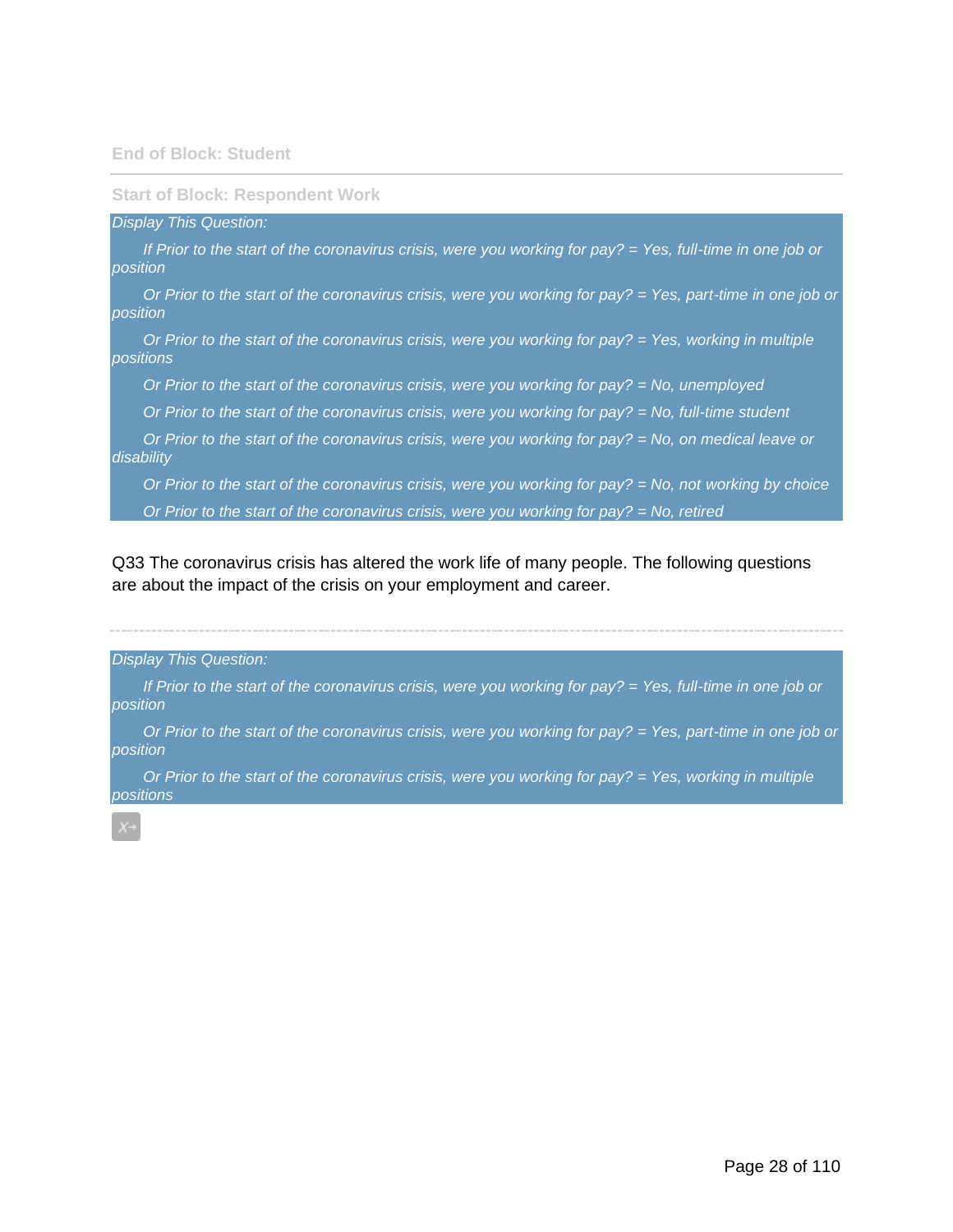JOBCHNG In what ways has your job situation changed because of the coronavirus crisis? (check all that apply)

|           | Prior to the start of the coronavirus crisis, were you working for pay? $=$ Yes, working in multiple positions  |
|-----------|-----------------------------------------------------------------------------------------------------------------|
|           | Been laid off or lost a job                                                                                     |
|           | Prior to the start of the coronavirus crisis, were you working for pay? = Yes, full-time in one job or position |
| position  | Or Prior to the start of the coronavirus crisis, were you working for pay? = Yes, part-time in one job or       |
| positions | Or Prior to the start of the coronavirus crisis, were you working for pay? $=$ Yes, working in multiple         |
|           | Been furloughed                                                                                                 |
|           | Prior to the start of the coronavirus crisis, were you working for pay? $=$ Yes, working in multiple positions  |
|           | Been laid off or lost ONE of my jobs                                                                            |
|           | Prior to the start of the coronavirus crisis, were you working for $pay? = Yes$ , working in multiple positions |
|           | Been laid off or lost ALL of my jobs                                                                            |
|           | Thinking about the work you were doing before the start of the coronavirus crisis, which of the $f_{\dots}$ =   |
|           | Owned a small business or professional services firm                                                            |
|           | I have had to close my business                                                                                 |
|           | \${e://Field/JOBNOWNUM} pay or compensation has been cut                                                        |
|           | \${e://Field/JOBNOWNUM} work hours have been reduced                                                            |
|           | \${e://Field/JOBNOWNUM} work hours have increased                                                               |
|           | Prior to the start of the coronavirus crisis, were you working for pay? = Yes, full-time in one job or position |
| position  | Or Prior to the start of the coronavirus crisis, were you working for pay? $=$ Yes, part-time in one job or     |
| positions | Or Prior to the start of the coronavirus crisis, were you working for pay? = Yes, working in multiple           |
|           | I have started working from home                                                                                |
|           | I have started a \${e://Field/NEWJOB}                                                                           |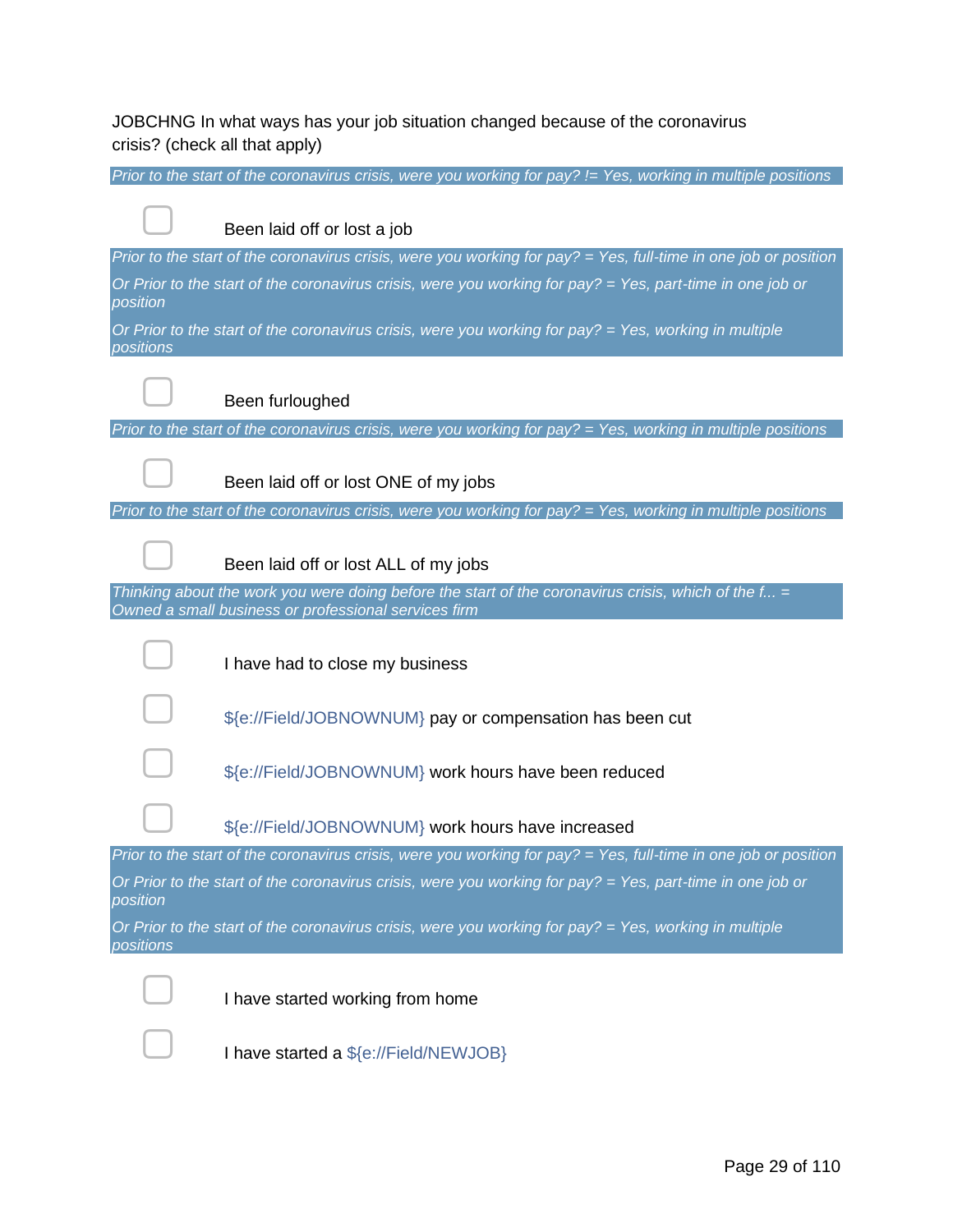

My situation has changed in another way, please specify

# $\bigotimes$ No changes to my work situation

\_\_\_\_\_\_\_\_\_\_\_\_\_\_\_\_\_\_\_\_\_\_\_\_\_\_\_\_\_\_\_\_\_\_\_\_\_\_\_\_\_\_\_\_\_\_\_\_

#### *Display This Question:*

*If Prior to the start of the coronavirus crisis, were you working for pay? = No, unemployed*

*Or Prior to the start of the coronavirus crisis, were you working for pay? = No, full-time student*

*Or Prior to the start of the coronavirus crisis, were you working for pay? = No, on medical leave or disability*

*Or Prior to the start of the coronavirus crisis, were you working for pay? = No, not working by choice*

*Or Prior to the start of the coronavirus crisis, were you working for pay? = No, retired*

#### *Or If*

*Prior to the start of the coronavirus crisis, were you working for pay? != Yes, full-time in one job or position*

*And Prior to the start of the coronavirus crisis, were you working for pay? != Yes, part-time in one job or position*

*And Prior to the start of the coronavirus crisis, were you working for pay? != Yes, working in multiple positions*

*And Prior to the start of the coronavirus crisis, were you working for pay? != No, unemployed*

*And Prior to the start of the coronavirus crisis, were you working for pay? != No, full-time student*

*And Prior to the start of the coronavirus crisis, were you working for pay? != No, on medical leave or disability*

*And Prior to the start of the coronavirus crisis, were you working for pay? != No, not working by choice*

*And Prior to the start of the coronavirus crisis, were you working for pay? != No, retired*

#### *Or If*

*In what ways has your job situation changed because of the coronavirus crisis? (check all that ap... = Been laid off or lost ALL of my jobs*

#### *Or If*

*In what ways has your job situation changed because of the coronavirus crisis? (check all that ap... = I have had to close my business*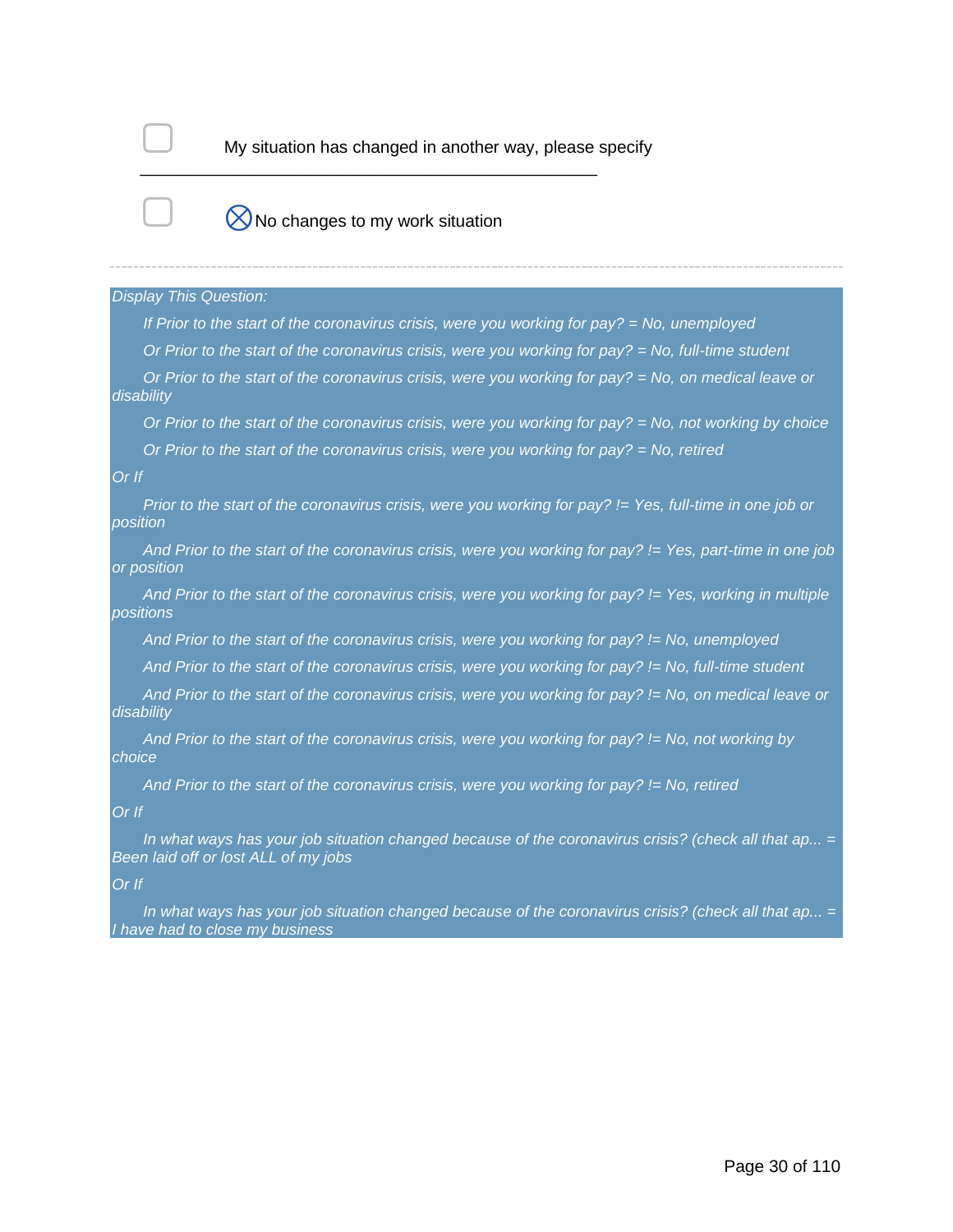## EMPNOW Are you **currently** working for pay?

- $\bigcirc$  Yes, full-time in one job or position
- $\bigcirc$  Yes, part-time in one job or position
- $\bigcirc$  Yes, working in multiple positions
- $\bigcirc$  Not working, looking for work
- $\bigcirc$  Not working, not looking for work

**End of Block: Respondent Work**

**Start of Block: Employment Now**

CAREERNOW Thinking about the work you are doing now, do you think of it as...?

 $\bigcirc$  A career

 $\bigcirc$  A stepping stone to a career

 $\bigcirc$  Just a job to get you by

Page Break —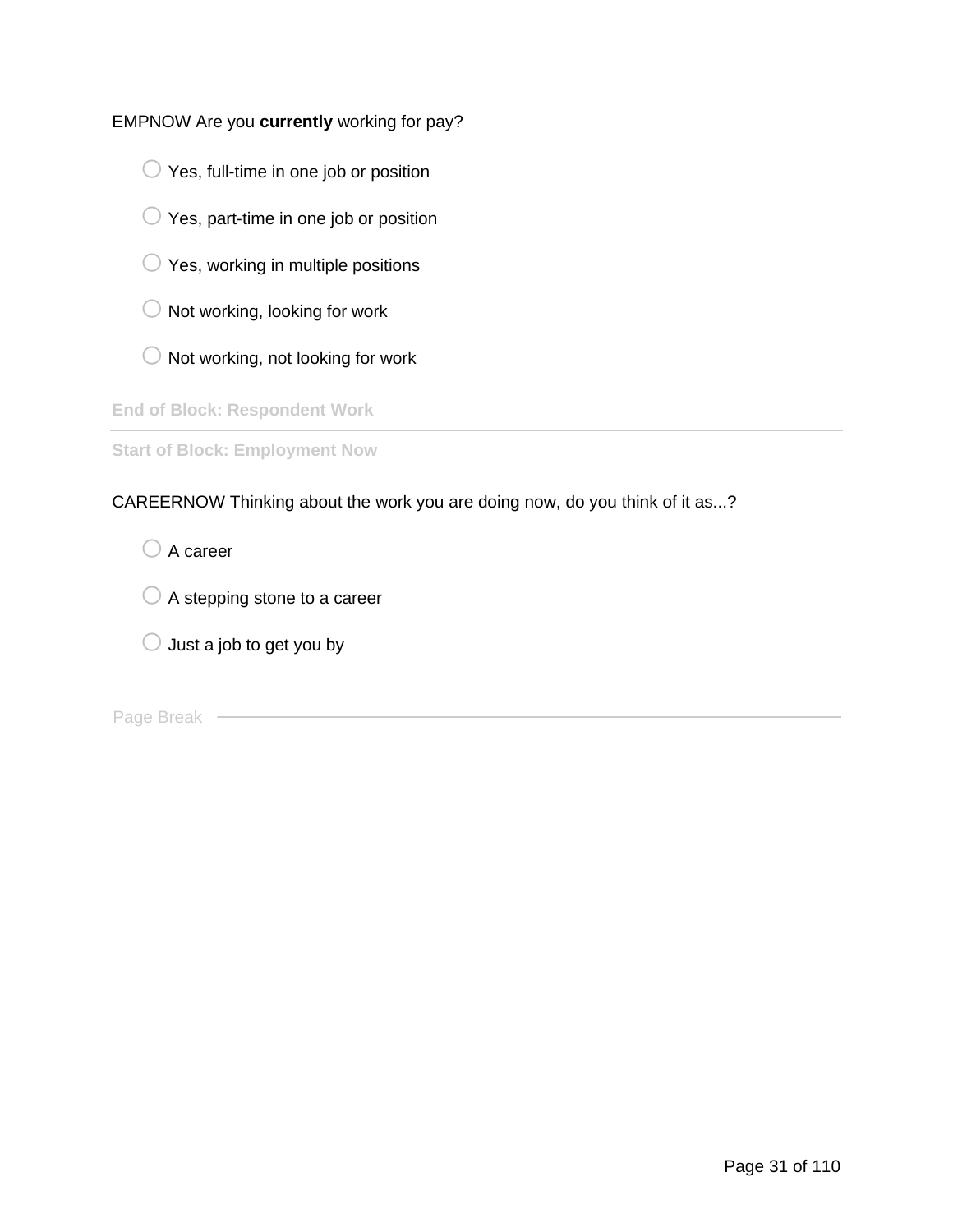$X \rightarrow$ 

JOBTYPENOW Thinking about the work you are doing now, which of the following is true for you? (check all that apply)

| one of these                                               |
|------------------------------------------------------------|
| Work primarily from home                                   |
| Work in education                                          |
| Work in health care                                        |
| Work for a Jewish organization or as a Jewish professional |
| Work for an employer                                       |
| Self-employed, independent contractor, or "gig" worker     |
| Own a small business or professional services firm         |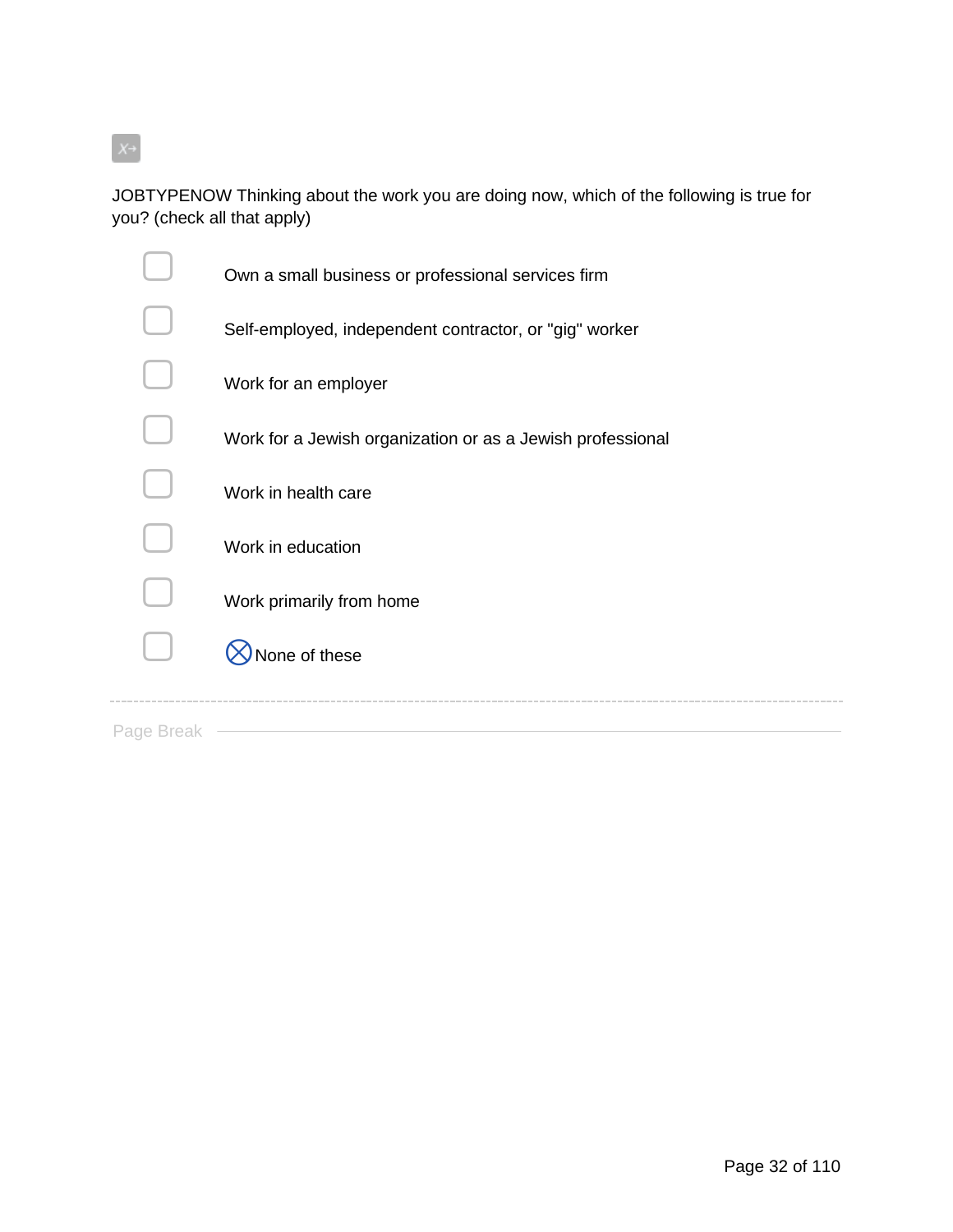**End of Block: Employment Now**

**Start of Block: Job Security and Changes**

*Display This Question:*

*If RESPJOBNOW = 1*

JOBWFH Thinking about your work, how difficult is it for you to do your job at home?



 $\bigcirc$  My job can be done from home, but with some challenges

 $\bigcirc$  My job is difficult to do from home, but it is possible

 $\bigcirc$  My job is impossible to do from home

 $\bigcirc$  Not sure

*Display This Question: If RESPJOBNOW = 1*

JOBESSEN Do you work in a business that has been classified as "essential"?

 $\bigcirc$  Yes  $\bigcirc$  No  $\bigcirc$  Don't know

Page Break -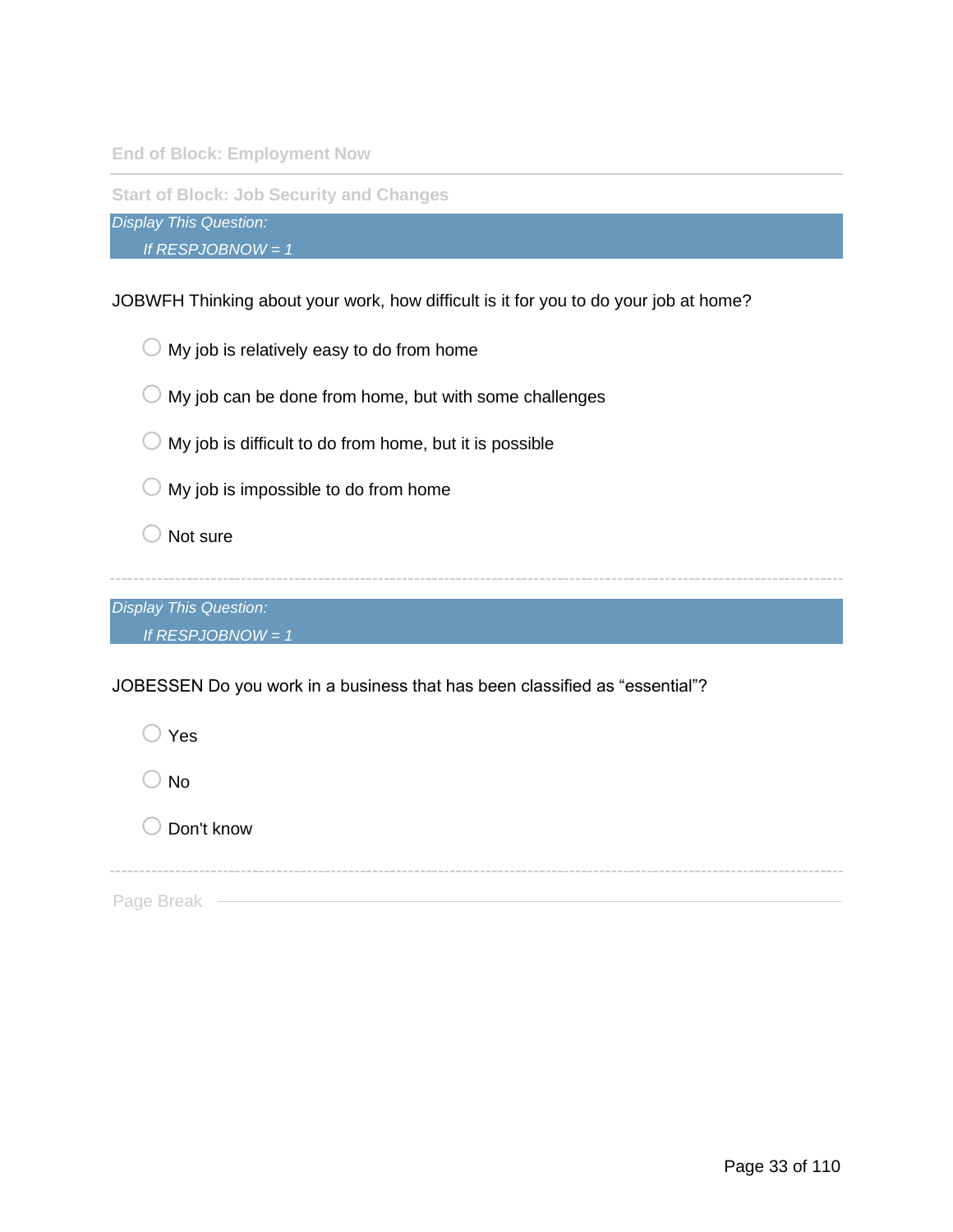*Display This Question: If RESPJOBNOW = 1*

JOBSTRESS Because of the coronavirus crisis has your work situation become...?

| Much less stressful     |
|-------------------------|
| Somewhat less stressful |
| Hasn't changed much     |
| Somewhat more stressful |
| Much more stressful     |
|                         |
| Page Break              |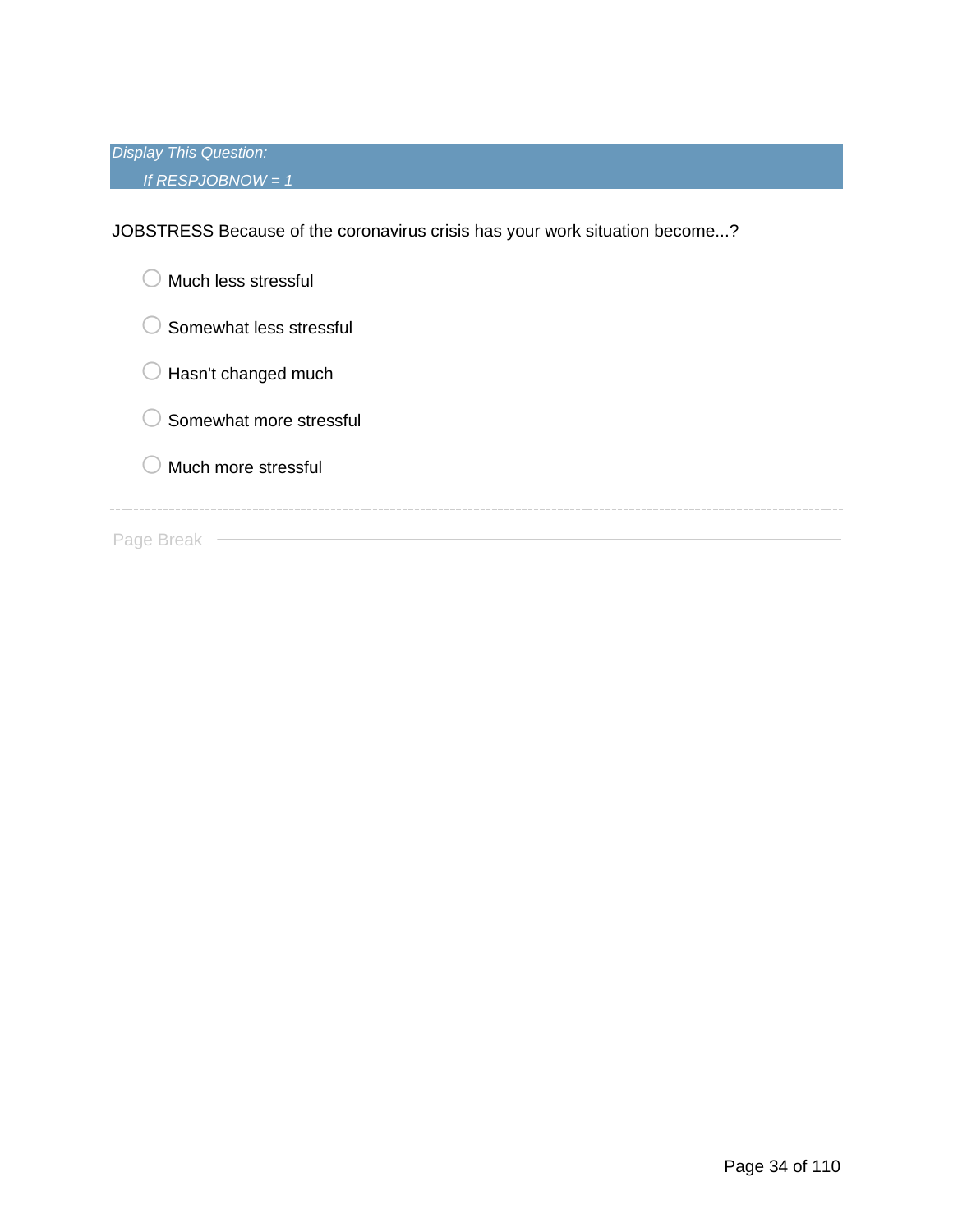JOBLOSE How worried are you that you will lose your job in the next few months?

|  | $\bigcirc$ Not at all worried |
|--|-------------------------------|

- $\bigcirc$  Not too worried
- $\bigcirc$  Somewhat worried
- $\bigcirc$  Very worried

**End of Block: Job Security and Changes**

**Start of Block: General Unemployment**

*Display This Question: If In what ways has your job situation changed because of the coronavirus crisis? (check all that ap... != Been furloughed And RESPUNEMP = 1 Or If*

*Are you currently working for pay? = Not working, looking for work*

JOBFIND How confident are you about finding \${e://Field/FUTJOB} in the next few months?

| $\bigcirc$ Not at all confident |
|---------------------------------|
| $\bigcirc$ Not too confident    |
| $\bigcirc$ Somewhat confident   |
| $\bigcirc$ Very confident       |
| $\bigcup$ Don't know            |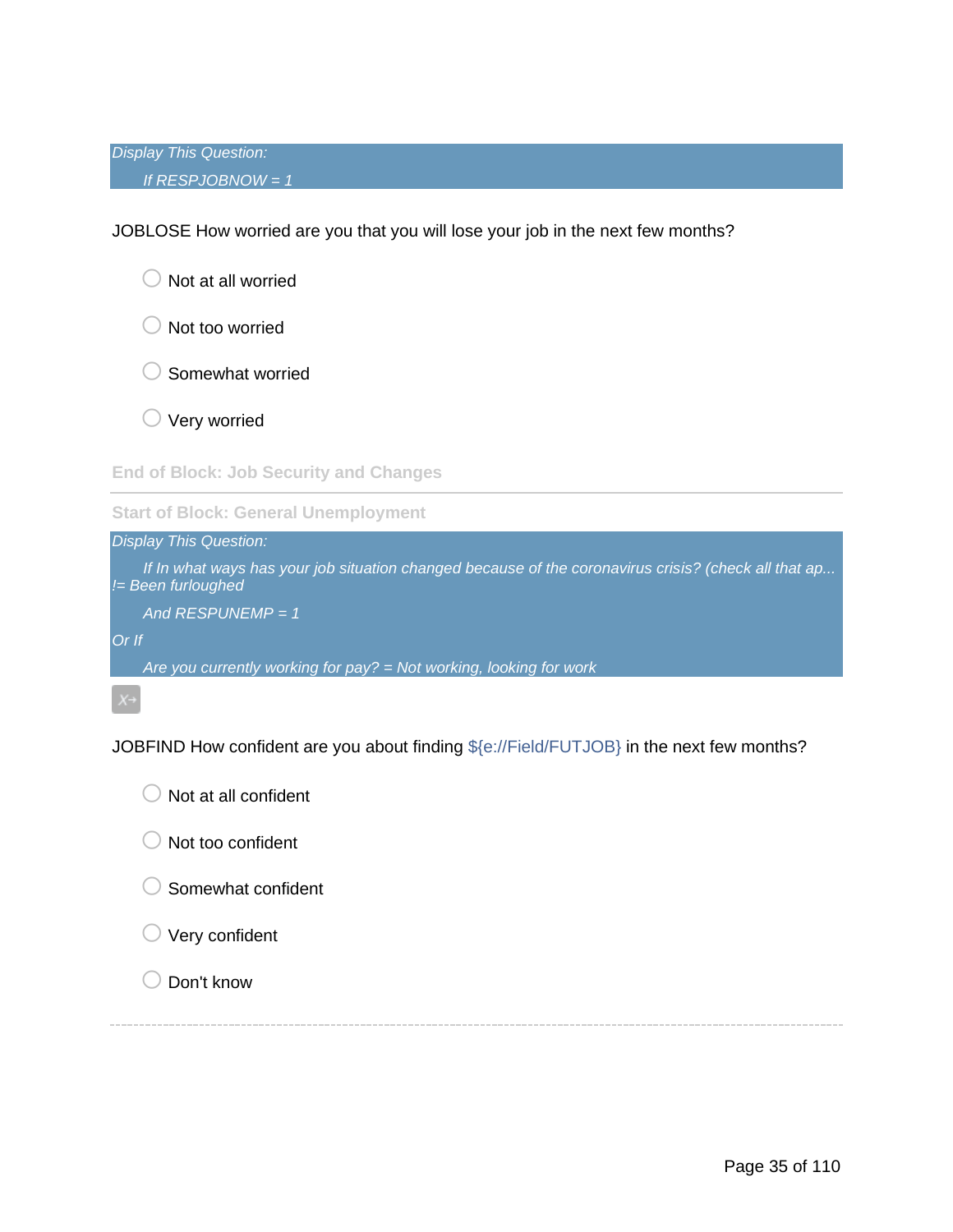*Display This Question:*

*If In what ways has your job situation changed because of the coronavirus crisis? (check all that ap... = Been furloughed*

JOBRTRN How confident are you about returning to your job in the next few months?

| Have already returned to the job<br>U |
|---------------------------------------|
| Not at all confident                  |
| Not too confident                     |
| Somewhat confident                    |
| Very confident                        |
| Don't know                            |
|                                       |
| Page Break                            |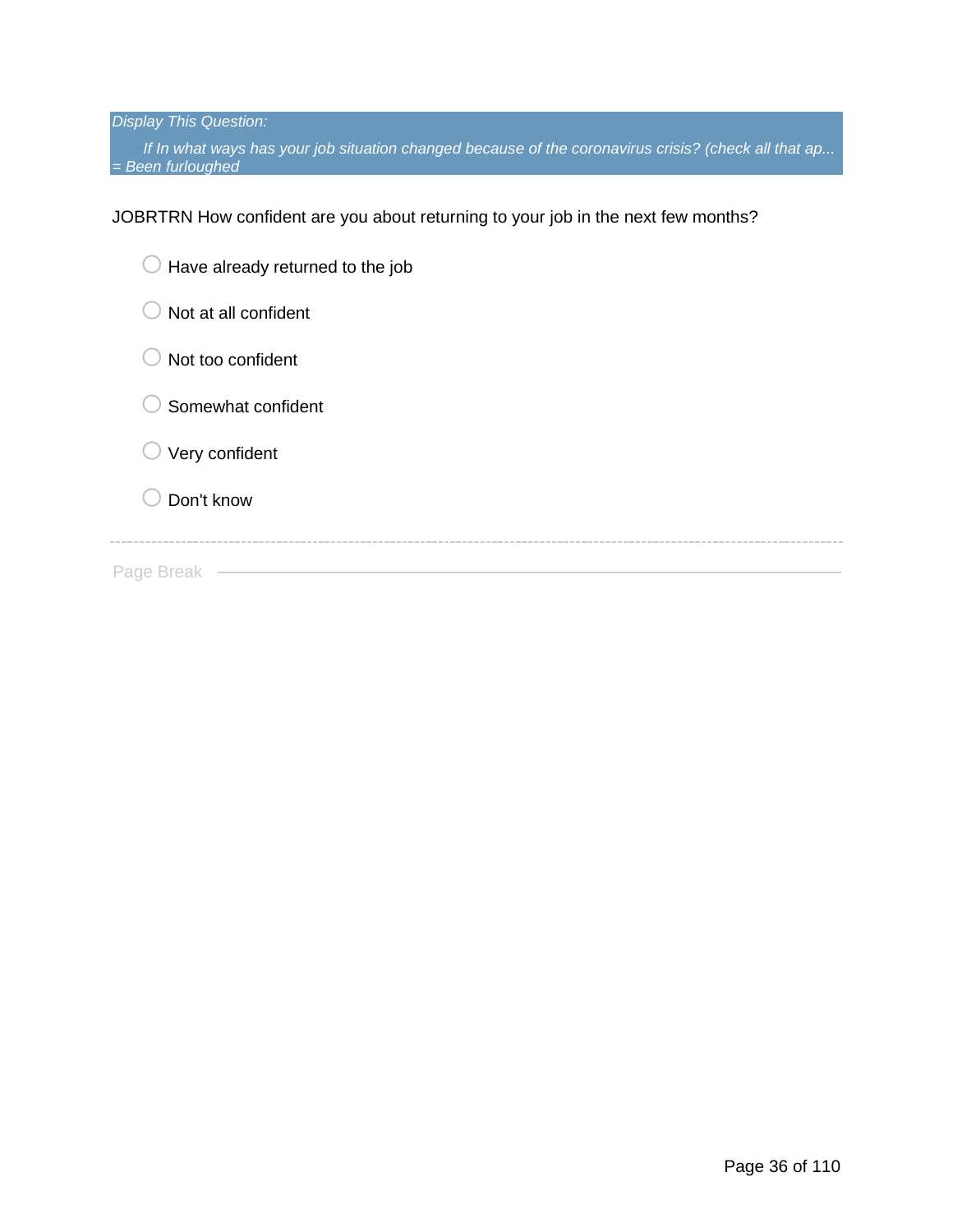### *Display This Question:*

*If Thinking about the work you were doing before the start of the coronavirus crisis, which of the f... = Owned a small business or professional services firm*

*And In what ways has your job situation changed because of the coronavirus crisis? (check all that ap... = I have had to close my business*

## BUSREOPN How confident are you that you will be able to reopen your business in the next few months?

 $\bigcirc$  I have already re-opened

 $\bigcirc$  Not at all confident

- $\bigcirc$  Not too confident
- $\bigcirc$  Somewhat confident
- $\bigcirc$  Very confident

 $\bigcirc$  Don't know

**End of Block: General Unemployment**

**Start of Block: Spouse Work**

*Display This Question:*

*If What is your current marital status? = Married*

*Or What is your current marital status? = Living with partner*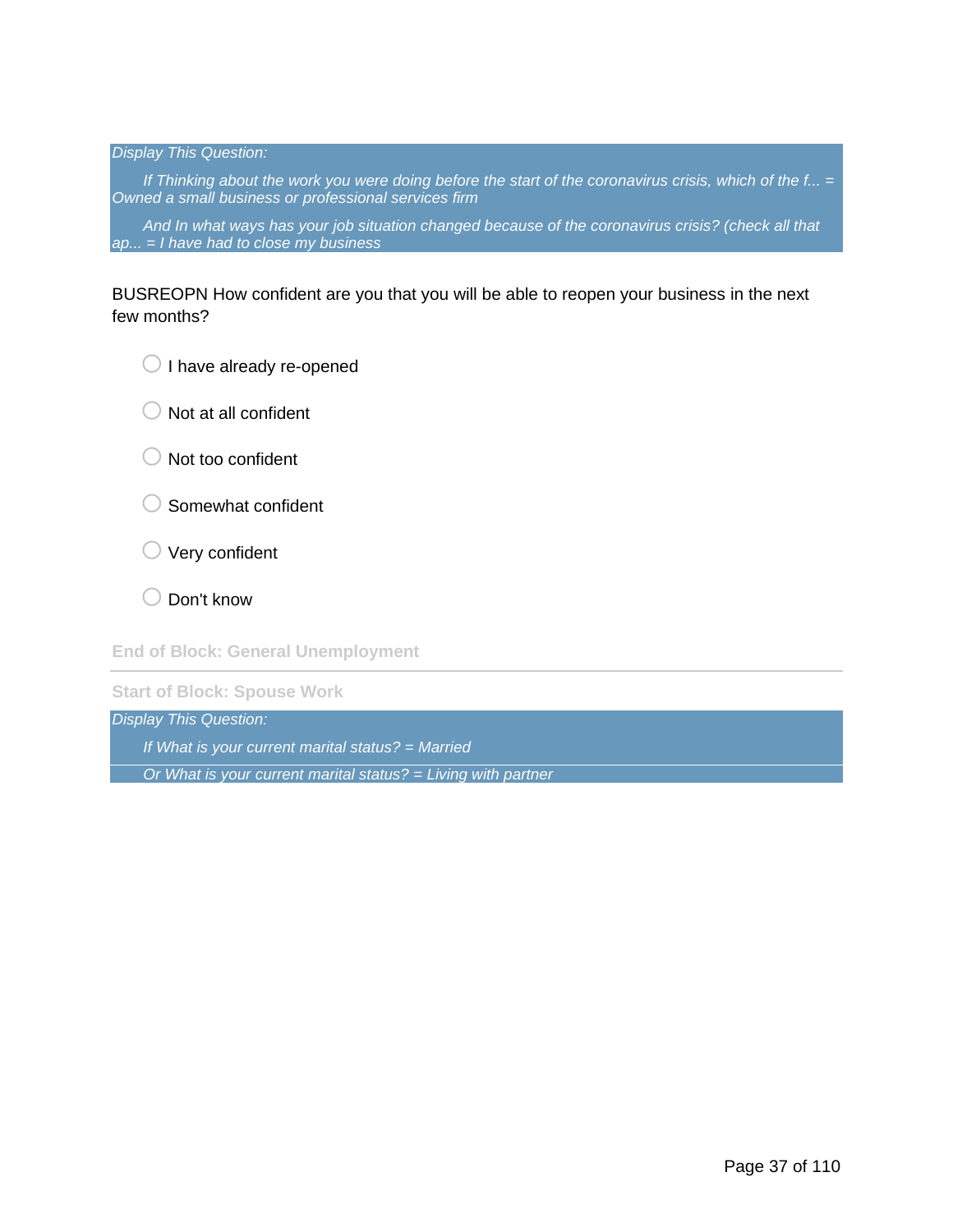SPJOBCHNG Which of the following best describes changes in your \${e://Field/SPTEXT}'s employment because of the coronavirus crisis? My \${e://Field/SPTEXT}...

- $\bigcirc$  Has lost a job or been laid off
- $\bigcirc$  Has had hours or pay reduced
- $\bigcirc$  Has been furloughed
- $\bigcirc$  Took on an additional job
- $\bigcirc$  Started working
- $\bigcirc$  No change, is currently working as before
- $\bigcirc$  No change, didn't work before

*Display This Question:*

*If Which of the following best describes changes in your \${e://Field/SPTEXT}'s employment because of... = Has lost a job or been laid off*

SPJOBFIND How confident are you that your \${e://Field/SPTEXT} will find another job in the next few months?

|  | $\bigcirc$ Has already found another job |  |  |
|--|------------------------------------------|--|--|

 $\bigcirc$  Not at all confident

- $\bigcirc$  Not too confident
- $\bigcirc$  Somewhat confident
- $\bigcirc$  Very confident
- $\bigcirc$  Don't know

*Display This Question:*

*If Which of the following best describes changes in your \${e://Field/SPTEXT}'s employment because of... = Has been furloughed*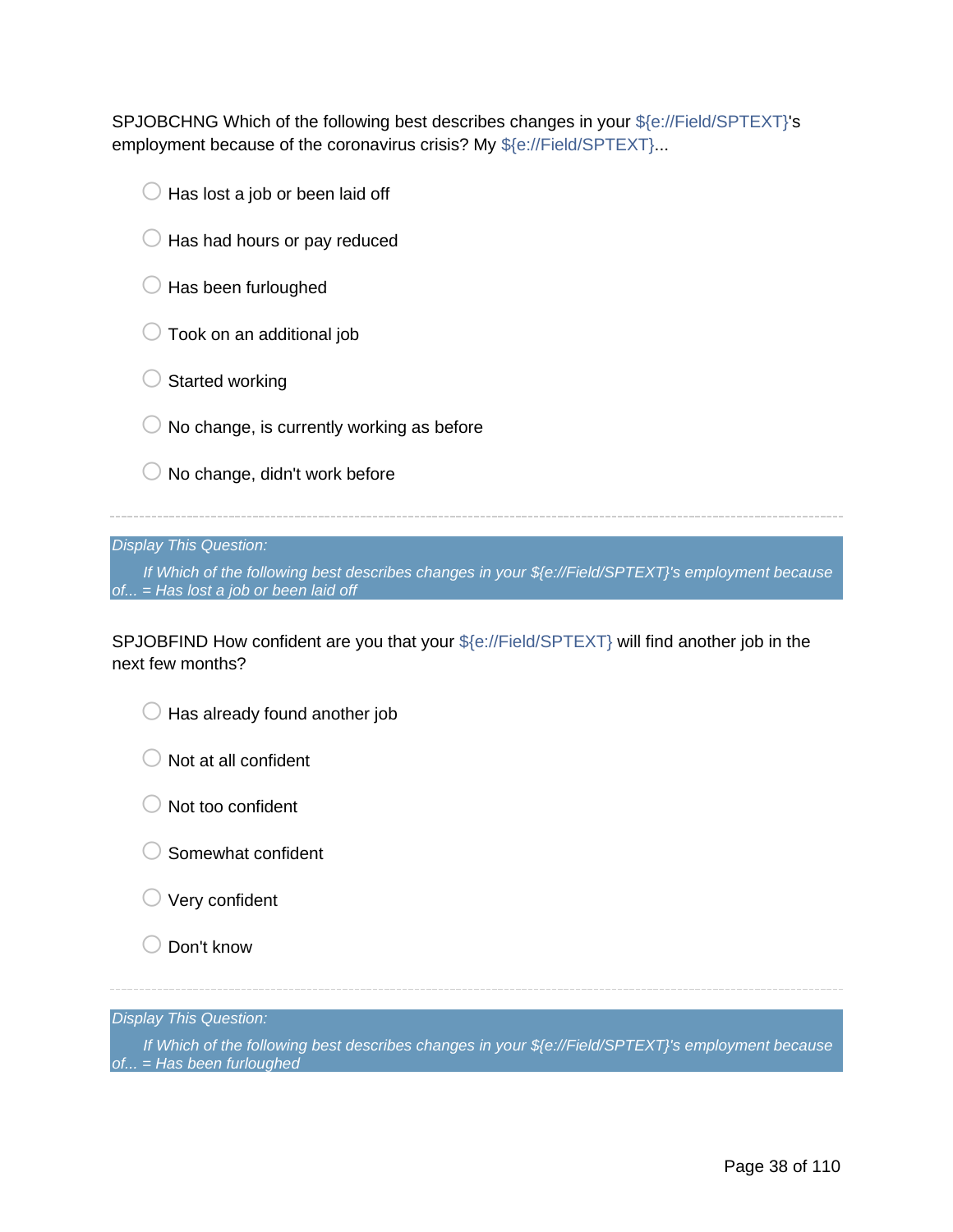SPJOBRTN How confident are you that your \${e://Field/SPTEXT} will return to their job in the next few months?

- $\Box$  Has already returned to the job
- $\bigcirc$  Not at all confident
- $\bigcirc$  Not too confident
- $\bigcirc$  Somewhat confident
- $\bigcirc$  Very confident
- $\bigcirc$  Don't know

### *Display This Question:*

*If Which of the following best describes changes in your \${e://Field/SPTEXT}'s employment because of... = Has had hours or pay reduced*

*Or Which of the following best describes changes in your \${e://Field/SPTEXT}'s employment because of... = No change, is currently working as before*

*Or Which of the following best describes changes in your \${e://Field/SPTEXT}'s employment because of... = Started working*

*Or Which of the following best describes changes in your \${e://Field/SPTEXT}'s employment because of... = Took on an additional job*

## SPJOBLOSE How worried are you that your \${e://Field/SPTEXT} will lose their job in the next few months?

 $\bigcirc$  Not at all worried

 $\bigcirc$  Not too worried

o Somewhat worried

 $\bigcirc$  Very worried

Don't know

**End of Block: Spouse Work**

**Start of Block: Parents 1**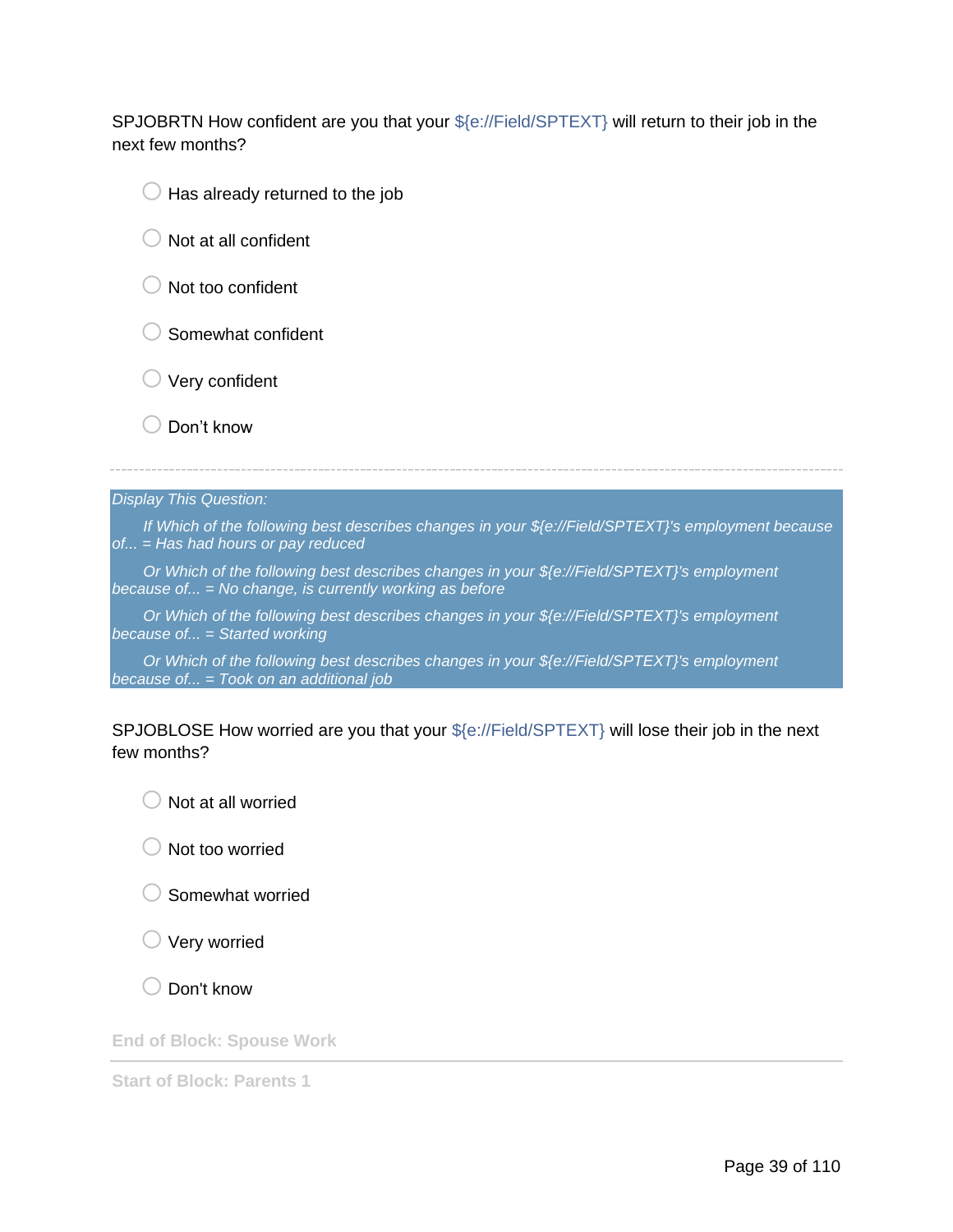Q77 With schools being closed, and social distancing in place, there are special challenges for parents.

*Display This Question:*

*If In the past academic year (2019-2020) were any of your children... (check all that apply) = Babies, toddlers, preschoolers, or not yet in kindergarten*

*Or In the past academic year (2019-2020) were any of your children... (check all that apply) = Enrolled in elementary or middle school*

*Or In the past academic year (2019-2020) were any of your children... (check all that apply) = Enrolled in high school*

 $\ast$ 

HHNUMCHILD How many children do you have who are now in high school or younger and who currently live with you?

\_\_\_\_\_\_\_\_\_\_\_\_\_\_\_\_\_\_\_\_\_\_\_\_\_\_\_\_\_\_\_\_\_\_\_\_\_\_\_\_\_\_\_\_\_\_\_\_\_\_\_\_\_\_\_\_\_\_\_\_\_\_\_\_

**End of Block: Parents 1**

**Start of Block: Parents 2**

PARENTCOPE Overall, how well are YOU coping with caring for your children during the coronavirus crisis?

 $\bigcirc$  Not coping well at all

 $\bigcirc$  Not coping too well

 $\bigcirc$  Coping pretty well

 $\bigcirc$  Coping very well

Page Break -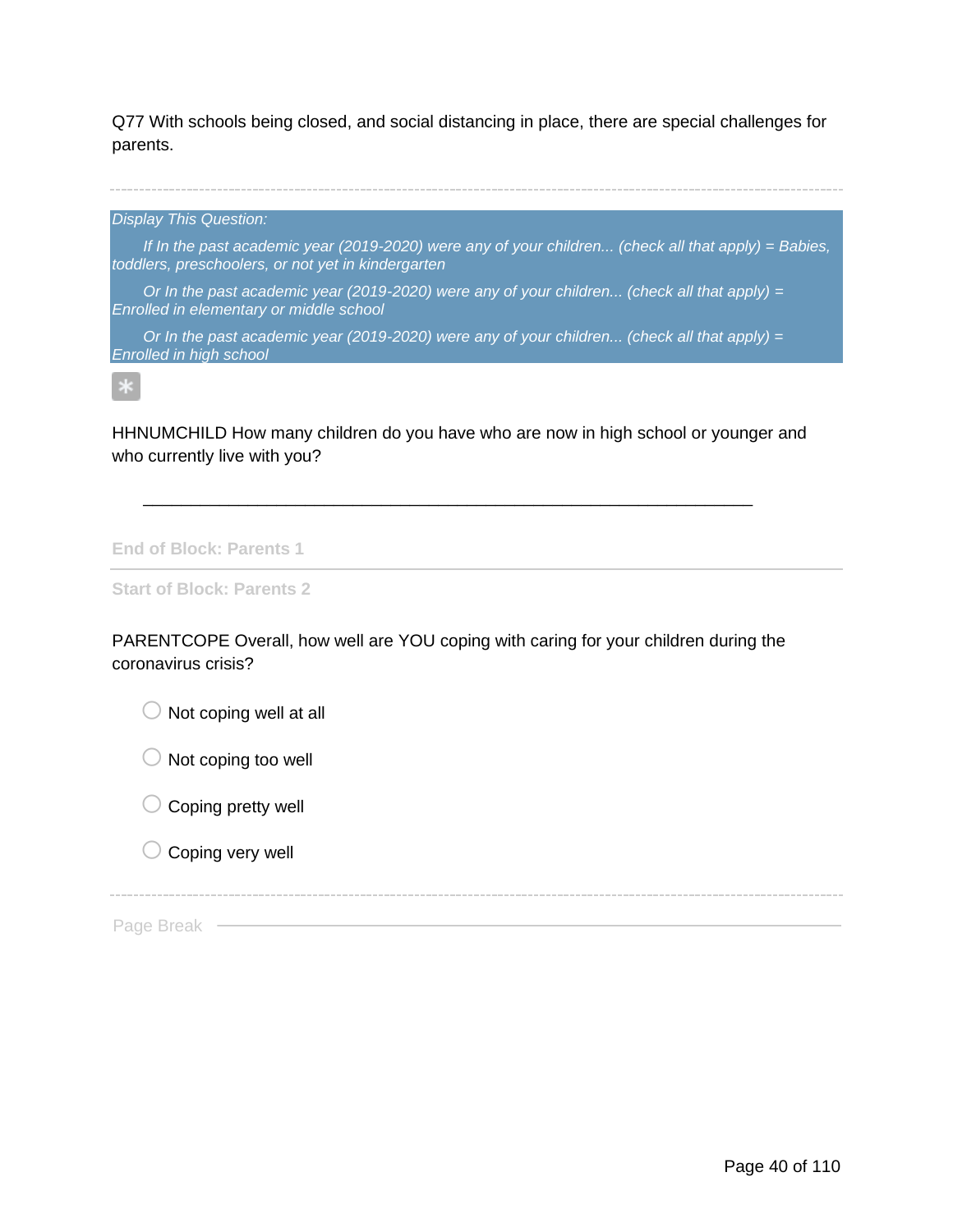CH1AGE \${e://Field/CHILDAGE}? If this child is less than one year old, please enter 0.

\_\_\_\_\_\_\_\_\_\_\_\_\_\_\_\_\_\_\_\_\_\_\_\_\_\_\_\_\_\_\_\_\_\_\_\_\_\_\_\_\_\_\_\_\_\_\_\_\_\_\_\_\_\_\_\_\_\_\_\_\_\_\_\_

**End of Block: Parents 2**

**Start of Block: ChildrenPreK**

Q248 The following questions are about your \${e://Field/CH1AGETXT}.

### **CHPREKJ**

 $\ast$ 

This school year, did your \${e://Field/CH1AGETXT} attend a full or part-time daycare, nursery school or preschool?

 $\bigcirc$  Yes, a Jewish one

 $\bigcirc$  Yes, a non-Jewish one

 $\bigcirc$  No, didn't attend

## *Display This Question:*

*If If \${e://Field/CHILDAGE}? If this child is less than one year old, please enter 0. Text Response Is Greater Than 2*

CHPREKWELL How concerned are you about this child's overall emotional and social wellbeing because of the disruptions due to the coronavirus outbreak?

|  | $\bigcirc$ Not at all concerned |  |
|--|---------------------------------|--|

 $\bigcirc$  Not too concerned

 $\bigcirc$  Somewhat concerned

 $\bigcirc$  Very concerned

**End of Block: ChildrenPreK**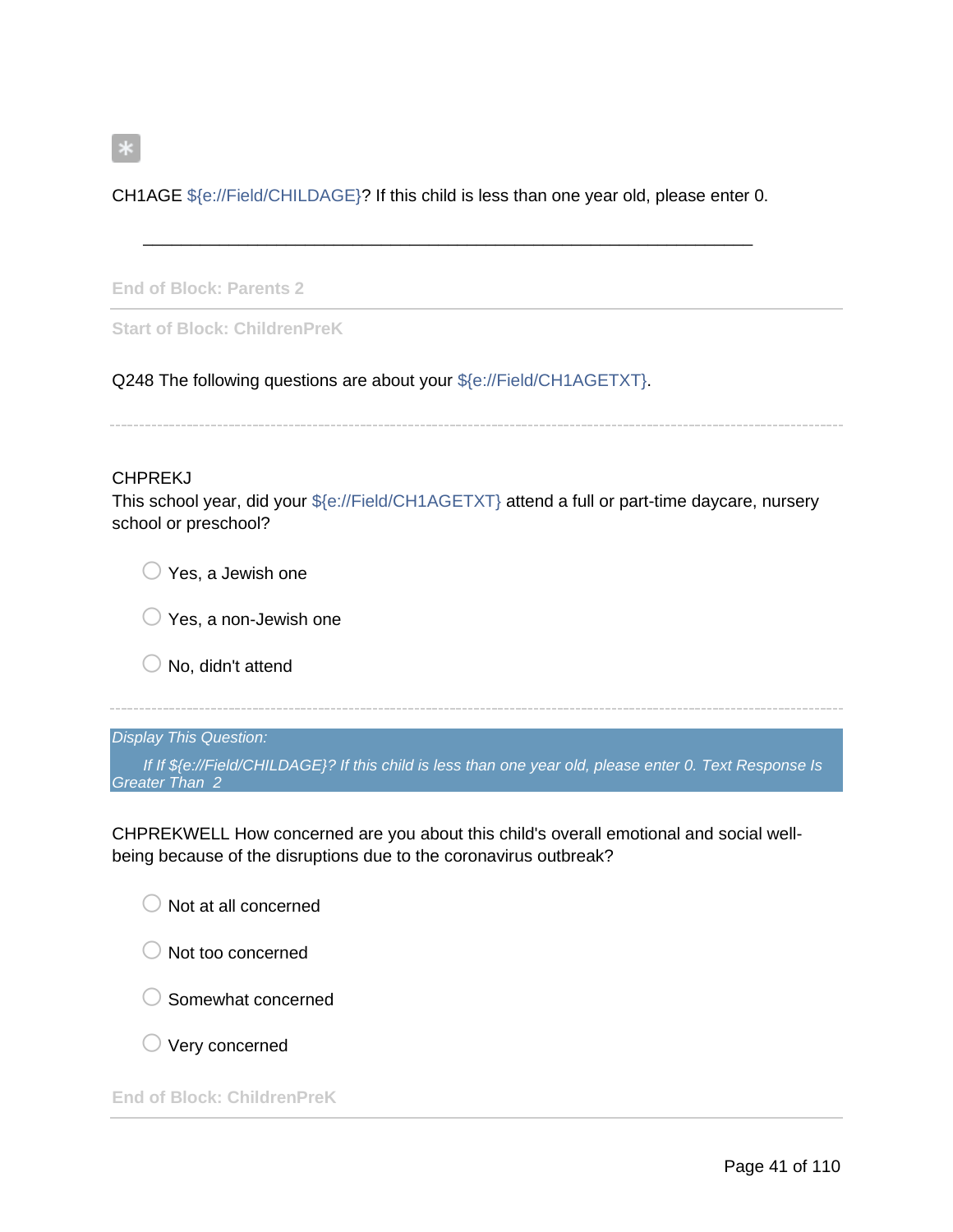Q188 The following questions are about your \${CH1AGE/ChoiceTextEntryValue}-year-old child.

CHK12COPE Overall, how well is this child coping during the coronavirus crisis?

| Not coping well at all<br>$\cup$ |
|----------------------------------|
| $\bigcirc$ Not coping too well   |
| $\bigcirc$ Coping pretty well    |
| $\bigcirc$ Coping very well      |
|                                  |

CHK12ONLNSAT How satisfied, if at all, have you been with the online instruction this child has received from their school since it closed?

| Not at all satisfied |  |
|----------------------|--|
| Not too satisfied    |  |
| Somewhat satisfied   |  |
| Very satisfied       |  |
|                      |  |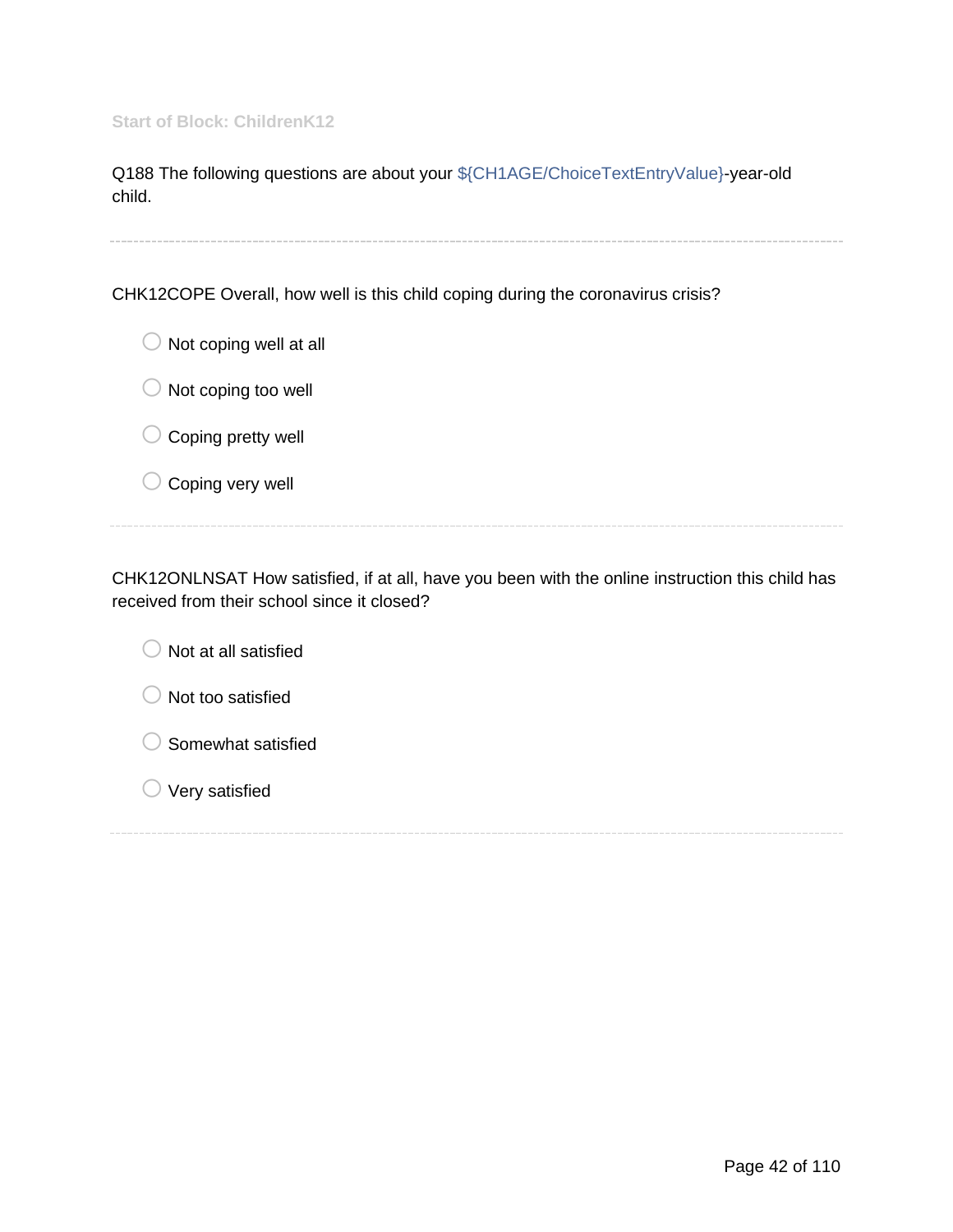CHK12ACD How concerned, if at all, are you about this child falling behind in school as a result of disruptions caused by the coronavirus crisis?

| Not concerned at all |  |  |
|----------------------|--|--|
| Not too concerned    |  |  |
| Somewhat concerned   |  |  |
| Very concerned       |  |  |
|                      |  |  |

CHK12SOC How concerned are you, if at all, about this child's overall emotional and social wellbeing because of the disruptions caused by the coronavirus crisis?

| Not concerned at all<br>$\mathcal{L}$ |  |
|---------------------------------------|--|
| Not too concerned                     |  |
| Somewhat concerned<br>a P             |  |
| $\bigcirc$ Very concerned             |  |
| Page Break                            |  |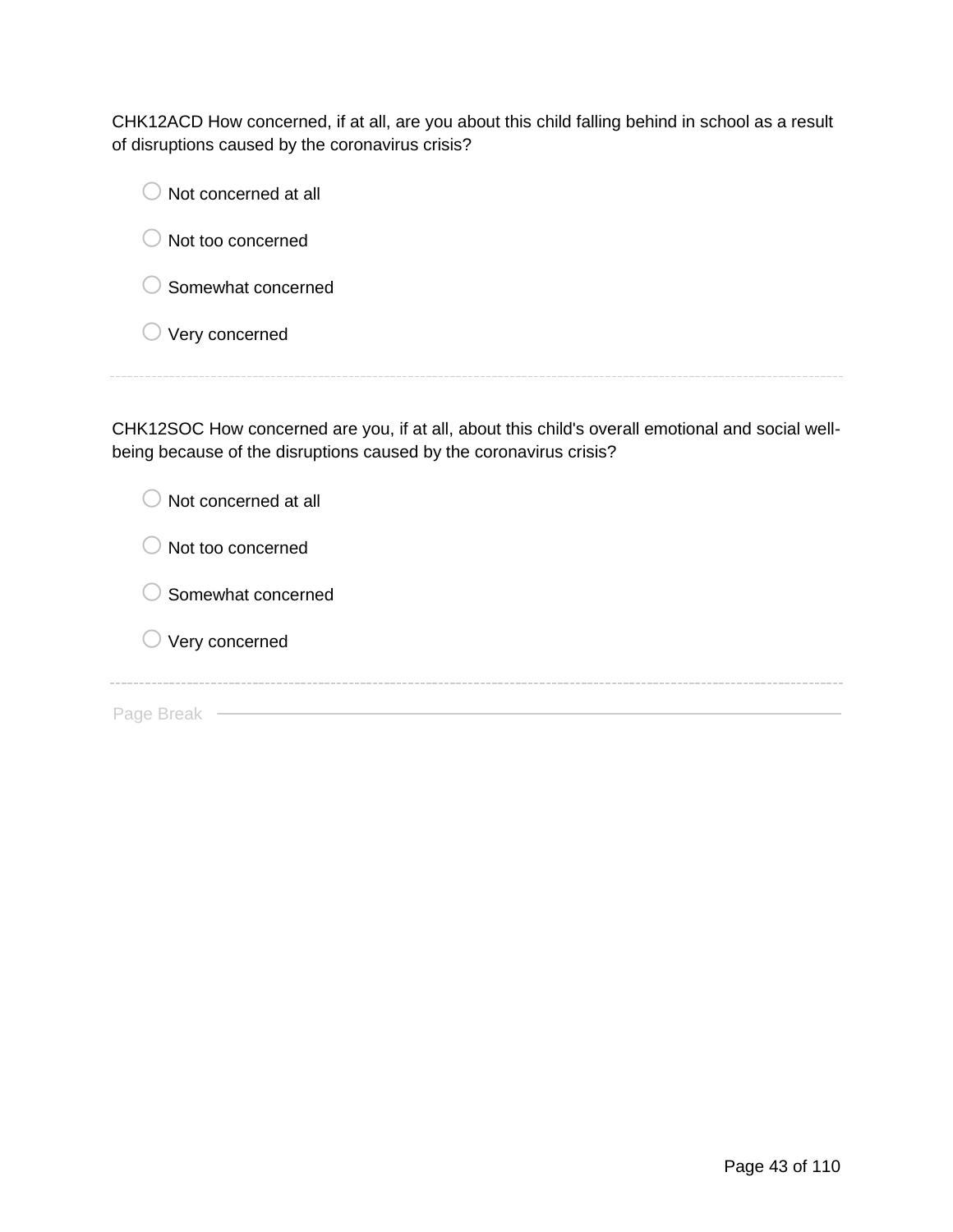CHK12NEXT Based on what you know today, how confident are you that your child's school will provide effective education in the 2020-2021 school year?

| Not at all confident                              |
|---------------------------------------------------|
| Not too confident                                 |
| Somewhat confident                                |
| Very confident                                    |
| Child won't be attending this school in 2020-2021 |
|                                                   |
| Page Break                                        |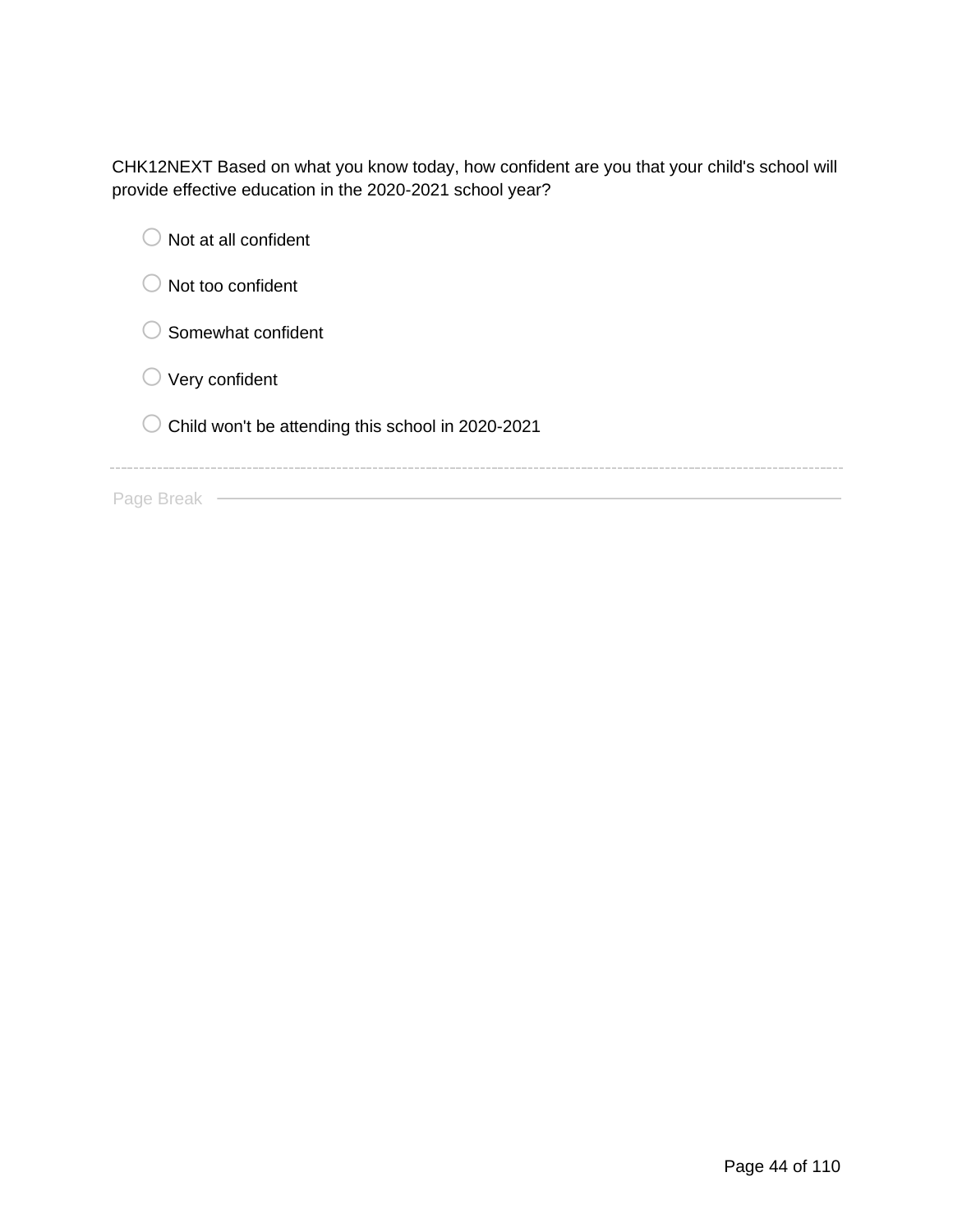

CHK12SCHJEW In the 2019-2020 academic year, was this child enrolled in…? (check all that apply)

| Hebrew school or Sunday school |
|--------------------------------|
| Jewish day school or Yeshiva   |
| $\bigotimes$ None of these     |
|                                |

## *Display This Question:*

*If In the 2019-2020 academic year, was this child enrolled in…? (check all that apply) = Hebrew school or Sunday school*

CHK12SUPSAT How satisfied have you been with the online instruction this child received from their Hebrew or Sunday school since in-person instruction stopped?

| Not at all satisfied                                                                                                      |
|---------------------------------------------------------------------------------------------------------------------------|
| Not very satisfied                                                                                                        |
| Somewhat satisfied                                                                                                        |
| Very satisfied                                                                                                            |
|                                                                                                                           |
| <b>Display This Question:</b>                                                                                             |
| If In the 2019-2020 academic year, was this child enrolled in? (check all that apply) = Hebrew<br>school or Sunday school |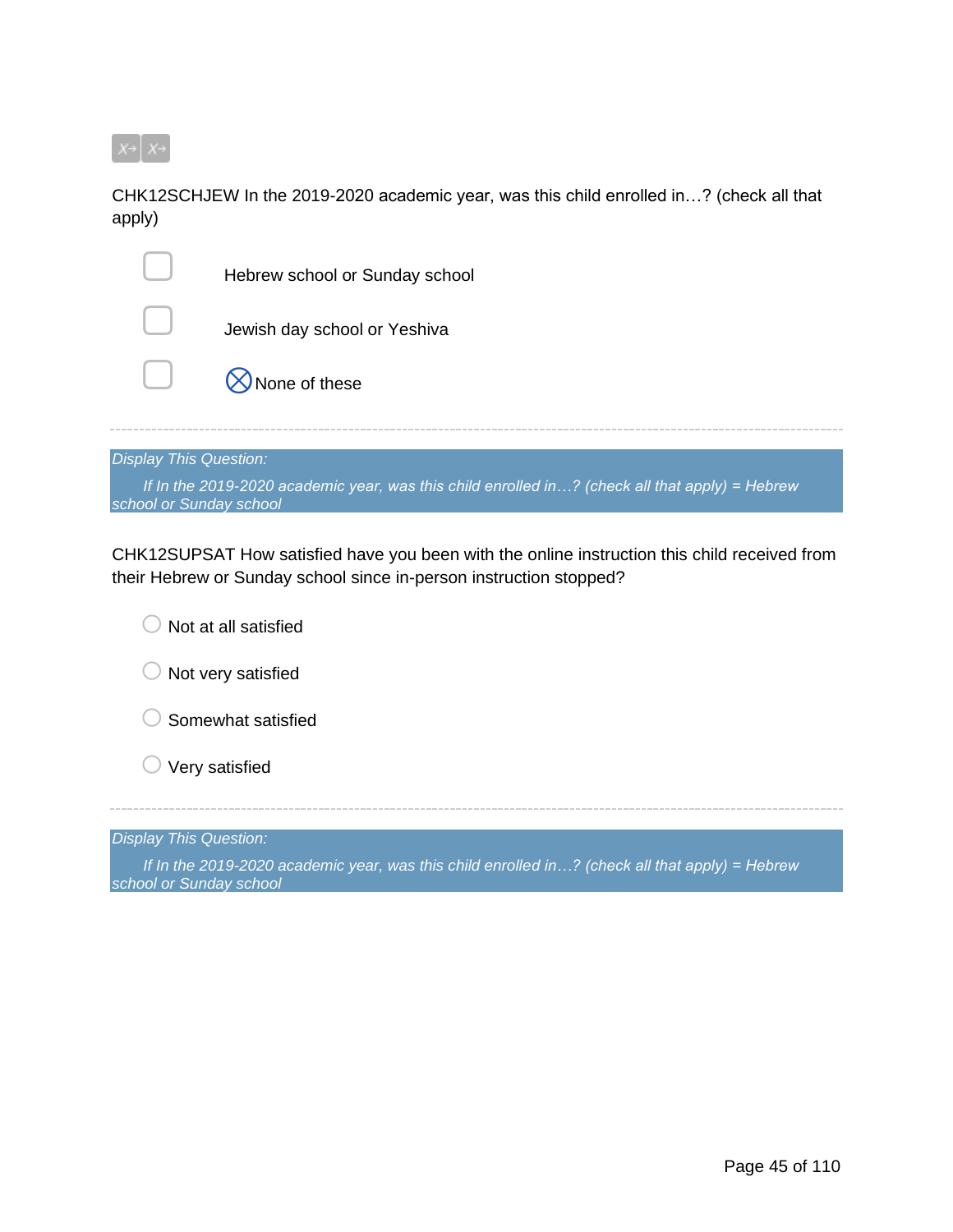K12SUPNEXT Based on what you know today, how confident are you that your child's Hebrew school or Sunday school will provide effective education in the 2020-2021 school year?

| Not at all confident                              |
|---------------------------------------------------|
| Not too confident                                 |
| Somewhat confident                                |
| Very confident                                    |
| Child won't be attending this school in 2020-2021 |
|                                                   |
| Page Break                                        |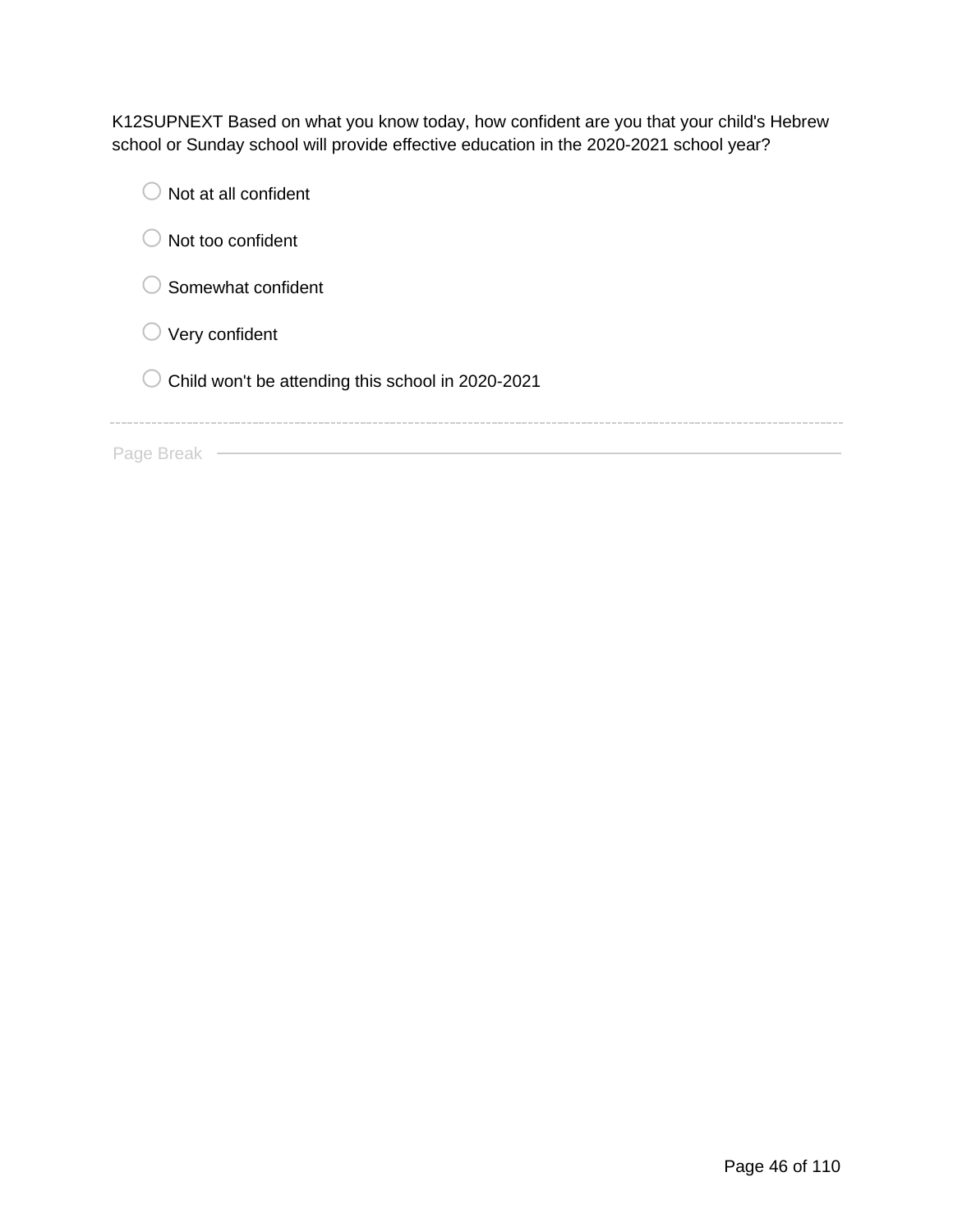**End of Block: ChildrenK12**

**Start of Block: Jewish Education 2021**

*Display This Question:*

*If If How many children do you have who are now in high school or younger and who currently live with you? Text Response Is Greater Than 1*

Q233 The following questions refer to all of your children who are high school age or younger.

2021EDU In the 2020-2021 school year, will \${e://Field/NUMCHLDANY} be enrolled in a K-12 school?

 $\bigcirc$  Yes

 $\bigcirc$  No

*Display This Question:*

*If In the 2020-2021 school year, will \${e://Field/NUMCHLDANY} be enrolled in a K-12 school? = Yes*

2021JEDU Prior to the coronavirus crisis were you planning to enroll \${e://Field/NUMCHLDANY} in any of the following for the 2020-2021 academic year? (check all that apply)



Hebrew school or Sunday school



Jewish day school or Yeshiva

 $\bowtie$  None of these

*Display This Question:*

*If In the 2020-2021 school year, will \${e://Field/NUMCHLDANY} be enrolled in a K-12 school? = Yes*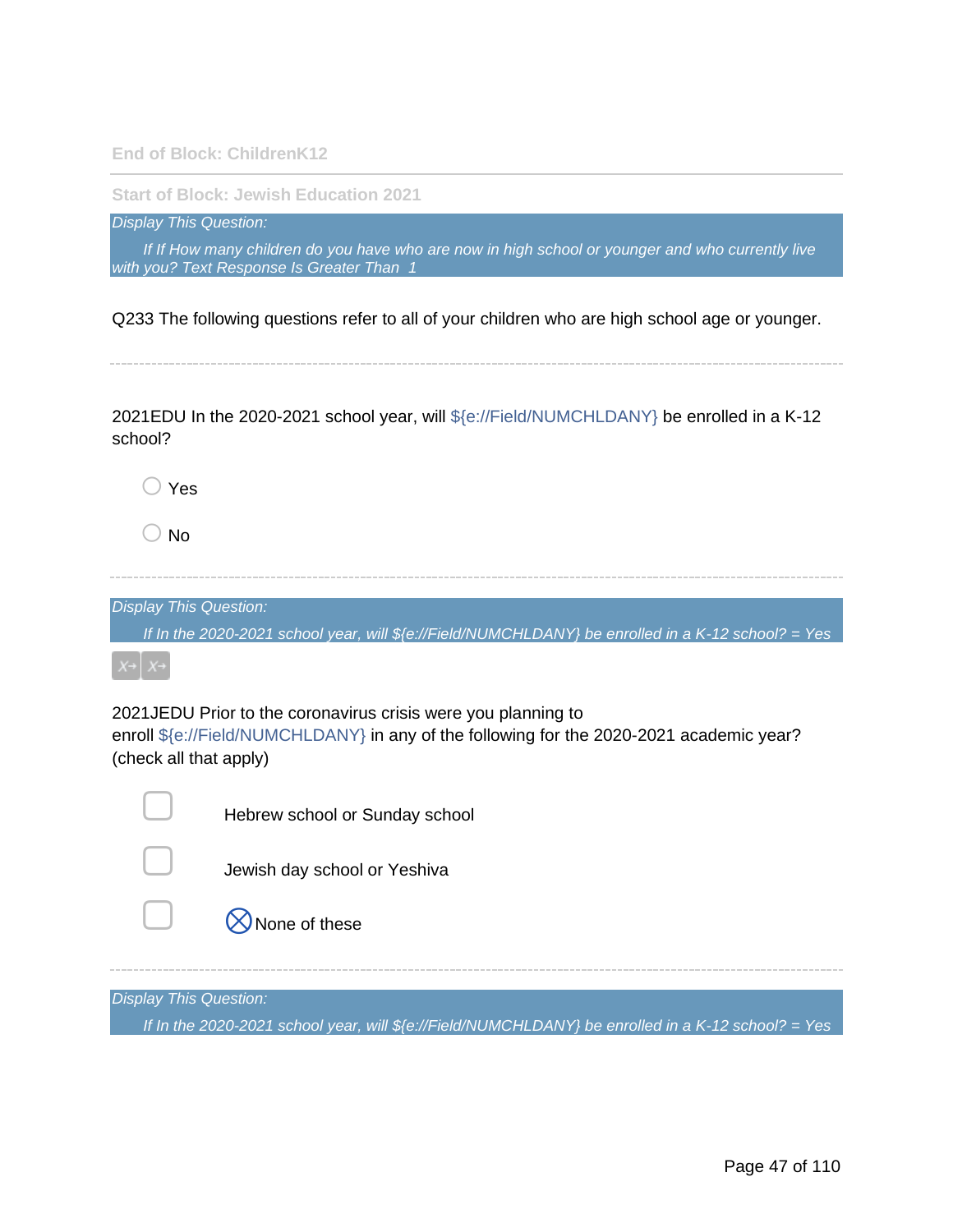2021EDUCHN Because of the coronavirus crisis, are you planning to make any changes in your \${e://Field/NUMCHLD}'s school enrollment for the 2020-2021 school year?



enrollment and what are the main reasons for this change?

*Display This Question:*

*If Because of the coronavirus crisis, are you planning to make any changes in your ... = Yes, changes planned*

\_\_\_\_\_\_\_\_\_\_\_\_\_\_\_\_\_\_\_\_\_\_\_\_\_\_\_\_\_\_\_\_\_\_\_\_\_\_\_\_\_\_\_\_\_\_\_\_\_\_\_\_\_\_\_\_\_\_\_\_\_\_\_\_

2021EDUCHNTXT2 What changes are you planning to your \${e://Field/NUMCHLD}'s school enrollment and what are the main reasons for this change?

\_\_\_\_\_\_\_\_\_\_\_\_\_\_\_\_\_\_\_\_\_\_\_\_\_\_\_\_\_\_\_\_\_\_\_\_\_\_\_\_\_\_\_\_\_\_\_\_\_\_\_\_\_\_\_\_\_\_\_\_\_\_\_\_

\_\_\_\_\_\_\_\_\_\_\_\_\_\_\_\_\_\_\_\_\_\_\_\_\_\_\_\_\_\_\_\_\_\_\_\_\_\_\_\_\_\_\_\_\_\_\_\_\_\_\_\_\_\_\_\_\_\_\_\_\_\_\_\_

\_\_\_\_\_\_\_\_\_\_\_\_\_\_\_\_\_\_\_\_\_\_\_\_\_\_\_\_\_\_\_\_\_\_\_\_\_\_\_\_\_\_\_\_\_\_\_\_\_\_\_\_\_\_\_\_\_\_\_\_\_\_\_\_

\_\_\_\_\_\_\_\_\_\_\_\_\_\_\_\_\_\_\_\_\_\_\_\_\_\_\_\_\_\_\_\_\_\_\_\_\_\_\_\_\_\_\_\_\_\_\_\_\_\_\_\_\_\_\_\_\_\_\_\_\_\_\_\_ \_\_\_\_\_\_\_\_\_\_\_\_\_\_\_\_\_\_\_\_\_\_\_\_\_\_\_\_\_\_\_\_\_\_\_\_\_\_\_\_\_\_\_\_\_\_\_\_\_\_\_\_\_\_\_\_\_\_\_\_\_\_\_\_

Page Break -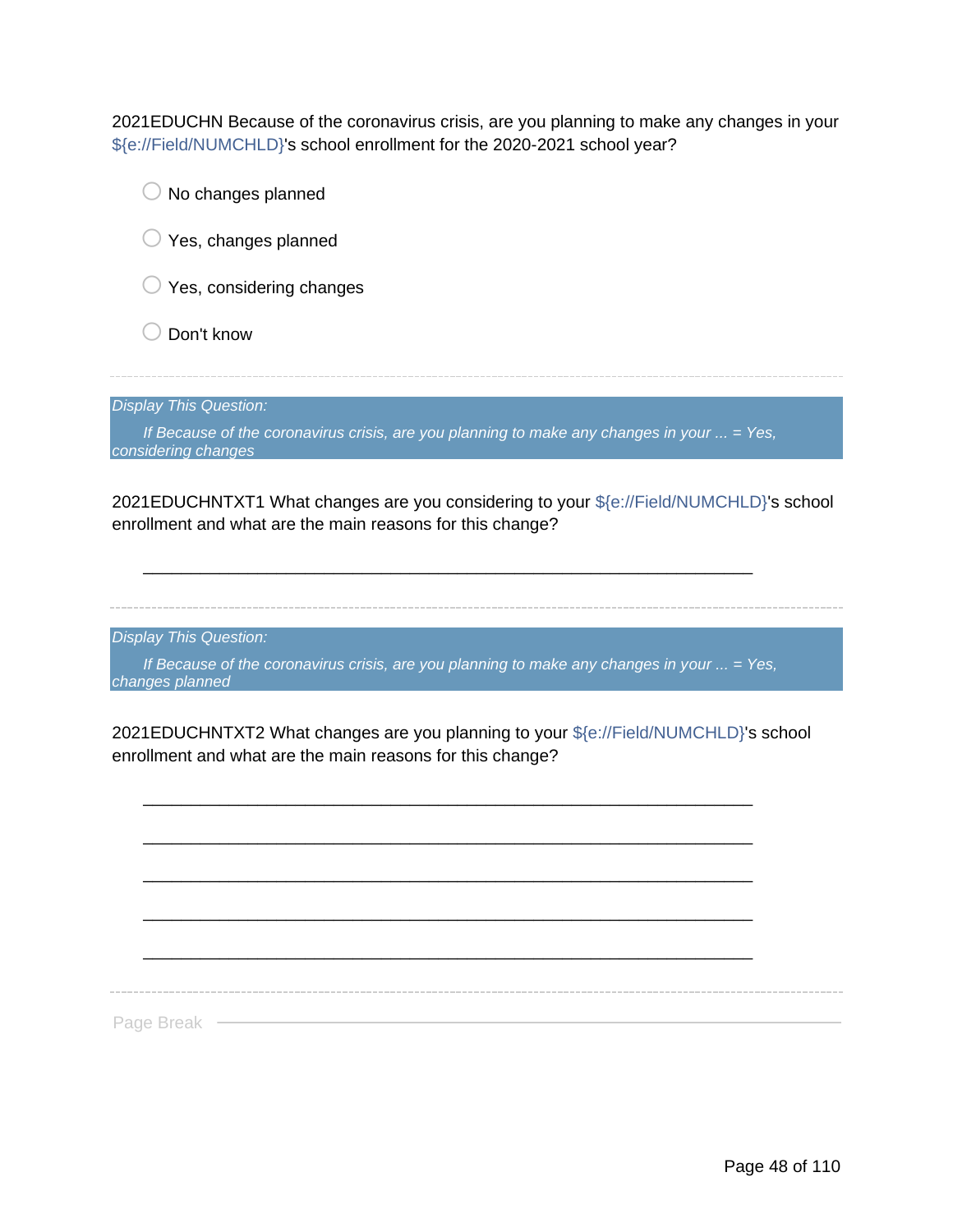| <b>Display This Question:</b>                                                                                                               |
|---------------------------------------------------------------------------------------------------------------------------------------------|
| If Prior to the coronavirus crisis were you planning to enroll \${e://Field/NUMCHLDANY} in any of<br>the $=$ Hebrew school or Sunday school |
| Or Prior to the coronavirus crisis were you planning to enroll \${e://Field/NUMCHLDANY} in any of<br>the = Jewish day school or Yeshiva     |
| $\chi^*$ $x \rightarrow$                                                                                                                    |

2021JEDUFIN How likely are you to need additional financial aid or scholarships, beyond what was already requested or offered, so your \${e://Field/NUMCHLD} can attend Jewish school in the 2020-2021 academic year?

| Not at all likely<br>こフ  |  |  |
|--------------------------|--|--|
| Not too likely<br>e.     |  |  |
| Somewhat likely<br>k i f |  |  |
| $\bigcirc$ Very likely   |  |  |
| Page Break               |  |  |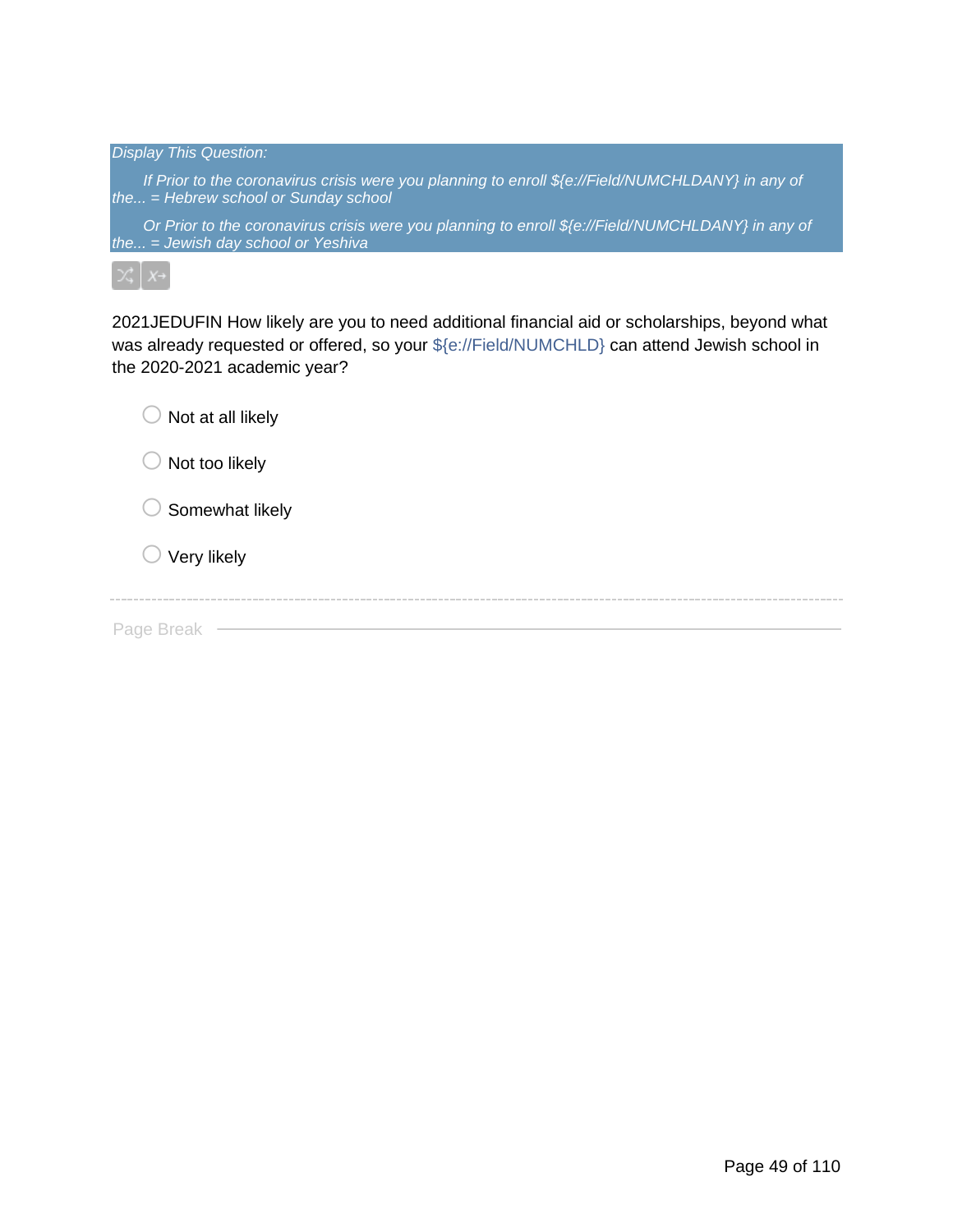**End of Block: Jewish Education 2021**

**Start of Block: Camp V2**

CAMPBFR Before the coronavirus crisis, did you plan to have any of your children attend any of the following programs in the summer of 2020? (check all that apply)

| Jewish day camp                                          |
|----------------------------------------------------------|
| Jewish overnight camp                                    |
| Jewish summer program, e.g., teen travel or volunteering |
| None of these                                            |

#### *Display This Question:*

*If Before the coronavirus crisis, did you plan to have any of your children attend any of the follow... = Jewish day camp*

*Or Before the coronavirus crisis, did you plan to have any of your children attend any of the follow... = Jewish overnight camp*

*Or Before the coronavirus crisis, did you plan to have any of your children attend any of the follow... = Jewish summer program, e.g., teen travel or volunteering*

*Carry Forward Selected Choices from "Before the coronavirus crisis, did you plan to have any of your children attend any of the following programs in the summer of 2020? (check all that apply)"*

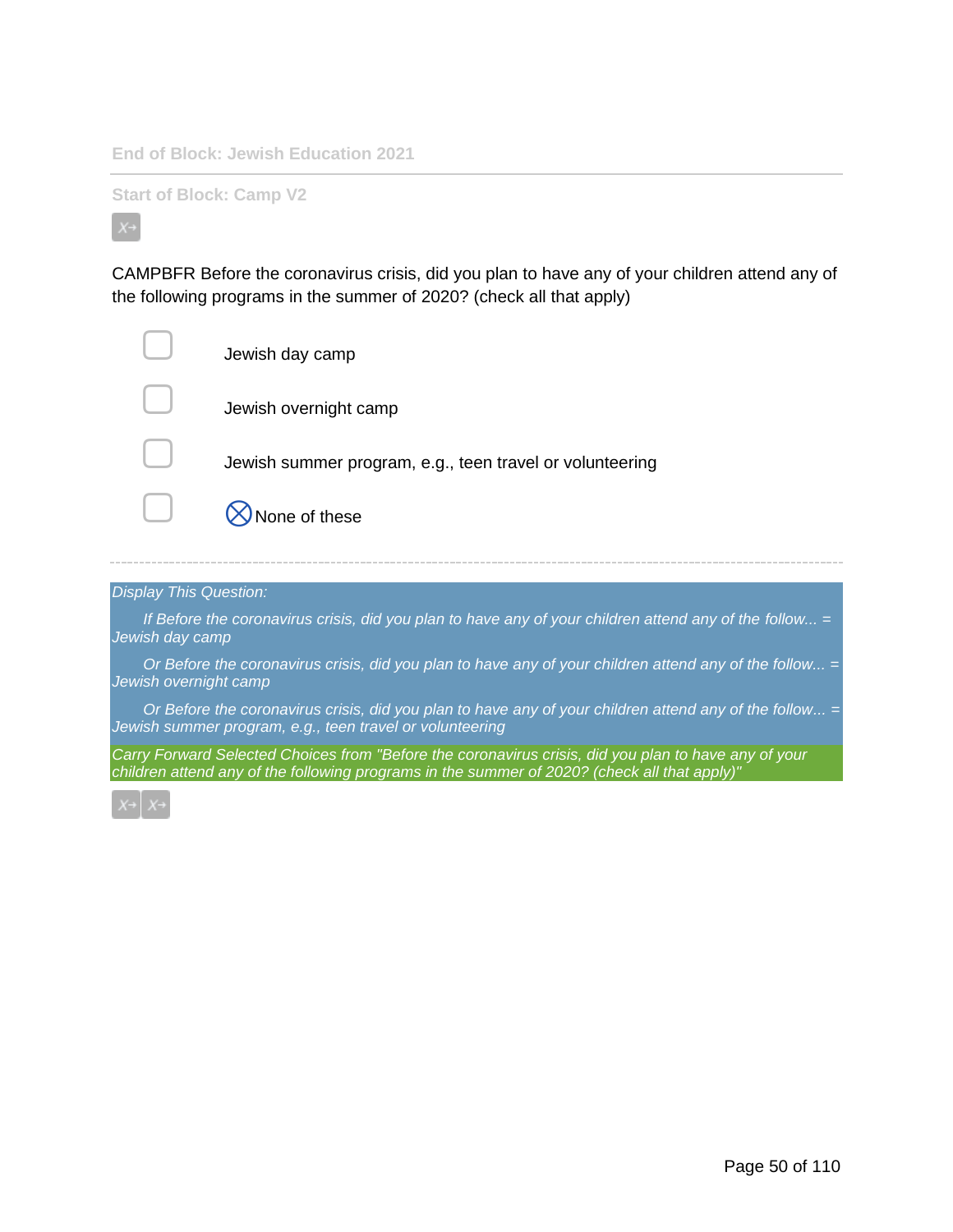CAMP2020 Based on what you know today, for each of those programs, in summer 2020 will your children...?

|                                                                   | Attend as<br>planned | Attend in a<br>different form or<br>structure | Not attend | Don't know |
|-------------------------------------------------------------------|----------------------|-----------------------------------------------|------------|------------|
| Jewish day<br>camp                                                |                      |                                               |            |            |
| Jewish overnight<br>camp                                          |                      |                                               |            |            |
| Jewish summer<br>program, e.g.,<br>teen travel or<br>volunteering |                      |                                               |            |            |
| None of<br>these                                                  |                      |                                               |            |            |

*Display This Question:*

*If Based on what you know today, for each of those programs, in summer 2020 will your children...? [ Attend as planned] (Count) >= 1*

*Or Based on what you know today, for each of those programs, in summer 2020 will your children...? [ Attend in a different form or structure] (Count) >= 1*

*Or Based on what you know today, for each of those programs, in summer 2020 will your children...? [ Don't know] (Count) > 0*

CAMPFIN1 Will you need additional financial aid or scholarships, beyond what was already requested or offered, in order to participate in Jewish summer program in summer 2020?

 $\bigcirc$  Yes

 $\bigcirc$  No

 $\bigcirc$  Don't know

Page Break ·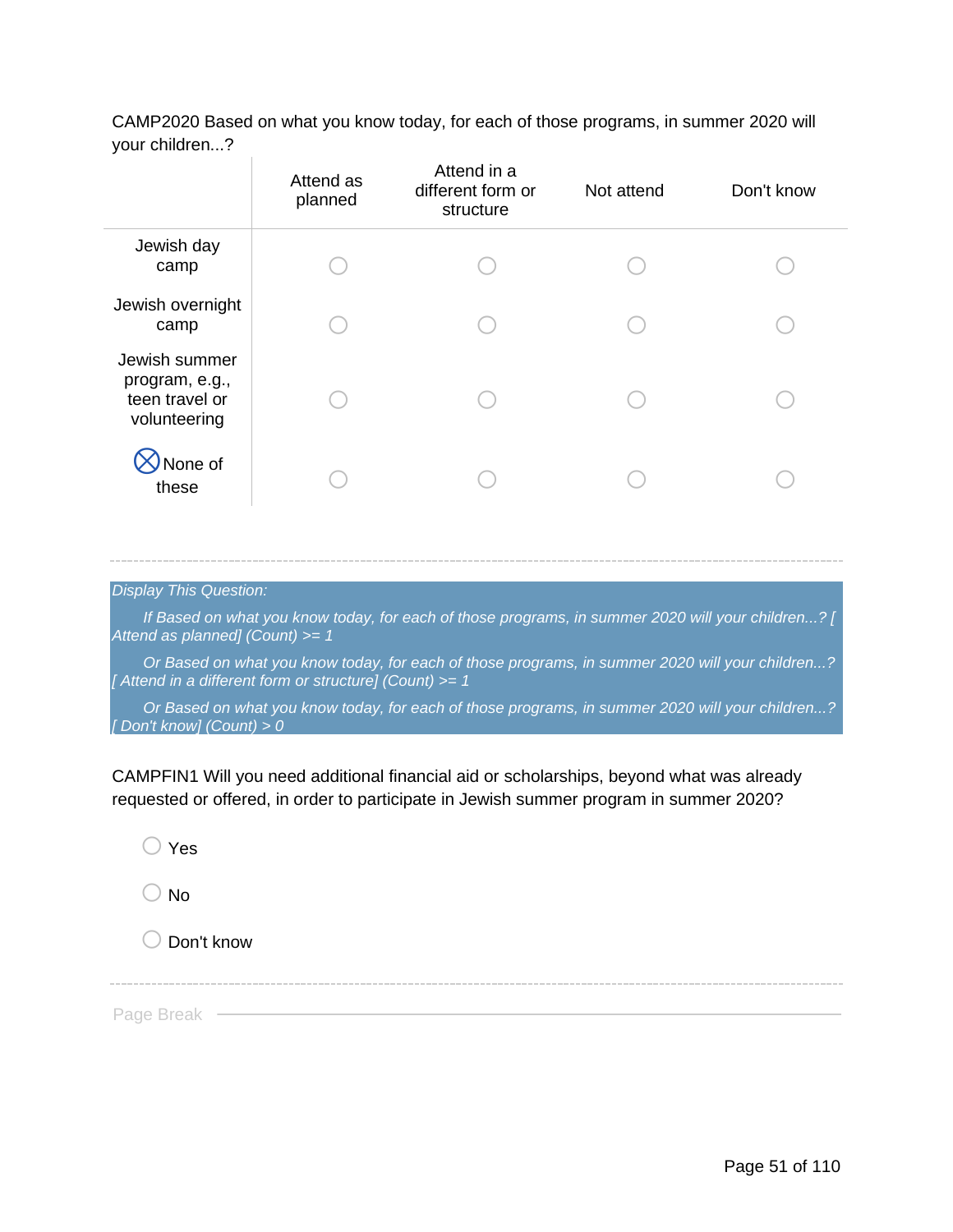*Display This Question:*

*If Before the coronavirus crisis, did you plan to have any of your children attend any of the follow... = Jewish day camp*

*Or Before the coronavirus crisis, did you plan to have any of your children attend any of the follow... = Jewish overnight camp*

*Or Before the coronavirus crisis, did you plan to have any of your children attend any of the follow... = Jewish summer program, e.g., teen travel or volunteering*

CAMPRFND1 If any of the summer programs your children planned to attend are cancelled, what are you planning to do with regard to any deposits or payments you have already made?

 $\bigcirc$  Request a refund

*Based on what you know today, for each of those programs, in summer 2020 will your children...? [ Attend in a different form or structure] (Count) >= 1*

*Or Based on what you know today, for each of those programs, in summer 2020 will your children...? [ Don't know] (Count) >= 1*

 $\bigcirc$  Apply funds towards alternative program

 $\bigcirc$  Apply funds towards summer 2021 tuition

 $\bigcirc$  Donate to the summer program

 $\bigcirc$  Something else

**End of Block: Camp V2**

**Start of Block: ChildrenColl**

CHK12COLL Prior to the coronavirus crisis were any of your children planning to attend a college or university in the 2020-2021 academic year?

 $\bigcirc$  Yes, planned to

 $\bigcirc$  No, did not plan to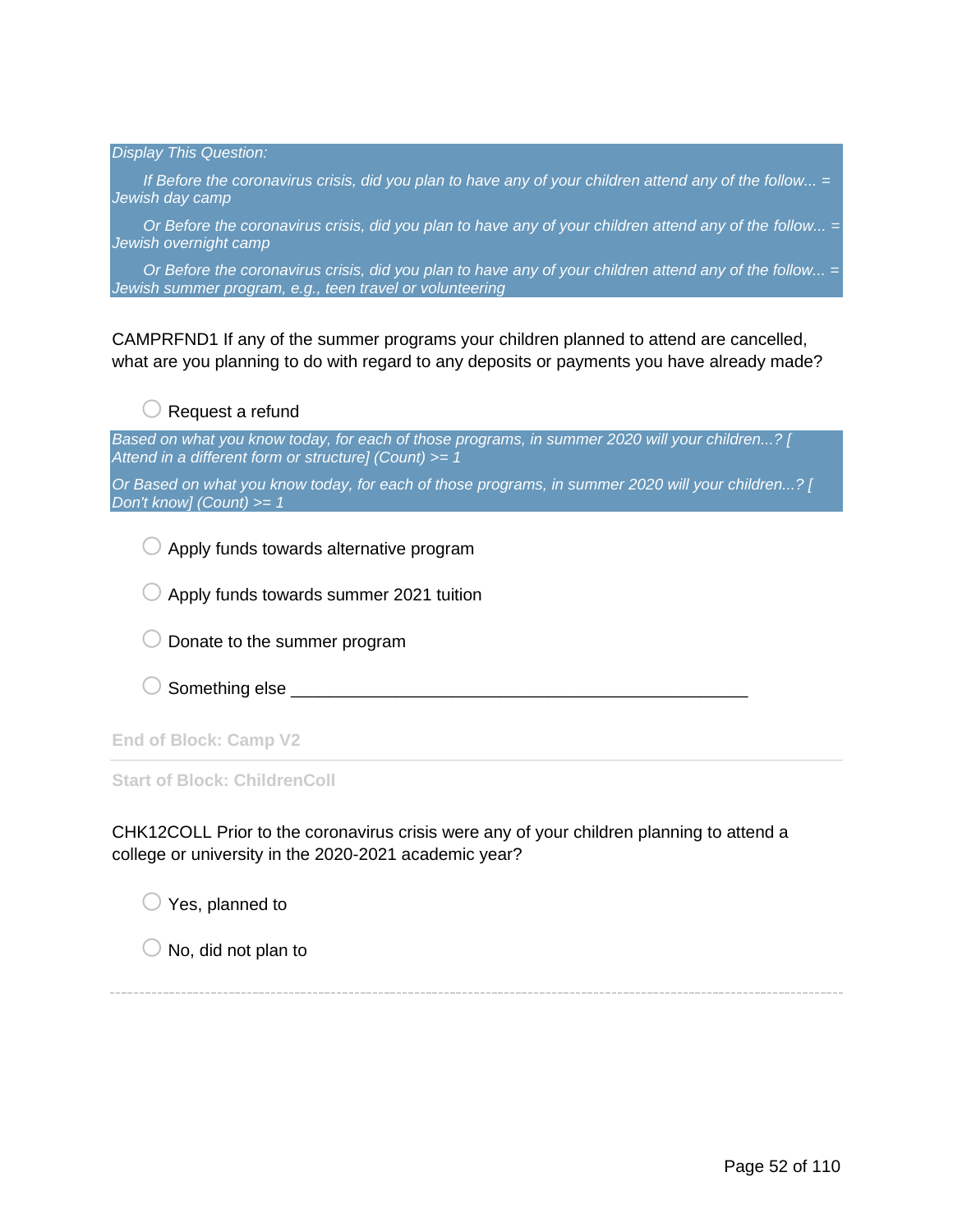*Display This Question: If Prior to the coronavirus crisis were any of your children planning to attend a college or univers... = Yes, planned to*

PARSTDNTWORR Thinking about your child/children who are planning to attend college or university in the 2020-2021 academic year...

How worried are you that because of the coronavirus crisis in-person classes won't resume as normal in the fall?

| Not at all worried                                                                                                        |
|---------------------------------------------------------------------------------------------------------------------------|
| Not too worried                                                                                                           |
| Somewhat worried                                                                                                          |
| Very worried                                                                                                              |
|                                                                                                                           |
| <b>Display This Question:</b>                                                                                             |
| If Prior to the coronavirus crisis were any of your children planning to attend a college or univers =<br>Yes, planned to |
| PRNTSTUDFIN How worried are you that your child will not be able to afford to continue their<br>college education?        |
| Not at all worried                                                                                                        |
| Not too worried                                                                                                           |
| Somewhat worried                                                                                                          |

 $\bigcirc$  Very worried

Page Break -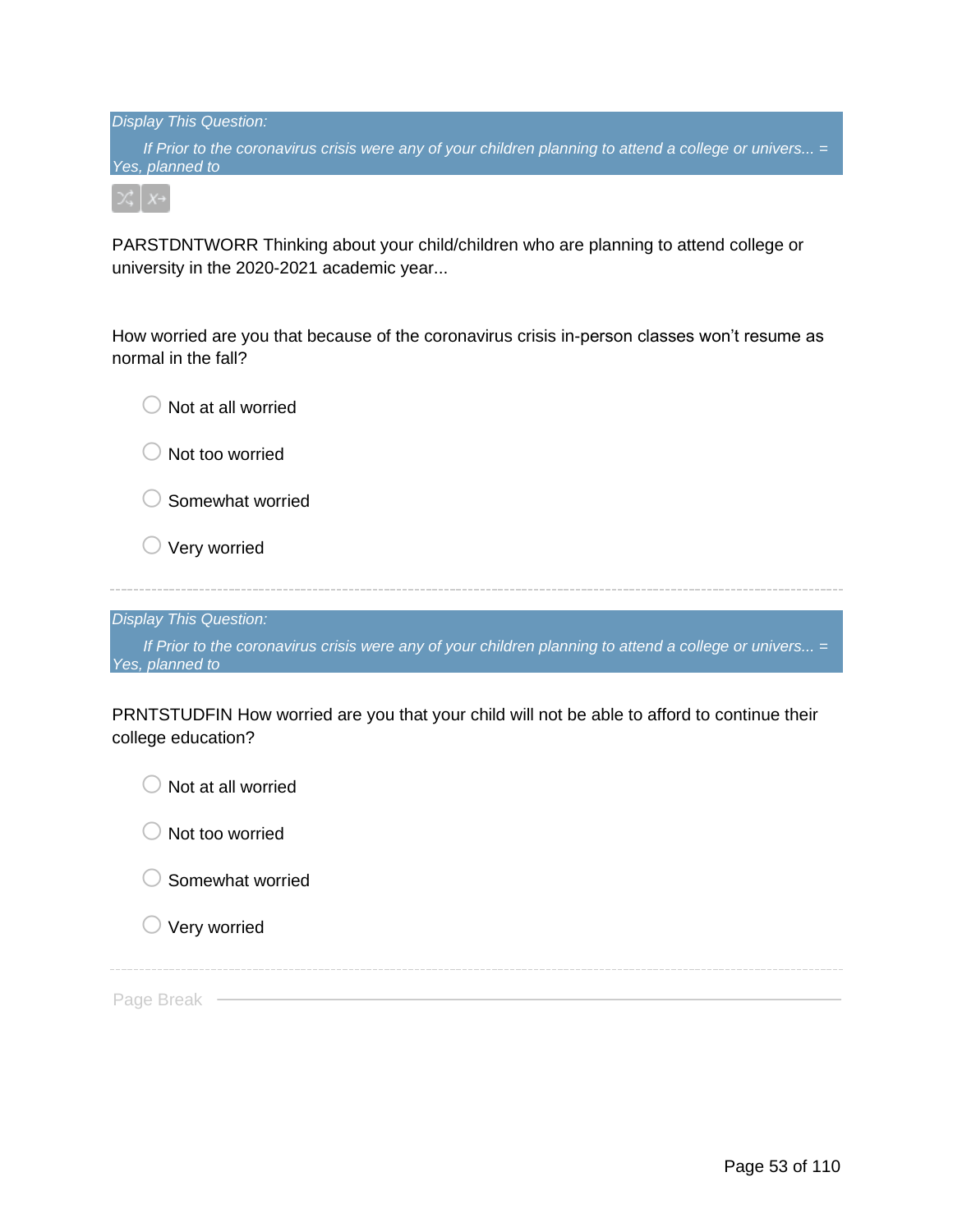*Display This Question:*

*If Prior to the coronavirus crisis were any of your children planning to attend a college or univers... = Yes, planned to*

PRNTSTUDCOLLFUT Thinking about the college or university your child/children was planning to attend in the 2020-2021 academic year, based on what you know about their plans for reopening in the fall, what is your child/children MOST likely to do?

| Enroll as a full-time student at their college or university                                                                                               |
|------------------------------------------------------------------------------------------------------------------------------------------------------------|
| Enroll as a part-time student at their college or university                                                                                               |
| Transfer to a different college or university                                                                                                              |
| Take the semester or the year off                                                                                                                          |
| Something else: __                                                                                                                                         |
| Don't know                                                                                                                                                 |
|                                                                                                                                                            |
| <b>Display This Question:</b>                                                                                                                              |
| If In the past academic year (2019-2020) were any of your children (check all that apply) = Enrolled<br>as undergraduate students in college or university |

PARSTDNTWLB Thinking about your child/children who were undergraduate students this year, how concerned are you about their social and emotional wellbeing?



- $\bigcirc$  Somewhat concerned
- $\bigcirc$  Very concerned

**End of Block: ChildrenColl**

**Start of Block: Financial Situation**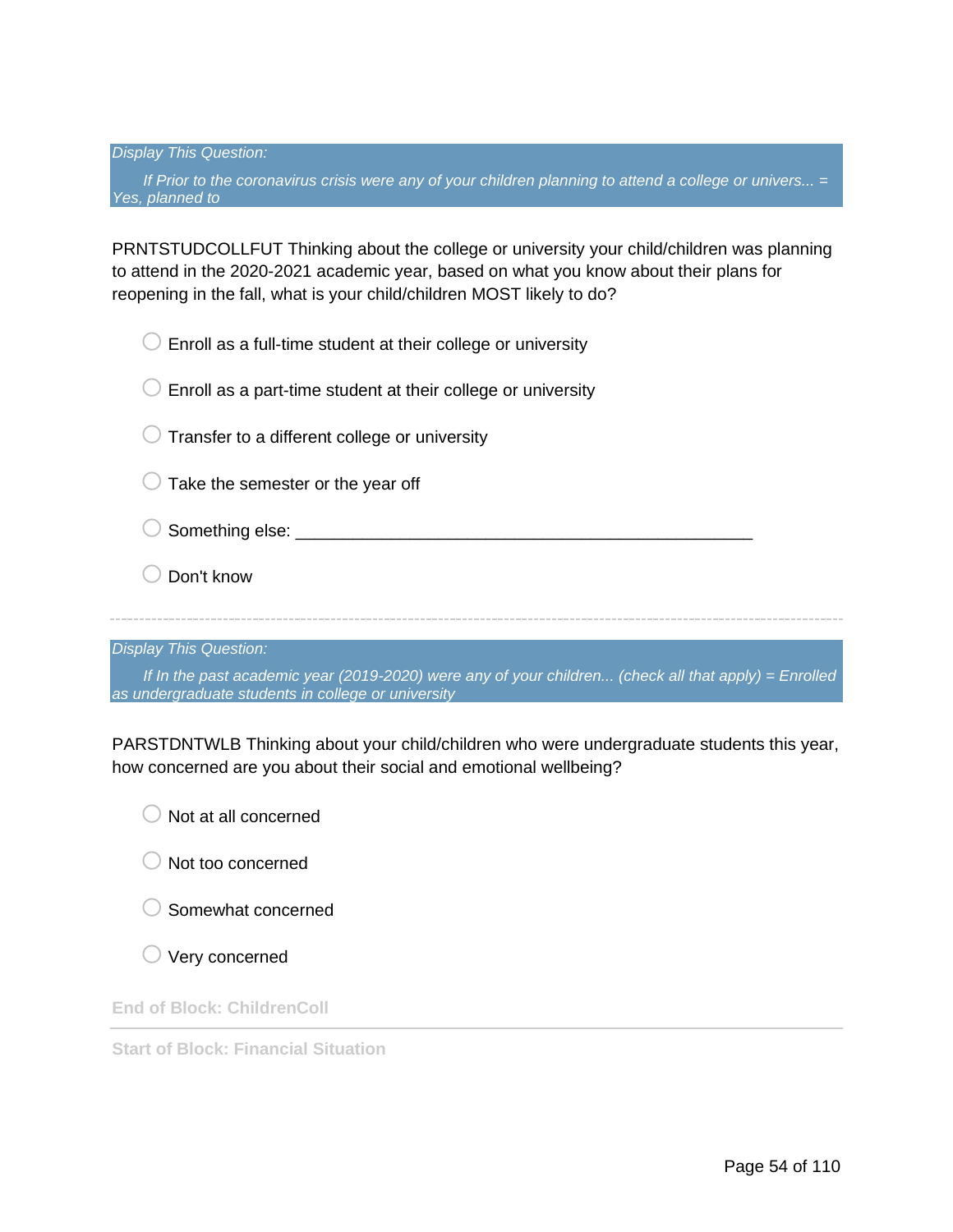Q52 The following questions are about your financial situation and how it may have changed as a result of the coronavirus crisis.

FINSIT Prior to the coronavirus crisis, how would you have described \${e://Field/MARITALTYPE} financial situation?

 $\bigcirc$  Could not make ends meet

 $\bigcirc$  Just managed to make ends meet

 $\bigcirc$  Had enough money

 $\bigcirc$  Had some extra money

 $\bigcirc$  Well off

FINSITCHG Compared to the time before the coronavirus crisis, how is \${e://Field/MARITALTYPE} financial situation today?

 $\bigcirc$  Much worse than before

 $\bigcirc$  Somewhat worse than before

 $\bigcirc$  About the same as before

 $\bigcirc$  Somewhat better than before

 $\bigcirc$  Much better than before

Page Break –––––––––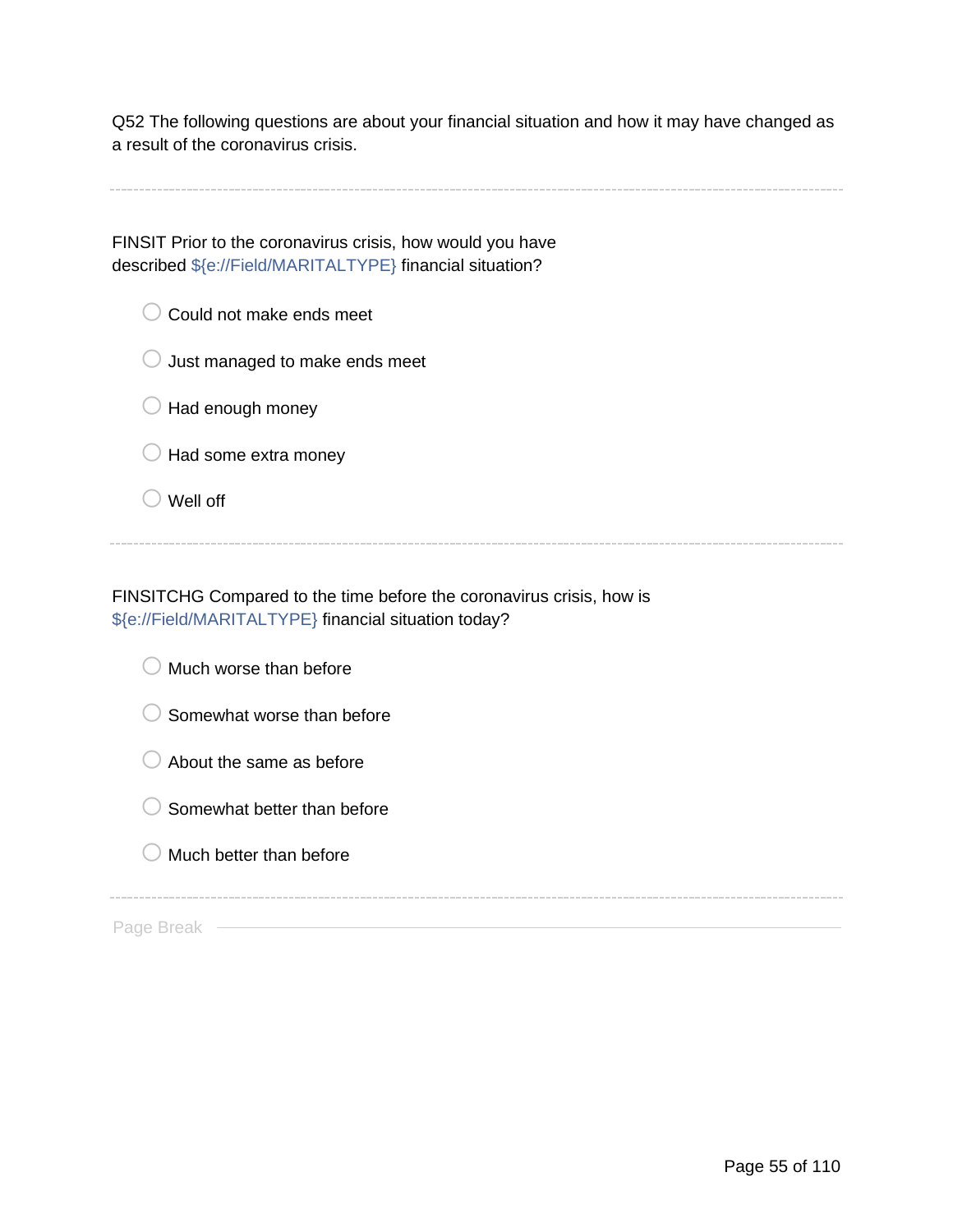BILLSTYPICAL Thinking about the time prior to the coronavirus crisis….

Which best describes  $$(e://Field/MARITALTYPE)$  ability to pay all of your bills (food, rent or mortgage, medical care, etc.) in full IN A TYPICAL MONTH?

 $\bigcirc$  Could not pay some bills or could only make a partial payment on some of them

BILLSNOW Thinking about today, which best describes \${e://Field/MARITALTYPE} ability to pay all of your bills in full THIS MONTH?

 $\bigcirc$  Will be able to pay all bills in full

 $\bigcirc$  Cannot pay some bills or will only make a partial payment on some of them

Page Break —————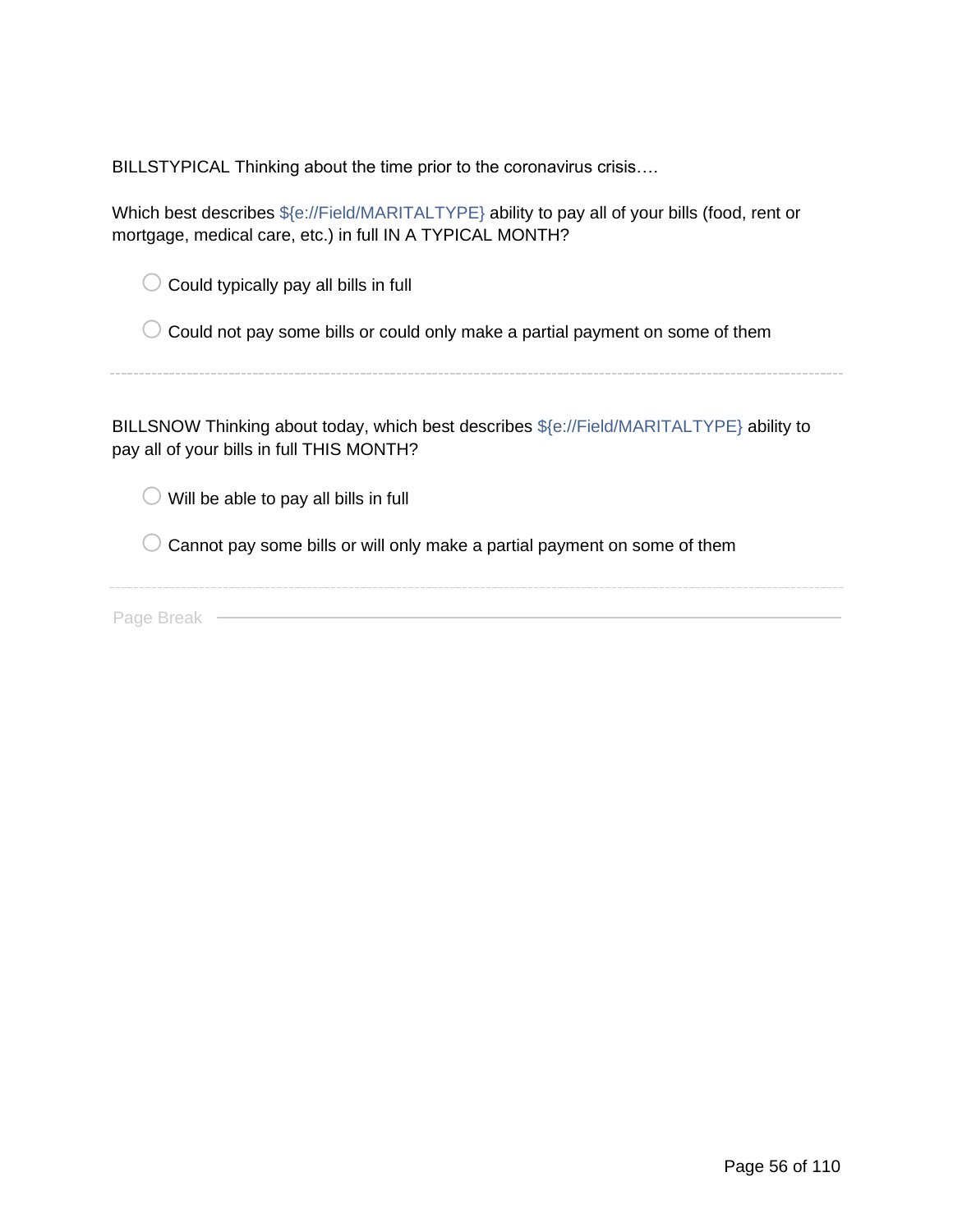EMERGFUND Do \${e://Field/MARITALHH} CURRENTLY have emergency or rainy day funds that would cover your expenses for 3 months in case of sickness, job loss, economic downturn, or other emergencies?

| 'es                                                                                                                                                                  |
|----------------------------------------------------------------------------------------------------------------------------------------------------------------------|
| No                                                                                                                                                                   |
| Don't know                                                                                                                                                           |
|                                                                                                                                                                      |
| <b>Display This Question:</b>                                                                                                                                        |
| If Do \${e://Field/MARITALHH} CURRENTLY have emergency or rainy day funds that would cover<br>your $expen = No$                                                      |
| EMERGCOVER Could \${e://Field/MARITALHH} cover your expenses for 3 months by<br>borrowing money, using savings, selling assets, or borrowing from friends or family? |
|                                                                                                                                                                      |

Page Break —

 $\bigcirc$  No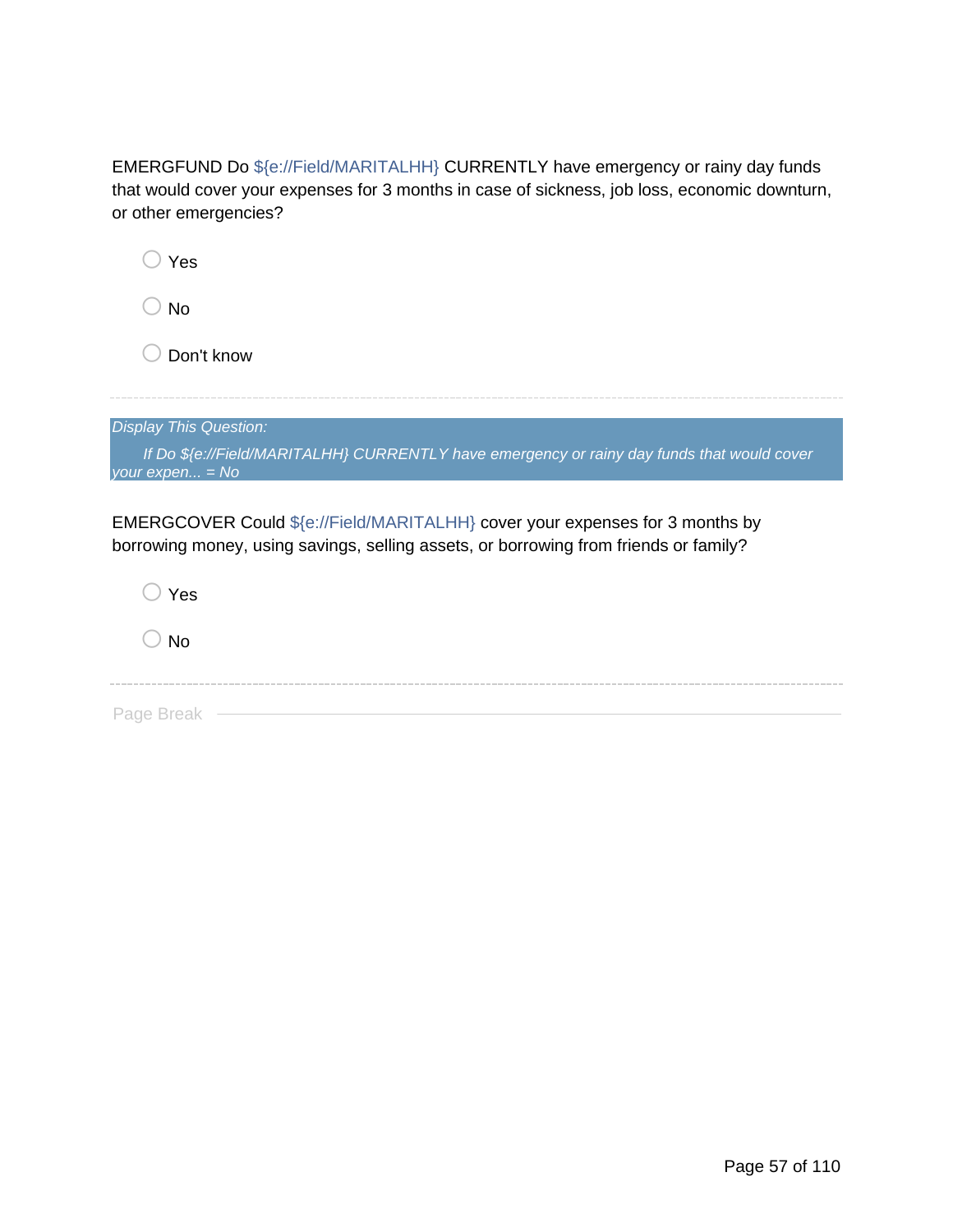| FINSAVE400 Right now, are \${e://Field/MARITALHH} able to pay an unexpected \$400          |
|--------------------------------------------------------------------------------------------|
| emergency expense with cash, money in a bank account, or on a credit card you could pay in |
| full?                                                                                      |

| $\bigcirc$ Yes |
|----------------|
| No             |
| O Don't Know   |
|                |
| Page Break     |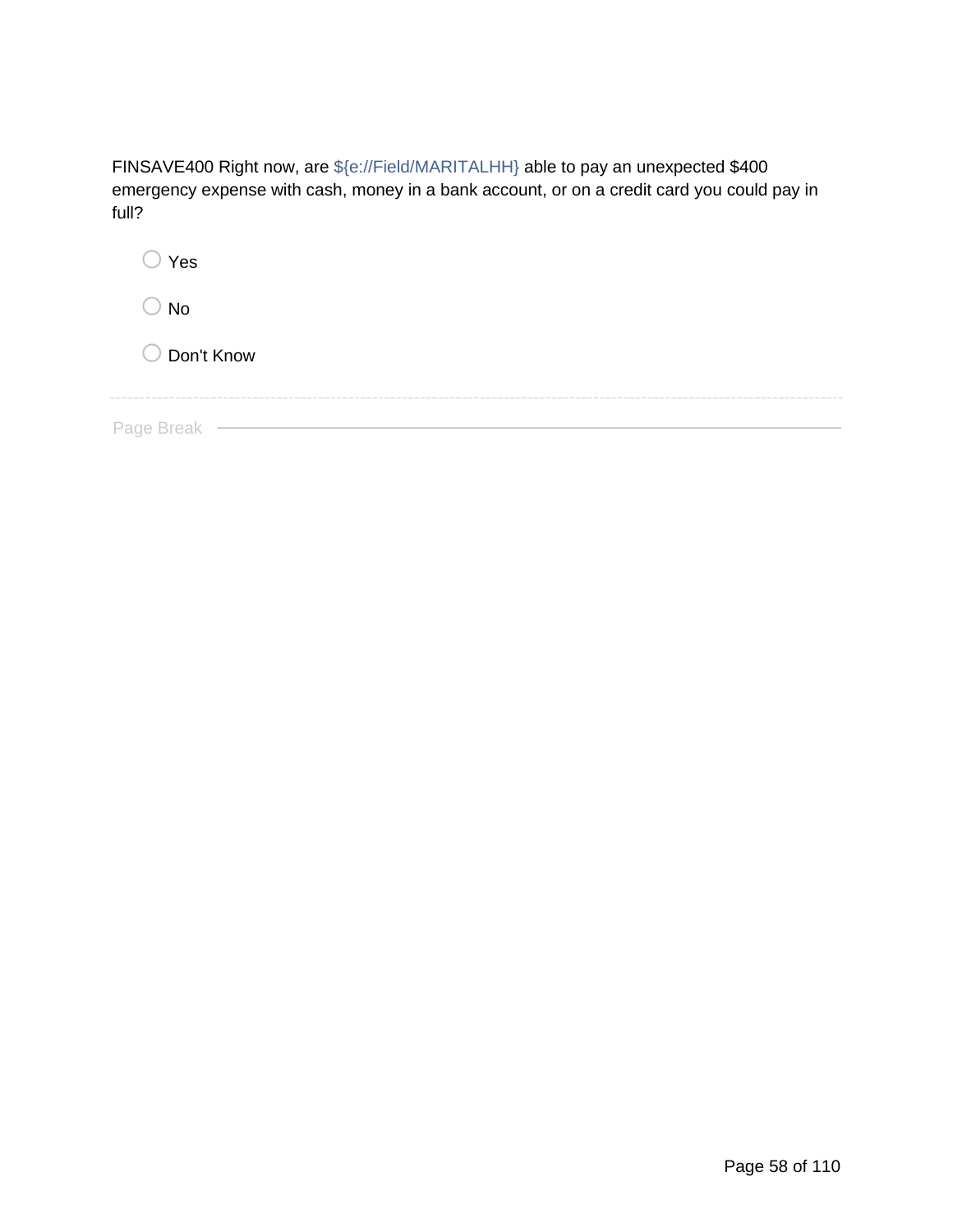#### FINWORRY Because of the economic downturn, how worried, if at all, are you about each of the following? Ŷ.

|                                                                                         | Not at all worried | Not too worried | Somewhat<br>worried | Very worried |
|-----------------------------------------------------------------------------------------|--------------------|-----------------|---------------------|--------------|
| You will not be<br>able to afford to<br>pay for your<br>basic living<br>expenses        |                    |                 |                     |              |
| You will not be<br>able to afford<br>healthcare                                         |                    |                 |                     |              |
| You will not be<br>able to afford the<br>standard of living<br>you are<br>accustomed to |                    |                 |                     |              |
| You will not have<br>enough money<br>for your<br>retirement                             |                    |                 |                     |              |
| Page Break                                                                              |                    |                 |                     |              |

 $\propto$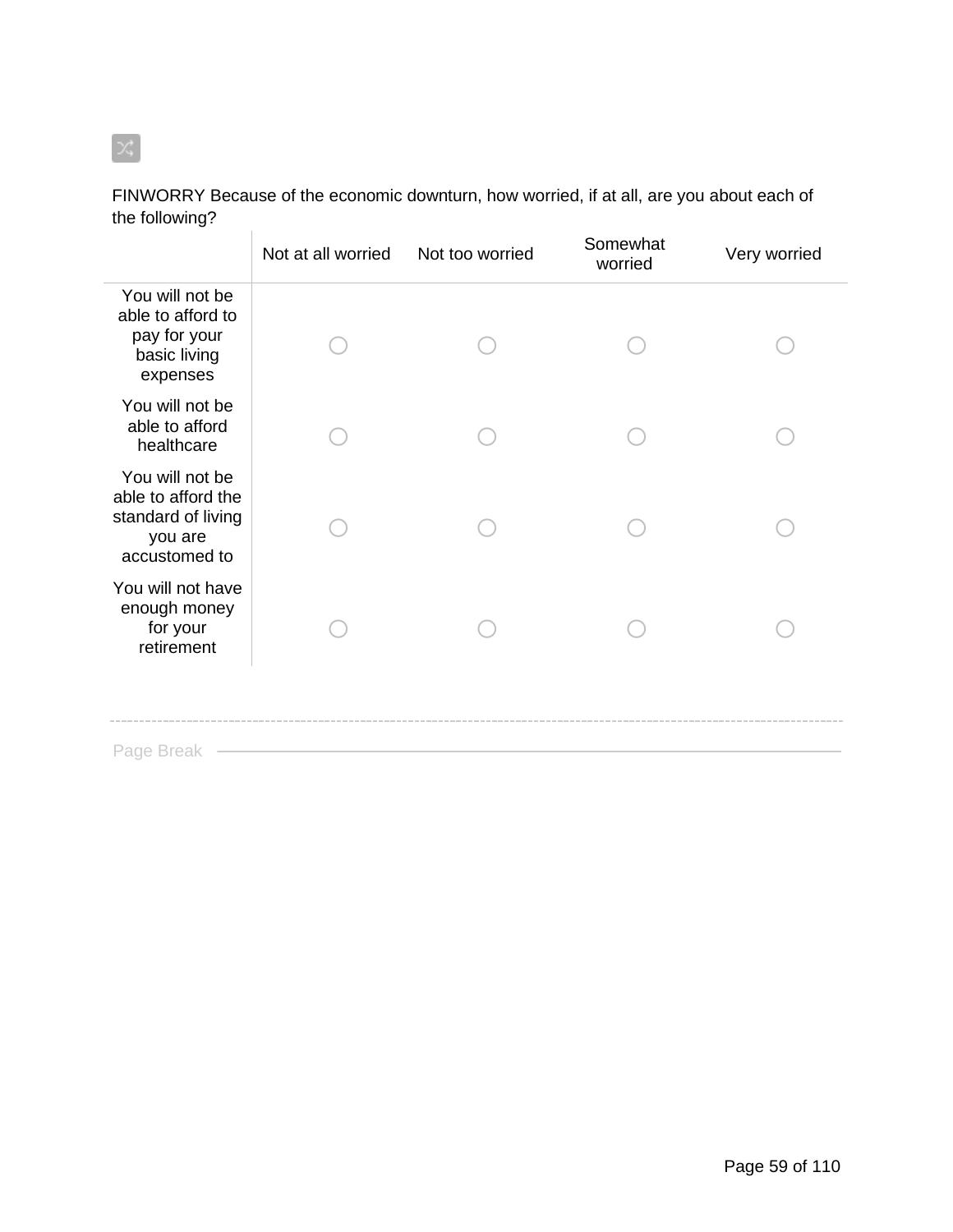**End of Block: Financial Situation**

**Start of Block: Covid Helping Others**

Q239 The following questions are about things you may have done since the start of the coronavirius crisis.

HLPVOL Have you volunteered your time for a cause DIRECTLY RELATED to the crisis (e.g., deliver groceries, sew masks, write support letters or cards, help in a food bank or pantry)? Check all that apply.

|        | Yes, on my own or through informal group |
|--------|------------------------------------------|
|        | Yes, through a Jewish organization       |
|        | Yes, through a non-Jewish organization   |
| $\Box$ | $\bigotimes$ No, didn't do this          |
|        |                                          |

HLPDON Have you made a donation to an organization or a cause DIRECTLY RELATED to the crisis? Check all that apply.



Yes, through a Jewish organization



Yes, through a non-Jewish organization



▢ ⊗No, didn't do this

**End of Block: Covid Helping Others**

**Start of Block: Relationships**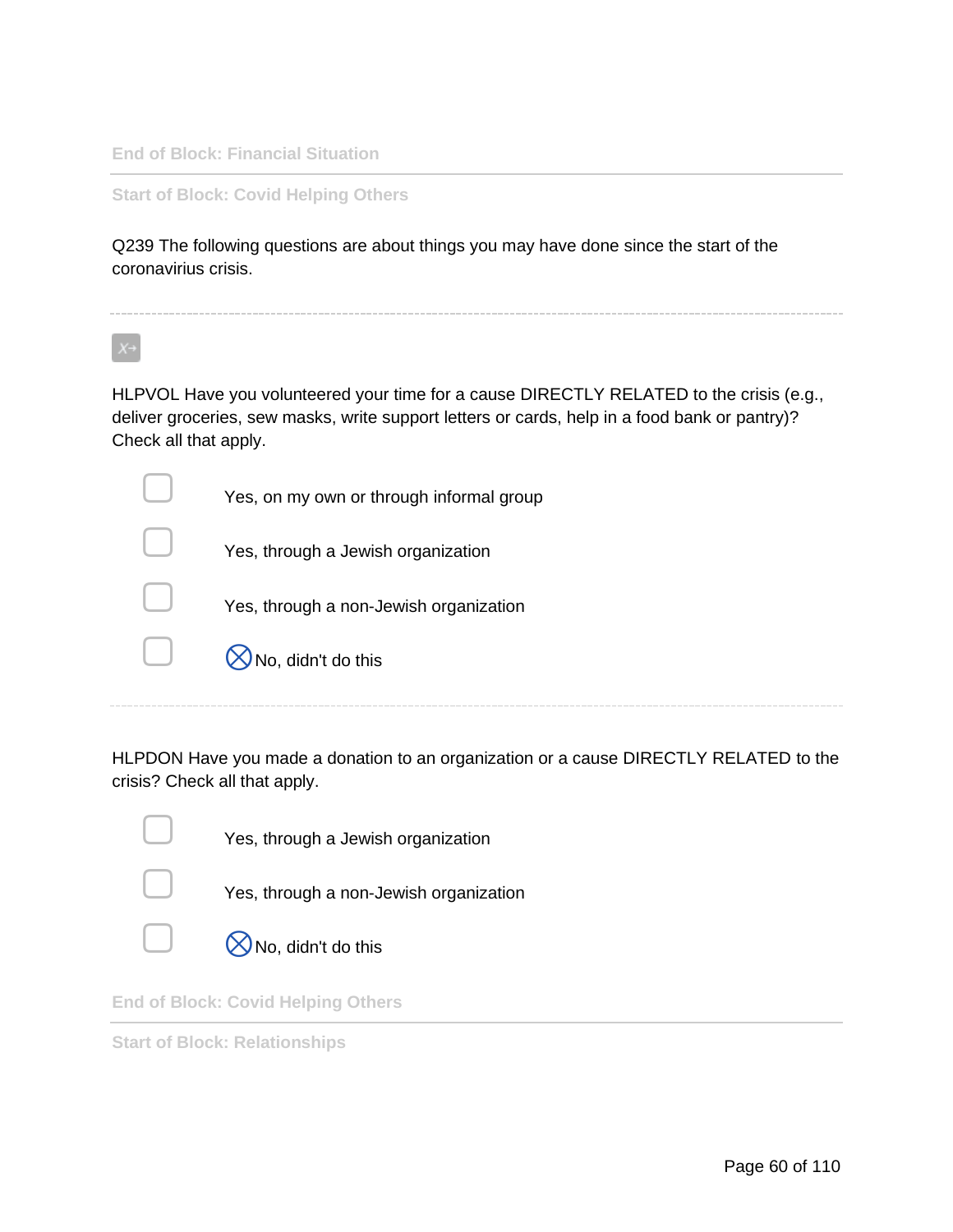Q62 The following questions are about the contacts you have with friends, family, and others.

TECHINTRNT During this time of social distancing, many people rely on technology to remain connected. To what extent do you agree or disagree with the following statements?

I have access to all of the technology I need to connect online and use the internet (e.g., computers, smartphones, reliable internet, WiFi)

 $\bigcirc$  Completely disagree  $\bigcirc$  Somewhat disagree  $\bigcirc$  Somewhat agree  $\bigcirc$  Completely agree

TECHZOOM I feel comfortable using software programs to connect with others online (e.g., Zoom, Skype, WhatsApp)

| Completely disagree |
|---------------------|
| Somewhat disagree   |
| Somewhat agree      |
| Completely agree    |
|                     |
| Page                |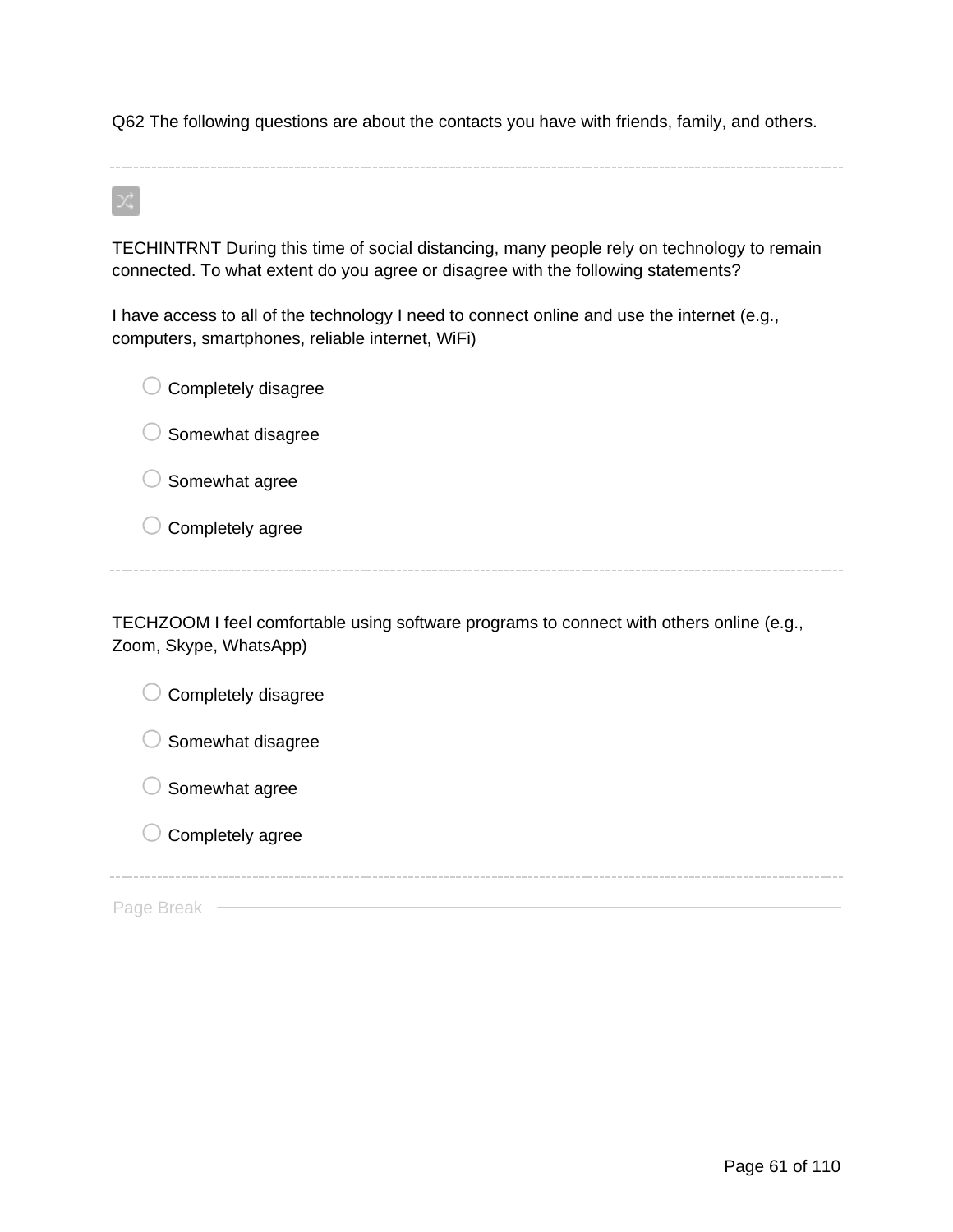RELNETWRK Thinking about your personal support network – relatives and friends living nearby who you can rely on for help or support – how many people would you say you can rely on?

| No one                             |
|------------------------------------|
| Just a few people                  |
| $\bigcirc$ A fair number of people |
| $\bigcirc$ A lot of people         |
|                                    |
| Page                               |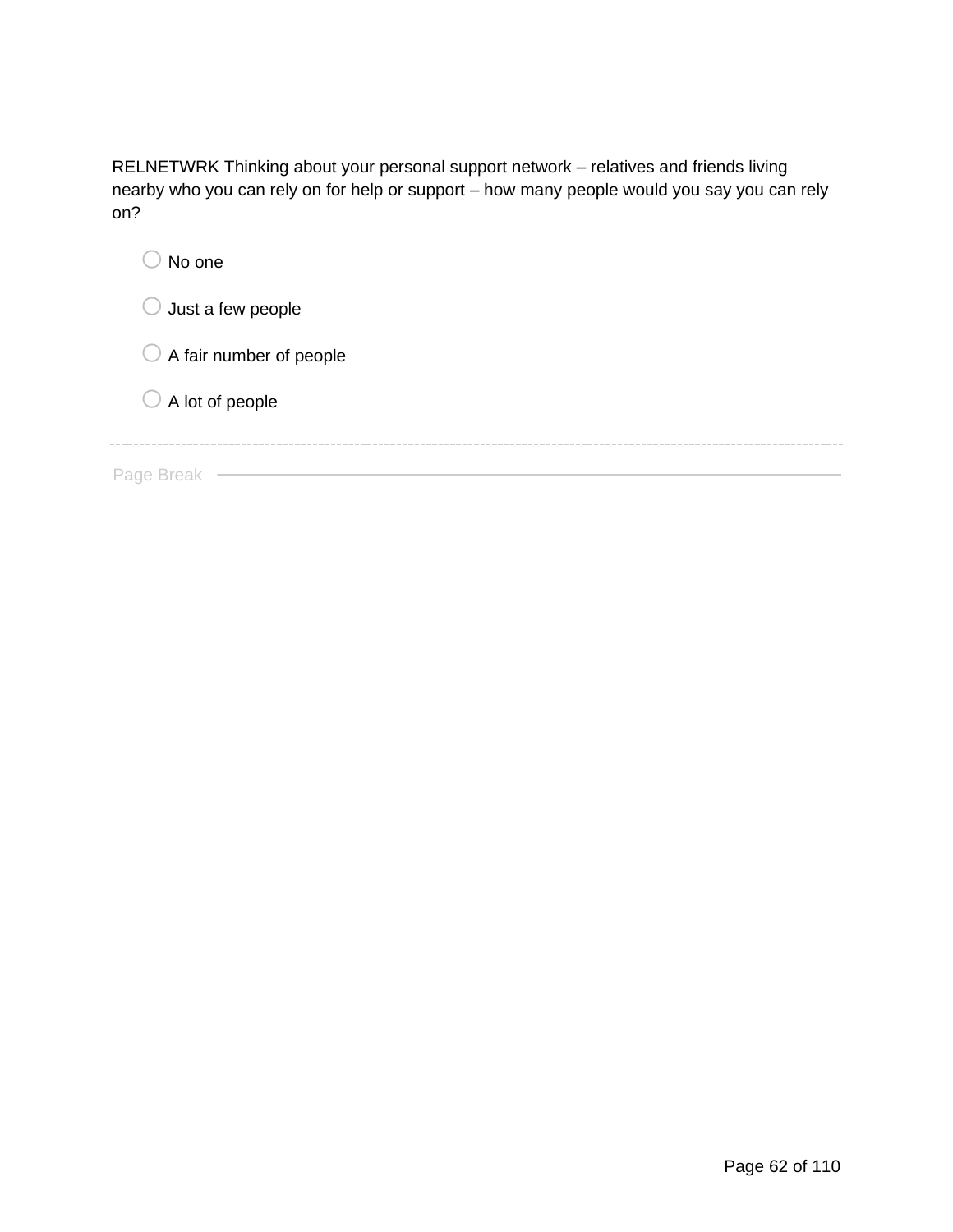# $X^+$

RELINTOUCH LAST WEEK, how often were you in touch by phone, online, or in person with a family member or close friend not living with you?

| Never            |                      |  |
|------------------|----------------------|--|
| $\supset$ Rarely |                      |  |
|                  | $\bigcirc$ Sometimes |  |
| Often            |                      |  |
| Page Break       |                      |  |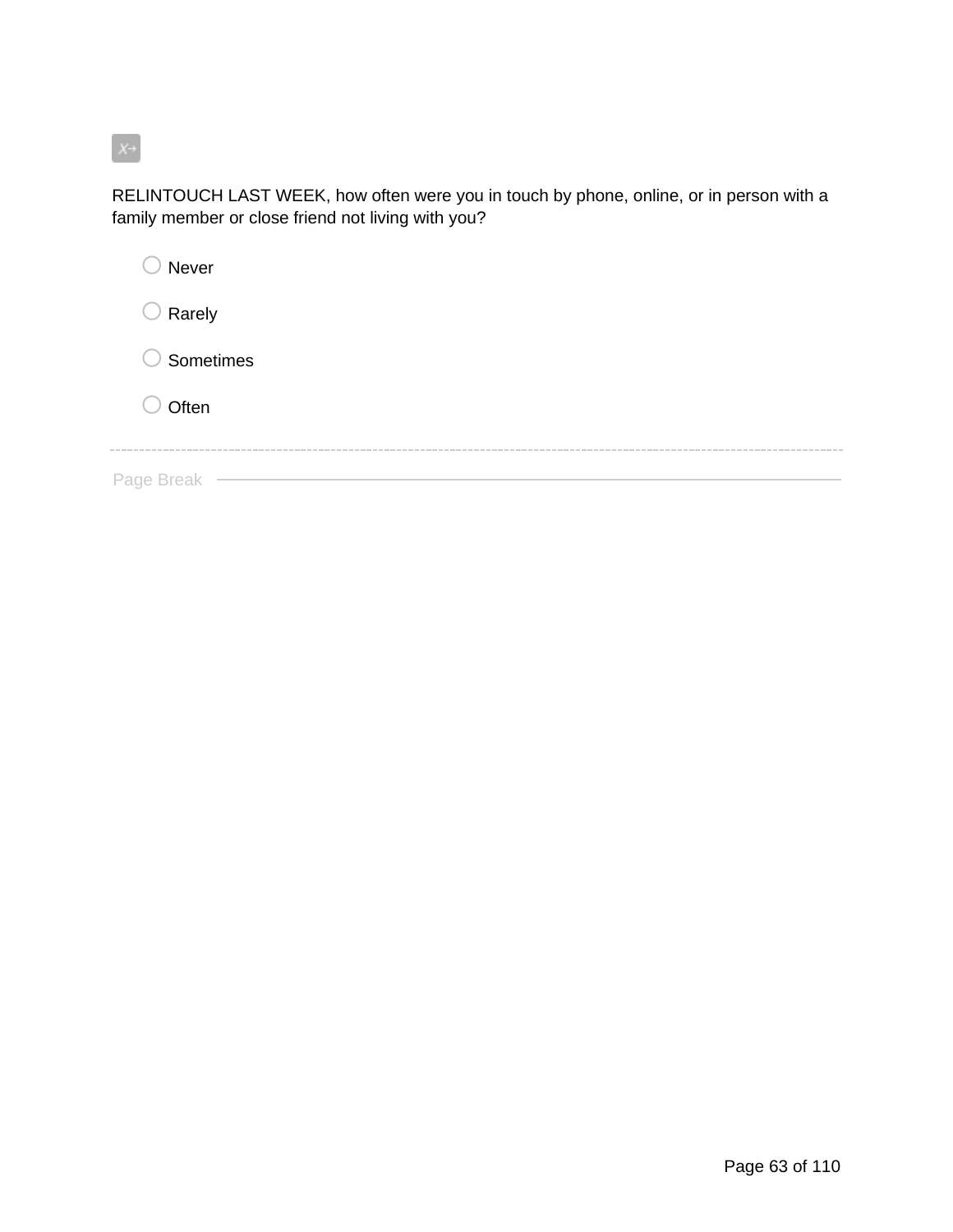| RELLONLY LAST WEEK, how often did you feel lonely? |
|----------------------------------------------------|
|----------------------------------------------------|

| Never        |  |
|--------------|--|
| Rarely       |  |
| Sometimes    |  |
| Often        |  |
| All the time |  |
|              |  |

RELEMOT LAST WEEK, how often did you feel that emotional or mental difficulties hurt your ability to live your day to day life?

| <b>Never</b>                          |  |
|---------------------------------------|--|
| Rarely                                |  |
| Sometimes                             |  |
| Often                                 |  |
| All the time                          |  |
| <b>End of Block: Relationships</b>    |  |
| <b>Start of Block: Help and Needs</b> |  |

Q272 The following questions are about assistance or services you may have needed during the crisis.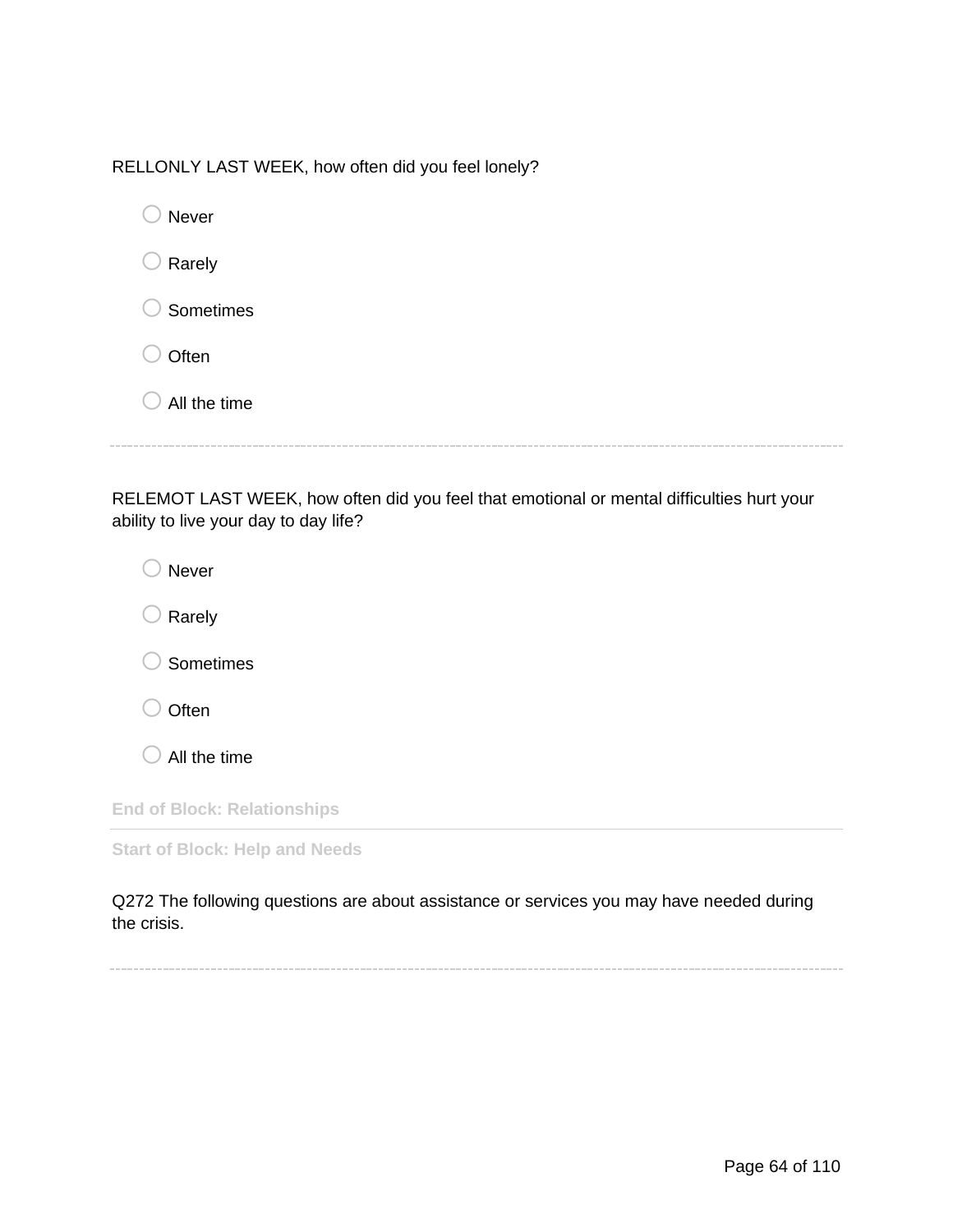HELPRABBI At any time during the coronavirus crisis, did you need any help, counseling, or other services provided by a rabbi, chaplain, or other clergy person?

 $\bigcirc$  Yes, I needed help and received all the help I needed  $\bigcirc$  Yes, I needed help and received some of the help I needed  $\bigcirc$  Yes, I needed help but did not receive any of the help I needed  $\bigcirc$  No, I did not need help *Display This Question: If At any time during the coronavirus crisis, did you need any help, counseling, or other services p... = Yes, I needed help but did not receive any of the help I needed*

*Or At any time during the coronavirus crisis, did you need any help, counseling, or other services p... = Yes, I needed help and received some of the help I needed*

HELPRABNO What help, counseling, or other services did you need but not receive from a rabbi, chaplain, or other clergy person?

\_\_\_\_\_\_\_\_\_\_\_\_\_\_\_\_\_\_\_\_\_\_\_\_\_\_\_\_\_\_\_\_\_\_\_\_\_\_\_\_\_\_\_\_\_\_\_\_\_\_\_\_\_\_\_\_\_\_\_\_\_\_\_\_

\_\_\_\_\_\_\_\_\_\_\_\_\_\_\_\_\_\_\_\_\_\_\_\_\_\_\_\_\_\_\_\_\_\_\_\_\_\_\_\_\_\_\_\_\_\_\_\_\_\_\_\_\_\_\_\_\_\_\_\_\_\_\_\_

\_\_\_\_\_\_\_\_\_\_\_\_\_\_\_\_\_\_\_\_\_\_\_\_\_\_\_\_\_\_\_\_\_\_\_\_\_\_\_\_\_\_\_\_\_\_\_\_\_\_\_\_\_\_\_\_\_\_\_\_\_\_\_\_ \_\_\_\_\_\_\_\_\_\_\_\_\_\_\_\_\_\_\_\_\_\_\_\_\_\_\_\_\_\_\_\_\_\_\_\_\_\_\_\_\_\_\_\_\_\_\_\_\_\_\_\_\_\_\_\_\_\_\_\_\_\_\_\_ \_\_\_\_\_\_\_\_\_\_\_\_\_\_\_\_\_\_\_\_\_\_\_\_\_\_\_\_\_\_\_\_\_\_\_\_\_\_\_\_\_\_\_\_\_\_\_\_\_\_\_\_\_\_\_\_\_\_\_\_\_\_\_\_ Page Break -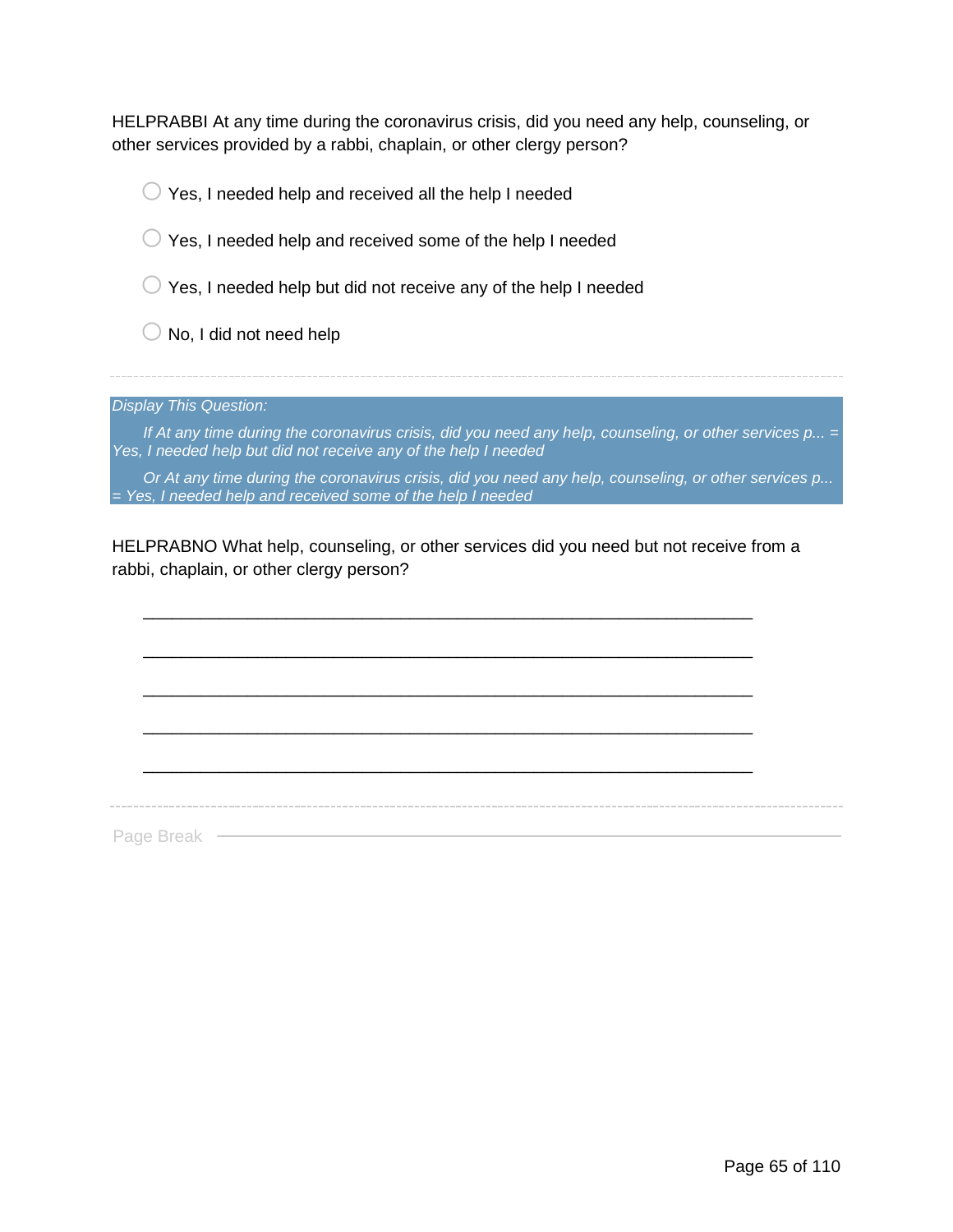HLPREFJ If you needed help related to health, employment, finances, or other needs, either now or in the future, how important would it be to you to get that help from a Jewish organization?

| Not at all important      |
|---------------------------|
| Not too important         |
| Somewhat important        |
| $\bigcirc$ Very important |
|                           |
| Page Break                |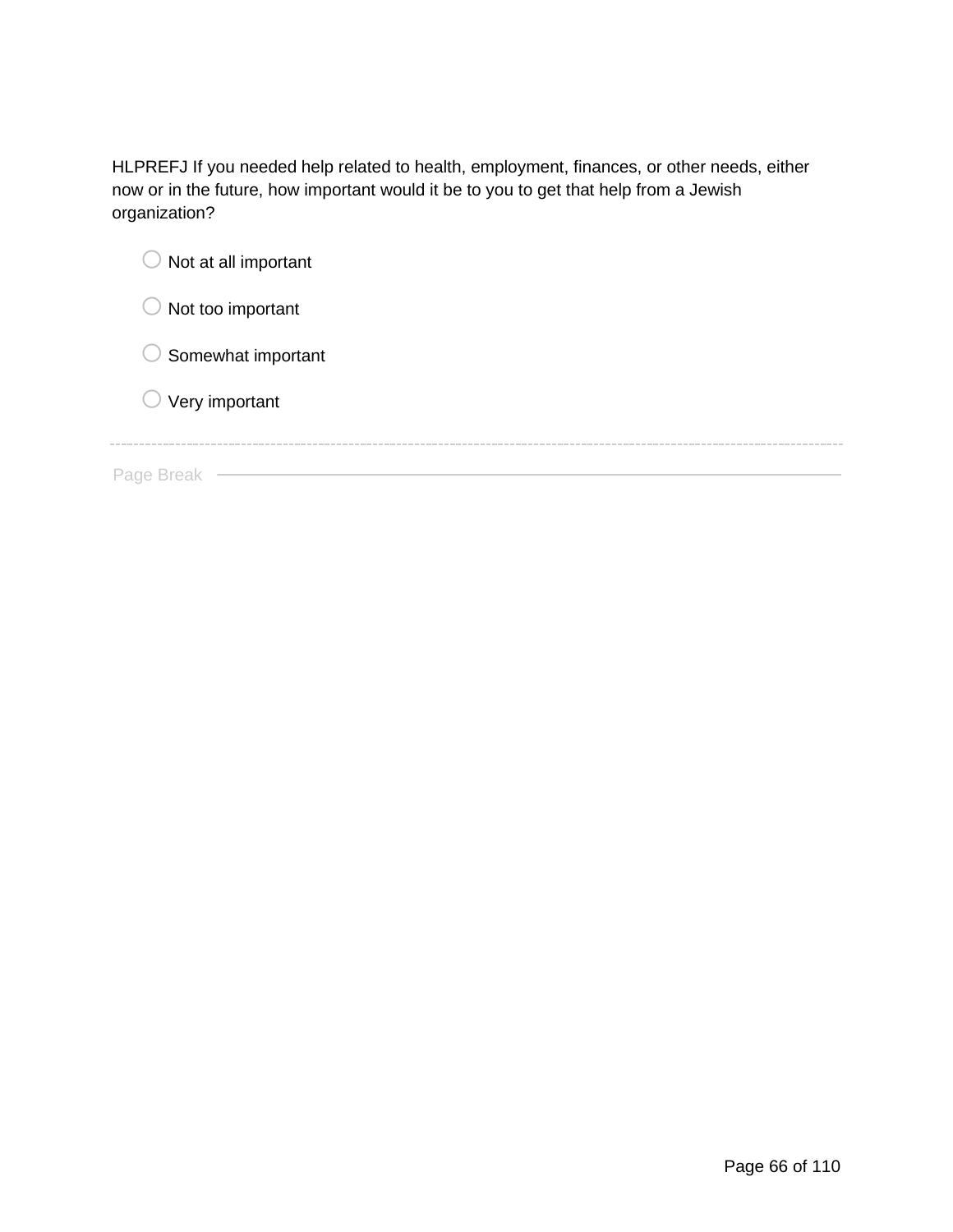|                                                                                                            | Yes, aware | No, not aware |
|------------------------------------------------------------------------------------------------------------|------------|---------------|
| Help with obtaining food,<br>medicine, or other necessities                                                |            |               |
| <b>Meals on Wheels</b>                                                                                     |            |               |
| Home health care such as a<br>personal care aide or family<br>caregiver                                    |            |               |
| Help accessing mental health<br>counseling services or<br>referrals                                        |            |               |
| Career counseling or help<br>with finding a job                                                            |            |               |
| Help with accessing medical<br>care such as arranging for<br>doctor visits and providing<br>transportation |            |               |
| Help with accessing public<br>benefits such as<br>unemployment and Medicaid                                |            |               |
| Help accessing services for<br>individuals with special needs<br>or disabilities                           |            |               |
|                                                                                                            |            |               |

## HLSVCAWARE Are you aware that the following services are provided by local Jewish organizations or agencies?

Page Break —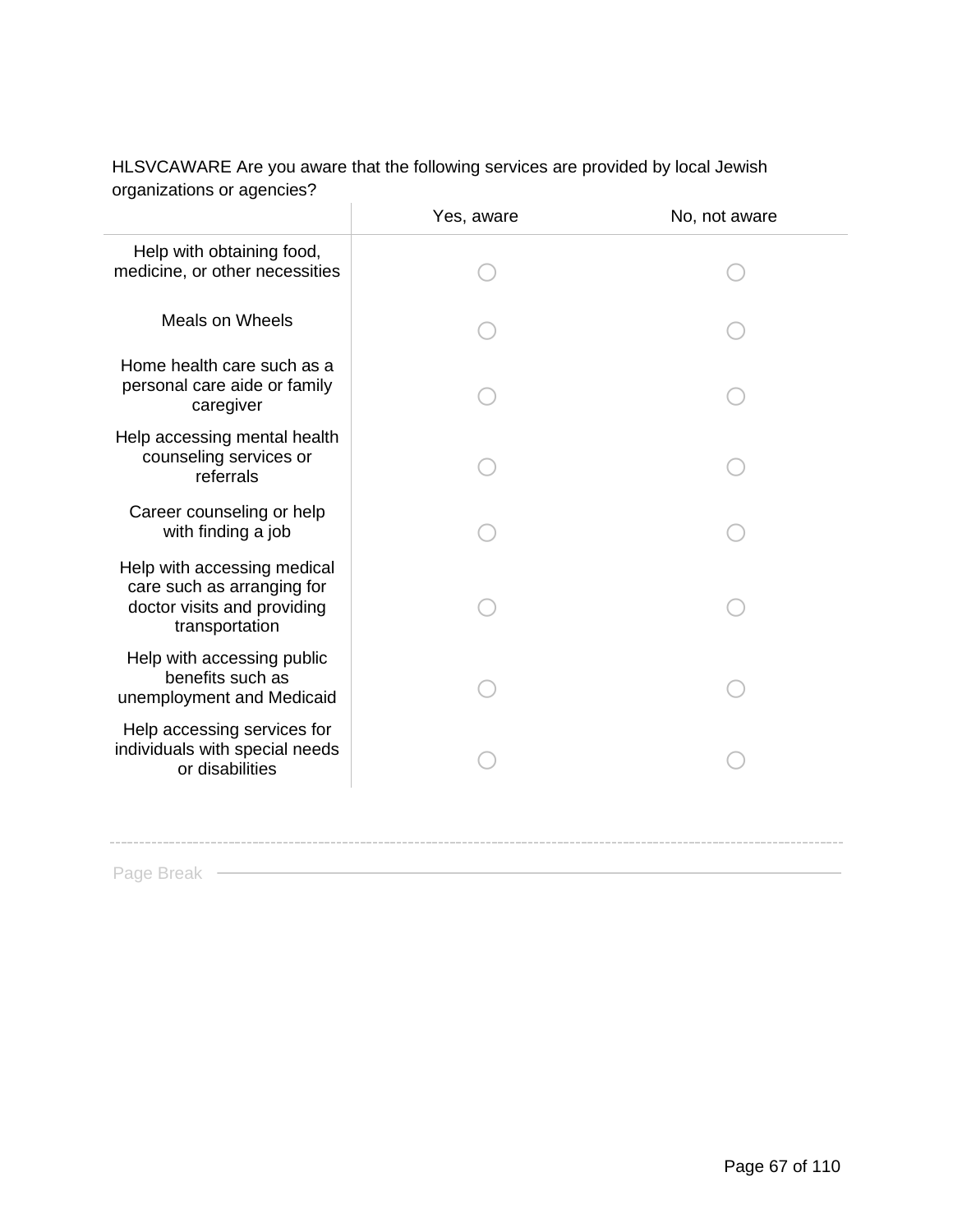*Display This Question: If If What is your age? Text Response Is Greater Than 55*

TRANSPORT Before the coronavirus crisis, how often, if at all, did you use transportation services for essential activities such as grocery shopping or medical appointments?

Transportation services include those provided by the county (e.g. Palm Tran Connection), the community where you live (e,g, assisted living or senior adult community), or a nonprofit organization (e.g. Jewish Family Service).

| Never                         |
|-------------------------------|
| Occasionally                  |
| $\bigcirc$ A few times a week |
| Daily                         |
| Page Break                    |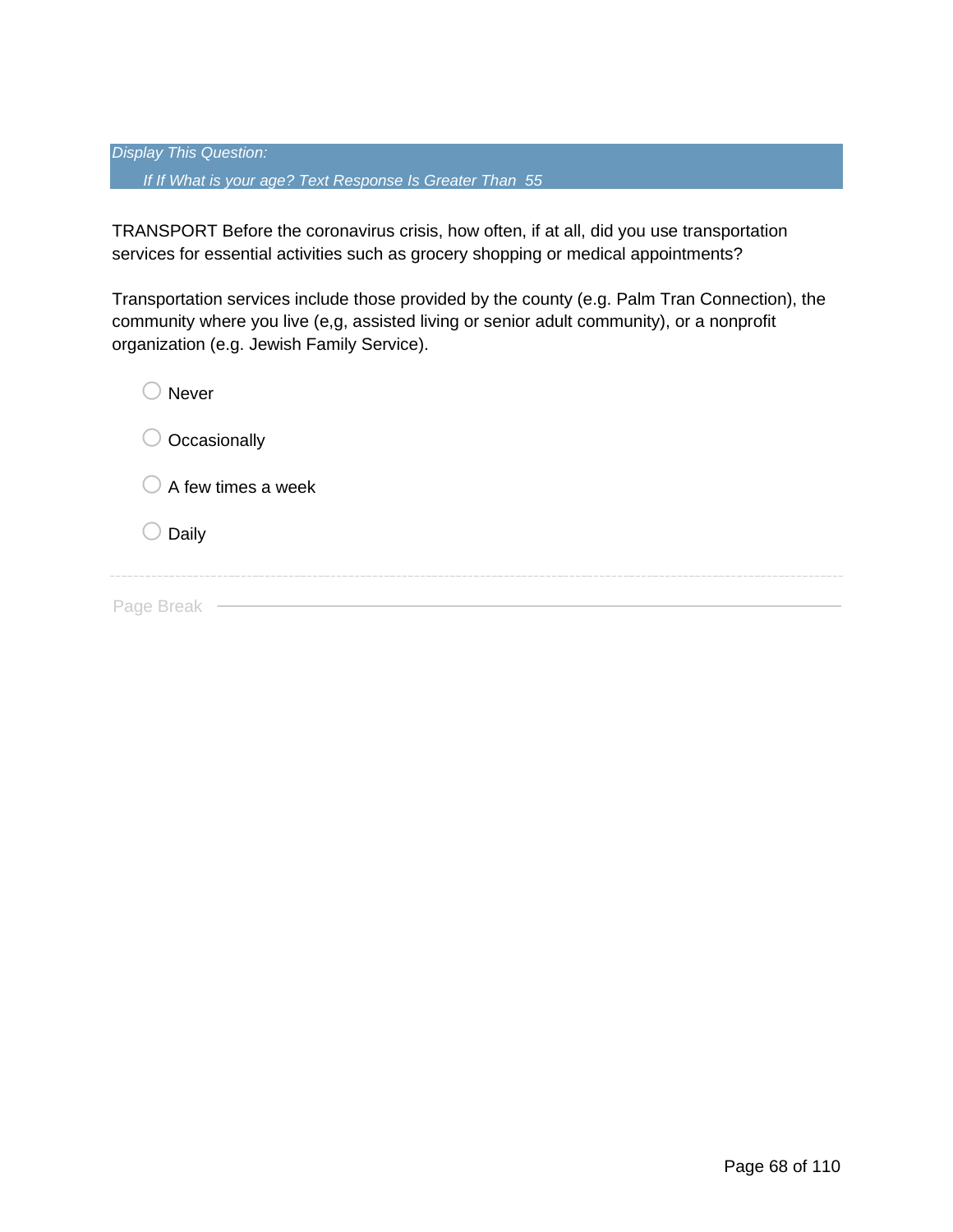HELPFIN During the coronavirus crisis, did you need any financial help to pay for food, medicine, housing, or other necessities that you were unable to afford?

|  | $\bigcirc$ Yes, I needed help and received all the help I needed |  |
|--|------------------------------------------------------------------|--|

 $\bigcirc$  Yes, I needed help and received some of the help I needed

 $\bigcirc$  Yes, I needed help but did not receive any of the help I needed

 $\bigcirc$  No, I did not need help

Page Break – **Contract Contract Contract Contract Contract Contract Contract Contract Contract Contract Contract Contract Contract Contract Contract Contract Contract Contract Contract Contract Contract Contract Contract C**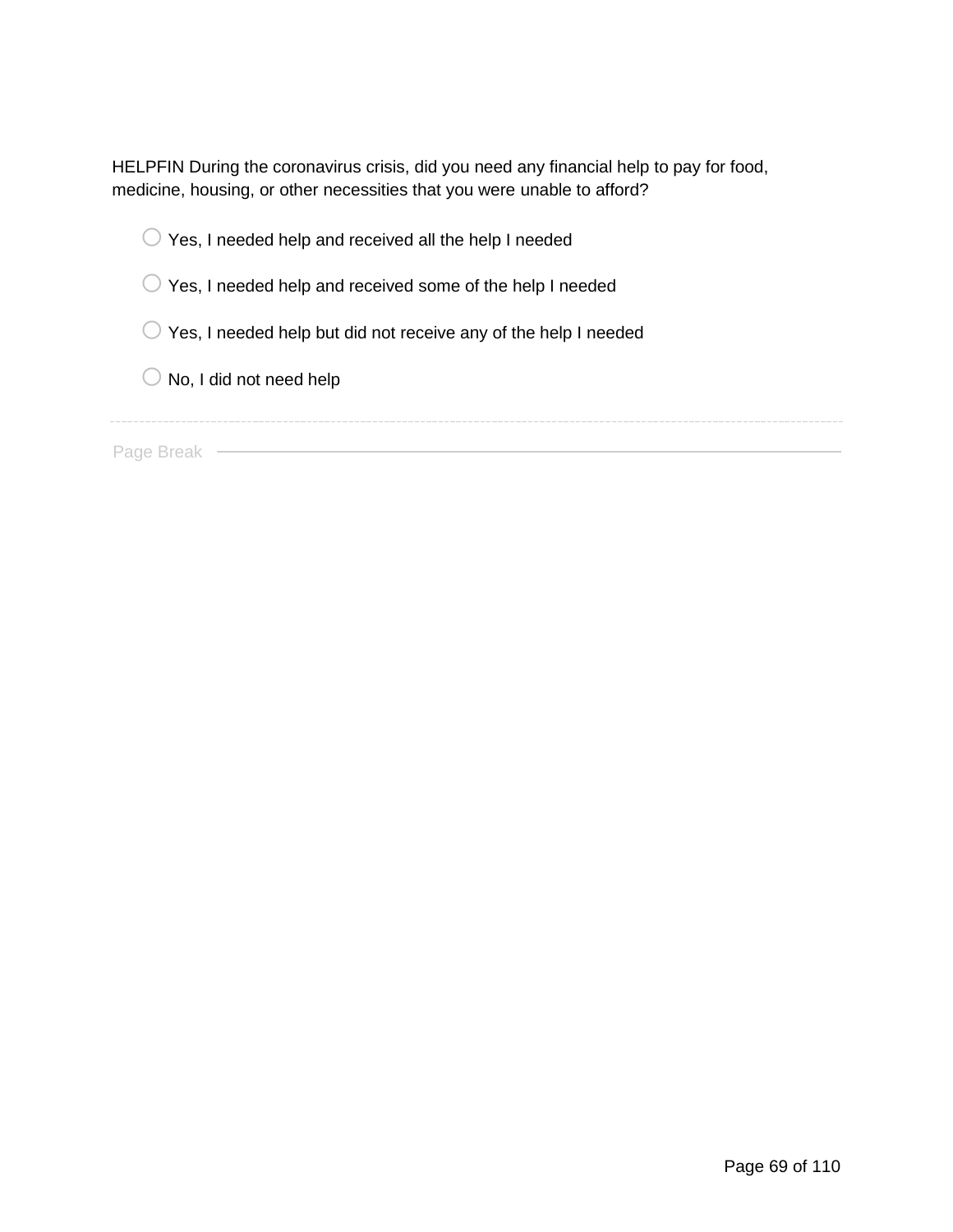*Display This Question:*

*If During the coronavirus crisis, did you need any financial help to pay for food, medicine, housing... = Yes, I needed help but did not receive any of the help I needed*

HELPFINASK Who, if anyone, did you reach out to for assistance? (check all that apply)

|            | Family members                                                             |  |
|------------|----------------------------------------------------------------------------|--|
|            | Friends or neighbors                                                       |  |
|            | A Jewish organization such as a synagogue, or \${e://Field/JEWORG}. Which: |  |
|            | A non-Jewish organization. Which:                                          |  |
|            | Someone else. Who:                                                         |  |
|            | Didn't reach out to anyone                                                 |  |
| Page Break |                                                                            |  |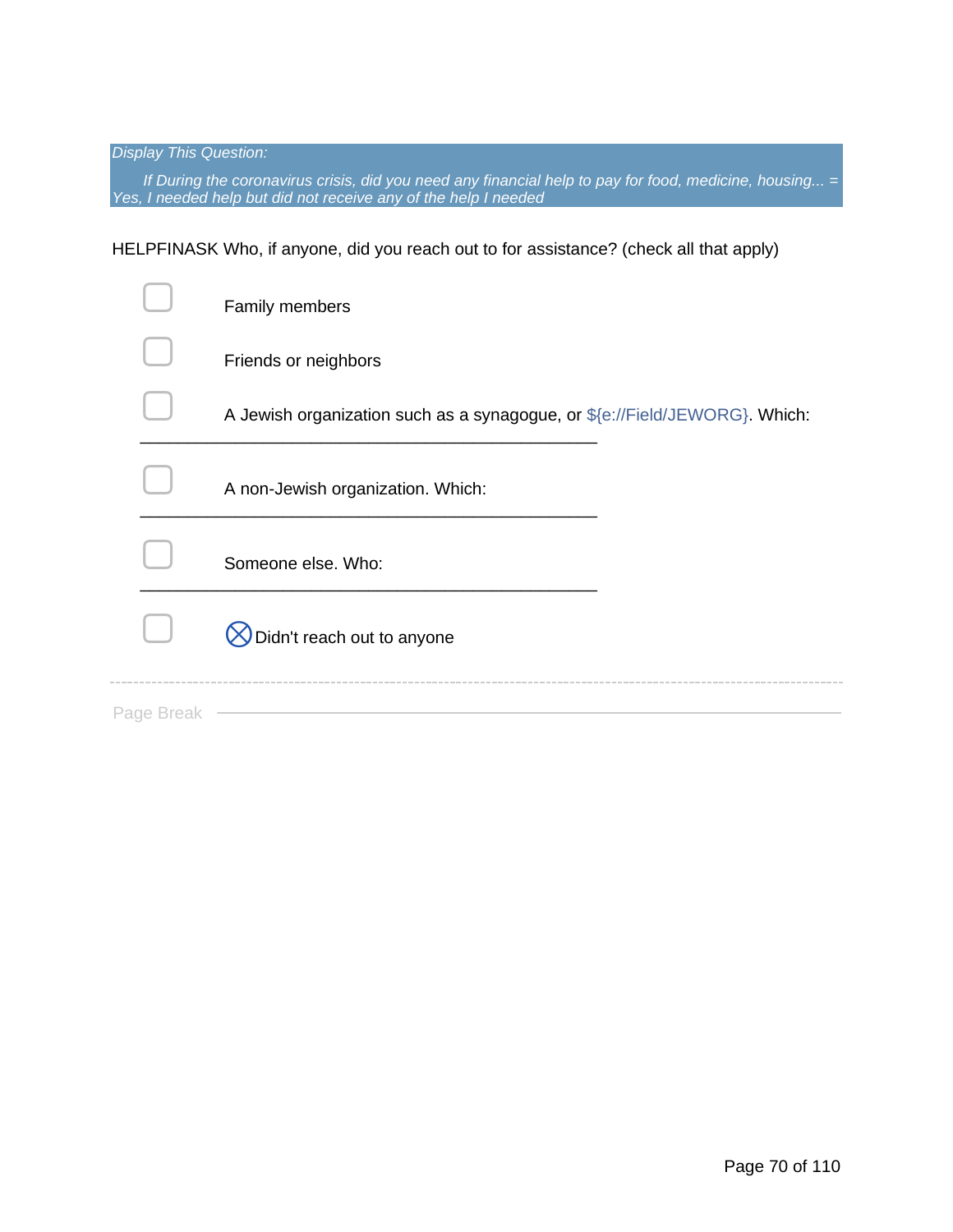*Display This Question: If During the coronavirus crisis, did you need any financial help to pay for food, medicine, housing... = Yes, I needed help and received all the help I needed Or During the coronavirus crisis, did you need any financial help to pay for food, medicine, housing... = Yes, I needed help and received some of the help I needed*

HELPFINGET Who provided the assistance you needed, whether in the form of cash, gift cards, food, or something else? (check all that apply)

|            | Family members who don't live with you                                     |
|------------|----------------------------------------------------------------------------|
|            | Friends or neighbors                                                       |
|            | A Jewish organization such as a synagogue, or \${e://Field/JEWORG}. Which: |
|            | A non-Jewish organization. Which:                                          |
|            | Someone else, Who:                                                         |
|            |                                                                            |
| Page Break |                                                                            |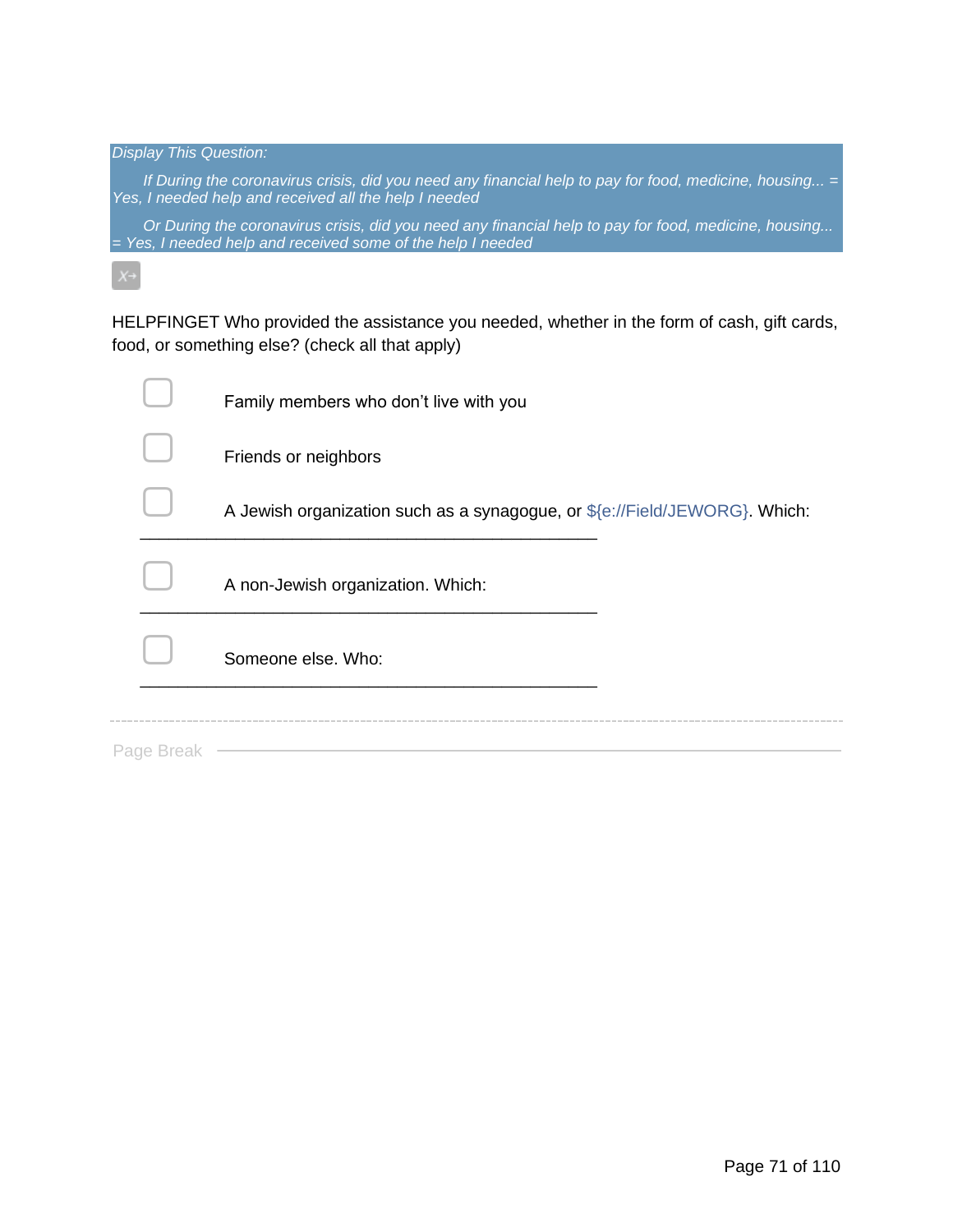$X \rightarrow$ 

HLDISANY \${e://Field/ASSISTLIVEHH} have a special need or disability, including a cognitive or developmental impairment, or a mental health condition? (Check all that apply).

|                             | \${e://Field/YESME}                                                                                                                                    |
|-----------------------------|--------------------------------------------------------------------------------------------------------------------------------------------------------|
|                             | What is your current marital status? = Married                                                                                                         |
|                             | Yes, my spouse                                                                                                                                         |
|                             | In the past academic year (2019-2020) were any of your children (check all that apply) = Babies,<br>toddlers, preschoolers, or not yet in kindergarten |
| elementary or middle school | Or In the past academic year (2019-2020) were any of your children (check all that apply) = Enrolled in                                                |
| high school                 | Or In the past academic year (2019-2020) were any of your children (check all that apply) = Enrolled in                                                |
|                             | Yes, my minor child (age 17 and younger)                                                                                                               |
|                             | Do you have any children? = Yes                                                                                                                        |
|                             | Yes, my adult child (age 18 or older)                                                                                                                  |
|                             | <b>No</b>                                                                                                                                              |
| Page Break                  |                                                                                                                                                        |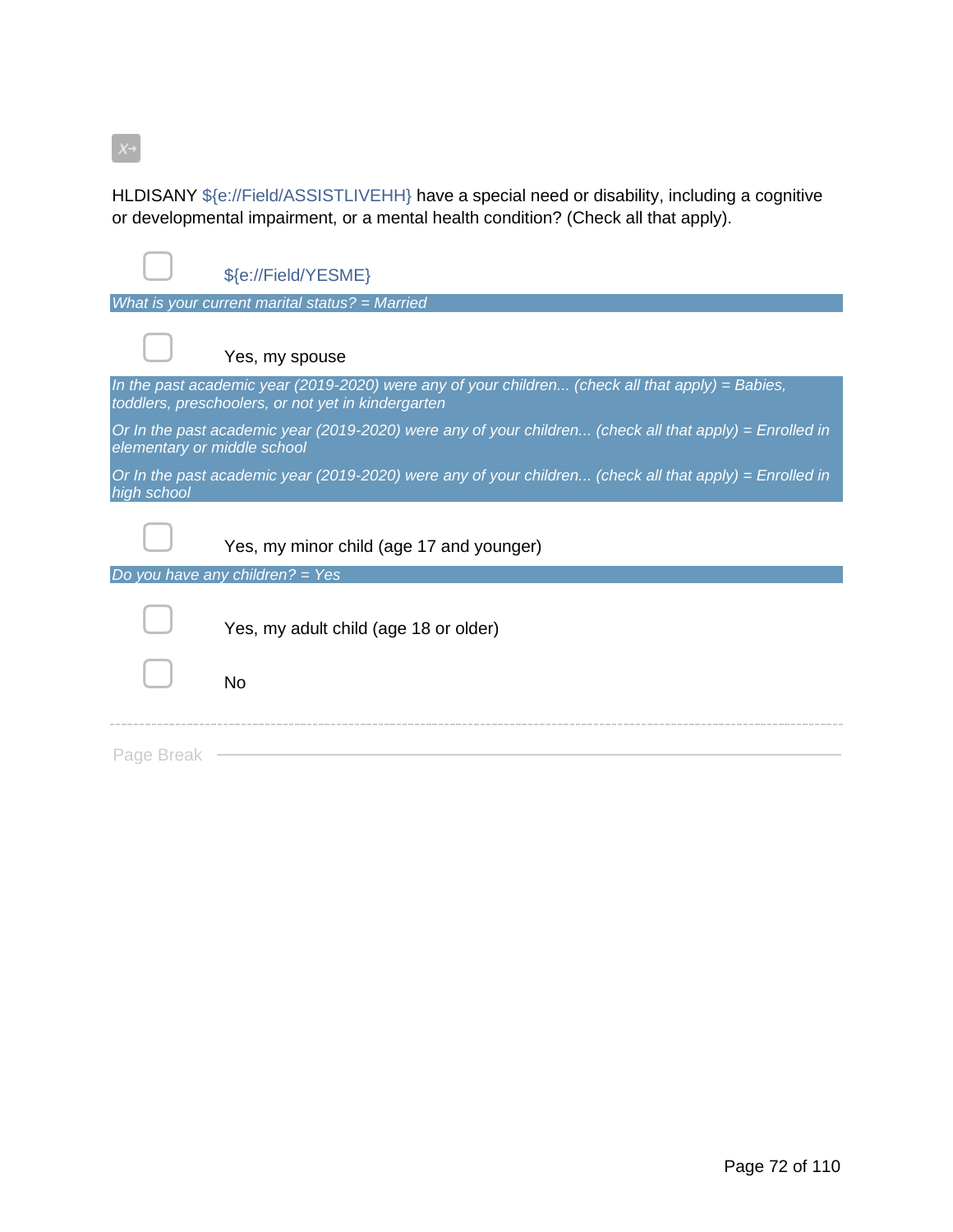$X \rightarrow$ 

NDSERVICES During the coronavirus crisis, did you need any of the following help that could not be provided by friends or family? (check all that apply)

| Help with obtaining food, medicine, or other necessities                                             |
|------------------------------------------------------------------------------------------------------|
| <b>Meals on Wheels</b>                                                                               |
| Home health care such as a personal care aide or family caregiver                                    |
| Help accessing mental health counseling services or referrals                                        |
| Career counseling or help with finding a job                                                         |
| Help with accessing medical care such as arranging for doctor visits and<br>providing transportation |
| Help with accessing public benefits such as unemployment and Medicaid                                |
| Help accessing services for individuals with special needs or disabilities                           |
| Other                                                                                                |
| Did not need any of these                                                                            |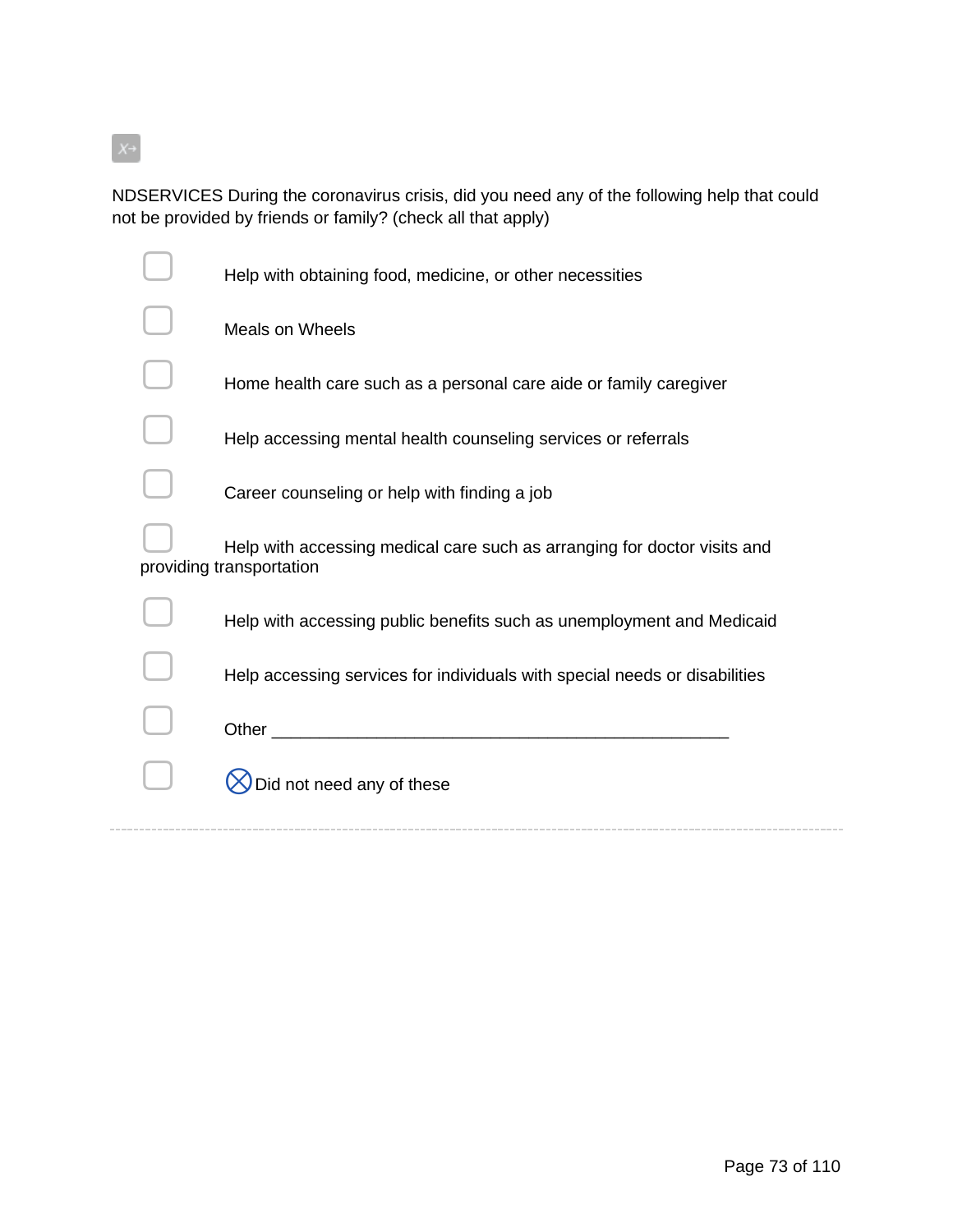*Display This Question:*

*If During the coronavirus crisis, did you need any of the following help that could not be provided... = Meals on Wheels*

*Or During the coronavirus crisis, did you need any of the following help that could not be provided... = Home health care such as a personal care aide or family caregiver*

*Or During the coronavirus crisis, did you need any of the following help that could not be provided... = Help accessing mental health counseling services or referrals*

*Or During the coronavirus crisis, did you need any of the following help that could not be provided... = Career counseling or help with finding a job*

*Or During the coronavirus crisis, did you need any of the following help that could not be provided... = Help with accessing medical care such as arranging for doctor visits and providing transportation*

*Or During the coronavirus crisis, did you need any of the following help that could not be provided... = Help with accessing public benefits such as unemployment and Medicaid*

*Or During the coronavirus crisis, did you need any of the following help that could not be provided... = Other*

*Carry Forward Selected Choices from "During the coronavirus crisis, did you need any of the following help that could not be provided by friends or family? (check all that apply) "*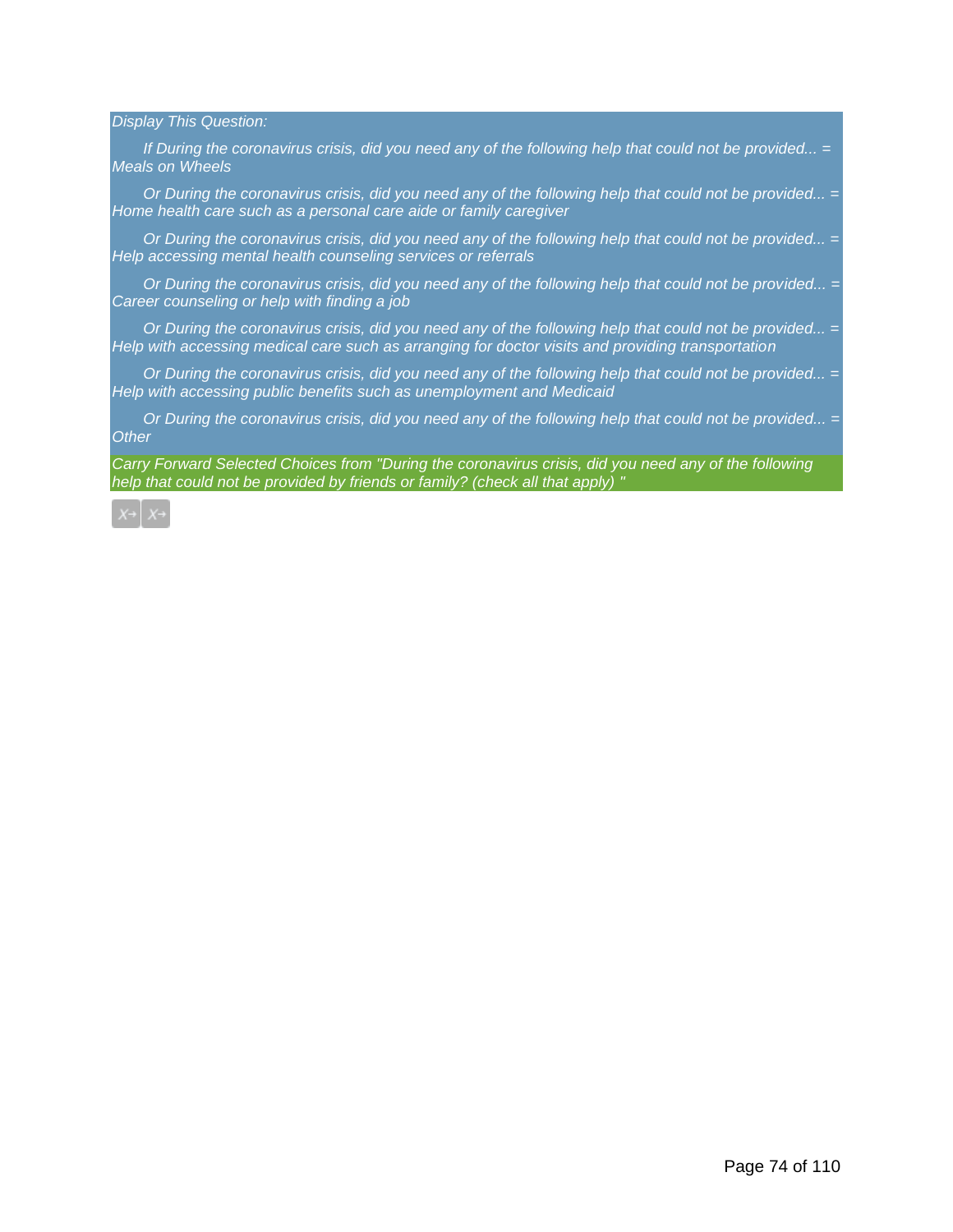NDSERVICESWHO Did you receive any of the following services during the coronavirus crisis? (check all that apply)

|                                                                                                               | Yes, from a Jewish<br>organization or<br>agency | Yes, from someone<br>else | Did not receive |
|---------------------------------------------------------------------------------------------------------------|-------------------------------------------------|---------------------------|-----------------|
| Help with obtaining<br>food, medicine, or<br>other necessities                                                |                                                 |                           |                 |
| <b>Meals on Wheels</b>                                                                                        |                                                 |                           |                 |
| Home health care<br>such as a personal<br>care aide or family<br>caregiver                                    |                                                 |                           |                 |
| Help accessing<br>mental health<br>counseling services<br>or referrals                                        |                                                 |                           |                 |
| Career counseling or<br>help with finding a job                                                               |                                                 |                           |                 |
| Help with accessing<br>medical care such as<br>arranging for doctor<br>visits and providing<br>transportation |                                                 |                           |                 |
| Help with accessing<br>public benefits such<br>as unemployment<br>and Medicaid                                |                                                 |                           |                 |
| Help accessing<br>services for<br>individuals with<br>special needs or<br>disabilities                        |                                                 |                           |                 |
| Other                                                                                                         |                                                 |                           |                 |
| Did not need any<br>of these                                                                                  |                                                 |                           |                 |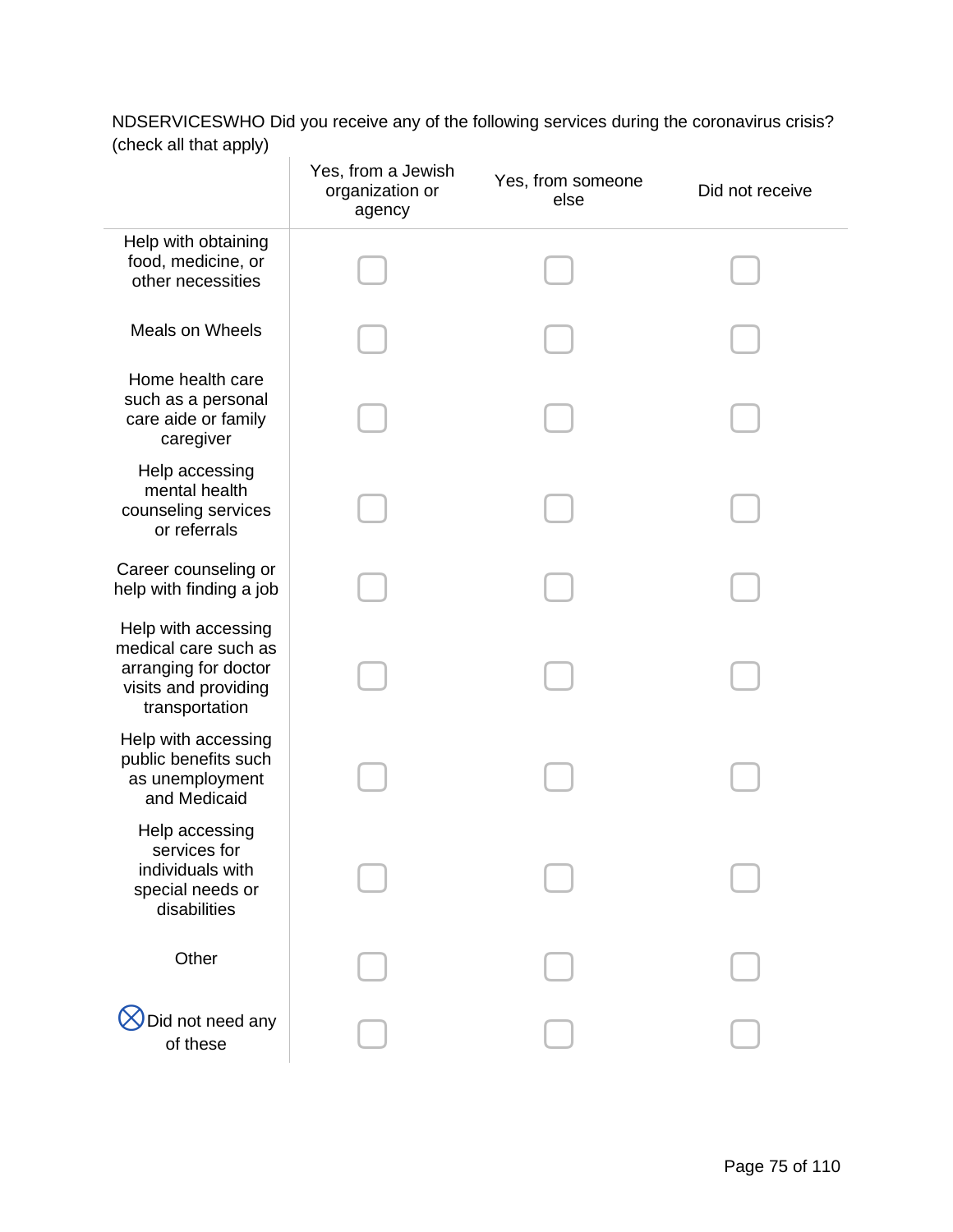**End of Block: Help and Needs**

**Start of Block: Jewish Life Before**

Q88 The following are questions about your **Jewish life prior to the coronavirus crisis**. Please respond as best you can about your usual behavior prior to the outbreak of the coronavirus crisis.

SYNJLBFR In January 2020, did you belong to a Jewish congregation, such as a synagogue, temple, minyan, chavurah, or High Holy Day congregation?

 $\bigcirc$  Yes, belonged

 $\bigcirc$  No, didn't belong

Page Break —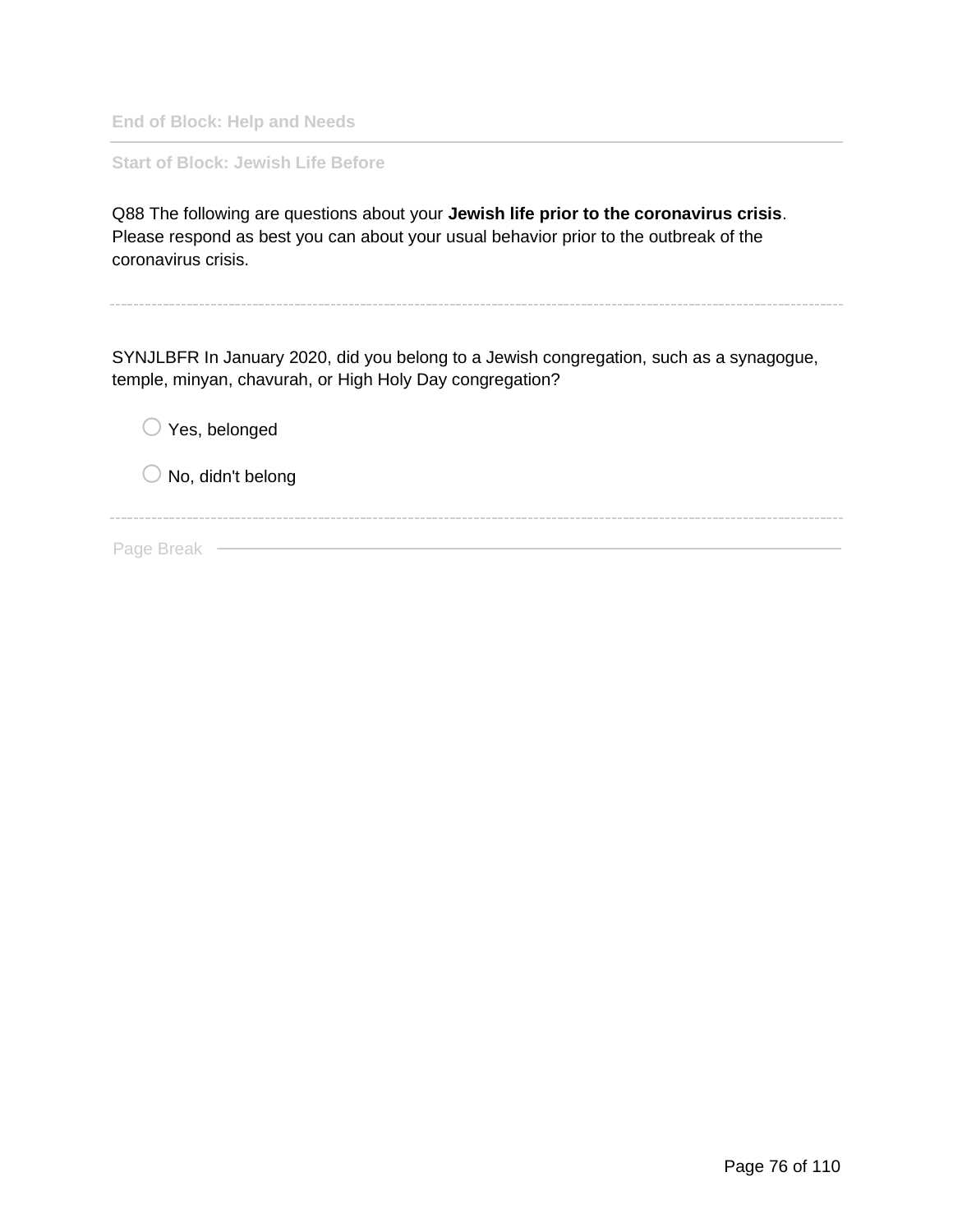*Display This Question:*

*If In January 2020, did you belong to a Jewish congregation, such as a synagogue, temple, minyan, ch... = Yes, belonged*

SYNTYPE Which of the following types of Jewish congregations did you belong to? (check all that apply)

|            | Orthodox synagogue                                       |
|------------|----------------------------------------------------------|
|            | Conservative synagogue                                   |
|            | Reform synagogue                                         |
|            | Reconstructionist synagogue                              |
|            | Synagogue with another denomination, please specify      |
|            | Synagogue with no denomination                           |
|            | Chabad synagogue                                         |
|            | Minyan, chavurah, or other independent worship community |
|            | Hillel or other organization-based worship community     |
|            | Something else, please specify                           |
|            | None of these                                            |
| Page Break |                                                          |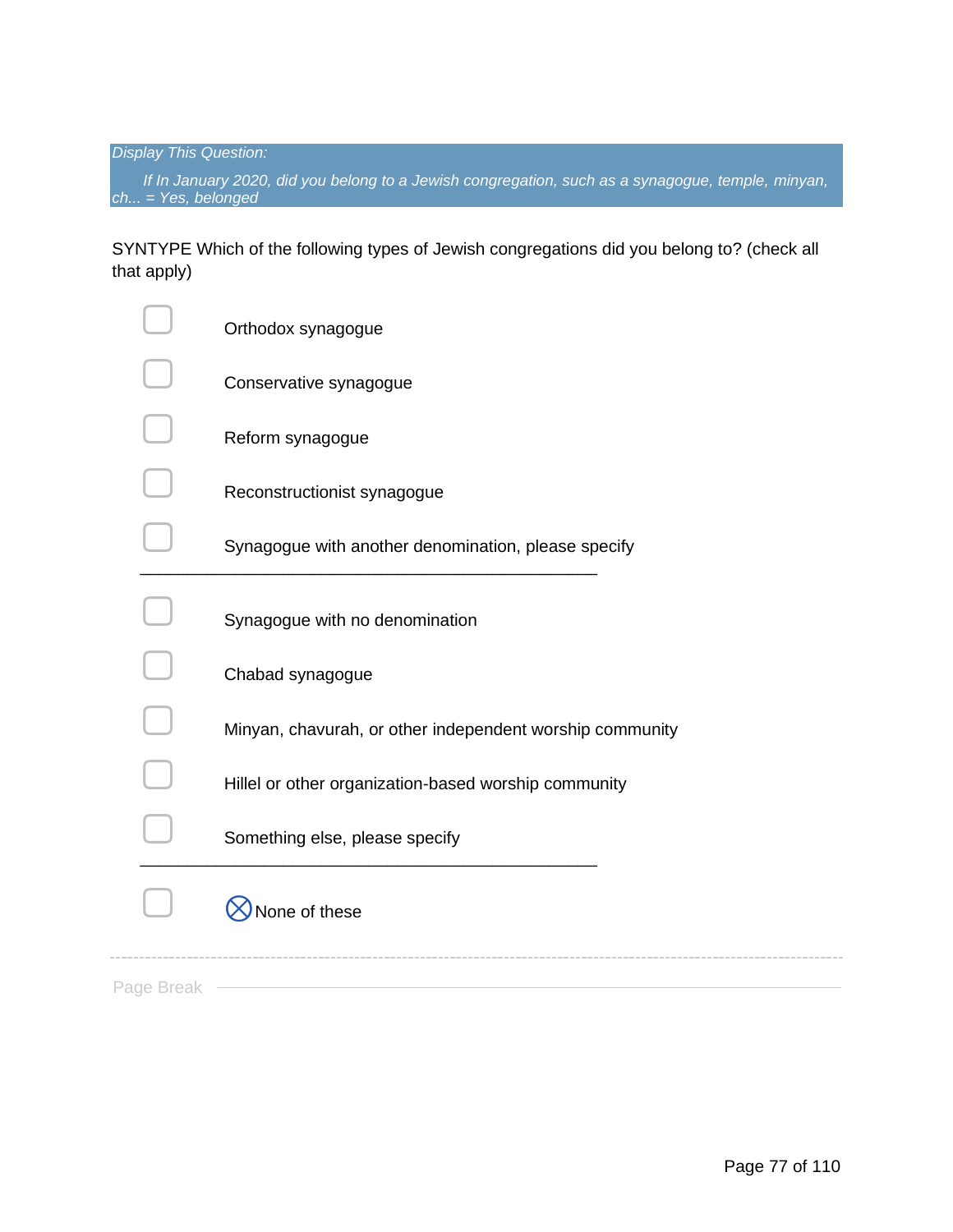JORGBFR Aside from congregations, did you belong to any Jewish organizations (e.g., Hadassah, ADL, AJC, youth group, AIPAC, J Street) or social group (e.g., social havurah, Jewish book club, etc.)

| $\bigcirc$ Yes, belonged     |  |  |
|------------------------------|--|--|
| $\bigcirc$ No, didn't belong |  |  |
|                              |  |  |
| Page Break                   |  |  |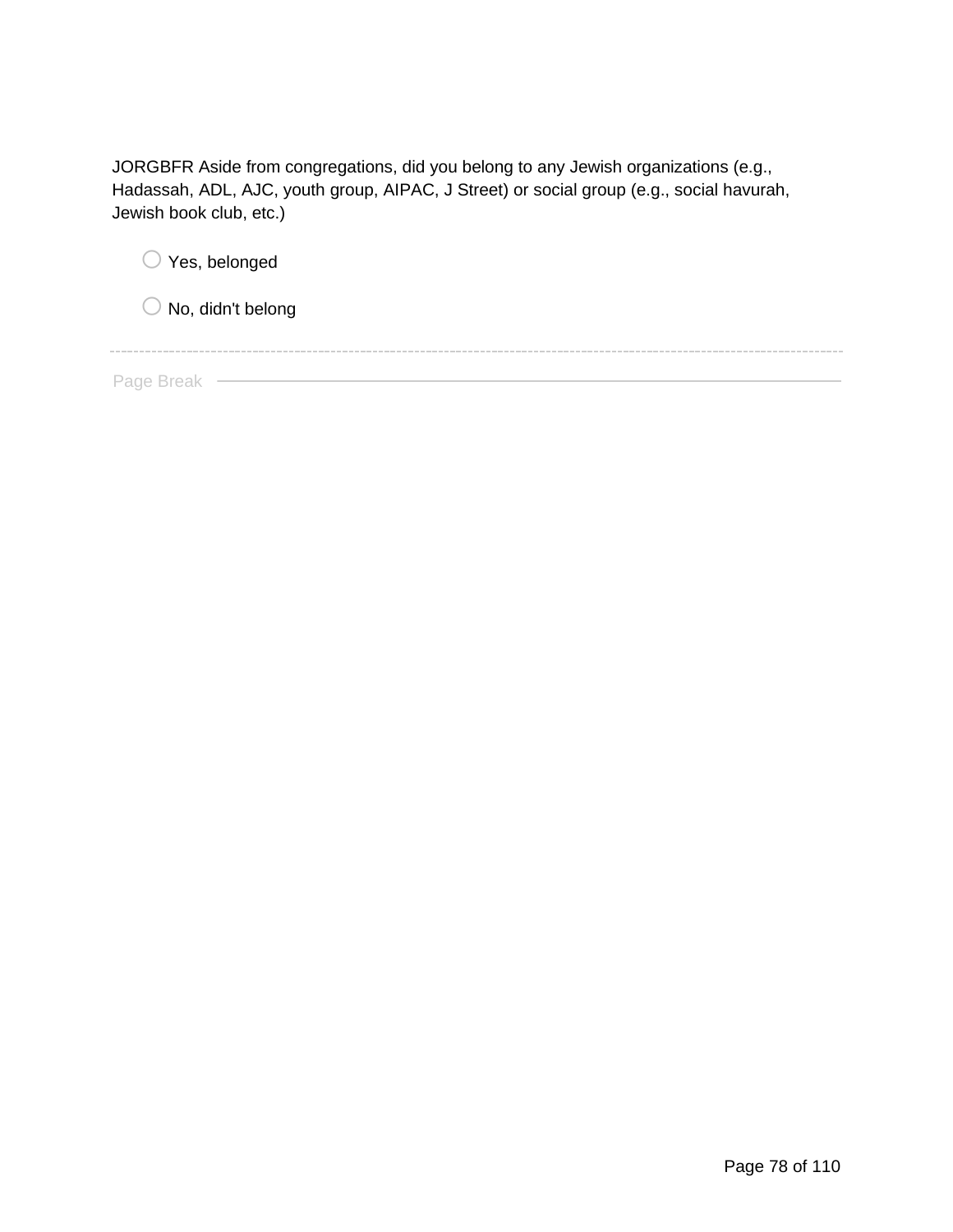#### *Display This Question:*

*If During the spring of 2020, were you a student in a degree-granting program at a college or univer... = Yes, undergraduate student*

#### HILLELBFR

Before the coronavirus crisis, how active were you in Jewish campus activities (e.g., Hillel, Chabad, a Jewish fraternity or sorority, other campus-based Jewish groups)?

| Not at all active<br>k P   |
|----------------------------|
| Not too active             |
| $\bigcirc$ Somewhat active |
| $\bigcirc$ Very active     |
| Page Break                 |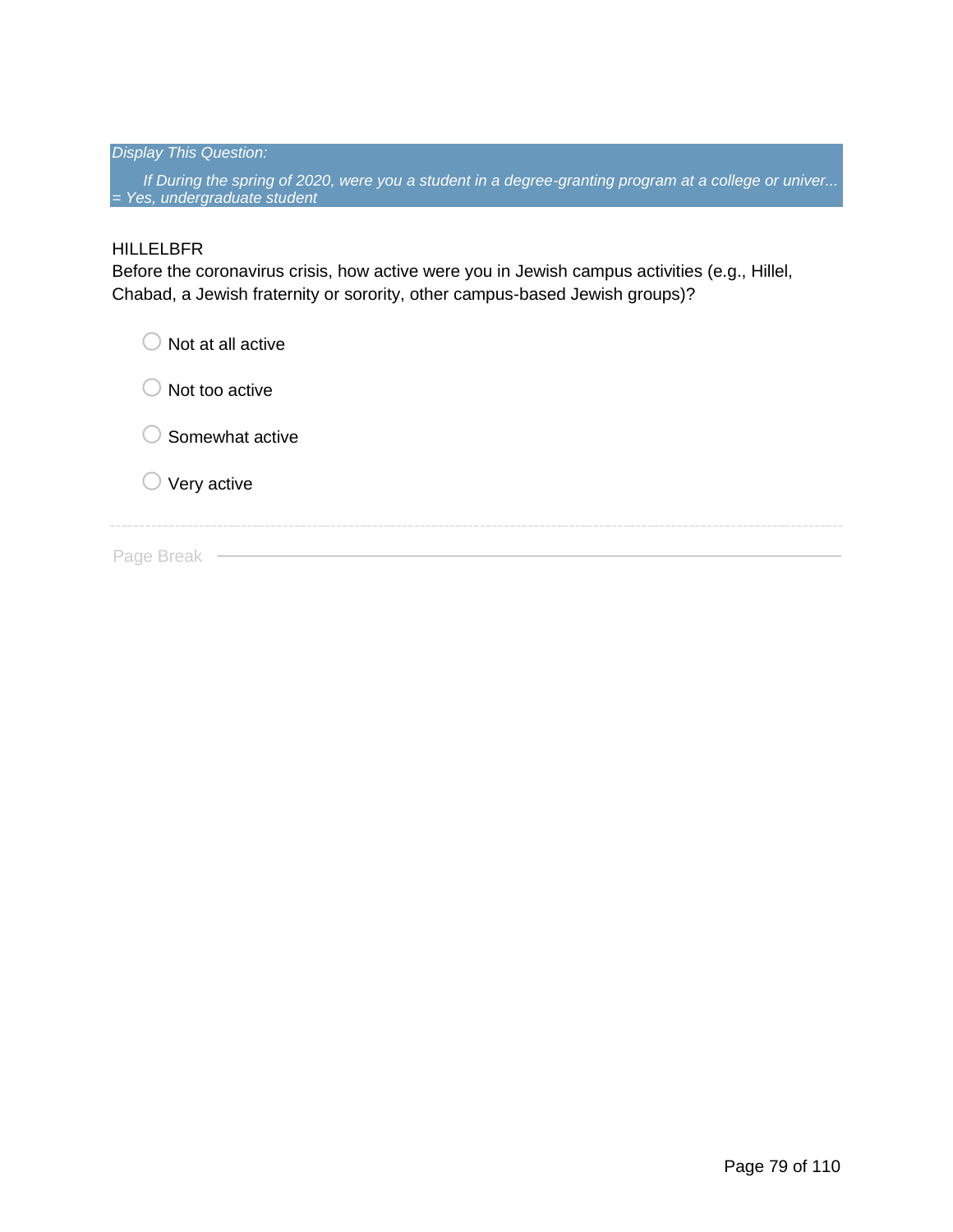RELSERVBFR Before the coronavirus crisis, in a typical year, aside from special occasions like weddings and funerals, how often did you attend any type of organized Jewish religious services?

| <b>Never</b>               |
|----------------------------|
| Once or twice a year       |
| Every few months<br>∪      |
| About once a month         |
| Two or three times a month |
| Once a week or more        |
|                            |

JPROGBFR In a typical year, how often do you attend any type of program or activity sponsored by a Jewish organization or group?

| <b>Never</b>               |
|----------------------------|
| Once or twice a year       |
| Every few months           |
| About once a month         |
| Two or three times a month |
| Once a week or more        |
|                            |
| Page                       |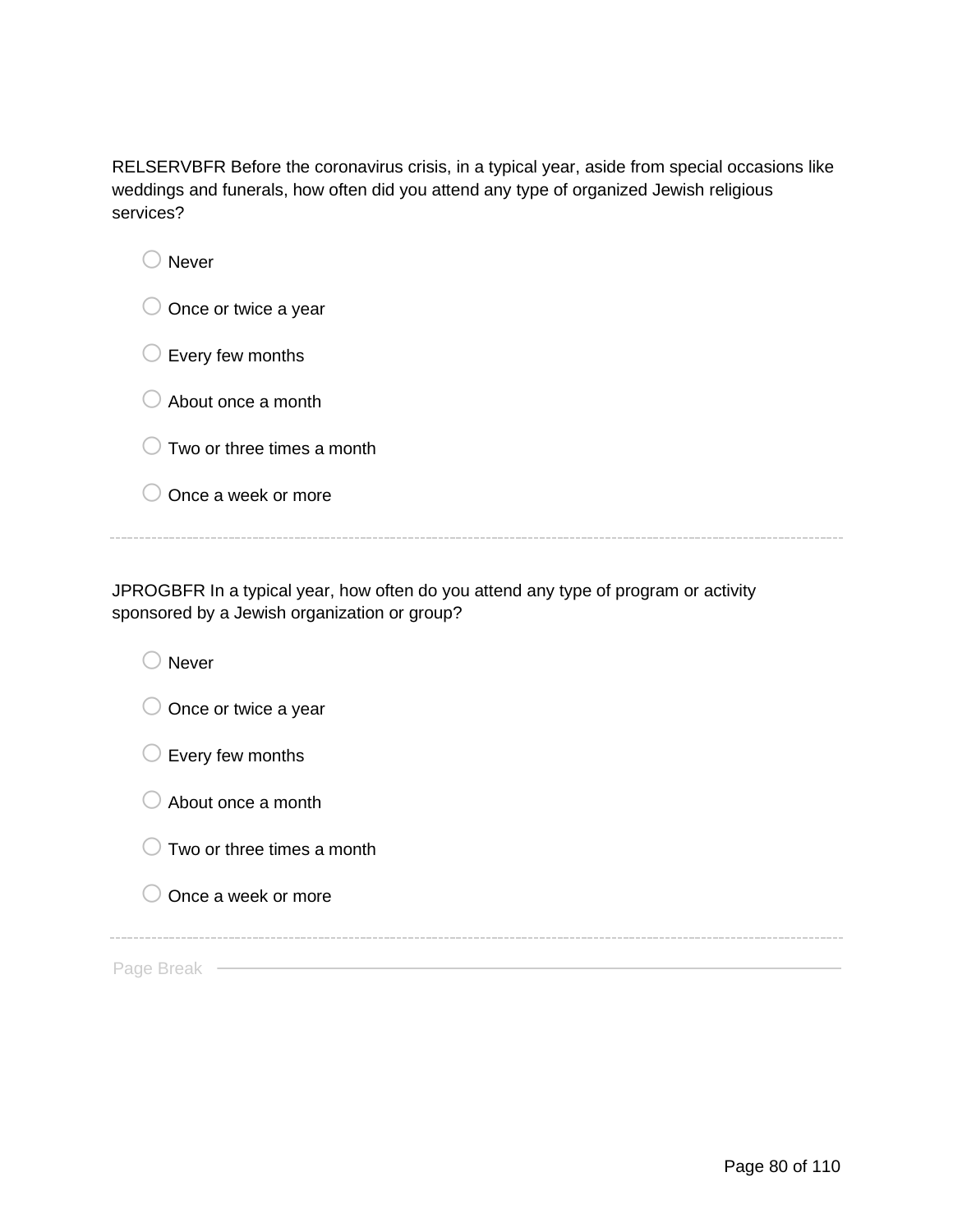JSEDERBFR Regardless of what you did this year, in a typical year on Passover, do you participate in a Passover seder (either hosting or attending)?

i.

| Yes                                                                                                                                                                 |  |
|---------------------------------------------------------------------------------------------------------------------------------------------------------------------|--|
| N٥                                                                                                                                                                  |  |
|                                                                                                                                                                     |  |
| JSHABBFR In a typical week, do you mark Shabbat in any special way, like lighting candles,<br>having a special meal, going to services, or refraining from working? |  |

| $\bigcirc$ Yes |  |  |  |  |
|----------------|--|--|--|--|
| $\bigcirc$ No  |  |  |  |  |
|                |  |  |  |  |
| Page Break -   |  |  |  |  |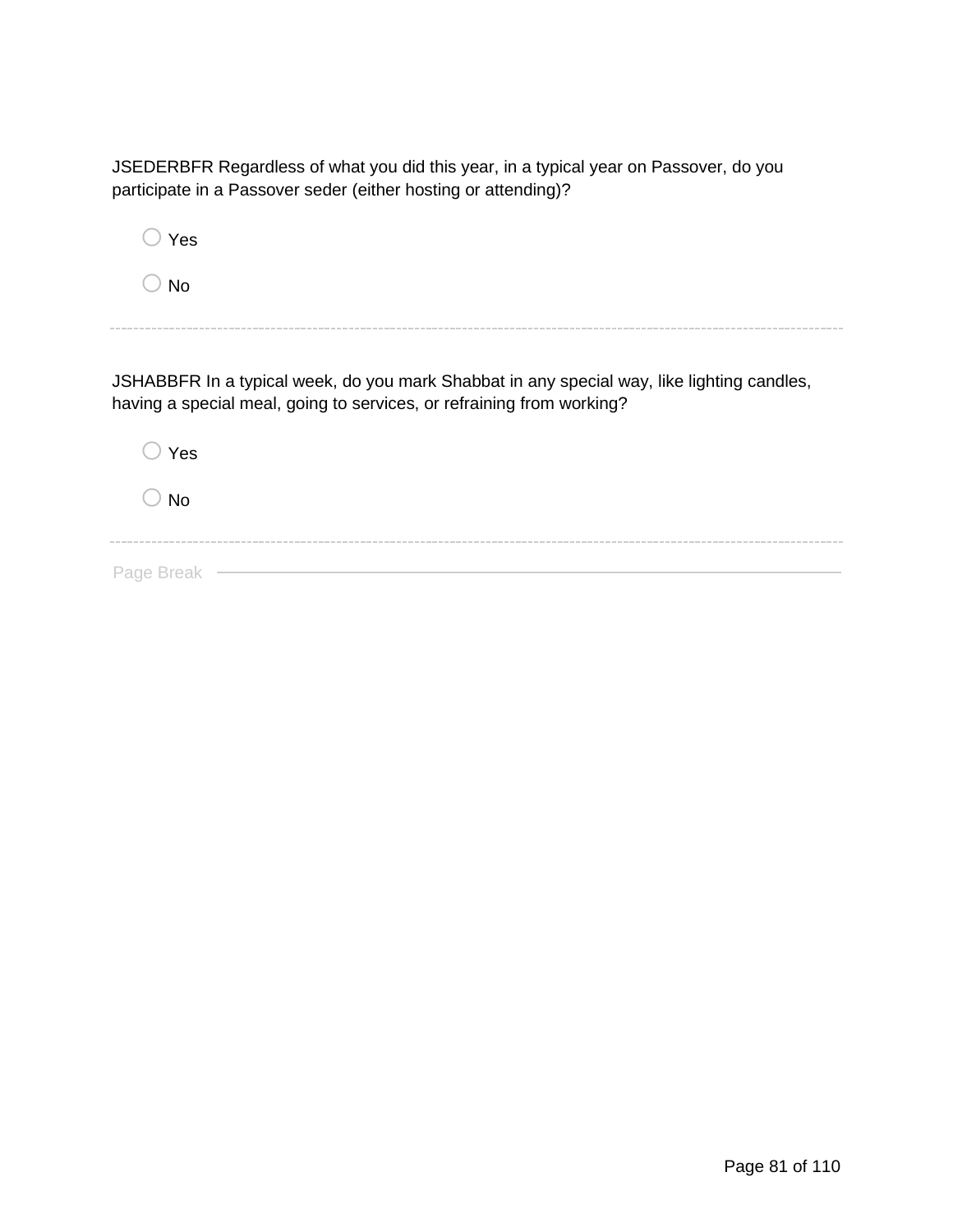JLFRIEND How many of your closest friends are Jewish?

| None       |
|------------|
| Some       |
| About half |
| Most       |
| All        |
|            |
| Page Break |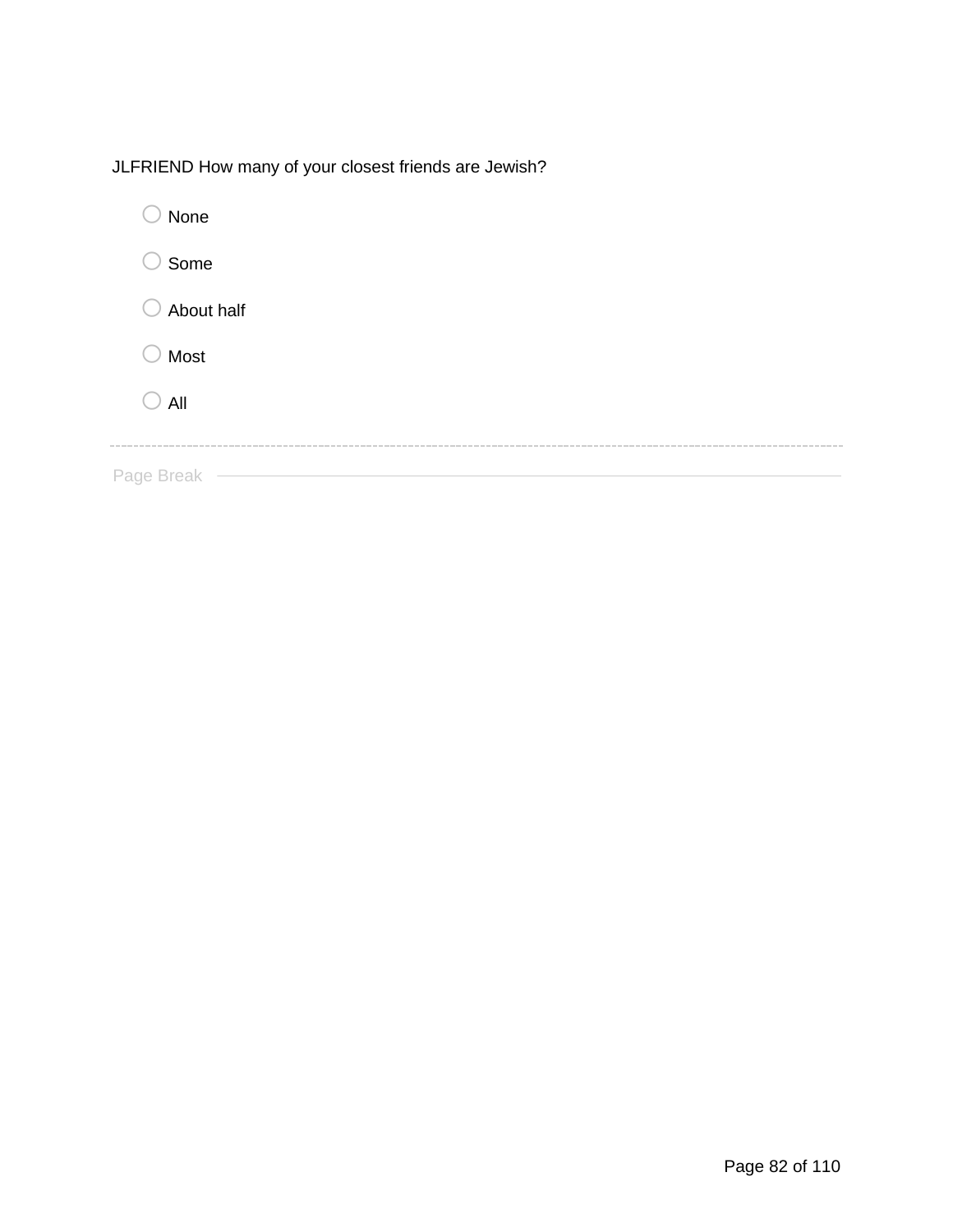ISRFAMFR Do you have any close friends or family who live in Israel? (check all that apply)



**End of Block: Jewish Life Before**

**Start of Block: Community Connections and Relationships**



SYNCONTACT At any time during the coronavirus crisis did anyone from your synagogue contact you in order to… (check all that apply)

|            | Personally ask how you were doing?                           |
|------------|--------------------------------------------------------------|
|            | Invite you to participate in online services or programs?    |
|            | Offer or provide assistance (whether or not you needed any)? |
|            | Ask you to volunteer to help others?                         |
|            | Ask you for financial donations?                             |
|            | Something else, please specify                               |
|            | No one from my synagogue contacted me                        |
| Page Breal |                                                              |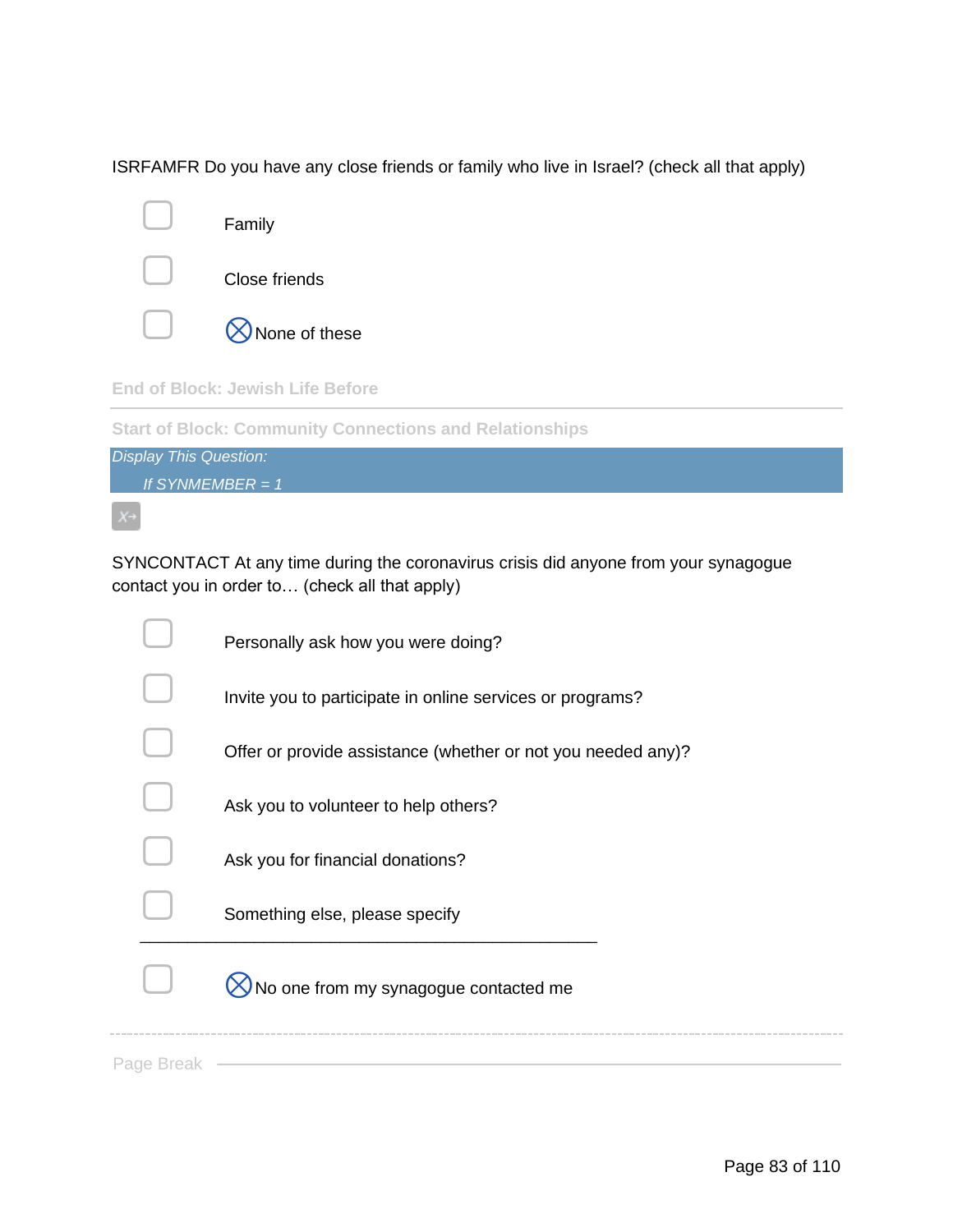#### *Display This Question:*

*If During the spring of 2020, were you a student in a degree-granting program at a college or univer... != Yes, undergraduate student*

JORGCONTACT \${e://Field/CRORGCONTACTSYN} any time during the coronavirus crisis did anyone from your local Jewish federation or any Jewish organizations you are affiliated with (e.g., JCC, Jewish Family Service) contact you in order to… (check all that apply)

|          | Personally ask how you were doing?                           |
|----------|--------------------------------------------------------------|
|          | Invite you to participate in online services or programs?    |
|          | Offer or provide assistance (whether or not you needed any)? |
|          | Ask you to volunteer to help others?                         |
|          | Ask you for financial donations?                             |
|          | Something else, please specify                               |
|          | No one from any Jewish organization contacted me             |
| Page Bre |                                                              |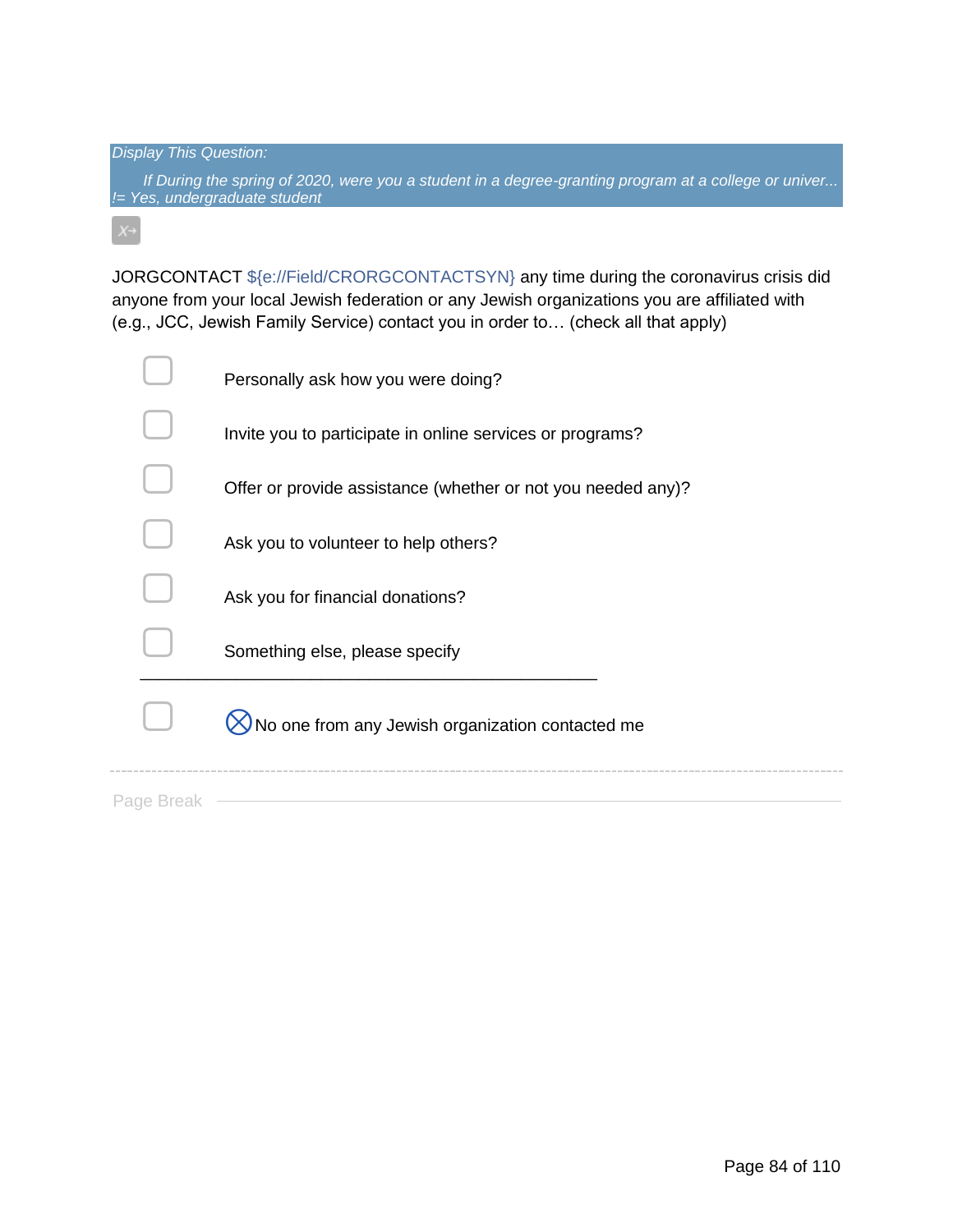*Display This Question:*

*If During the spring of 2020, were you a student in a degree-granting program at a college or univer... = Yes, undergraduate student*

HILLELCONTACT At any time during the coronavirus crisis did anyone from your campus Hillel contact you in order to… (check all that apply)

|            | Personally ask how you were doing?                           |
|------------|--------------------------------------------------------------|
|            | Invite you to participate in online services or programs?    |
|            | Offer or provide assistance (whether or not you needed any)? |
|            | Ask you to volunteer to help others?                         |
|            | Ask you for financial donations?                             |
|            | Something else, please specify                               |
|            | No one from Hillel contacted me                              |
| Page Break |                                                              |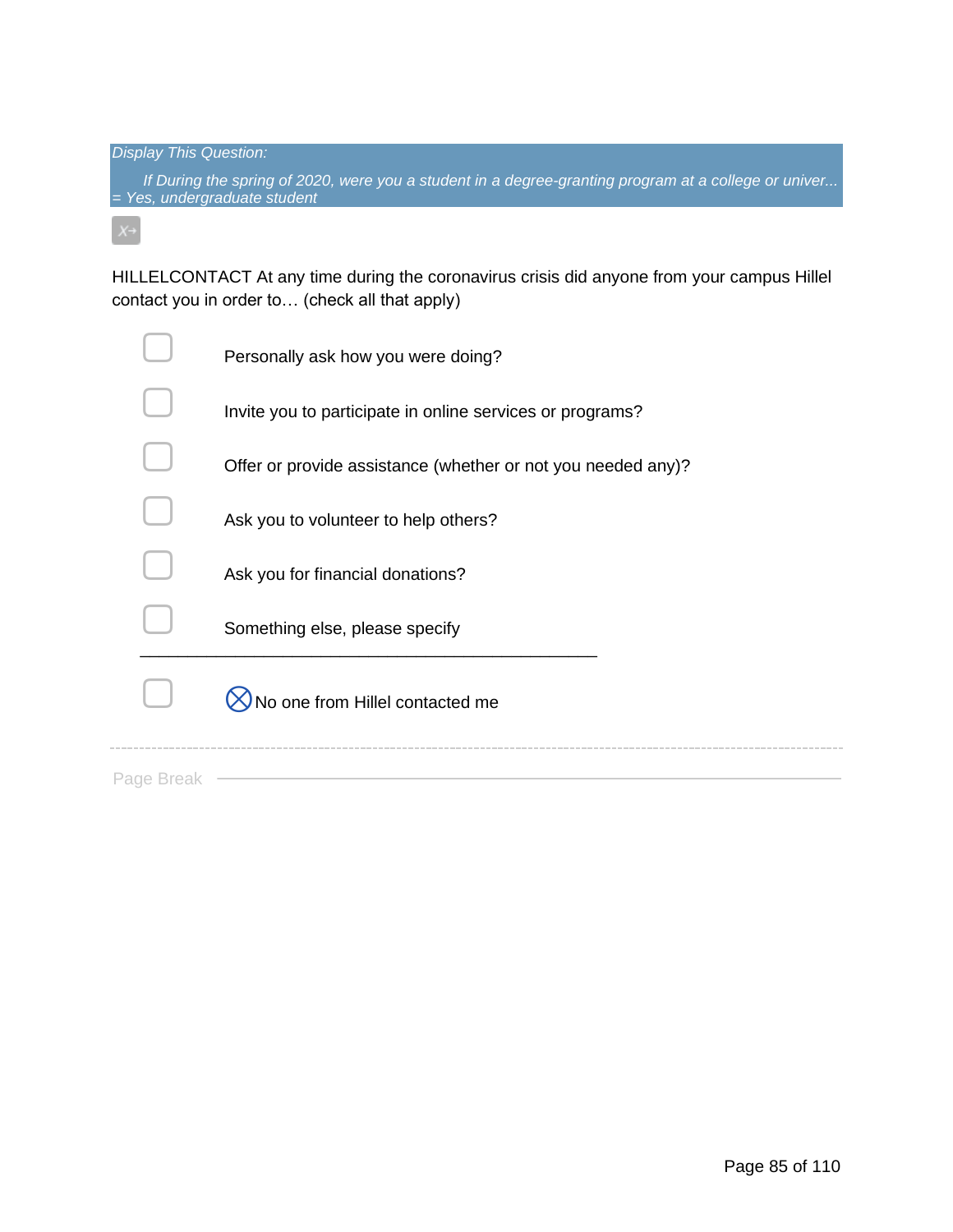**End of Block: Community Connections and Relationships**

**Start of Block: Jewish Life After**

Q97 Now we would like to ask some questions about your **Jewish life today**. Please respond about your activities during the coronavirus crisis.

 $X \rightarrow$ 

JCONNCHNG As a result of the coronavirus crisis, overall do you feel that your connection to Judaism is...?

| Much weaker       |  |
|-------------------|--|
| Somewhat weaker   |  |
| Hasn't changed    |  |
| Somewhat stronger |  |
| Much stronger     |  |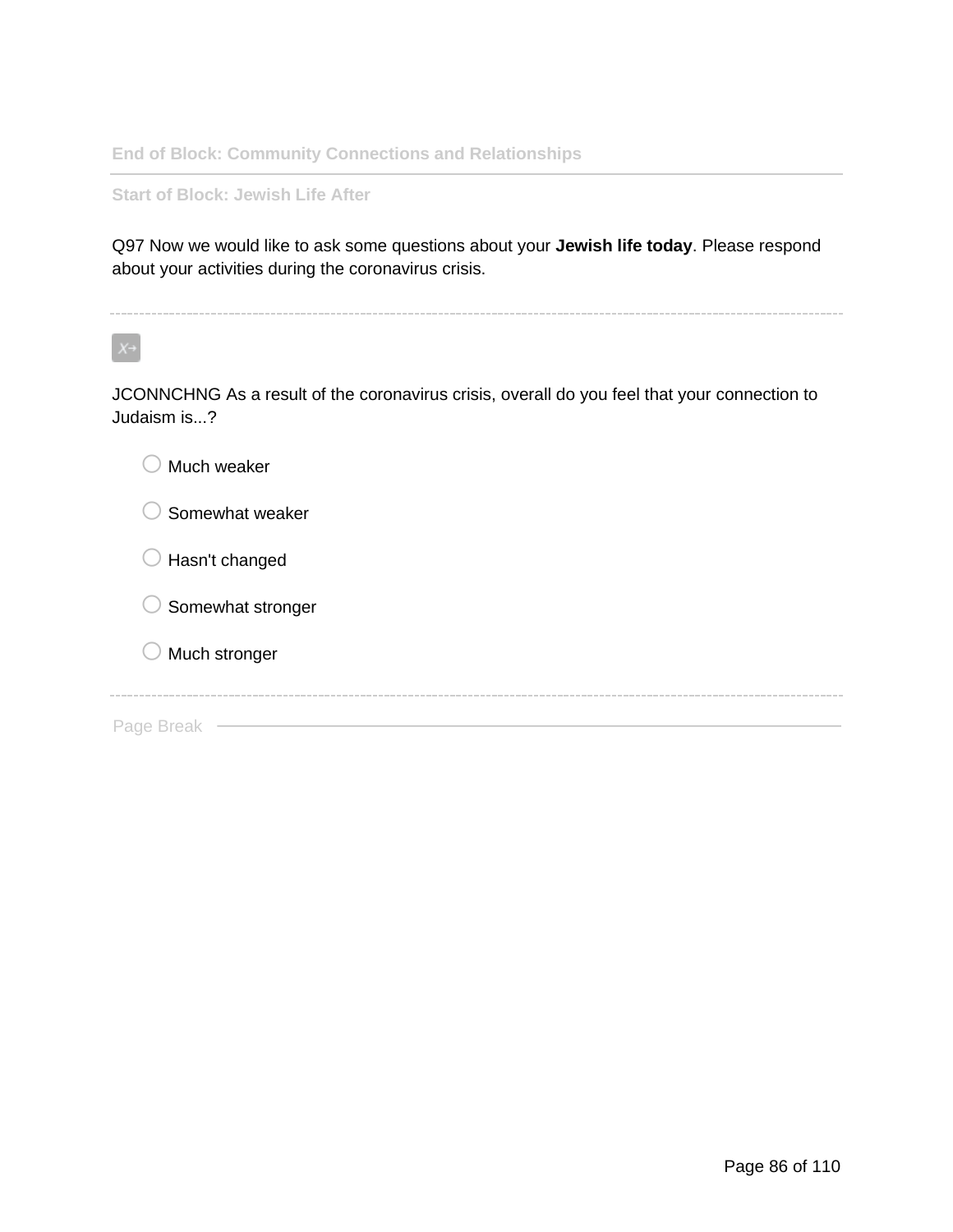SEDERNOW On Passover this year, did you do any of the following for your Passover seder? (check all that apply)

*Regardless of what you did this year, in a typical year on Passover, do you participate in a Pass... = Yes*

| Held a Passover seder the way I usually do                                                              |
|---------------------------------------------------------------------------------------------------------|
| Regardless of what you did this year, in a typical year on Passover, do you participate in a Pass = Yes |
| Had seder with different group of people than usual                                                     |
| Incorporated discussion of coronavirus into Passover seder rituals                                      |
| Hosted or attended a virtual Passover seder by internet or telephone                                    |
| Did not have a Passover seder at all                                                                    |
| Other, please specify                                                                                   |
| e of these                                                                                              |

SEDERPACK This Passover, did you receive a Passover food package or other items to help you celebrate Passover from a Jewish organization in your area?

| )Yes         |  |  |  |
|--------------|--|--|--|
| ) No         |  |  |  |
| O Don't know |  |  |  |
|              |  |  |  |
| Page Break   |  |  |  |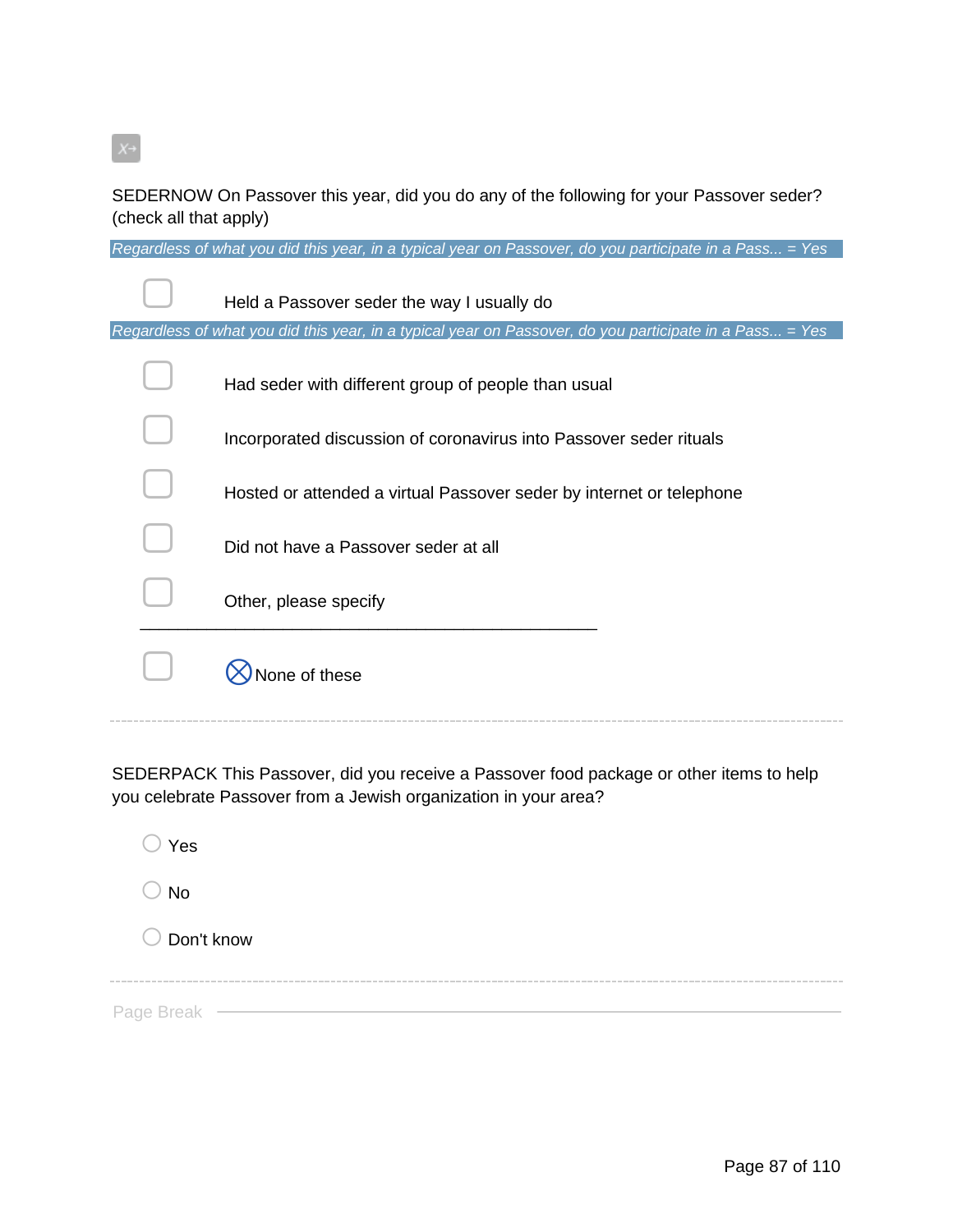$\mathbb{X}$ 

|                                                                                                                                                                     | Never | Rarely | Sometimes | Often |
|---------------------------------------------------------------------------------------------------------------------------------------------------------------------|-------|--------|-----------|-------|
| Watched/listened/joined<br>a Jewish religious<br>service                                                                                                            |       |        |           |       |
| In the past academic year<br>(2019-2020) were any of<br>your children (check all<br>that $apply$ = Babies,<br>toddlers, preschoolers, or<br>not yet in kindergarten |       |        |           |       |
| Watched/listened/joined<br>online activities or<br>programming for Jewish<br>families with young<br>children                                                        |       |        |           |       |
| Watched/listened/joined<br>\${e://Field/APROGRAM}<br>Jewish program, class,<br>or activity                                                                          |       |        |           |       |
| Communicated with<br>online Jewish groups<br>using social media (e.g.,<br>Facebook, Twitter)                                                                        |       |        |           |       |
| Searched for Jewish<br>resources and<br>information                                                                                                                 |       |        |           |       |
| Other. Please specify:                                                                                                                                              |       |        |           |       |
|                                                                                                                                                                     |       |        |           |       |

JONLINE In the PAST MONTH, how often did you do any of the following activities online?

Page Break —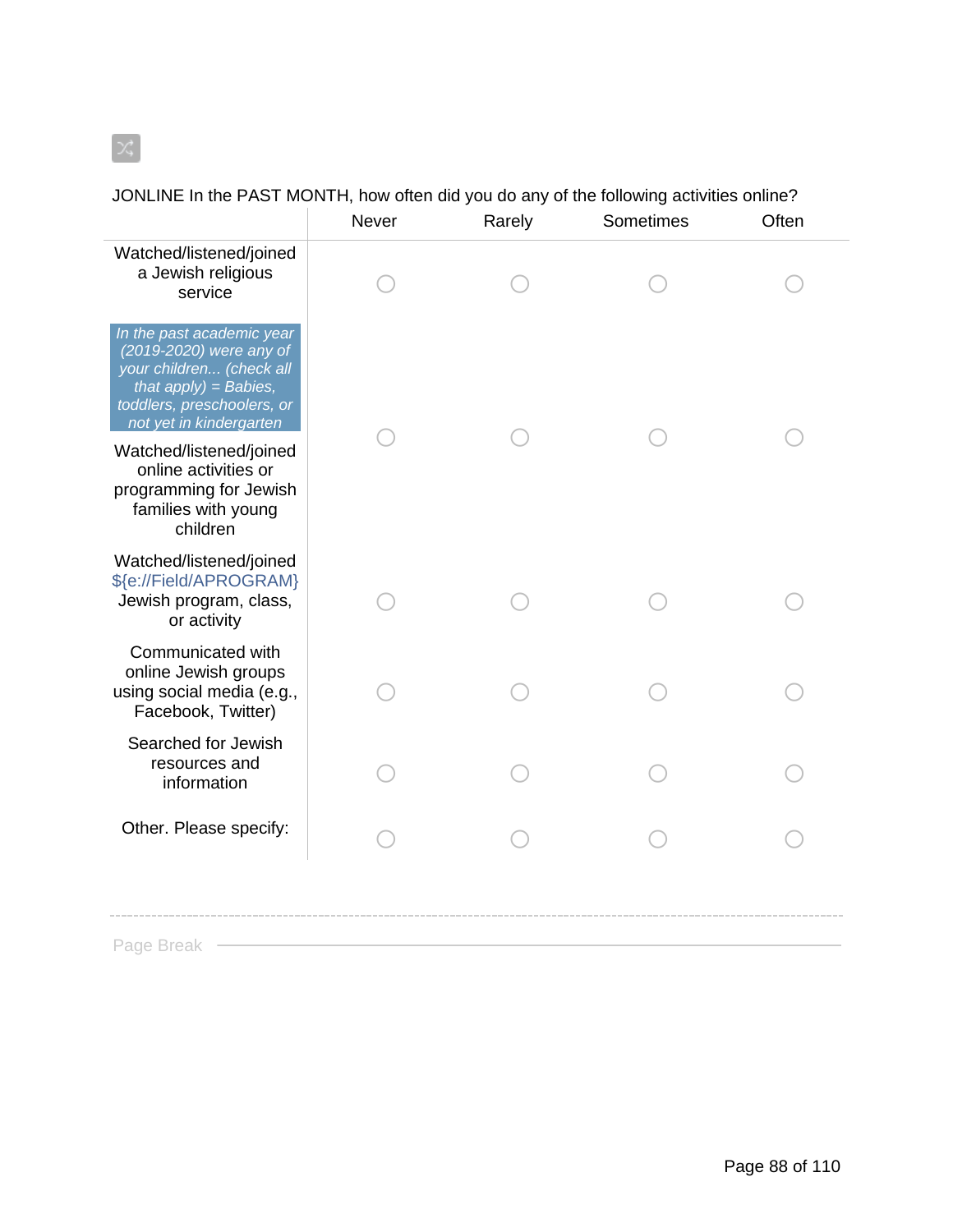

JDISRUPT In what ways, if any, has your Jewish life been disrupted because of the coronavirus crisis? (check all that apply)

|            | Could not obtain all kosher food needed, including food for Passover                                                  |
|------------|-----------------------------------------------------------------------------------------------------------------------|
|            | Postponed or altered celebration of a life-cycle event such as a wedding, bar or<br>bat mitzvah, bris, or baby naming |
|            | Could not say mourner's kaddish, sit shiva, or have a funeral, in the usual way                                       |
|            | Used technology on Shabbat or Jewish holidays more than in the past                                                   |
|            | Other, please specify                                                                                                 |
|            | lone of these                                                                                                         |
| Page Breal |                                                                                                                       |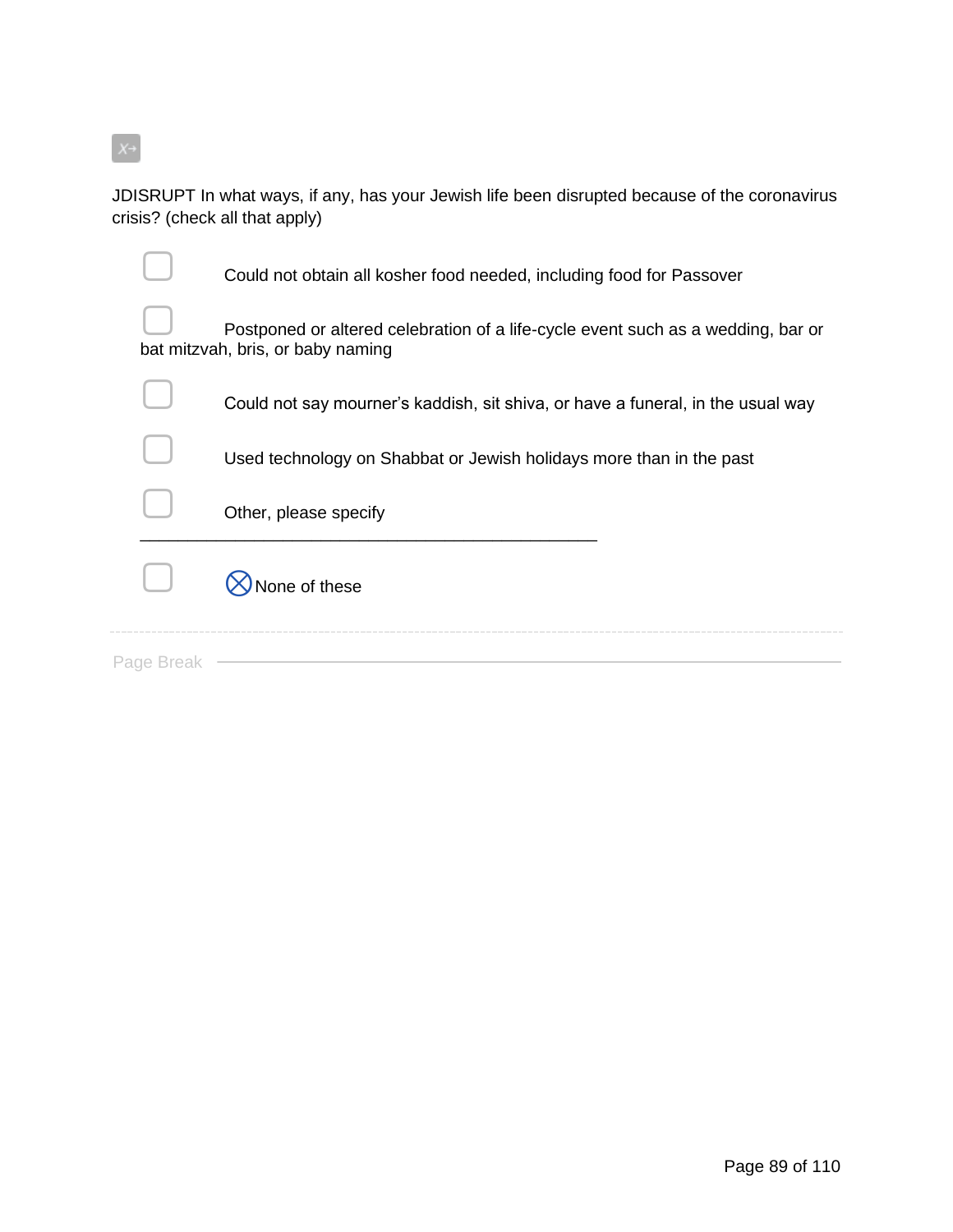*If In January 2020, did you belong to a Jewish congregation, such as a synagogue, temple, minyan, ch... = Yes, belonged*

SYNFUT Thinking about your synagogue membership, which of the following statements are true for you? (check all that apply)

|            | I do not expect to rejoin next year for financial reasons                        |
|------------|----------------------------------------------------------------------------------|
|            | I do not expect to rejoin next year for reasons that are not related to finances |
|            | I expect to continue my membership if I get financial assistance                 |
|            | I expect to continue my membership as before                                     |
|            | Something else: ________                                                         |
| Page Break |                                                                                  |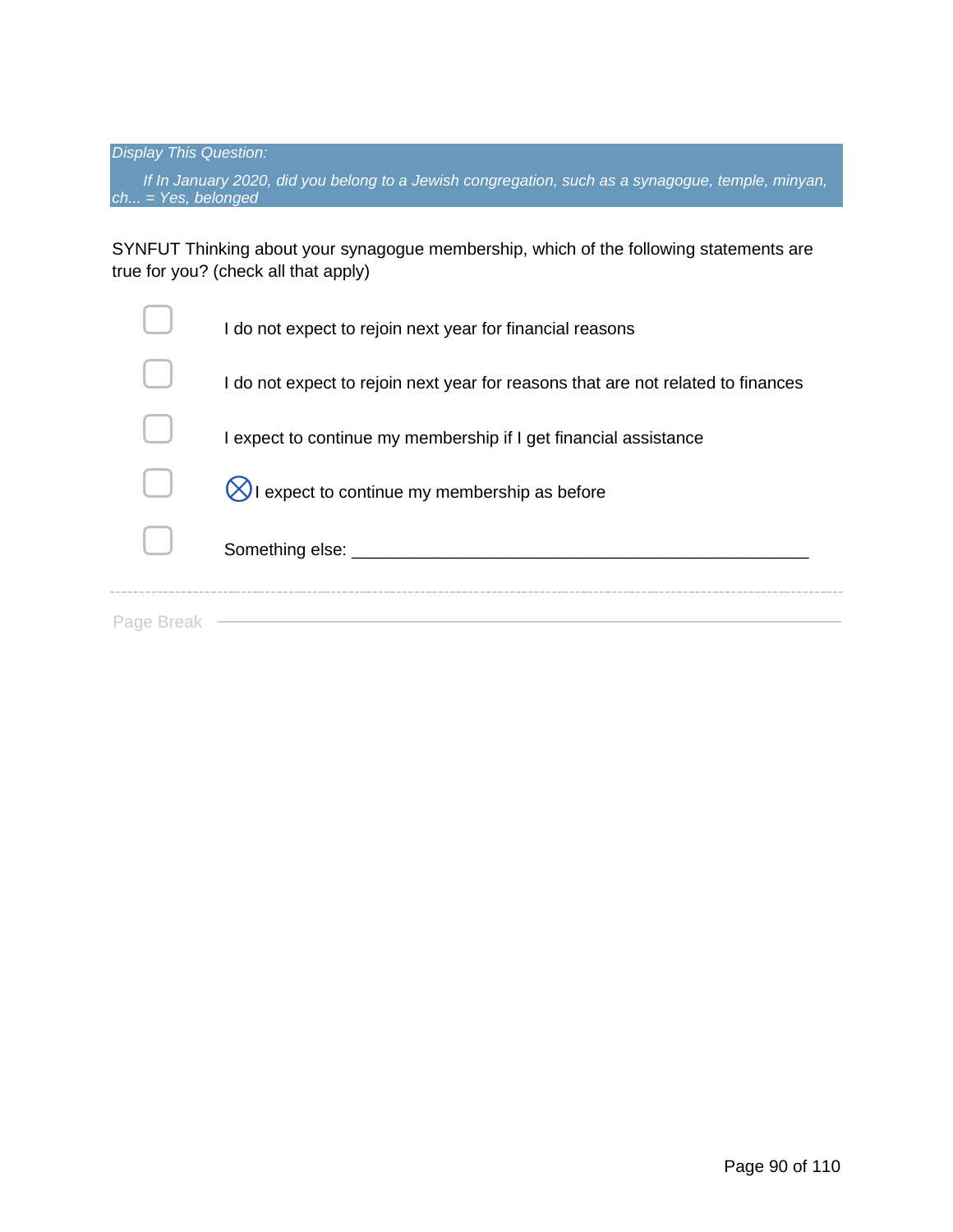**End of Block: Jewish Life After**

**Start of Block: Jewish Online Life**

 $X \rightarrow$ 

JFUT Which of the following statements is true for you about your online involvement with virtual Jewish life during the coronavirus crisis? (check all that apply)

| crisis | I connected to a virtual Jewish community that I wasn't involved with before the                                           |
|--------|----------------------------------------------------------------------------------------------------------------------------|
|        | I accessed online Jewish resources that I had not used prior to the crisis                                                 |
|        | I participated in Jewish online programs, classes or activities that I had not<br>participated in prior to the crisis      |
|        | I made virtual connections with Jewish people I didn't know before the crisis                                              |
|        | I participated in an online Jewish life cycle event (e.g. wedding, bar or bat<br>mitzvah, bris or baby naming, or funeral) |
|        | Other. Please specify:                                                                                                     |
|        | <b>Jone of these</b>                                                                                                       |
|        |                                                                                                                            |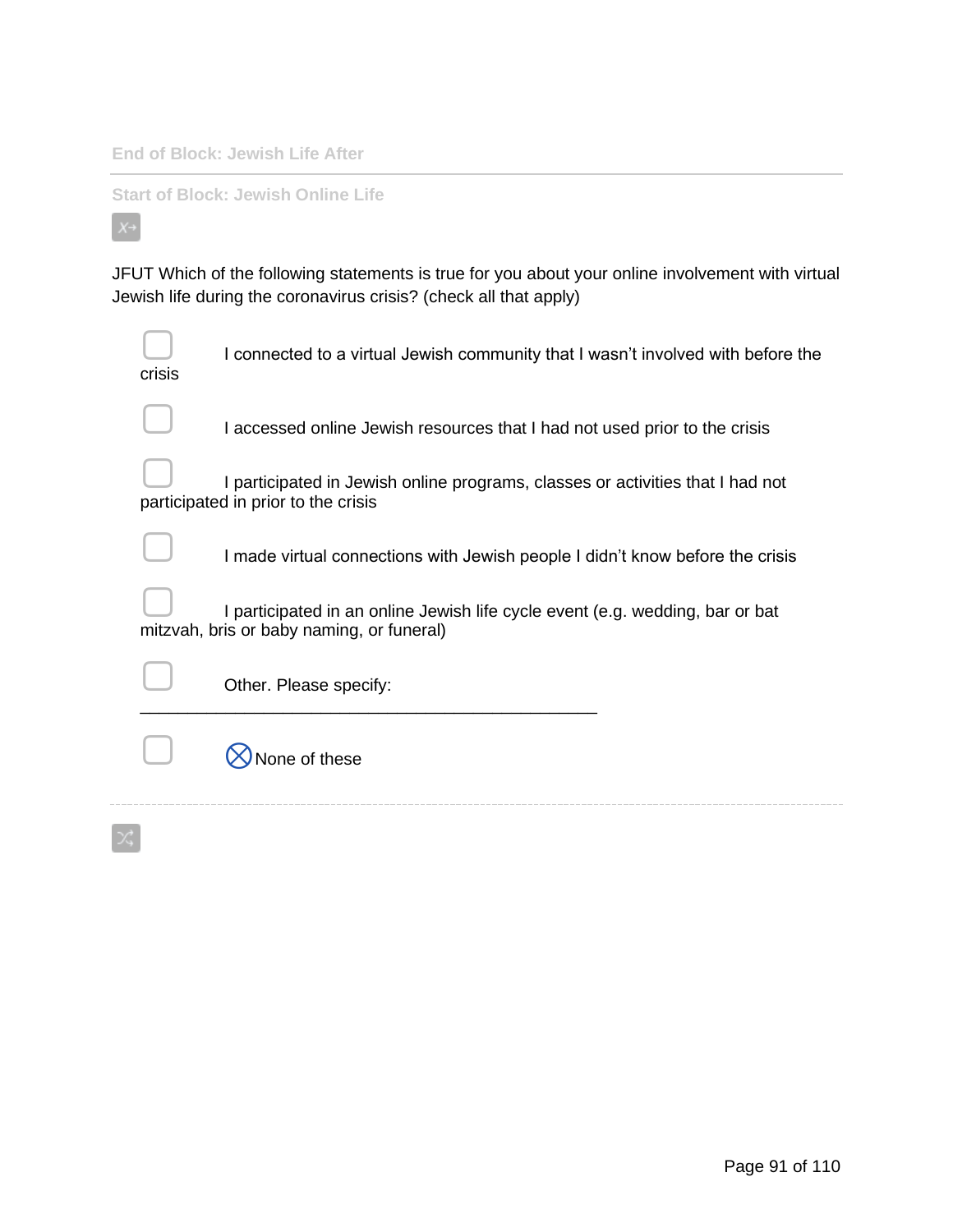|                                                                                                                           | Completely<br>disagree | Somewhat<br>disagree | Somewhat agree | Completely<br>agree |
|---------------------------------------------------------------------------------------------------------------------------|------------------------|----------------------|----------------|---------------------|
| Having access to<br>a virtual Jewish<br>community<br>helped me feel<br>connected to<br>other Jewish<br>people             |                        |                      |                |                     |
| I expect to<br>continue using<br>online Jewish<br>resources after<br>the crisis is over                                   |                        |                      |                |                     |
| Staying<br>connected to a<br>virtual Jewish<br>community will<br>remain part of<br>my routine after<br>the crisis is over |                        |                      |                |                     |

JLONLFUT To what extent do you agree or disagree with the following statements?

#### **End of Block: Jewish Online Life**

**Start of Block: Donations**

Q237 The following questions are about volunteering and charitable donations.

VOL2019 In 2019, did you ever do any volunteer activities? For example, things like serving on a committee, political organizing, or working in a soup kitchen.

 $\bigcirc$  Yes, through Jewish and non-Jewish organizations

 $\bigcirc$  Yes through Jewish organizations only

- $\bigcirc$  Yes, through non-Jewish organizations only
- $\bigcirc$  Did not volunteer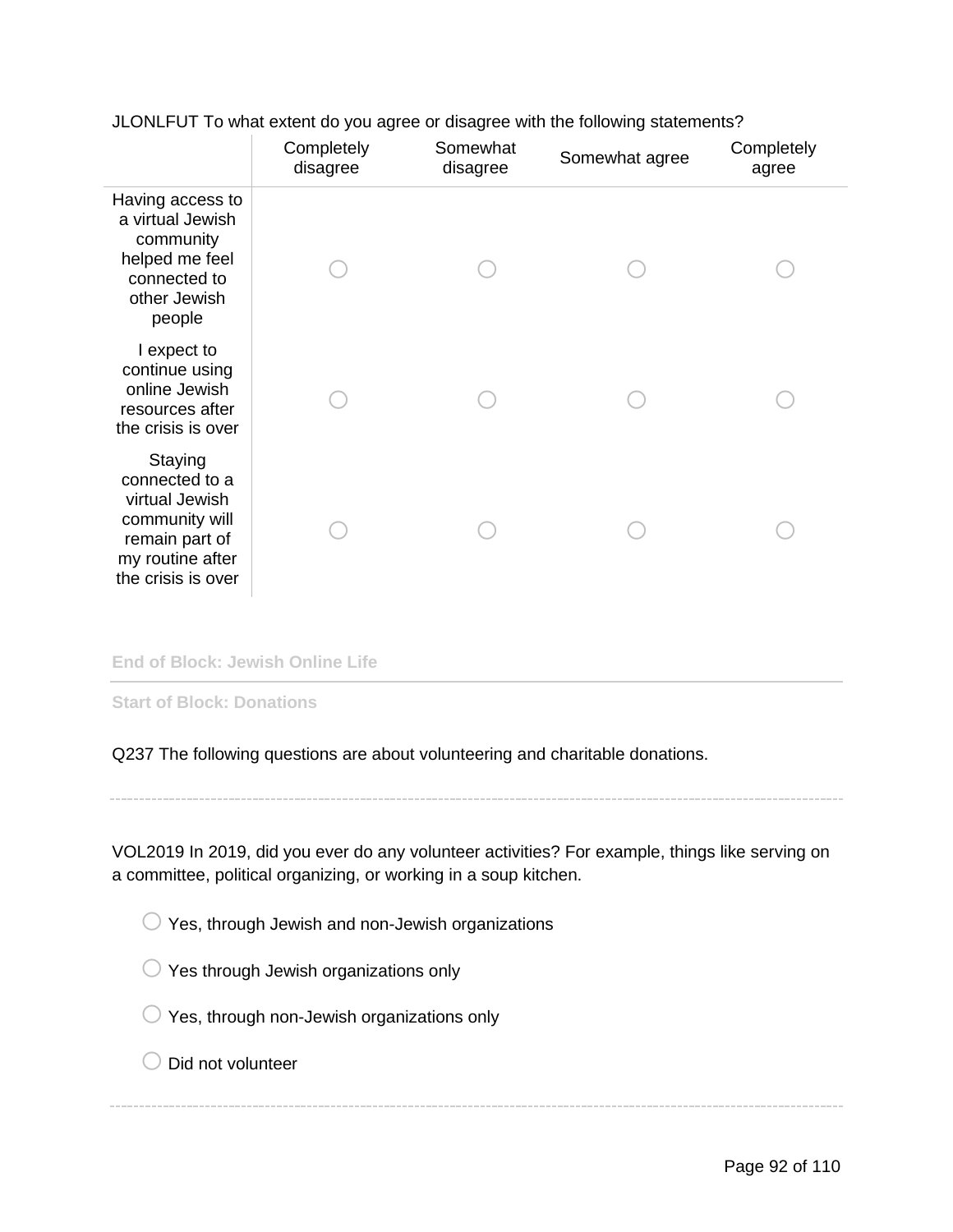CHAR2019 In 2019, did \${e://Field/CHARANYHH} make any charitable donations?



- $\bigcirc$  Yes, to Jewish organizations only
- $\bigcirc$  Yes, to non-Jewish organizations only
- $\bigcirc$  No charitable donations
- $\bigcirc$  Don't know

|  | <b>Display This Question:</b> |
|--|-------------------------------|
|  |                               |

*If In 2019, did \${e://Field/CHARANYHH} make any charitable donations? = Yes, to Jewish and non-Jewish organizations*

*Or In 2019, did \${e://Field/CHARANYHH} make any charitable donations? = Yes, to Jewish organizations only*

CHARFED In 2019, did you make a donation to the \${e://Field/DONORG}?

| $\supset$ Yes |  |  |
|---------------|--|--|
| $\supset$ No  |  |  |
| O Don't know  |  |  |
|               |  |  |
| Page Break    |  |  |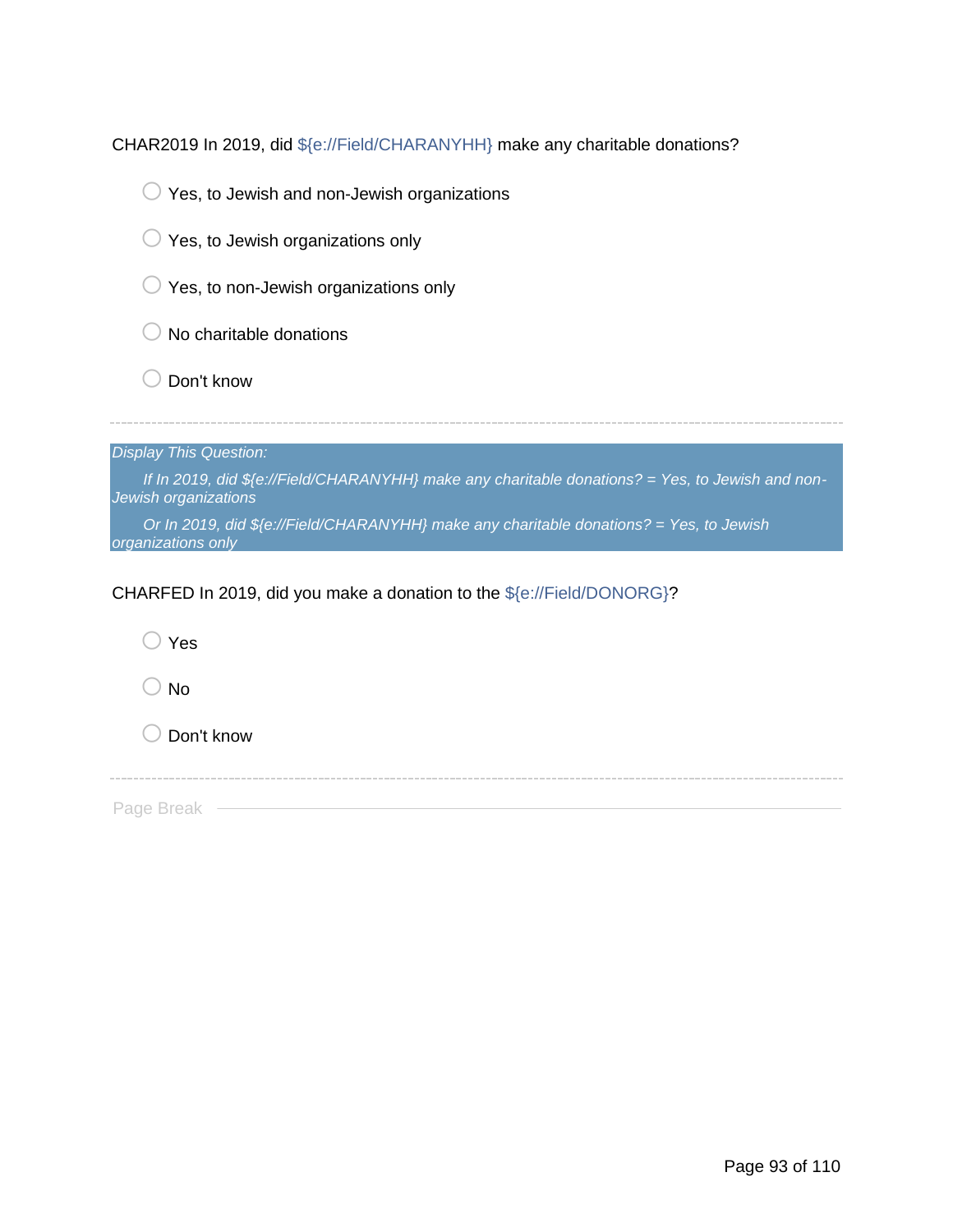CHARJ2020 Compared to 2019, do you expect the total amount of your charitable contributions to **Jewish organizations** in 2020 to...?

*In 2019, did \${e://Field/CHARANYHH} make any charitable donations? = Yes, to Jewish and non-Jewish organizations*

*Or In 2019, did \${e://Field/CHARANYHH} make any charitable donations? = Yes, to Jewish organizations only*

o Decrease lncrease

 $\bigcirc$  Stay about the same

 $\bigcirc$  Not sure

CHARNJ2020 Compared to 2019, do you expect the total amount of your charitable contributions to **non-Jewish organizations** in 2020 to...?

*In 2019, did \${e://Field/CHARANYHH} make any charitable donations? = Yes, to Jewish and non-Jewish organizations*

*Or In 2019, did \${e://Field/CHARANYHH} make any charitable donations? = Yes, to non-Jewish organizations only*

O Decrease

 $\bigcirc$  Increase



Not sure

**End of Block: Donations**

**Start of Block: Values**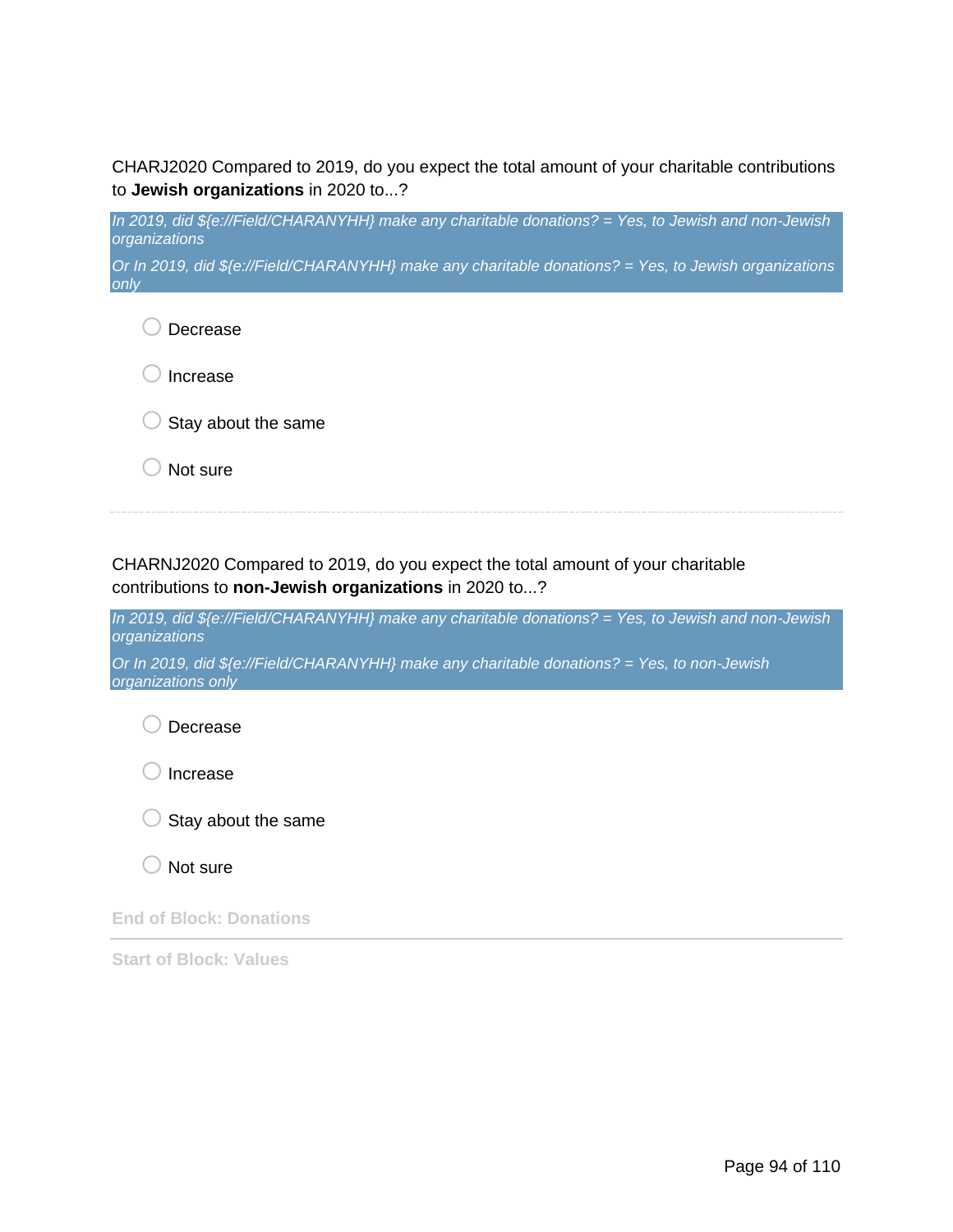JCOPE To what extent do you feel that being Jewish has helped you cope with the coronavirus crisis?

| Not at all                                        |
|---------------------------------------------------|
| Not too much                                      |
| Somewhat                                          |
| $\bigcirc$ Very much                              |
| state state state with the state state state with |
| Page Break                                        |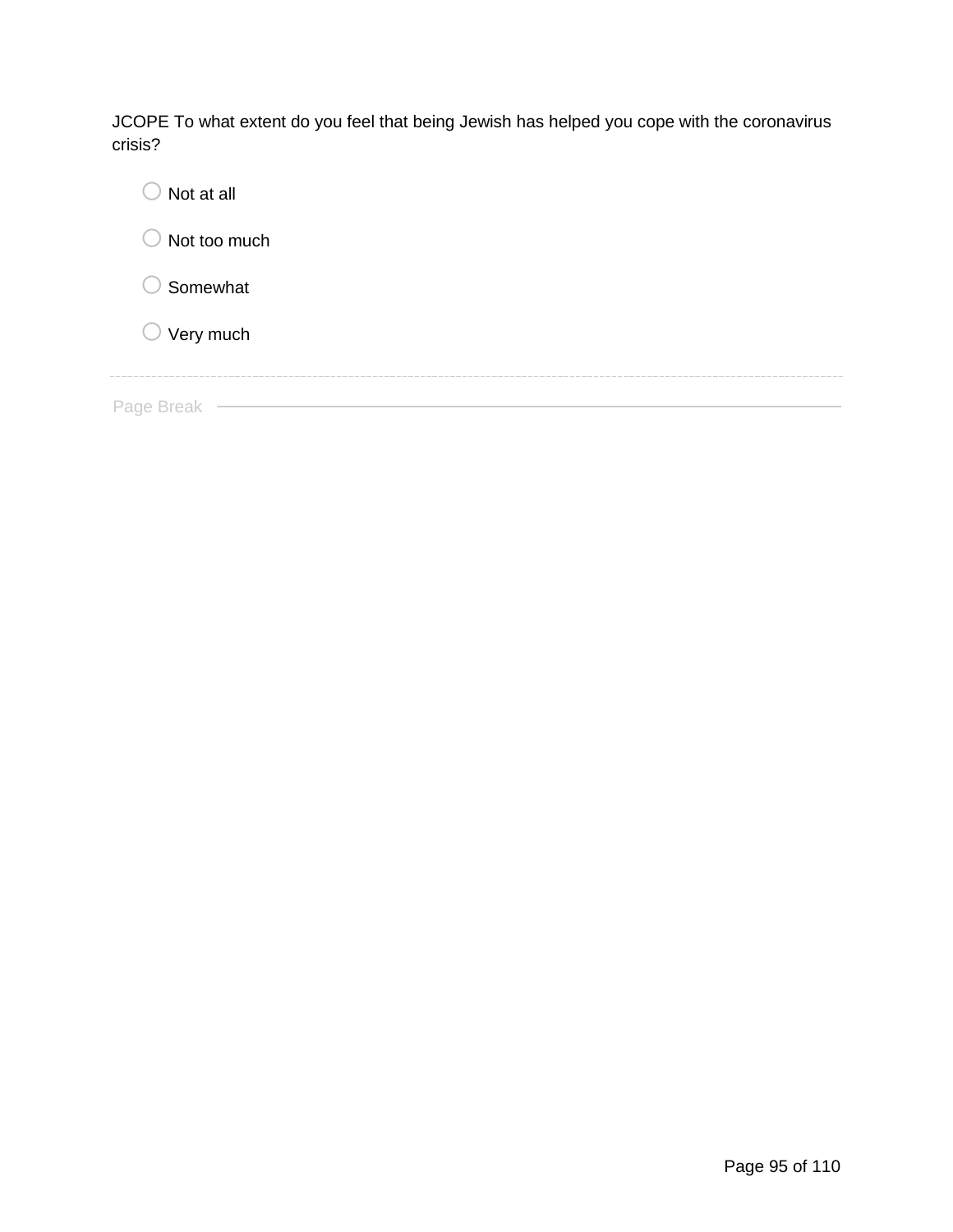## JCONN Thinking about how you feel today, to what extent do you…

|                                                                           | Not at all | A little | Somewhat | Very much |
|---------------------------------------------------------------------------|------------|----------|----------|-----------|
| Feel a<br>connection to<br>Israel?                                        |            |          |          |           |
| Feel like part of<br>a worldwide<br>Jewish<br>community?                  |            |          |          |           |
| Feel like part of<br>a local Jewish<br>community?                         |            |          |          |           |
| Feel like part of<br>an online or<br>virtual Jewish<br>community?         |            |          |          |           |
| $RESPJEW = 1$<br>Feel that being<br>Jewish is part of<br>your daily life? |            |          |          |           |
| Page Break                                                                |            |          |          |           |

 $\propto$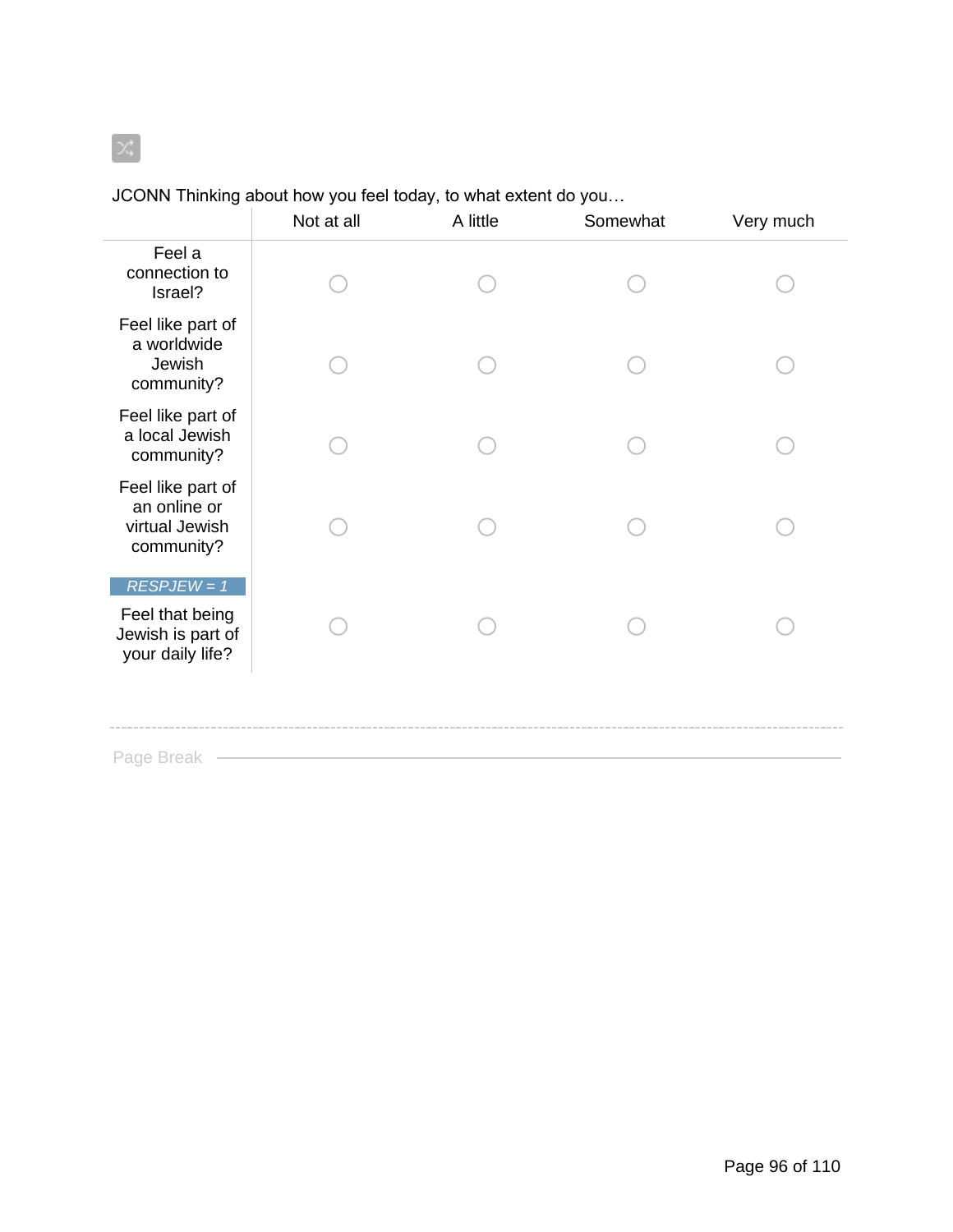# $\mathbb{R}^2$

## ANTISEM How concerned are you about antisemitism...

|                             | Not at all | A little | Somewhat | Very much |
|-----------------------------|------------|----------|----------|-----------|
| Around the<br>world?        |            |          |          |           |
| In the United<br>States?    |            |          |          |           |
| In your local<br>community? |            |          |          |           |
|                             |            |          |          |           |
| Page Break                  |            |          |          |           |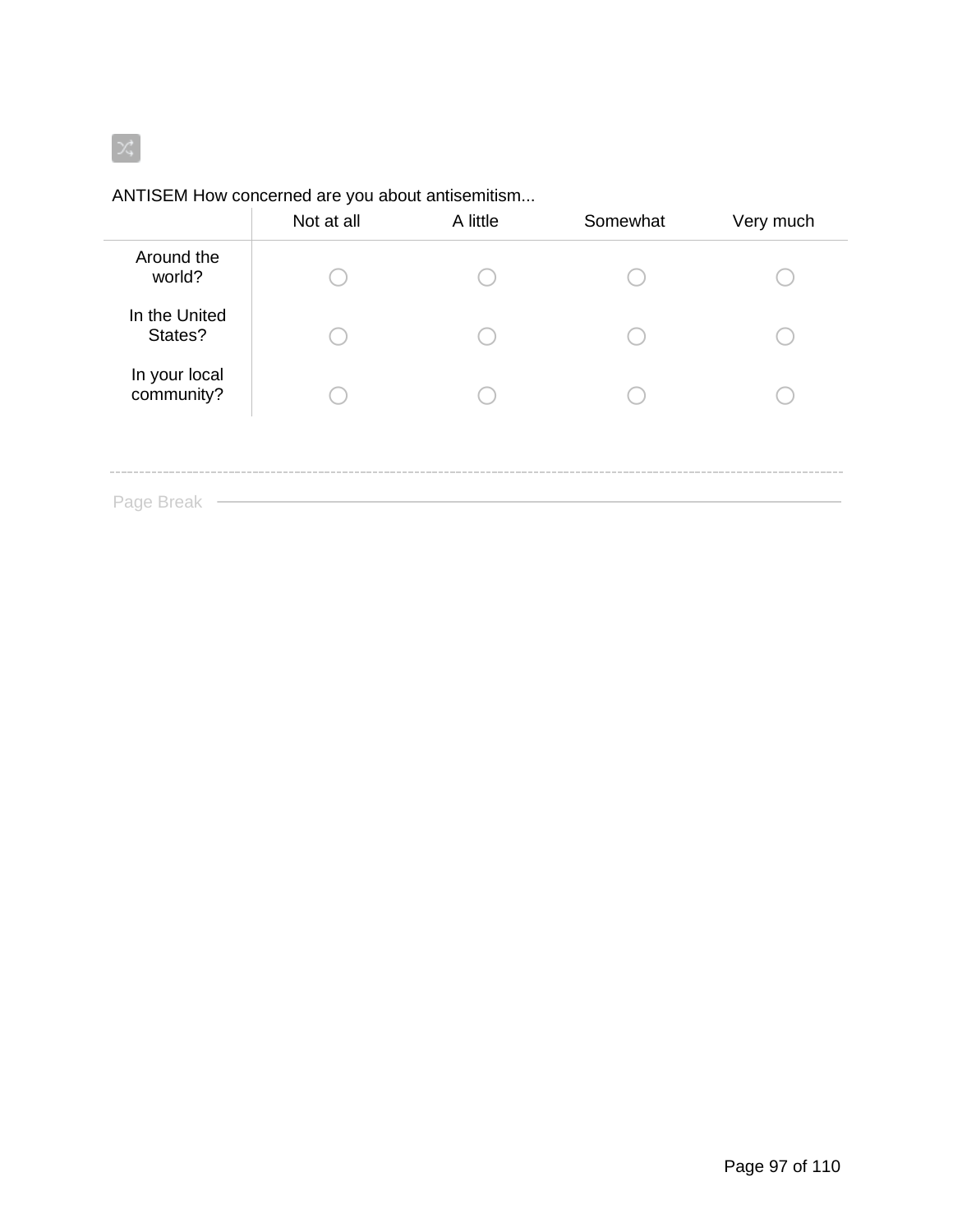ISRNEWS How closely have you followed news about Israel's response to the coronavirus crisis?

| $\bigcirc$ Not at all closely |
|-------------------------------|
| $\bigcirc$ Not too closely    |
| $\bigcirc$ Somewhat closely   |
| $\bigcirc$ Very closely       |
|                               |
| Page Break                    |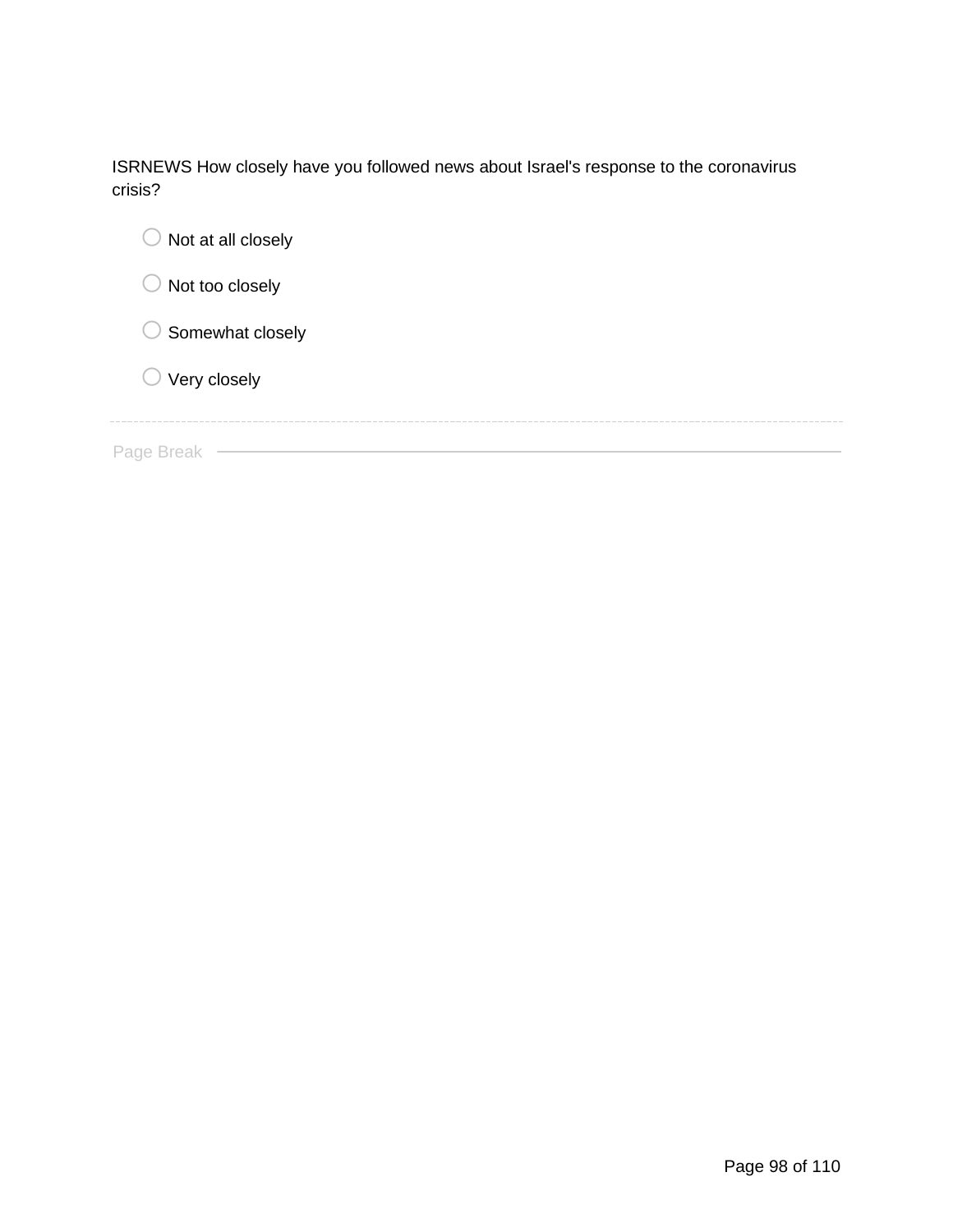

JLCAUSECHGR Many people have causes they support or that they care about.

BEFORE the coronavirus crisis, which were the causes you cared about the most? Which causes do you care most about NOW?

For each time period please select up to 3 causes you care or cared about the MOST.

|                                                                                                         | Causes I cared MOST about<br>BEFORE (select up to 3) | Causes I care MOST about<br>NOW (select up to 3) |
|---------------------------------------------------------------------------------------------------------|------------------------------------------------------|--------------------------------------------------|
| Human service needs (e.g.,<br>homelessness, poverty, food<br>insecurity, counseling,<br>domestic abuse) |                                                      |                                                  |
| Antisemitism                                                                                            |                                                      |                                                  |
| <b>Environment and climate</b><br>change                                                                |                                                      |                                                  |
| Social justice (e.g., income<br>inequality, racism,<br>discrimination)                                  |                                                      |                                                  |
| Jewish life including Jewish<br>education, synagogues, and<br>outreach                                  |                                                      |                                                  |
| Health care and research                                                                                |                                                      |                                                  |
| <b>Israel</b>                                                                                           |                                                      |                                                  |
| <b>Arts and Culture</b>                                                                                 |                                                      |                                                  |
| Politics (political campaigns,<br>voter turnout)                                                        |                                                      |                                                  |
| Other:                                                                                                  |                                                      |                                                  |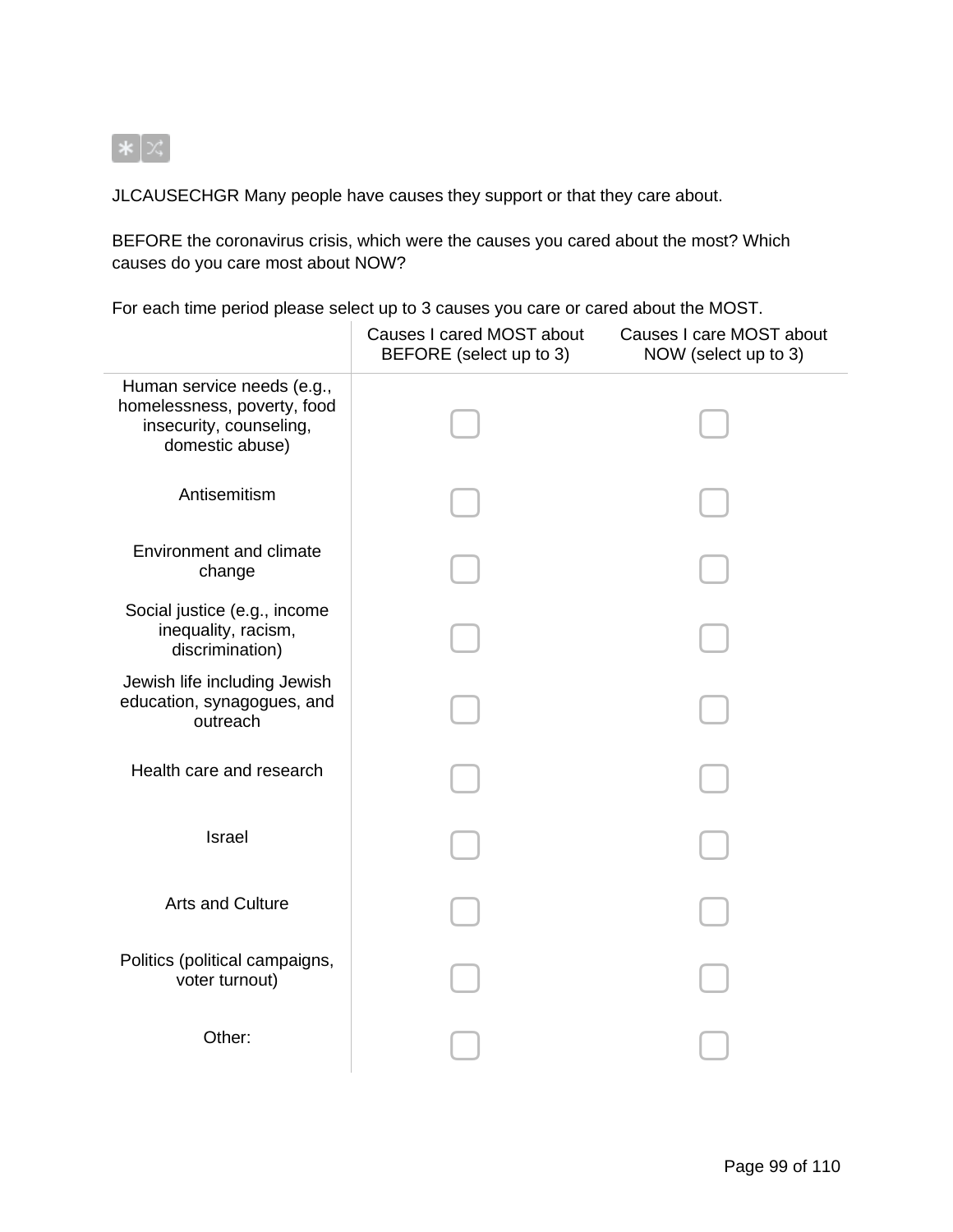**End of Block: Values**

 $\propto$ 

**Start of Block: Overall Response**

Q240 We're almost done, we just have a few more questions left.

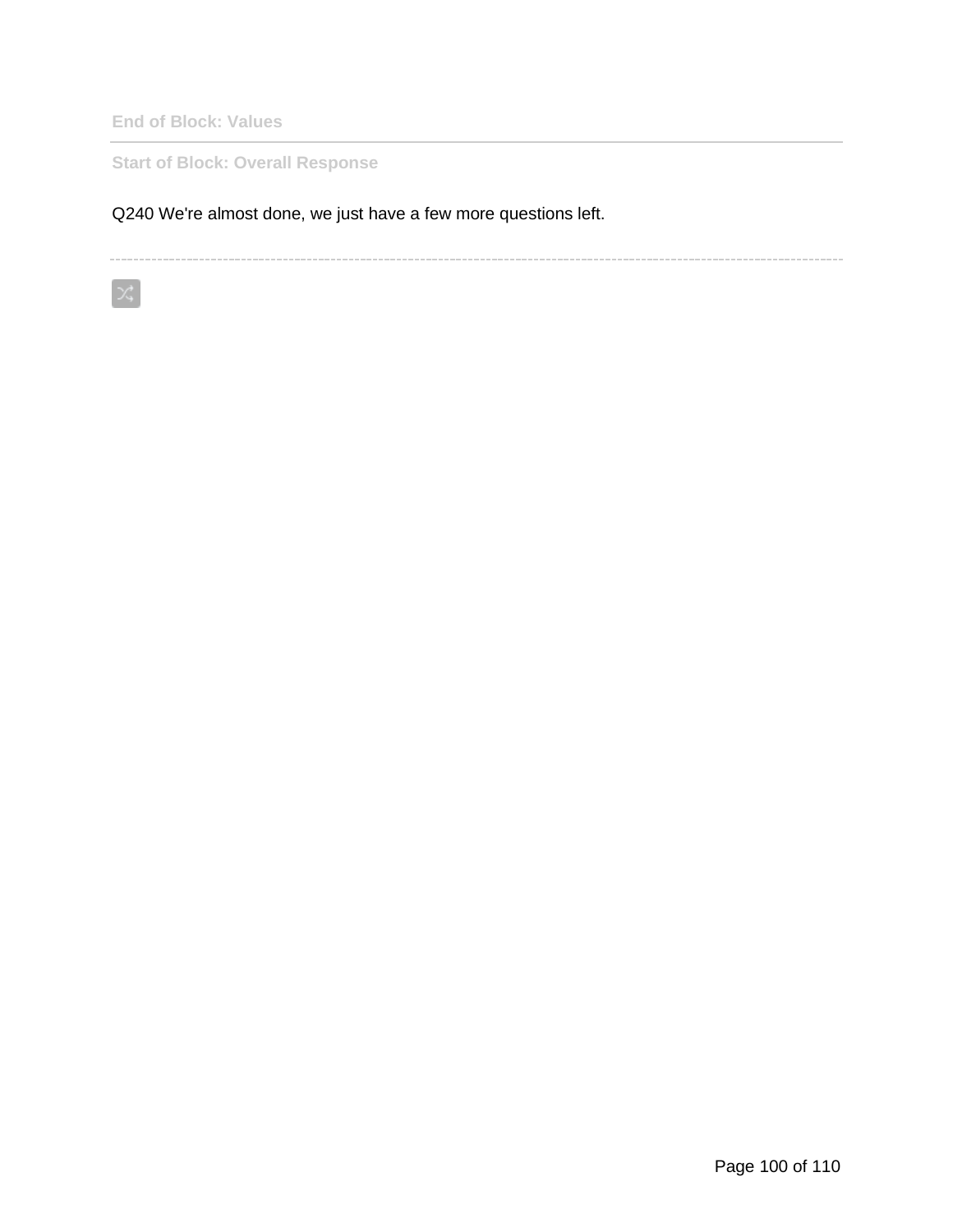## RATE How would you rate each of the following on their handling of the coronavirus crisis?

|                                                                                                                                                            | Poor | Just fair | Good | Excellent | Don't know |
|------------------------------------------------------------------------------------------------------------------------------------------------------------|------|-----------|------|-----------|------------|
| \${e://Field/DONORG}                                                                                                                                       |      |           |      |           |            |
| $SYNMEMBER = 1$                                                                                                                                            |      |           |      |           |            |
| Your synagogue                                                                                                                                             |      |           |      |           |            |
| Do you currently live in any<br>of the following in<br>\${e://Field/COUNTYNAME}?<br>$= An$ independent senior<br>living building or community              |      |           |      |           |            |
| Or Do you currently live in<br>any of the following in<br>\${e://Field/COUNTYNAME}?<br>$= An$ active senior living<br>community                            |      |           |      |           |            |
| Or Do you currently live in<br>any of the following in<br>\${e://Field/COUNTYNAME}?<br>$= An$ assisted living facility                                     |      |           |      |           |            |
| Or Do you currently live in<br>any of the following in<br>\${e://Field/COUNTYNAME}?<br>$=$ A nursing home                                                  |      |           |      |           |            |
| Or Do you currently live in<br>any of the following in<br>\${e://Field/COUNTYNAME}?<br>= Some other type of senior<br>living community. Please<br>specify: |      |           |      |           |            |
| The management of the<br>facility or building where<br>you live                                                                                            |      |           |      |           |            |
| Do you have a<br>\${e://Field/PARTXT} who<br>resides in an assisted living<br>facility, nursing home, or<br>$an = Yes, have$                               |      |           |      |           |            |
| The management of the<br>facility or building where<br>your \${e://Field/PARTXT}<br>lives                                                                  |      |           |      |           |            |
| \${e://Field/FAMSERV}                                                                                                                                      |      |           |      |           |            |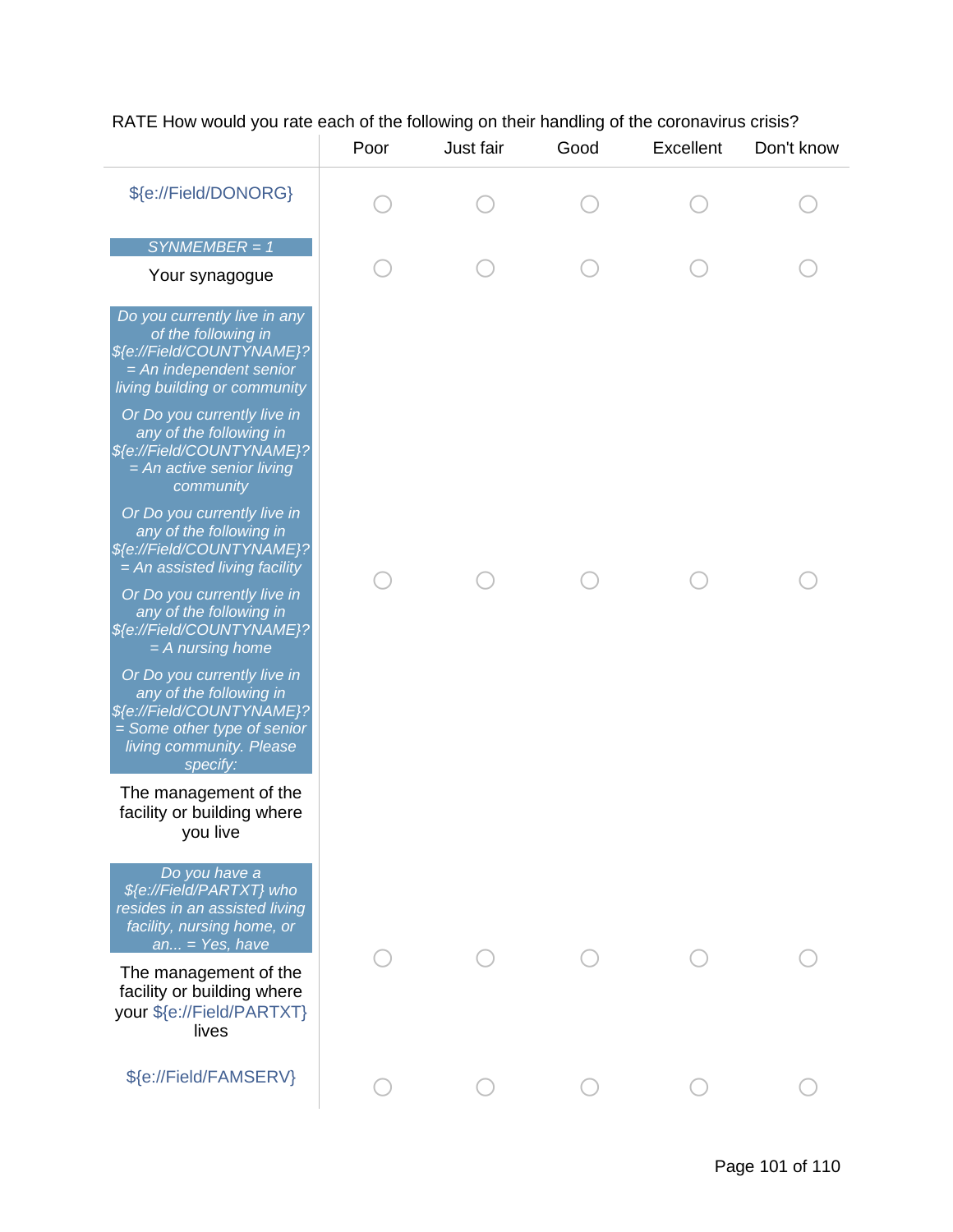| $RESPSTUD = 1$<br>Your college or university                                                                                              |  |  |  |
|-------------------------------------------------------------------------------------------------------------------------------------------|--|--|--|
| Thinking about the work you<br>were doing before the start<br>of the coronavirus crisis,<br>which of the $f = W$ orked<br>for an employer |  |  |  |
| Or Thinking about the work<br>you are doing now, which of<br>the following is true for you?<br>(check all tha = Work for<br>an employer   |  |  |  |
| Your employer                                                                                                                             |  |  |  |
| Your local government                                                                                                                     |  |  |  |
| Your state government                                                                                                                     |  |  |  |
| The federal government                                                                                                                    |  |  |  |

#### **End of Block: Overall Response**

**Start of Block: About You**

Q241 To conclude the survey, we would like to know a little bit more about you to better understand your responses.

GENDER What is your gender?  $\bigcirc$  Male  $\bigcirc$  Female  $\bigcirc$  Identify in another way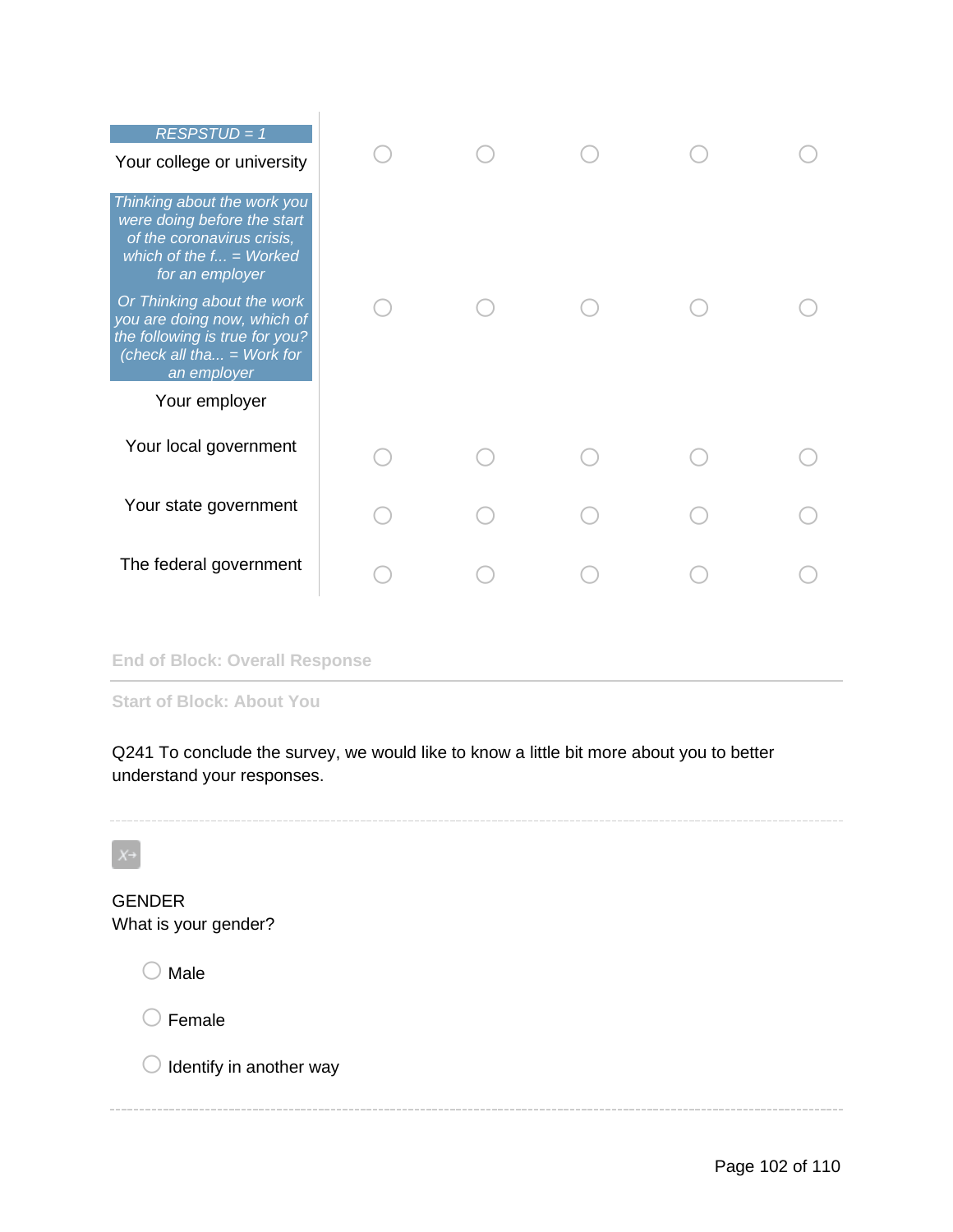$X \rightarrow$ 

EDU What is the highest level of schooling you have completed?

| Less than high school diploma                               |
|-------------------------------------------------------------|
| High school diploma                                         |
| Some college or technical school                            |
| Associate or technical degree                               |
| Bachelor's degree                                           |
| Graduate or Professional degree (e.g., MA, MS, JD, MD, PhD) |
| Other, please specify: ______                               |
|                                                             |
| Page Breal                                                  |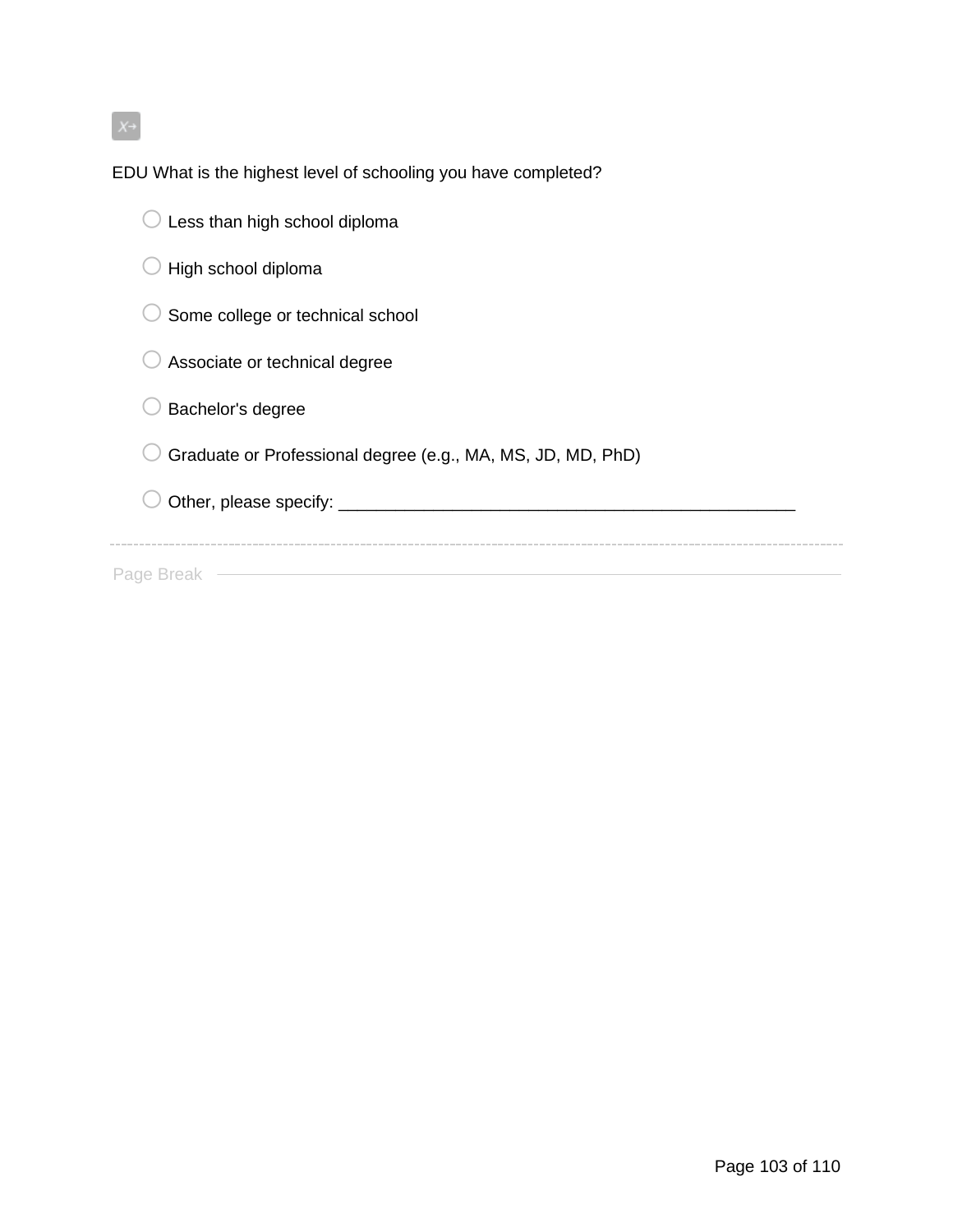*Display This Question: If RESPJEW = 1*

DENOM With which denomination or movement of Judaism do you currently identify, if any?

| Ultra-Orthodox or Haredi (including Yeshivish, Litvish, Chasidic, and Chabad) |
|-------------------------------------------------------------------------------|
| <b>Modern Orthodox</b>                                                        |
| Conservative                                                                  |
| Reconstructionist                                                             |
| Reform                                                                        |
| Renewal                                                                       |
| Humanist                                                                      |
| Secular/Culturally Jewish                                                     |
| Other, please specify: _                                                      |
| Just Jewish, no particular denomination                                       |
|                                                                               |
| Page Breal                                                                    |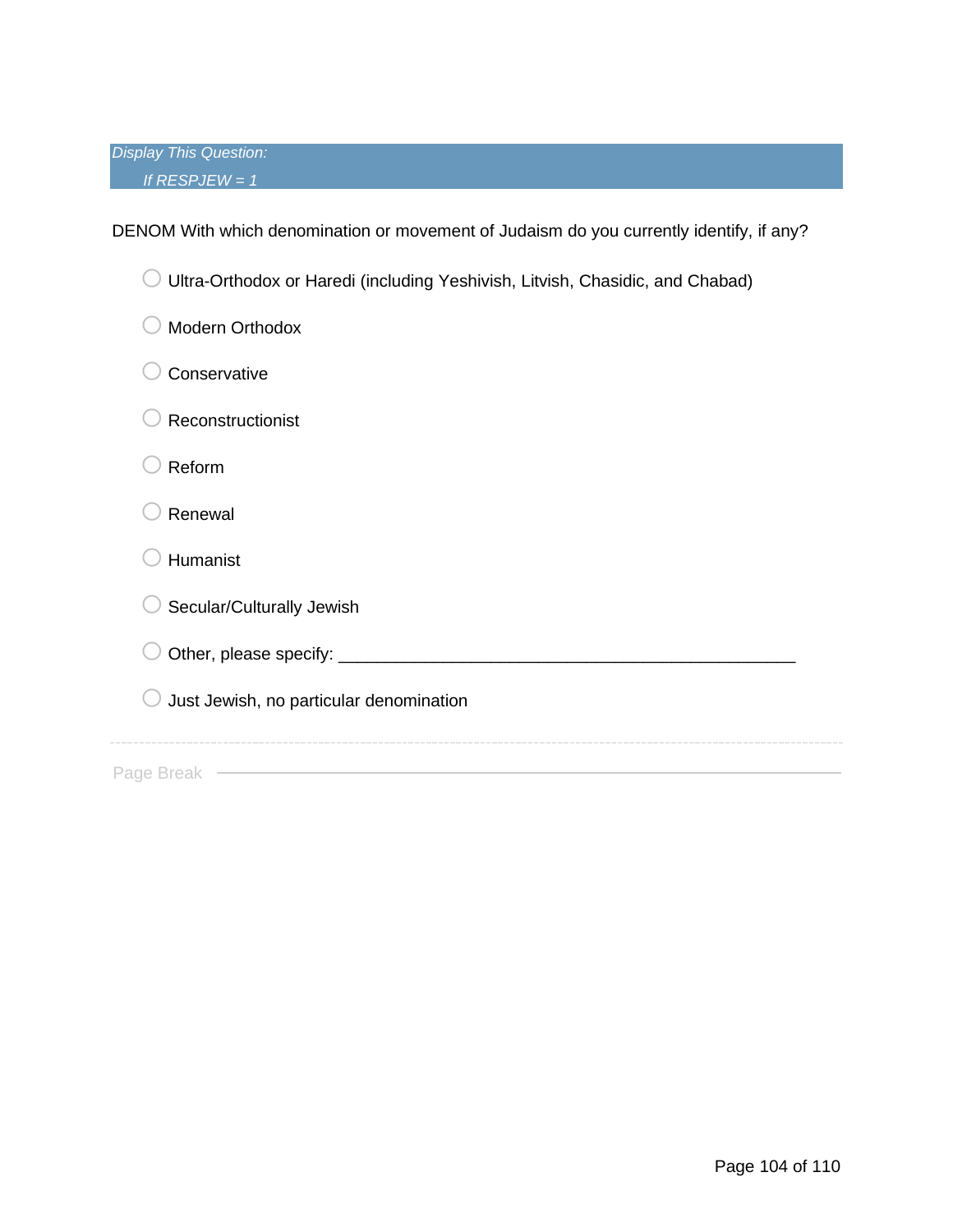$X^{\rightarrow}$ 

HISP Are you of Hispanic, Latino, or Spanish origin, such as Mexican, Cuban, Puerto Rican, or Argentinian?

o Yes

 $\bigcirc$  No

 $X \rightarrow$ 

RACE What is your race or origin? (check all that apply)

| White                                      |
|--------------------------------------------|
| <b>Black or African American</b>           |
| Asian or Asian American                    |
| Middle Eastern or North African            |
| American Indian or Alaska Native           |
| Native Hawaiian or other Pacific Islander  |
| Some other race or origin (please specify) |
|                                            |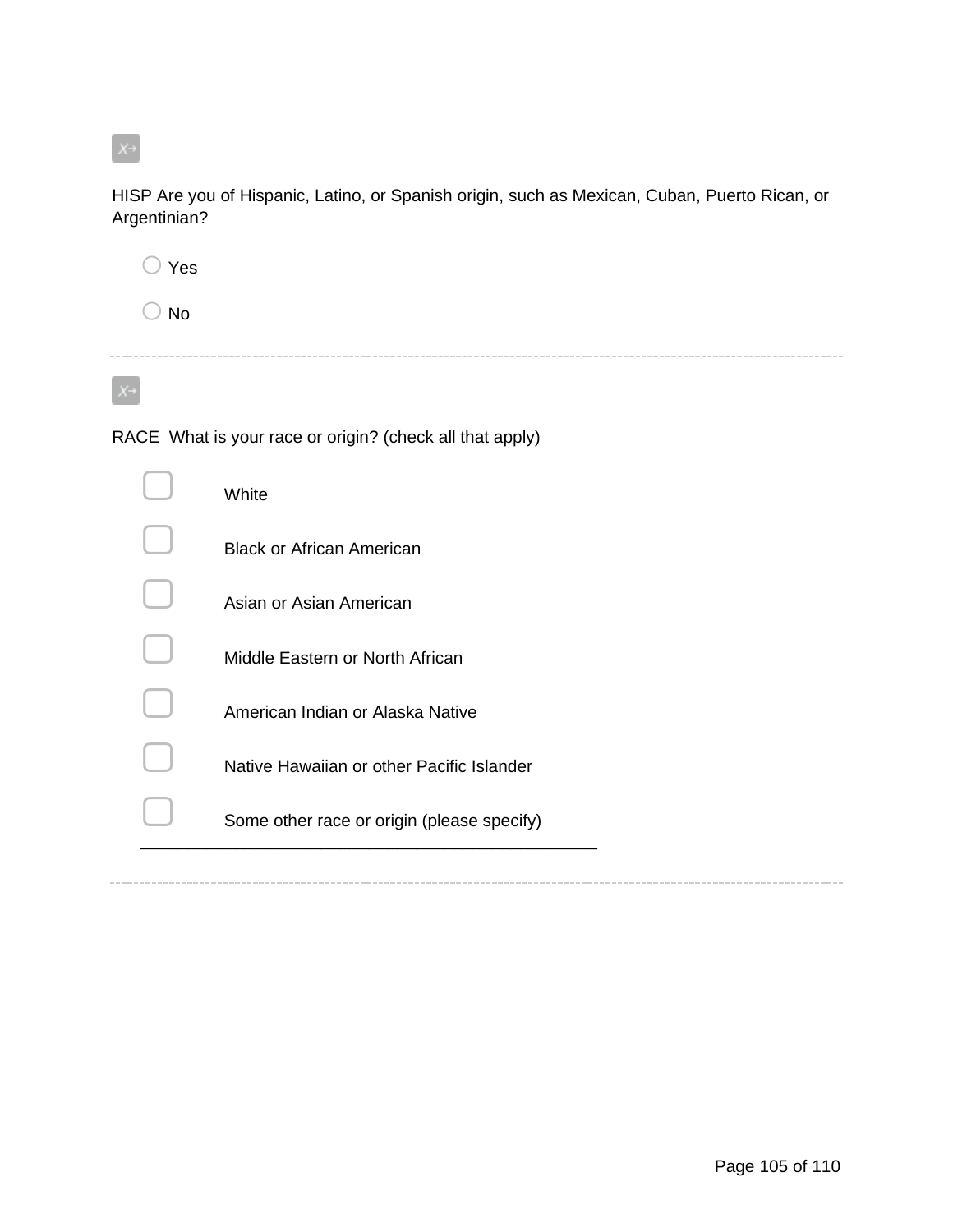*Display This Question:*

*If What is your race or origin? (check all that apply) != Black or African American And If What is your race or origin? (check all that apply) = Asian or Asian American Or What is your race or origin? (check all that apply) = Middle Eastern or North African Or What is your race or origin? (check all that apply) = American Indian or Alaska Native Or What is your race or origin? (check all that apply) = Native Hawaiian or other Pacific Islander Or What is your race or origin? (check all that apply) = Some other race or origin (please specify) Or If Are you of Hispanic, Latino, or Spanish origin, such as Mexican, Cuban, Puerto Rican, or Argentin... = Yes Or If Are you of Hispanic, Latino, or Spanish origin, such as Mexican, Cuban, Puerto Rican, or Argentin... != Yes And Are you of Hispanic, Latino, or Spanish origin, such as Mexican, Cuban, Puerto Rican, or Argentin... != No Or If What is your race or origin? (check all that apply) != White And What is your race or origin? (check all that apply) != Black or African American And What is your race or origin? (check all that apply) != Asian or Asian American And What is your race or origin? (check all that apply) != Middle Eastern or North African And What is your race or origin? (check all that apply) != American Indian or Alaska Native And What is your race or origin? (check all that apply) != Native Hawaiian or other Pacific Islander And What is your race or origin? (check all that apply) != Some other race or origin (please specify)*

### RACEPOC Do you identify as a person of color?

 $\bigcirc$  Yes

 $\bigcirc$  No

## LGBTQ Do you identify as LGBTQ?

 $\bigcirc$  Yes

( ) No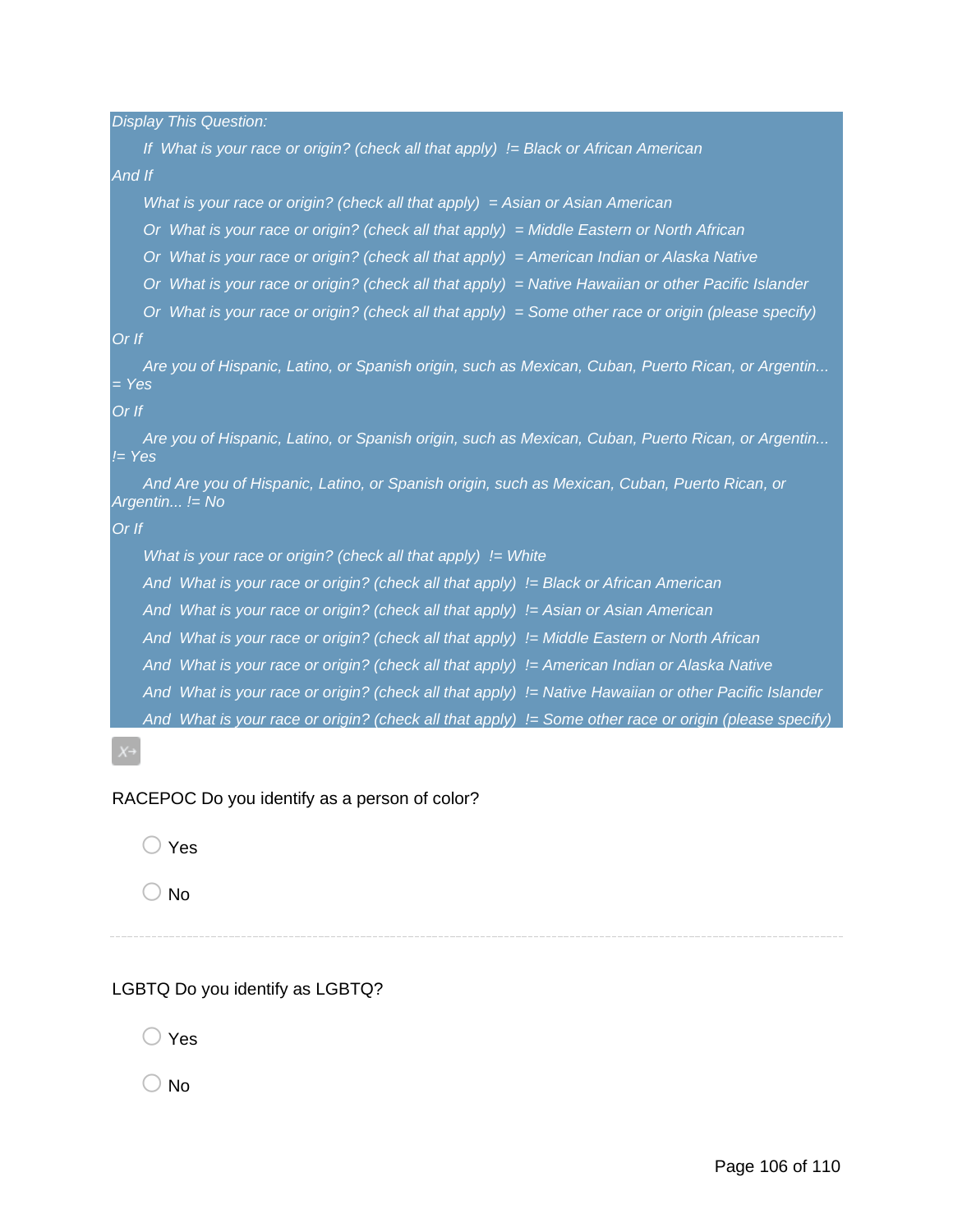Page Break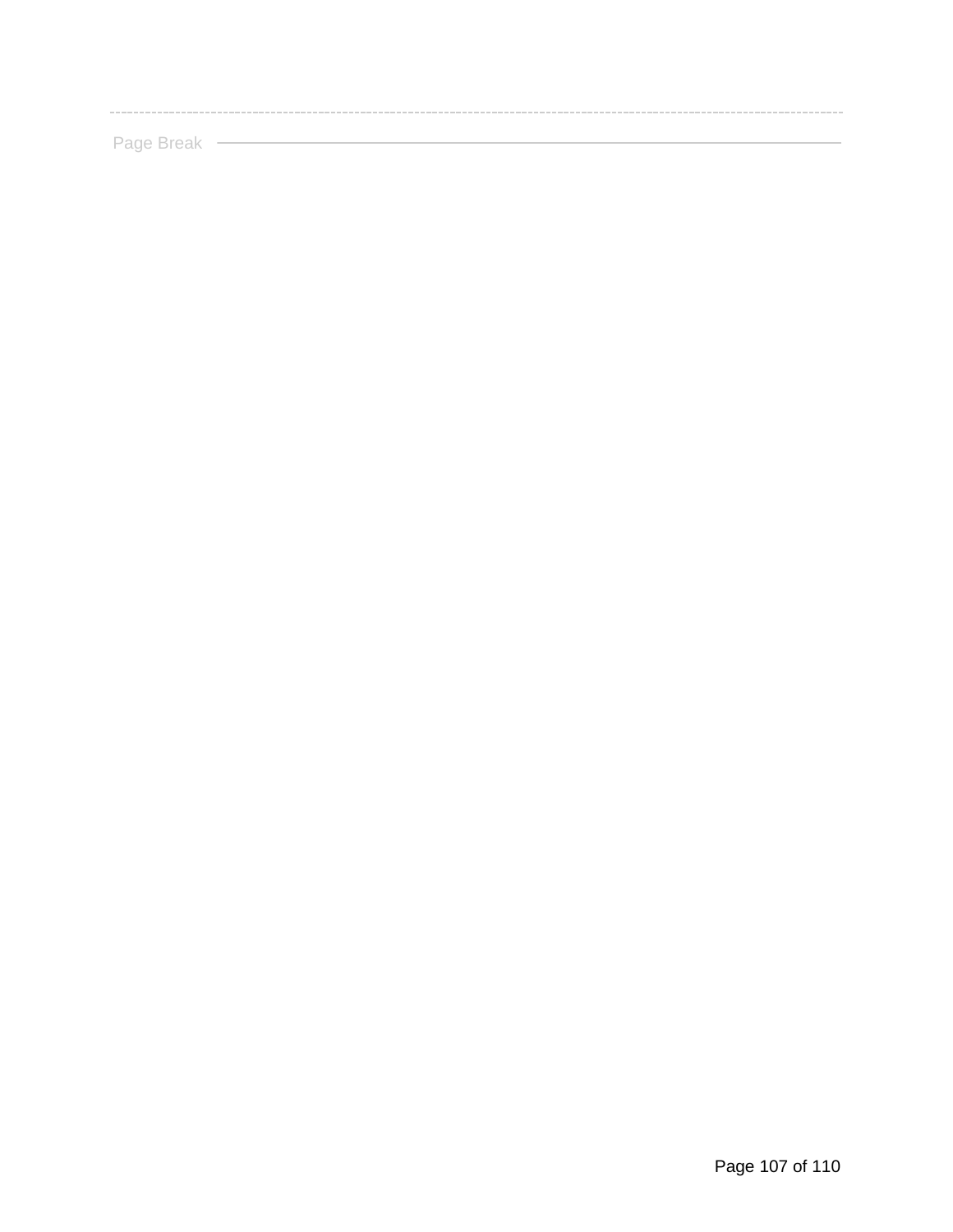CRIMPACT Thank you for providing all of this information. Now, in your own words, what has been the biggest personal impact of the coronavirus crisis?

\_\_\_\_\_\_\_\_\_\_\_\_\_\_\_\_\_\_\_\_\_\_\_\_\_\_\_\_\_\_\_\_\_\_\_\_\_\_\_\_\_\_\_\_\_\_\_\_\_\_\_\_\_\_\_\_\_\_\_\_\_\_\_\_

\_\_\_\_\_\_\_\_\_\_\_\_\_\_\_\_\_\_\_\_\_\_\_\_\_\_\_\_\_\_\_\_\_\_\_\_\_\_\_\_\_\_\_\_\_\_\_\_\_\_\_\_\_\_\_\_\_\_\_\_\_\_\_\_

\_\_\_\_\_\_\_\_\_\_\_\_\_\_\_\_\_\_\_\_\_\_\_\_\_\_\_\_\_\_\_\_\_\_\_\_\_\_\_\_\_\_\_\_\_\_\_\_\_\_\_\_\_\_\_\_\_\_\_\_\_\_\_\_

\_\_\_\_\_\_\_\_\_\_\_\_\_\_\_\_\_\_\_\_\_\_\_\_\_\_\_\_\_\_\_\_\_\_\_\_\_\_\_\_\_\_\_\_\_\_\_\_\_\_\_\_\_\_\_\_\_\_\_\_\_\_\_\_

\_\_\_\_\_\_\_\_\_\_\_\_\_\_\_\_\_\_\_\_\_\_\_\_\_\_\_\_\_\_\_\_\_\_\_\_\_\_\_\_\_\_\_\_\_\_\_\_\_\_\_\_\_\_\_\_\_\_\_\_\_\_\_\_

CRANY If there is anything else you would like to tell us about your experiences over the past few months, please include it here.

\_\_\_\_\_\_\_\_\_\_\_\_\_\_\_\_\_\_\_\_\_\_\_\_\_\_\_\_\_\_\_\_\_\_\_\_\_\_\_\_\_\_\_\_\_\_\_\_\_\_\_\_\_\_\_\_\_\_\_\_\_\_\_\_

\_\_\_\_\_\_\_\_\_\_\_\_\_\_\_\_\_\_\_\_\_\_\_\_\_\_\_\_\_\_\_\_\_\_\_\_\_\_\_\_\_\_\_\_\_\_\_\_\_\_\_\_\_\_\_\_\_\_\_\_\_\_\_\_

\_\_\_\_\_\_\_\_\_\_\_\_\_\_\_\_\_\_\_\_\_\_\_\_\_\_\_\_\_\_\_\_\_\_\_\_\_\_\_\_\_\_\_\_\_\_\_\_\_\_\_\_\_\_\_\_\_\_\_\_\_\_\_\_

\_\_\_\_\_\_\_\_\_\_\_\_\_\_\_\_\_\_\_\_\_\_\_\_\_\_\_\_\_\_\_\_\_\_\_\_\_\_\_\_\_\_\_\_\_\_\_\_\_\_\_\_\_\_\_\_\_\_\_\_\_\_\_\_

\_\_\_\_\_\_\_\_\_\_\_\_\_\_\_\_\_\_\_\_\_\_\_\_\_\_\_\_\_\_\_\_\_\_\_\_\_\_\_\_\_\_\_\_\_\_\_\_\_\_\_\_\_\_\_\_\_\_\_\_\_\_\_\_

**End of Block: About You**

**Start of Block: Future Research**

Q1 The study team and sponsors may be interested in conducting follow-up research on this topic in the future. Are you willing to be contacted for this research?

 $\bigcirc$  Yes

 $\bigcirc$  No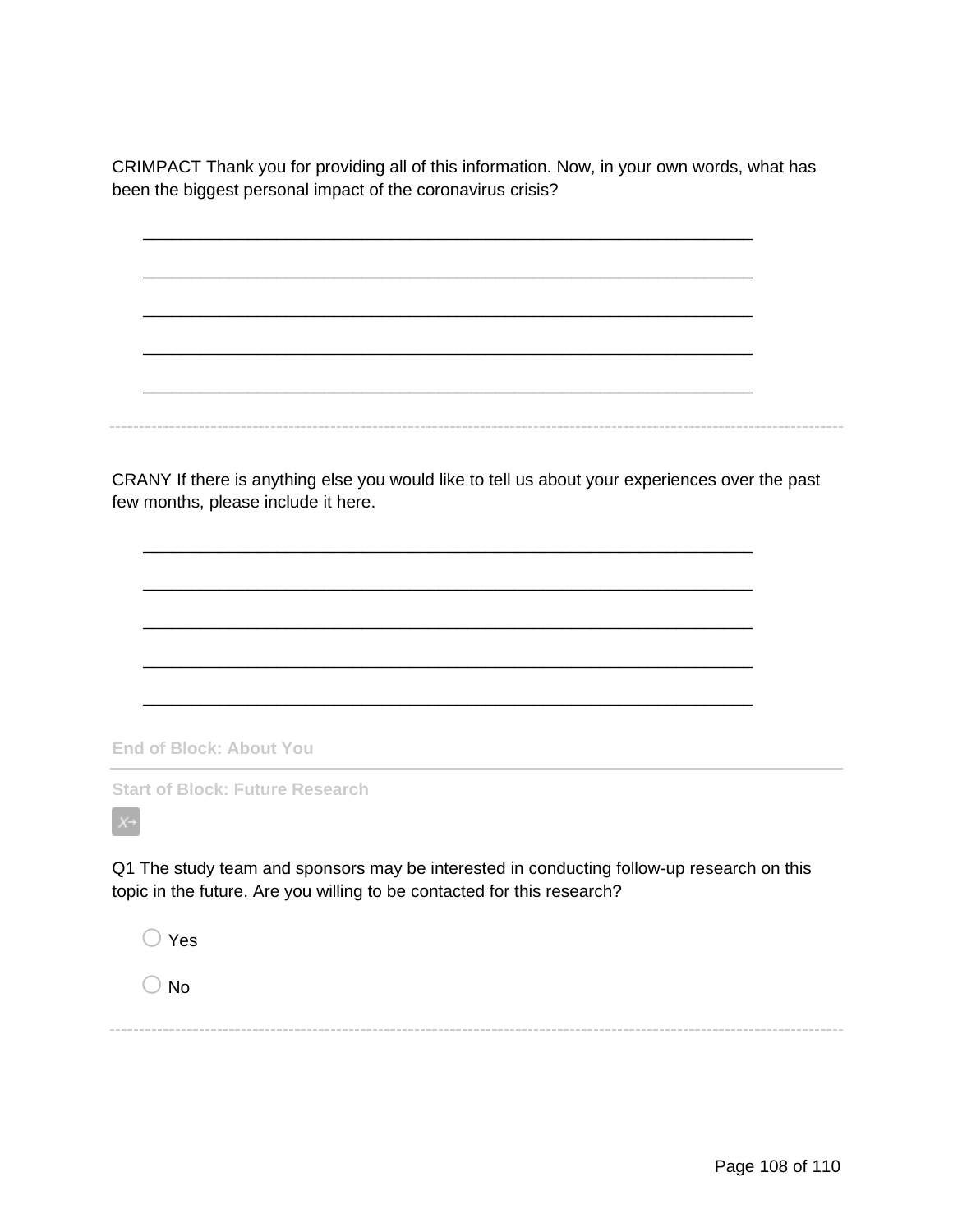*Display This Question: If The study team and sponsors may be interested in conducting follow-up research on this topic in t... = Yes*

Q2 Please provide your name, phone number and email address where you could be reached in the future. Your contact information will ONLY be used for research purposes, and nothing else. It will be separated from your survey responses to protect your privacy.

| O Phone ______________________ |  |  |
|--------------------------------|--|--|
|                                |  |  |

**End of Block: Future Research**

**Start of Block: Lottery**

Q1 Thank you for completing the survey. You are eligible to be entered in a lottery to win a \$100 Amazon.com gift card. If you win, you may choose to receive the gift card or to have \$100 donated on your behalf to [Mazon: A Jewish Response to Hunger](https://mazon.org/) o[rFeeding South Florida.](https://feedingsouthflorida.org/)

If you are chosen, should we...

 $\bigcirc$  Send you a \$100 Amazon.com gift card

 $\circ$  Donate \$100 on your behalf to Mazon: A Jewish Response to Hunger

 $\bigcirc$  Donate \$100 on your behalf to Feeding South Florida

*Display This Question:*

*If If Please provide your name, phone number and email address where you could be reached in the future... Email Is Not Empty*

Q299 If you are chosen in the lottery you will be contacted by the email you provided for future contact.